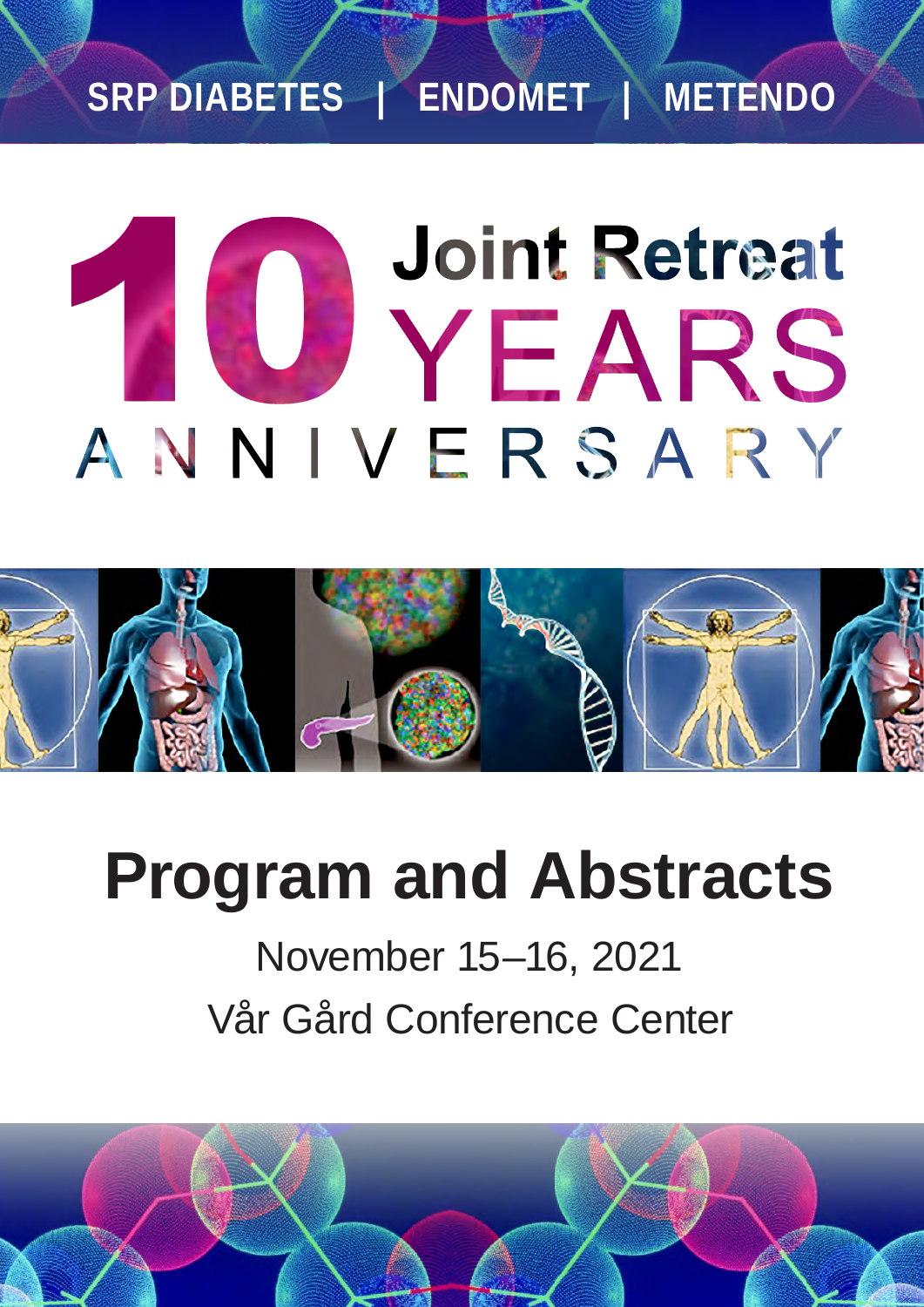## **Venue information**

#### **Venue:**

Vår Gård Ringvägen 6 SE-133 80 SALTSJÖBADEN TEL: +46(0)8-748 77 00 www.vargard.se



## **Travel Information**

### **With Saltsjöbanan**

From Stockholm central/T-centralen take the metro south to Slussen. Then follow the signs to "Ersättningsbuss" Saltsjöbanan. You take the bus 25 or 25B two stops from Slussen to Henriksdal and from there continue with the train to Saltsjöbaden (end station). From the station you can see a red brick building on the other side of the tracks. The walk to the reception takes just a couple of minutes.You can find the timetable for Saltsjöbanan at: www.sl.se

#### **By car**

Take highway 222 east (Värmdöleden) and make a right on the exit to Saltsjöbaden (highway 228). Once you are in Saltsjöbaden follow the signs to Ångbåtsbryggan and Vår Gård Saltsjöbaden.

#### **GPS coordinates**

Lat: N 59° 16.825 Long: E 018° 18.653

### **By bicycle**

For those of you who want to take your bikes to the venue please contact the Reception at Vår Gård upon arrival for information about where to take a shower.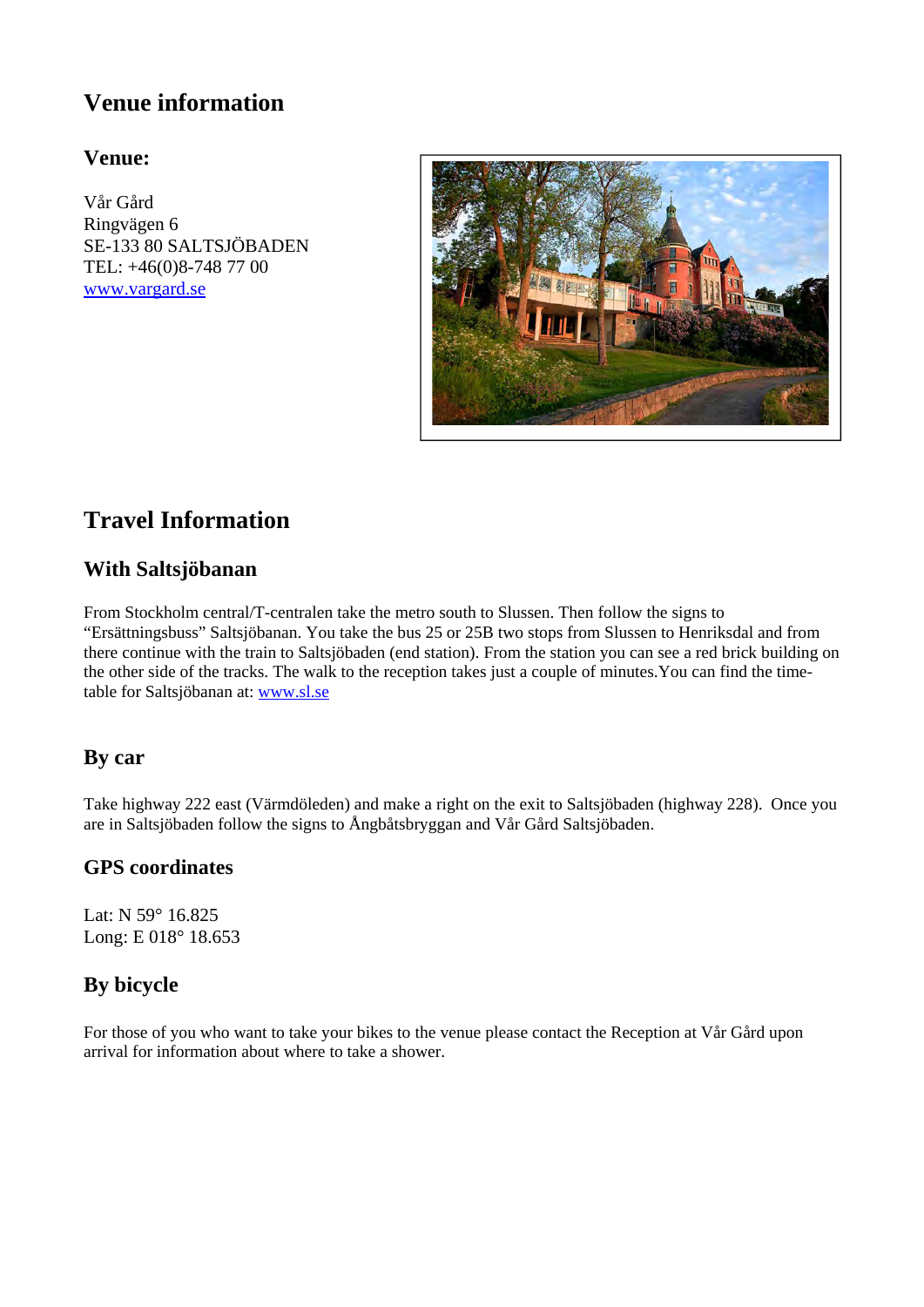## **Poster session - Best Poster Awards**

Posters will be on display just outside the seminar hall on screens that are **1.85 m high and 0.88 m wide**. Materials to attach with will be available. Posters should be mounted in the morning or lunchtime on the first day, November 15. The poster numbers will be given in the abstract book (printed copies handed out at the meeting plus sent electronically in advance). The number will designate the location of the poster board. Posters can be left on the poster screens during the whole meeting, where after they need to be removed.

#### **November 15, 17.00 – 19.00 Poster presentations**

Posters will be shown in two consecutive sessions; in the first session from  $17.00 - 18.00$  posters with odd numbers will be presented and in the second session from  $18.00 - 19.00$  posters with even numbers will be presented. This will allow the presenters to see the other posters.

*Please Note: Poster presenters are expected to prepare a brief 3 min oral presentation.* 

Poster presenters eligible for the **poster awards** are PhD students and postdocs. A committee will evaluate the eligible abstracts/posters for best posters in two different categories:

#### **Best poster for completed work Best poster for most promising project**

Awards will be announced during the dinner on November 15.

**See page 26 and onwards for poster numbers and abstracts** 

## **Wifi**

There is a free wifi available at Vår Gård: VAR-GARD-GUEST

No password is needed, just accept when prompted and you should have access to internet.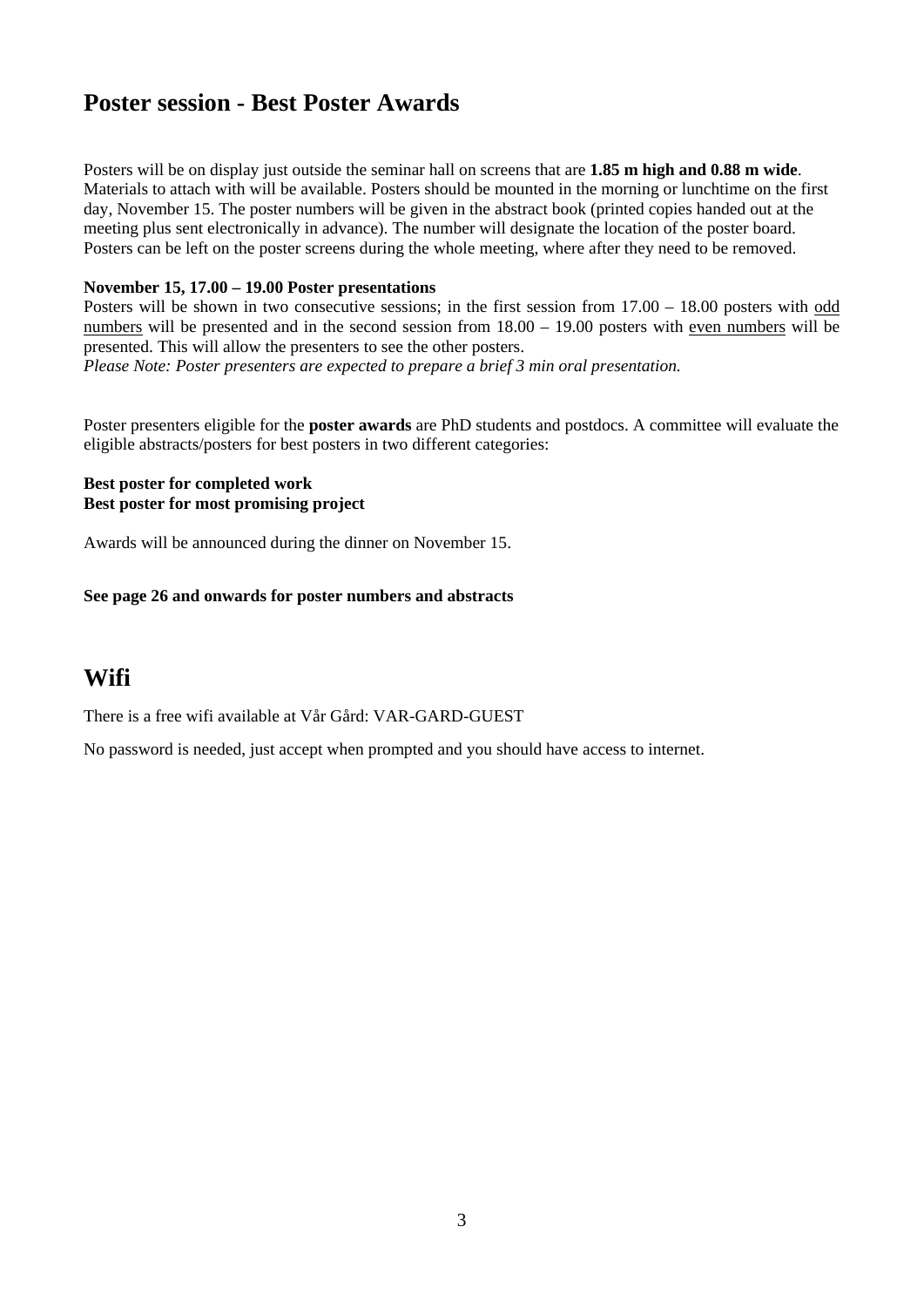## **Best short talk award**

As always, it's the **short talks by postdocs and PhD students that are eligible** for the best short talk award who are listed below as well as highlighted with *[VOTE BSTA]* in the program.

We will use the same online voting system as we used last year (voxvote), meaning that **you need a smartphone/computer connected to the internet to vote** (wifi at the venue: VAR-GARD-GUEST). Info on link and pincode for the voting system will be given at the meeting. The voting takes place at the end of the meeting.

The best short talk award will be handed out at the concluding remarks on Tuesday November 16.

#### **Eligible speakers for short talk awards** (make notes for your voting at the end)

#### *Monday November 15*

**Session 1: Skeletal muscle, exercise, metabolism** 

**11.00 - 11.15 Jonathon Smith** "*HES1 is an insulin- and exercise- induced transcription factor that regulates skeletal muscle glucose metabolism"* 

**11.20 - 11.35 Zhengye Liu** "*Altered mitochondrial function in skeletal muscle afflicted by peripheral artery disease"* 

#### *Tuesday November 16*

**Session 6: Immune system, metabolic disease, adipose tissue** 

**09.35 - 09.50 Angelo Ascani** "*The role of B cells in immune cell activation in Polycystic Ovary Syndrome"*

#### **Session 7: Liver, lipids**

**11.25 - 11.40 Patricia Recio-López** *"Improvement of the metabolic syndrome by lowering apolipoprotein CIII with siRNAs"* 

**13.00 - 13.15 Oihane Garcia-Irigoyen** "*Liver-specific deletion of the corepressor GPS2 alleviates atherosclerosis and dyslipidemia"* 

#### **Session 8: Diabetes complications**

**13.40 - 13.55 Julia Sánchez-Ceinos** "*Targeting histone methyltransferase EZH2 attenuates hyperglycaemiainduced oxidative stress and inflammation in human endothelium"* 

**14.00 - 14.15 Sofie Eliasson Angelstig** *"Repression of Hypoxia-Inducible Factor-1 Contributes to Increased Mitochondrial Reactive Oxygen Species Production in Diabetes"*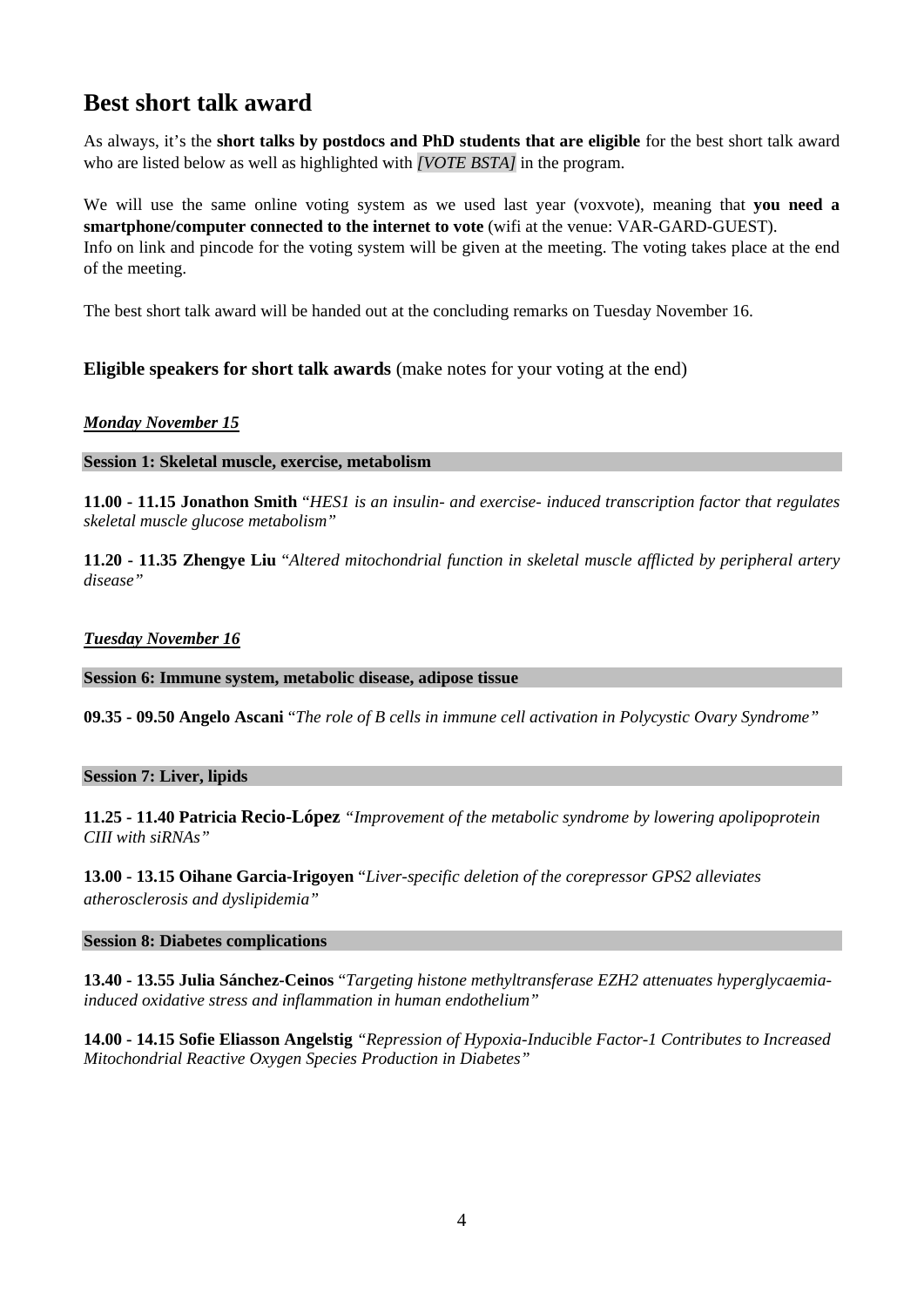## Program

## **Monday November 15**

**09.15 Arrival** on your own to the venue Vår Gård.

### **Coffee + sandwich, mounting posters**

*[Note: time given for all talks below include 5 min for questions.]* 

**10.00 - 10.20 Welcome note:** Anna Krook (SRP Diabetes), Håkan Karlsson (SRP Diabetes), Marie Björnholm (MetEndo)

**Session 1: Skeletal muscle, exercise, metabolism** Chair: Juleen Zierath

**10.25 - 10.55 John Kirwan** (Pennington BRC) "*Metabolic Diseases – Solutions from Cells to Society"*

**11.00 - 11.15 Jonathon Smith** "*HES1 is an insulin- and exercise- induced transcription factor that regulates skeletal muscle glucose metabolism" [VOTE BSTA]* 

**11.20 - 11.35 Zhengye Liu** "*Altered mitochondrial function in skeletal muscle afflicted by peripheral artery disease" [VOTE BSTA]* 

#### **11.40-12.00 Coffee Break**

**12.00 - 12.15 Jorge Correia** "*Zfp697 is a novel regulator of skeletal muscle inflammation and regeneration"*

Chair: Anna Krook

**12.20 - 12.40 Myriam Aouadi lab** *"Digital droplet QPCR"* **Mattias Carlström lab,** "*INALYZER: High Resolution DXA Body Composition Analyzer"*  **Carolina Hagberg lab** *"ProteinSimple capillary Jess western blot system"* **Kirsty Spalding lab** *"Biorep Perifusion integrated system"*

#### **13.00-14.20 Lunch + mounting posters + check-in**

| <b>Session 3: Targeting beta cells, type 1 diabetes</b> | Chair: Malin Flodström Tullberg |
|---------------------------------------------------------|---------------------------------|

**14.20 - 14.50 Mikael Knip** (U Helsinki) *"Primary prevention of type 1 diabetes: challenges and hopes"*

**14.55 - 15.10 Dimitri Van Simaeys** *"β-cell-specific Aptamer, Vegf-A targeting small activating RNA conjugates improves vascularisation speed in the anterior chamber of the eye"*

**15.15 - 15.45 Lena Eliasson** (Lund U) *"Human islet microRNAs and their role in the pathogenesis of type 2 diabetes."* 

## **15.45-16.00 Break**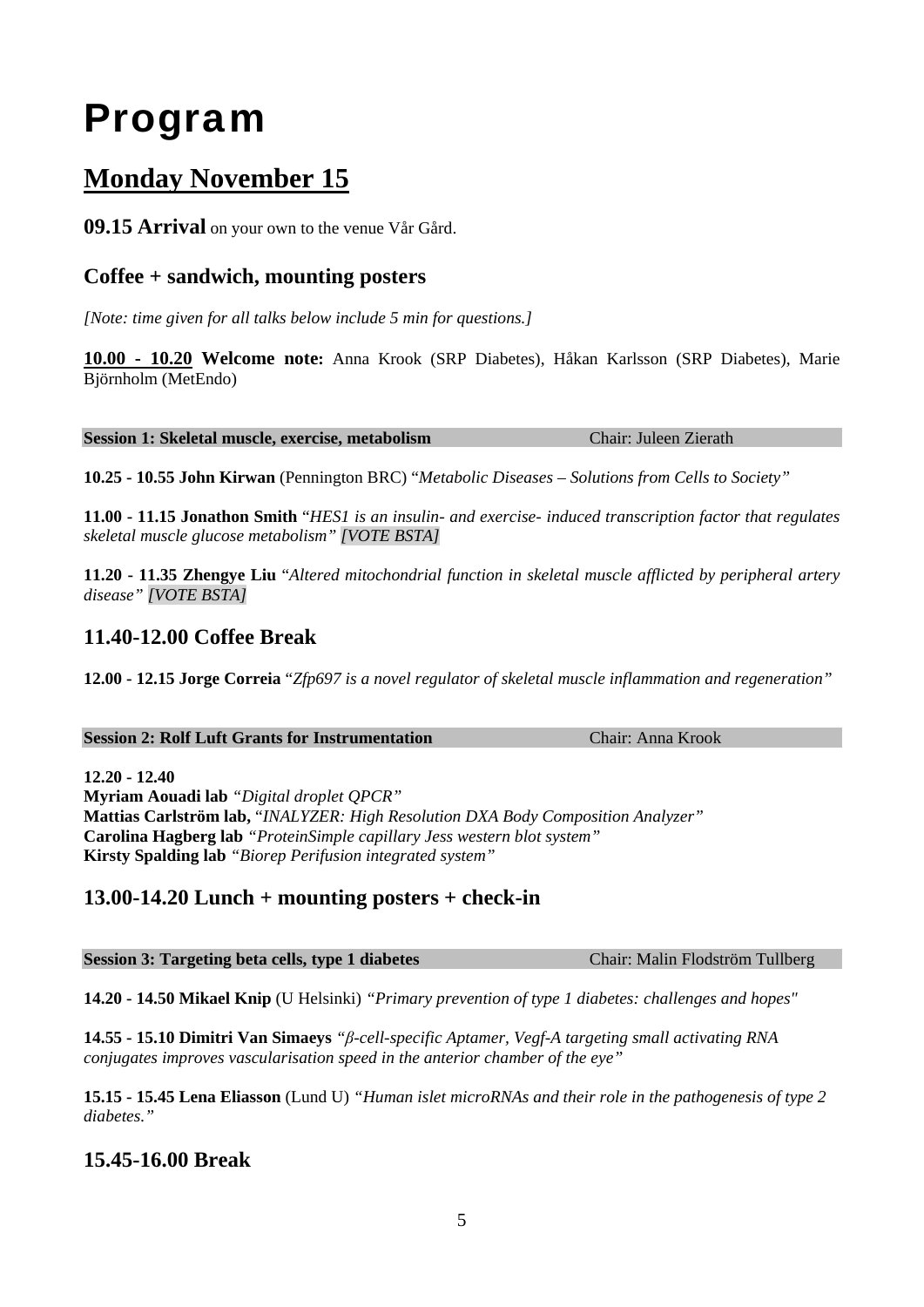#### **Session 4: Targeting brain in type 2 diabetes (digital)** Chair: Kirsty Spalding

**16.00 - 16.30 Lora Heisler** (U Aberdeen**)** *"Targeting brain circuits to improve obesity and type 2 diabetes"* 

#### **Session 5: Scientific Publishing** Chair: Johanna Lanner

**16.35 - 16.50 Isabella Samuelson** (Nature Metabolism) *"Careers in scientific publishing"* 

**\_\_\_\_\_\_\_\_\_\_\_\_\_\_\_\_\_\_\_\_\_\_\_\_\_\_\_\_\_\_\_\_\_\_\_\_\_\_\_\_\_\_\_\_\_\_\_\_\_\_\_\_\_\_\_\_\_\_\_\_\_\_\_\_\_\_\_\_\_\_\_\_\_\_\_** 

#### **17.00 - 19.00 Poster Session with refreshments served**

Posters are on display in the area just outside the seminar hall and poster presenters are expected to stand by their posters in two consecutive sessions; in the first session from 17.00 - 18.00 posters with odd numbers will be presented and in the second session from 18.00-19.00 posters with even numbers will be presented. This to allow also the presenters to see all posters. *[Note: Poster presenters are expected to prepare a brief 3 min oral presentation].* 

#### **19.30 Dinner and activities – Best Poster Awards**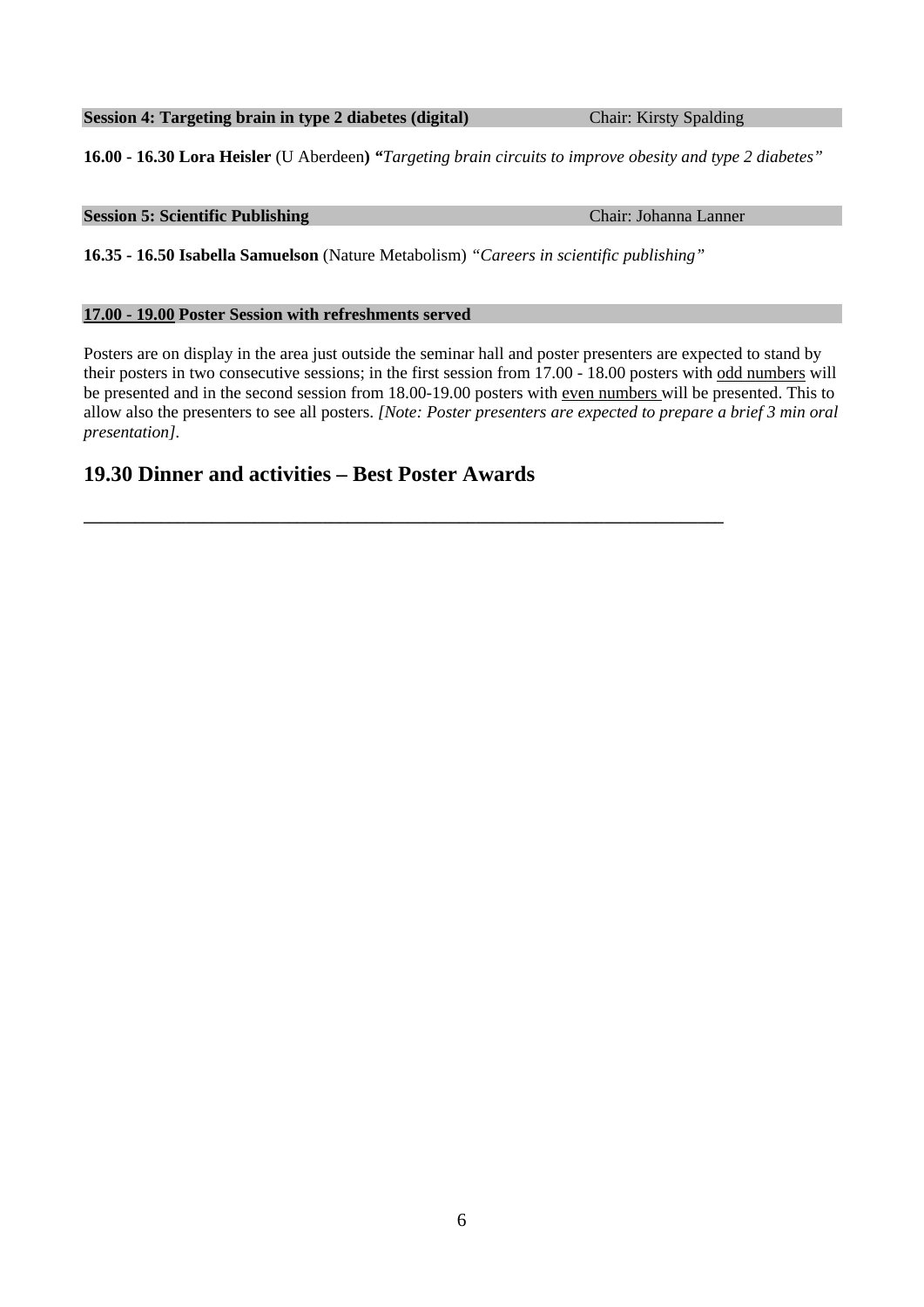## **Tuesday November 16**

#### **07.00-09.00 Breakfast + check out from your rooms**

**Session 6: Immune system, metabolic disease, adipose tissue Chair: Peter Arner** 

**09.00 - 09.30 Anthony Ferrante** (Columbia U) *"An Immune-Metabolic Interface"*

**09.35 - 09.50 Angelo Ascani** "*The role of B cells in immune cell activation in Polycystic Ovary Syndrome" [VOTE BSTA]*

**09.55 - 10.10 Kirsty Spalding** "*Fat cell contribution to metabolic disease in humans"*

#### **10.15-10.45 Coffee Break**

**10.45 - 11.00 Anna Benrick** (U Gothenburg) *"Adiponectin drives hyperplastic expansion and beiging of brown and white adipose tissue in mice"* 

#### **Session 7: Liver, lipids** Chair: Sara Straniero

**11.05 - 11.20 Valerio Azzimato** "*Hepatic miR-144 drives fumarase activity preventing NRF2 activation during obesity"*

**11.25 - 11.40 Patricia Recio-López** *"Improvement of the metabolic syndrome by lowering apolipoprotein CIII with siRNAs" [VOTE BSTA]* 

#### **11.40-13.00 Lunch + networking**

**13.00 - 13.15 Oihane Garcia-Irigoyen** "*Liver-specific deletion of the corepressor GPS2 alleviates atherosclerosis and dyslipidemia" [VOTE BSTA]* 

**Session 8: Diabetes complications** Chair: Mikael Rydén

**13.20 - 13.35 Vladimer Darsalia** "*Normalisation of glucose metabolism by Exendin-4 in the chronic phase after stroke promotes functional recovery in male diabetic mice"*

**13.40 - 13.55 Julia Sánchez-Ceinos** "*Targeting histone methyltransferase EZH2 attenuates hyperglycaemiainduced oxidative stress and inflammation in human endothelium" [VOTE BSTA]* 

**14.00 - 14.15 Sofie Eliasson Angelstig** *"Repression of Hypoxia-Inducible Factor-1 Contributes to Increased Mitochondrial Reactive Oxygen Species Production in Diabetes" [VOTE BSTA]* 

**14.20-14.40: Concluding remarks and short talk award (by voting online)** 

Anna Krook (SRP Diabetes), Mats Rudling (EndoMet), Sara Straniero (EndoMet) and Stefan Nobel (SRP Diabetes)

#### **Departure**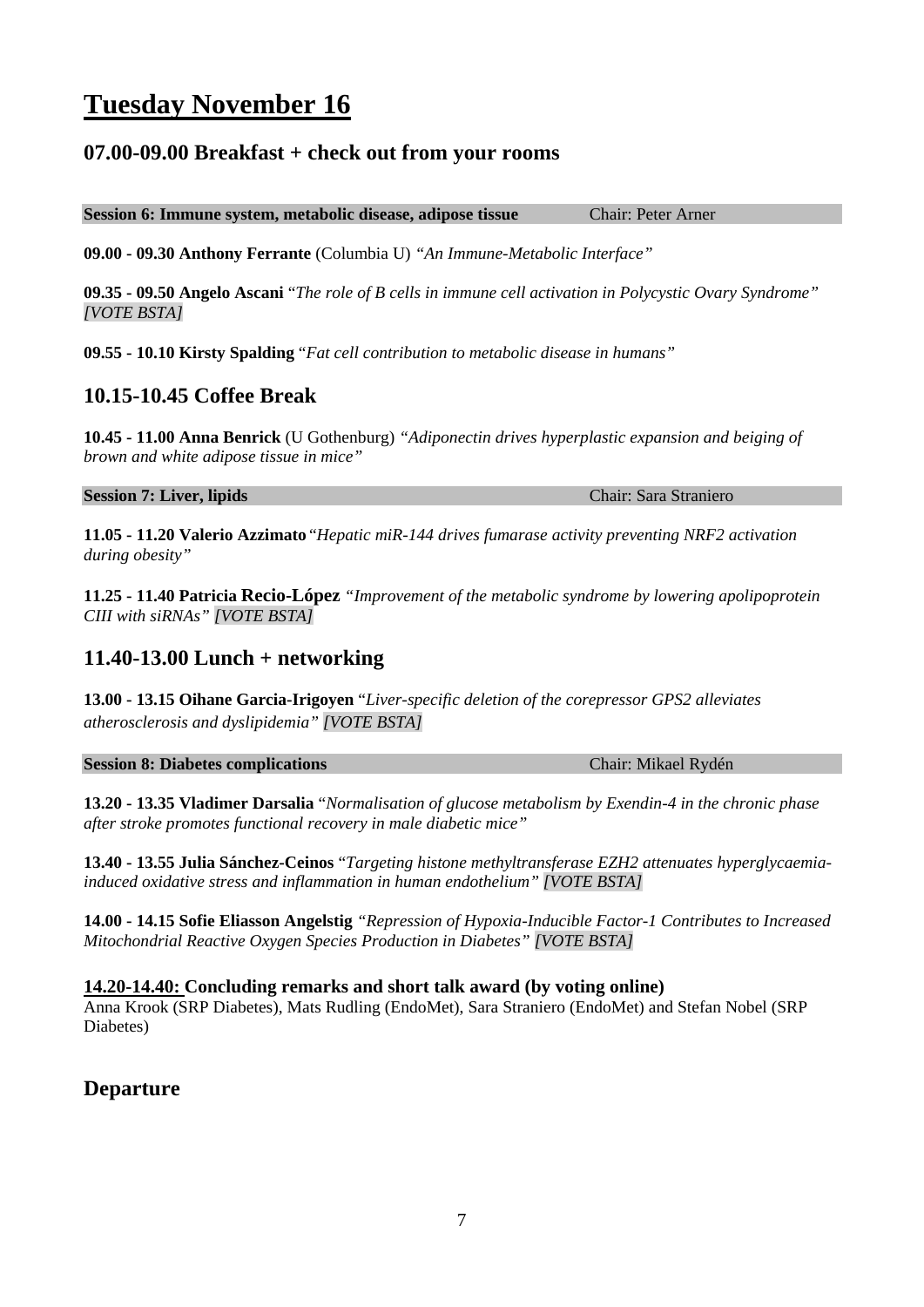## Speaker Abstracts

## **Session 1: Skeletal muscle, exercise, metabolism**

#### **Metabolic Diseases – Solutions from Cells to Society**

#### John Kirwan

*Pennington Biomedical Research Center, Louisiana State University*

Type 2 diabetes is a disease that affects over 450 million people worldwide. Furthermore, it is a leading cause of death driven primarily by increased risk of cardiovascular, liver, and renal disease, as well as numerous forms of cancer. The dramatic rise in prevalence and length of duration of diabetes is associated with an economic burden that exceeds trillions of dollars. Despite the scale of the problem our fundamental understanding of the cellular and molecular mechanisms of the disease itself remains incomplete. Consequently, treatment strategies are limited and those that are available, including medications, lifestyle, and bariatric surgery, have either modest efficacy, are not sustainable, or are viewed as too radical.

Our research is addressing fundamental questions related to the underlying basis for insulin resistance with a focus on skeletal muscle mitochondria in obesity and type 2 diabetes. Mitochondria are essential regulators of energy in all organs and play a critical role in controlling the rate of nutrient utilization. The traditional view of mitochondria as isolated, spherical, energy producing organelles, is evolving based on emerging data that show mitochondria form a dynamic reticulum of networked tubules that are regulated by cycles of fission and fusion. The discovery of a number of proteins that regulate these activities has led to significant advances in understanding human disease and our data support a role for mitochondrial fission in obesity-related insulin resistance. Since much of the diabetes epidemic is linked to obesity and can be attributed to an imbalance in nutrient supply and demand, mitochondrial dynamics may hold an important key to discovering novel treatment targets for managing patients with the disease.

Based on recent advances in small molecule screening and biochemical engineering we have begun to investigate mitochondrially targeted agents including mitochondrial uncouplers for the treatment of metabolic disease. Today, we will discuss the potential role of BAM15, a mitochondrial-targeted weak lipophilic acid with protonophore activity, as a pharmacologic strategy for the treatment of obesity and hyperglycemia. Our data suggests that BAM15 is safe, tolerable, and efficacious and has therapeutic potential for the treatment of obesity and associated comorbidities.

We will also discuss clinical data from the ongoing Alliance of Randomized Trials of Medicine versus Metabolic Surgery in Type 2 Diabetes (ARMMS-T2D) consortium which assessed the durability and longerterm effectiveness of metabolic surgery compared to medical/lifestyle management in patients who were overweight and had obesity and type 2 diabetes. Three-year follow-up of this largest cohort of randomized patients followed to date, demonstrates that metabolic/bariatric surgery is more effective and durable than medical/lifestyle intervention in remission of type 2 diabetes, including among individuals with class 1 obesity, for whom surgery is not widely used.

Finally, how do we convince society and the public at large to do something about the enormous health burden of obesity and diabetes? To address this problem, Pennington Biomedical recently launched the "Obecity, USA" awareness and advocacy campaign which reframes the obesity narrative and aims to effectively curb the obesity epidemic by 2040. We will discuss what is "Obecity, USA" and what do the early awareness metrics look like.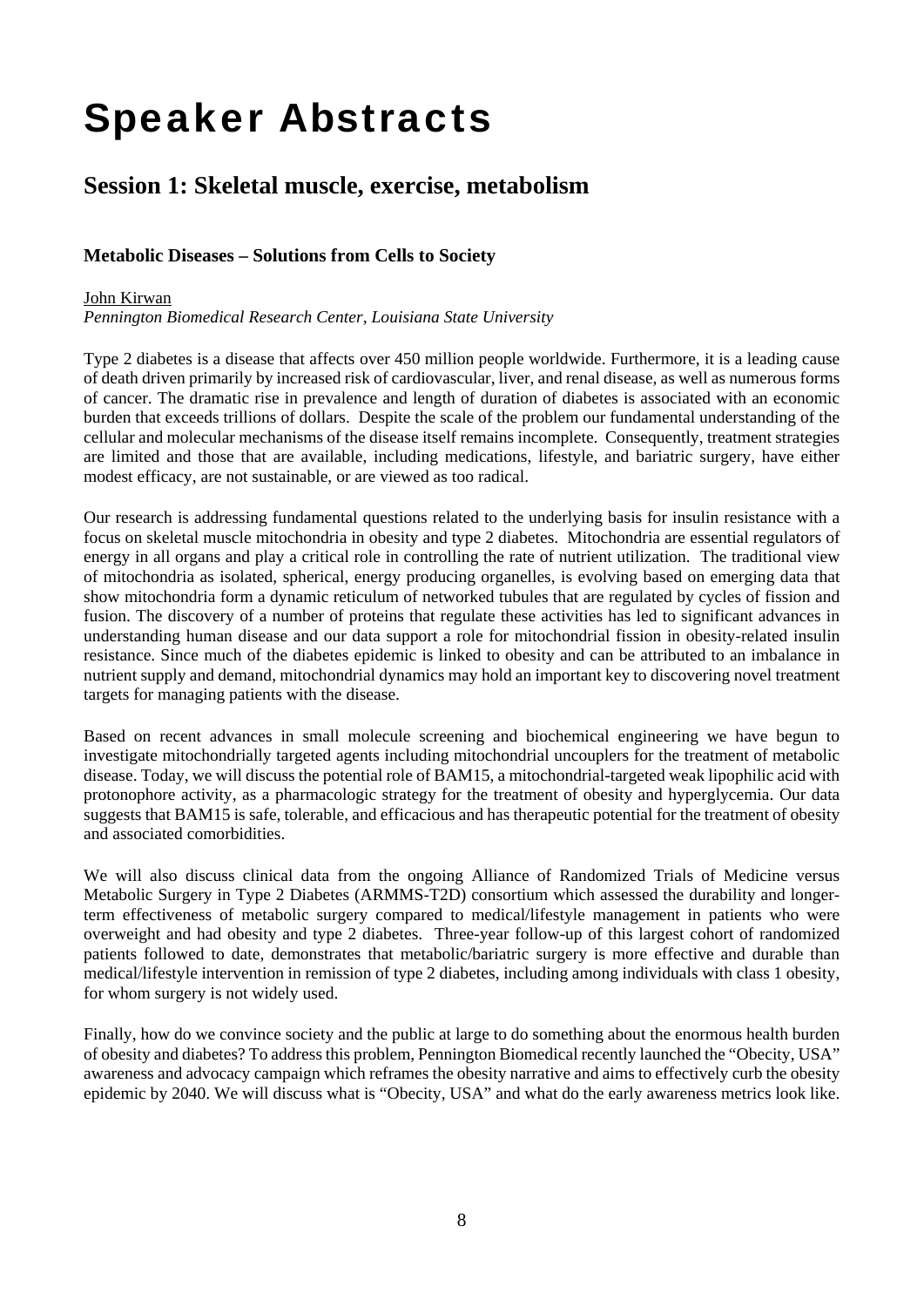#### **HES1 is an insulin- and exercise- induced transcription factor that regulates skeletal muscle glucose metabolism**

Jonathon A.B. Smith<sup>1</sup>, Nicolas J. Pillon<sup>1</sup>, Julie Massart<sup>2</sup>, David Rizo-Roca<sup>2</sup>, Michael S. Kuefner<sup>2</sup>, Thais de Castro Barbosa<sup>1</sup>, Ahmed M. Abdelmoez<sup>2</sup>, Brendan M. Gabriel<sup>1</sup>, Erik Näslund<sup>3</sup>, Anna Krook<sup>1</sup>, and Juleen R.  $Zierath<sup>1,2</sup>$ 

*1 Department of Physiology and Pharmacology, Karolinska Institutet, Stockholm, Sweden 2 Department of Molecular Medicine and Surgery, Karolinska Institutet, Stockholm, Sweden 3 Department of Clinical Sciences, Danderyd Hospital, Karolinska Institutet, Stockholm, Sweden* 

#### **Introduction**

In human skeletal muscle, insulin and exercise reportedly stimulate transcription factor, Hairy and Enhancer of Split 1 (*HES1*). Yet, the metabolic role of HES1 remains largely unexplored. We hypothesised that altering HES1 expression would affect glucose metabolism in differentiated skeletal muscle.

#### **Methods and results**

Meta-analysis of the skeletal muscle transcriptomic response to hyperinsulinaemic-euglycaemic clamp confirmed *HES1* upregulation by insulin (1.5-fold), in human *vastus lateralis* muscle. Accordingly, HES1 increased during a 2-h oral glucose tolerance test (OGTT) in the skeletal muscle of men with normal glucose tolerance or type 2 diabetes. The magnitude of change in *HES1* mRNA was attenuated in individuals with type 2 diabetes (2.3 *vs.* 3.7-fold); however, no difference in HES1 protein abundance was observed between groups. A 56-fold overexpression of *Hes1* in mouse *tibialis anterior* enlarged muscle weight (+9%), without altering glycogen content, and improved glucose uptake (+16%) during a modified OGTT, compared to contralateral control. In primary human skeletal muscle myotubes, an 11-fold lentiviral overexpression of *HES1* increased glucose oxidation (+14%) and lactate release (+11%). Conversely, also in primary human myotubes, small interfering RNA silencing of *HES1*, by 46%, decreased glucose uptake (-17%), oxidation (-10%), and incorporation into glycogen (-17%).

Thirty minutes of cycling exercise, at 85% of maximum heart rate, transiently induced skeletal muscle *HES1* to similar extents in men with normal glucose tolerance or type 2 diabetes; which may be a consequence of AMPactivated protein kinase or calcium signalling, as suggested by increased *HES1* mRNA after electrical pulse stimulation (1.5-fold), and AICAR (3.3-fold) or ionomycin exposure (11.9-fold), in primary human myotubes. **Conclusion** 

Upregulation of HES1 may mediate downstream effects of insulin and exercise on glucose metabolism in differentiated skeletal muscle. As such, interventions that increase HES1 could represent viable strategies for the improvement of skeletal muscle metabolic health.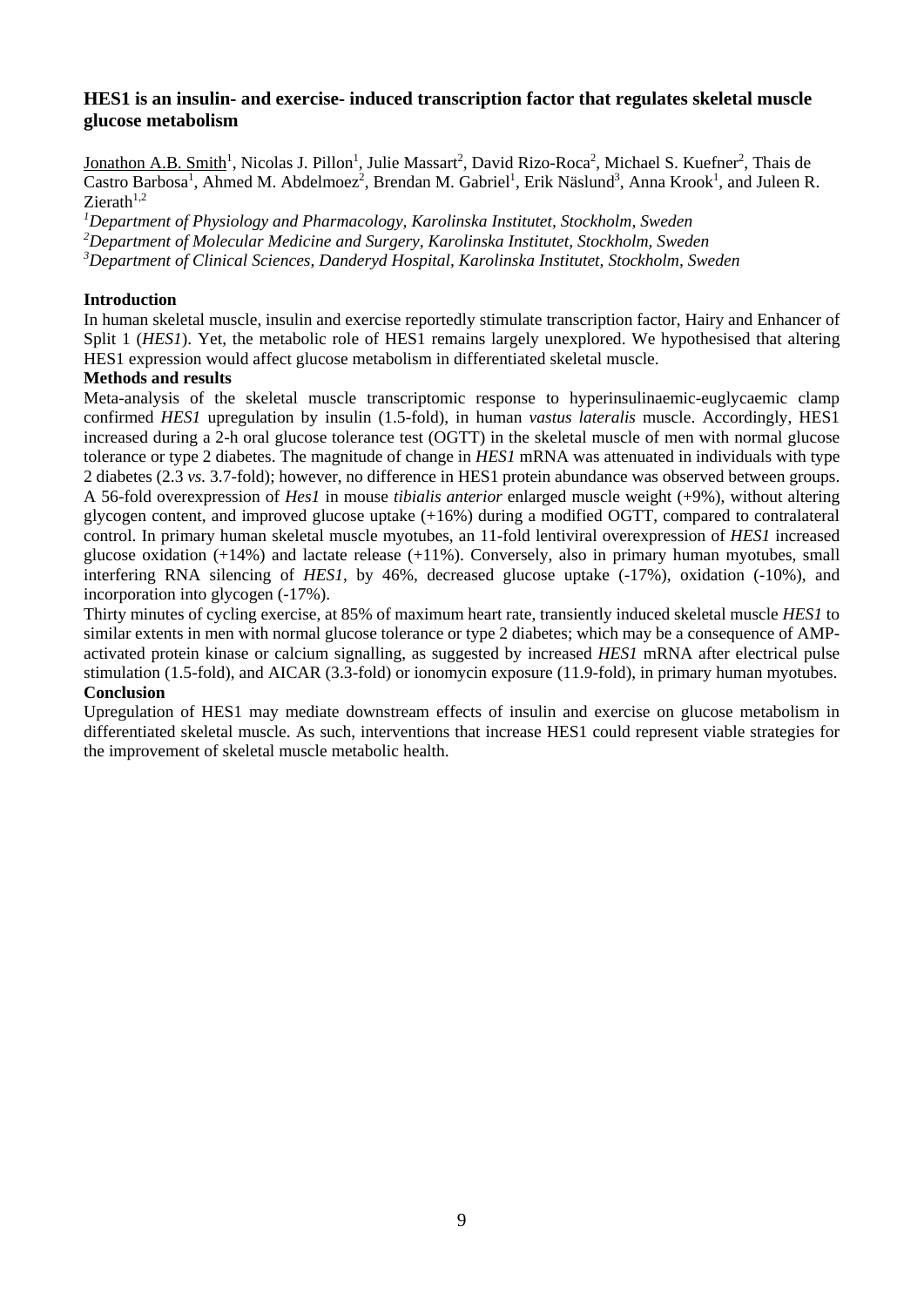#### **Altered mitochondrial function in skeletal muscle afflicted by peripheral artery disease**

Liu Zhengye, Baptiste Jude, Dinah Mous, Johanna T Lanner

*Department of Physiology & Pharmacology, Karolinska Institutet, Stockholm, Sweden* 

**Aims:** Subjects with obesity and type II diabetes (T2D) have a higher risk to develop skeletal muscle ischemic disease, e.g. peripheral artery disease (PAD). PAD lowers blood flow to the lower limbs, causing debilitating skeletal muscle myopathy. Interventions that improve distal arterial pressures (ie. bypass surgery) generally fail to normalize the functional performance of muscle indicating pathophysiological mechanisms inside the skeletal myofibers that reduce overall muscle function. Here we aim to elucidate the role of the mitochondrial function in PAD-induced muscle dysfunction.

**Methods:** Unilateral femoral artery ligation (FAL), a mouse model of PAD, was induced in C57BL6 mice on a normal chow diet (ND) or a high-fat diet (HFD) for eight weeks before FAL.

**Results**: In normal mice, FAL resulted in skeletal muscle weakness and the weakness was exacerbated further in muscle from obese mice. Besides, FAL-induced fibrosis and ectopic fat accumulation were also worsened in muscle from obese mice. Our RNA-sequencing results showed that mitochondrial gene expressions were reduced in muscle from ND-FAL legs, while the reduction was attenuated in HFD-FAL legs. Mitochondrial assembly and cellular respiration were identified as the top suppressed pathway in ND-FAL legs, but not in HFD mice. Fibrosis, fat metabolism, and myosin heavy chain isoforms were amongst the top variable genes in control and FAL muscle from normal and obese mice. Applying deconvolution using CIBERSORTx on our global RNA-seq data identified that HFD alone induced an inflammatory response in control muscles with an altered proportion of CD4+ and CD8+ T cells. Moreover, FAL induced an increased expression of Cytl1+ and Fabp4+ endothelial cell populations, as well as fibroblast and tenocytes, but no difference was observed between diets (i.e ND-FAL and HFD-FAL).

**Conclusion:** FAL-induced muscle weakness was exacerbated by eight weeks of HFD. Genes involved in mitochondrial assembly and cellular respiration are highly affected by FAL while the response is attenuated in obese mice. Therapeutical interventions to enhance mitochondrial health appear as a promising target to improve muscle function in PAD associated with obesity and T2D.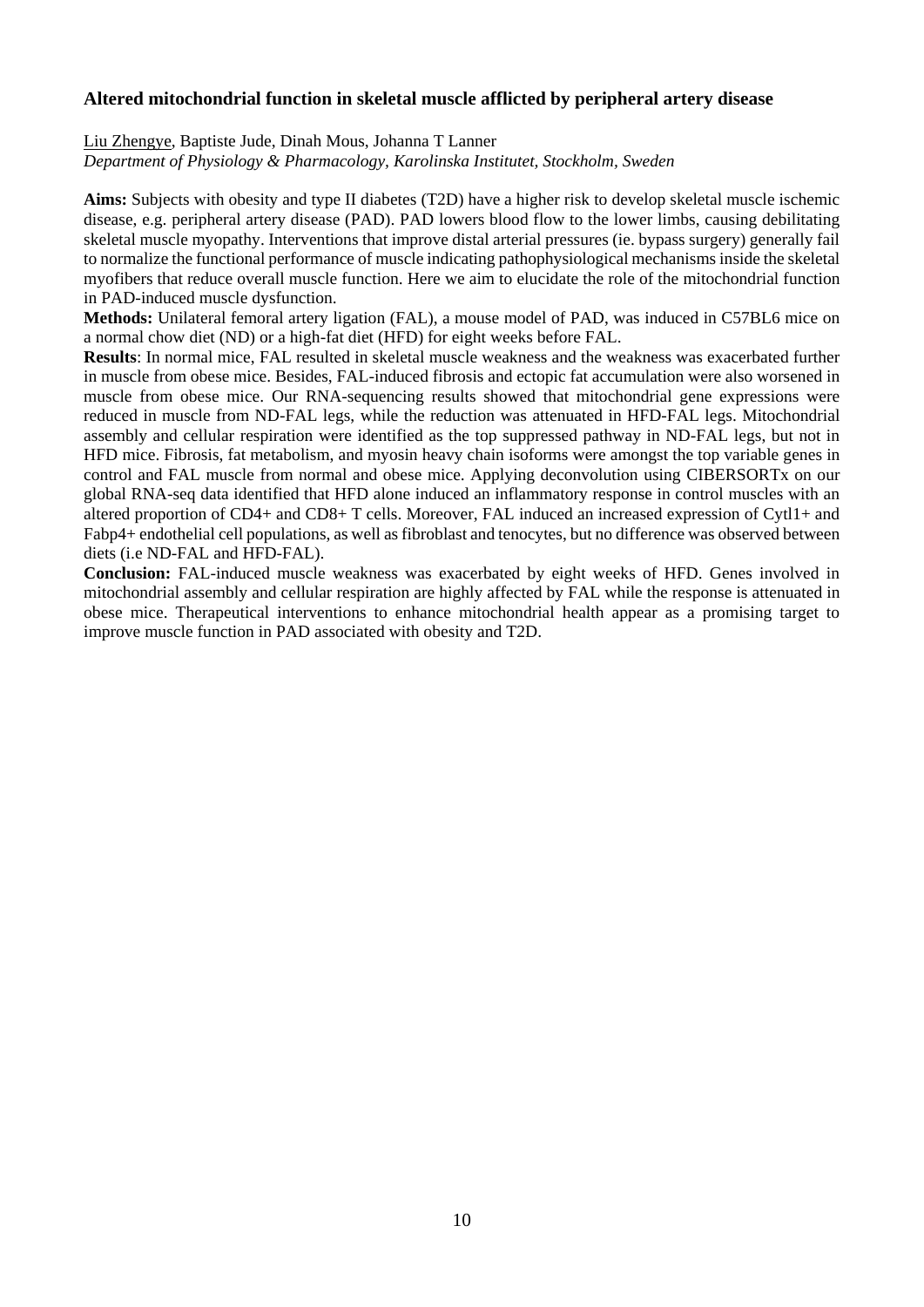#### **Zfp697 is a novel regulator of skeletal muscle inflammation and regeneration**

Jorge C. Correia<sup>1</sup>, Paulo R. Jannig<sup>1</sup>, Vicente Martínez-Redondo<sup>1</sup>, Liu Zhengye<sup>2</sup>, Johanna T. Lanner<sup>2</sup>, Paul Gregorevic<sup>3</sup>, and Jorge L. Ruas<sup>1</sup>

*1 Molecular & Cellular Exercise Physiology, Department of Physiology and Pharmacology, Karolinska Institutet, Stockholm, Sweden.* 

*2 Molecular Muscle Physiology and Pathophysiology, Department of Physiology and Pharmacology, Biomedicum, Karolinska Institutet, 17165 Stockholm, Sweden.*

*3 Baker Heart and Diabetes Institute, Melbourne, Australia.*

Loss of skeletal muscle mass and function constitutes the major clinical feature of several neuromuscular diseases and is commonly observed in many other clinical settings, such as long-term bed rest, cancer, chronic inflammatory disease, and even aging. The interplay between muscle and the immune system is critical for muscle function and repair, and poor control over immune cell recruitment and activity greatly contributes for muscle dysfunction in a plethora of pathophysiological settings. However, the mechanisms that orchestrate immune cell recruitment to muscle remain poorly understood. In this study, we identify Zfp697, an uncharacterized protein of unknown function, as a damage-induced regulator of muscle inflammation and regeneration. Our results show that Zfp697 is rapidly induced in mouse and human skeletal muscle by damageinducing stimuli and activates a broad inflammatory gene program, associated with immune cell recruitment and function. To assess the role of Zfp697 in muscle regeneration, we subjected skeletal muscle-specific Zfp697 knock-out mice to a hindlimb unloading/reloading protocol, designed to mimic a scenario of disuse-induced muscle atrophy and subsequent recovery upon reloading. Zfp697 ablation had a profound effect on the regenerative transcriptional response to reloading, with impaired activation of gene programs associated with inflammation, extracellular matrix remodeling, angiogenesis and cell proliferation. This was accompanied but impaired recovery of muscle mass upon reloading. Likewise, Zfp697<sup>mKO</sup> mice showed impaired recovery of muscle strength following a single bout of damage-inducing downhill running. Lastly, we used an adenoassociated viral vector to achieve body-wide and sustained Zfp697 gene delivery to muscle. Strikingly, mice that received a single injection of AAV6-Zfp697 showed improved muscle strength and running performance. Together, our data indicate that Zfp697 is an important regulator of muscle regeneration that can be targeted to improve muscle function.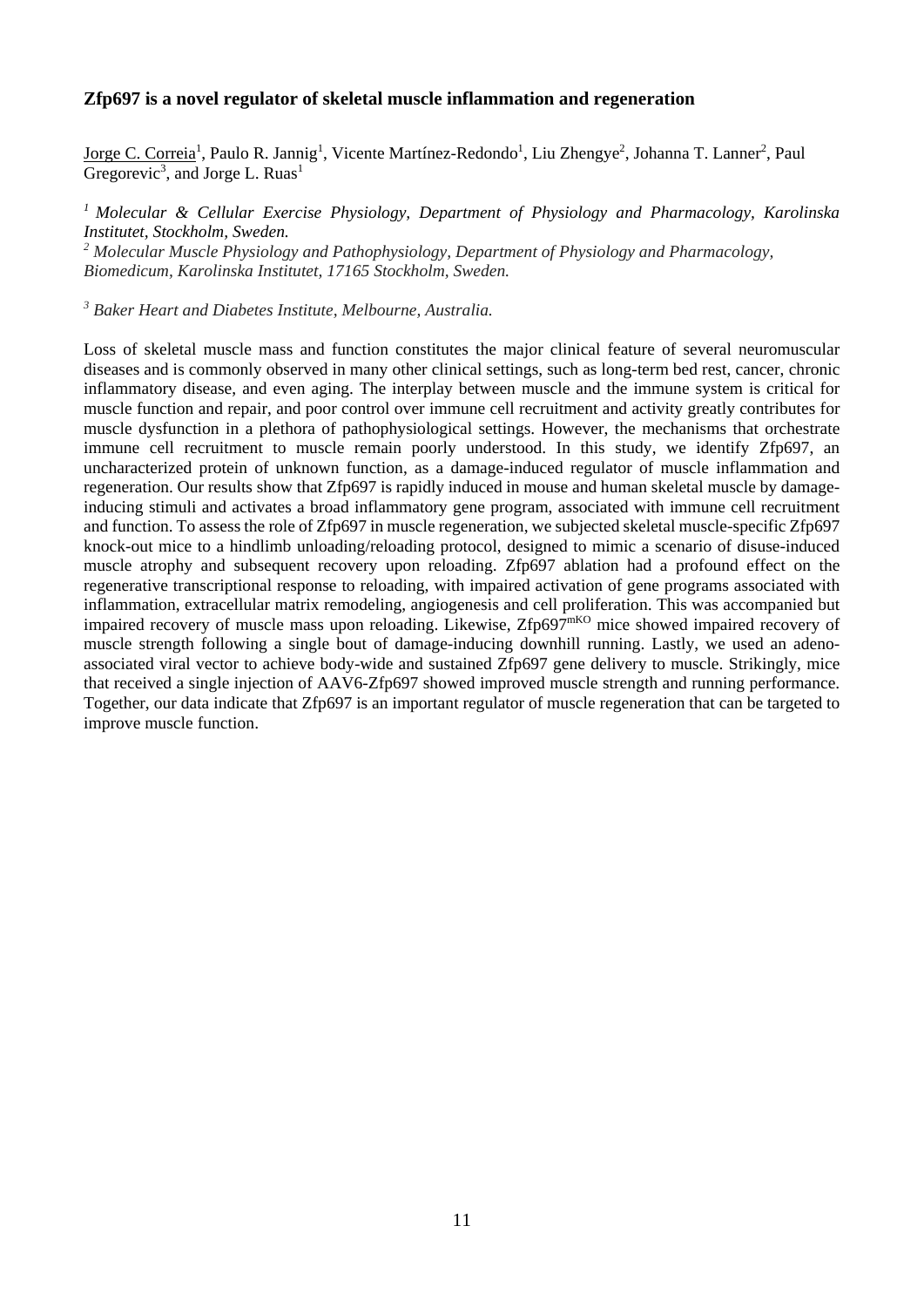## **Session 3: Targeting beta cells, type 1 diabetes**

#### **Primary Prevention of Type 1 Diabetes: Challenges and Hopes**

#### Mikael Knip

#### *Pediatric Research Center, Children's Hospital, University of Helsinki and Helsinki University Hospital; Research Program for Clinical and Molecular Medicine, Faculty of Medicine, University of Helsinki*

Primary prevention of type 1 diabetes (T1D) aimed at preventing the initiation of the disease process leading to clinical T1D would be the most effective way to reduce the incidence and burden of T1D, if successful. The appearance of diabetes-associated autoantibodies is the first detectable sign of the initiation of the T1D disease process. From birth cohort studies we have learned that the first autoantibodies may appear already during the first year of life and a there is a clear peak in the autoantibody seroconversion rate during the first 3 years. These observations underline that preventive measures have to be started very early in life. Recent studies have also shown that T1D is a heterogenous disease with different endotypes. One of the endotype classifications is based on which autoantibody emerges first. Insulin autoantibodies (IAA) are the first autoantibodies in 30-40% of the cases and a similar proportion develops GAD antibodies (GADA) first. Coxsackie B viruses (CBV) are a strong candidate for being the exogenous trigger of the disease process in the "IAA first" endotype. A pentavalent vaccine including five CBV serotypes is currently tested in a phase 1 trial in healthy adults in Finland. In the best scenario such a vaccine could become available for prevention of T1D within the next 6 years. Reduced levels of phosphatidylcholines and sphingomyelins in cord blood have been observed to be associated with rapid progression of T1D in the offspring. Milk fat globule membrane is rich in such lipids and could be given to pregnant women and/or offspring in infancy. Progression to clinical T1D is associated with a reduced diversity of the intestinal microbiota and a decreased relative abundance of beneficial bacteria, Bifidobacterium longum subsp. infantis, in particular. An international multicenter trial (SINT1A) with early supplemention with this species has been started in April this year in infants with a 10% risk of progressing to clinical T1D. There is hope that T1D will become a preventable disease, but there is also a series of challenges in the field. Who should be included in the optimal target group for primary prevention, when should the treatment be started and what degree of potential harmful effects is acceptable?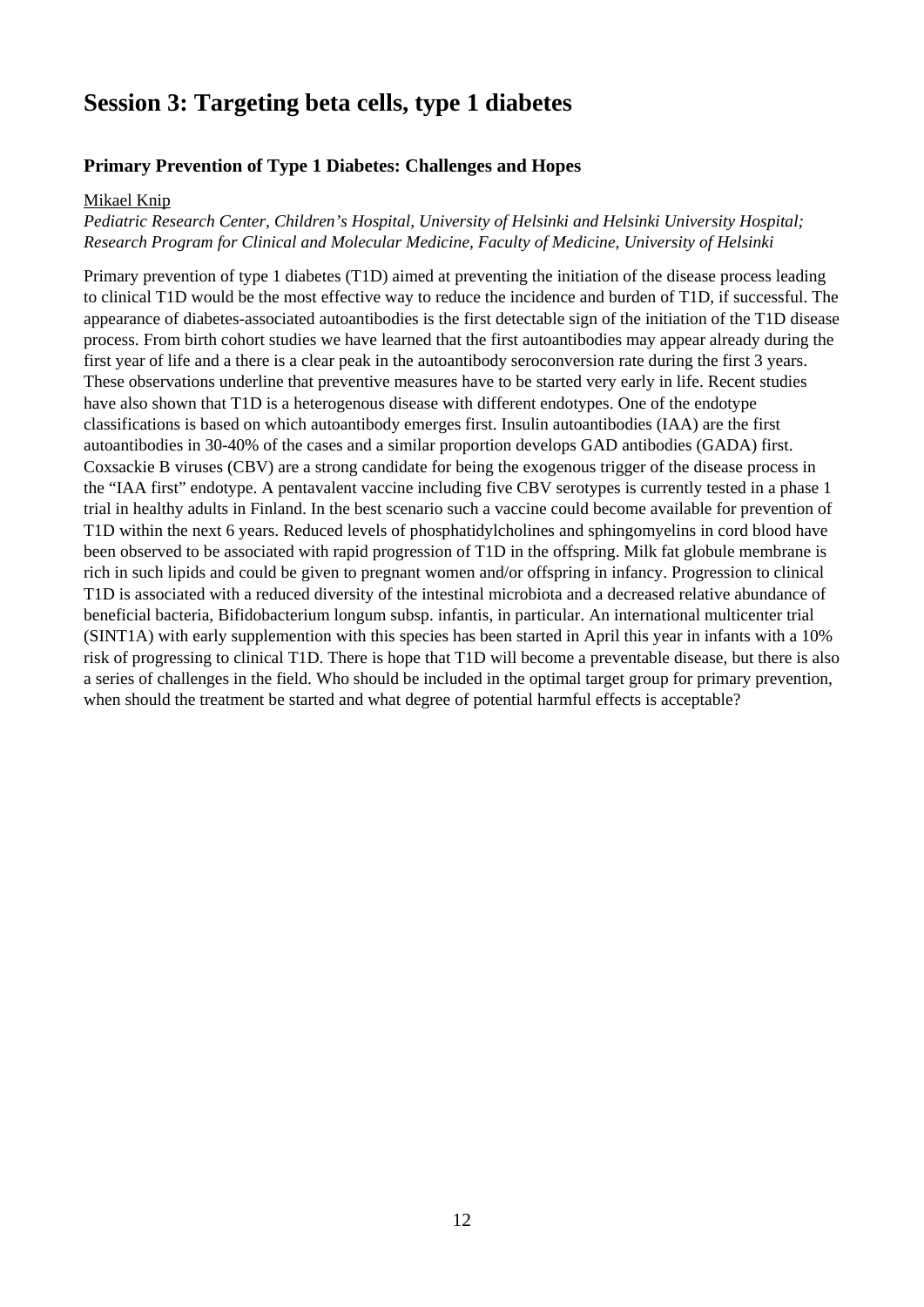#### **β-cell-specific Aptamer, Vegf-A targeting small activating RNA conjugates improves vascularisation speed in the anterior chamber of the eye**

#### Dimitri Van Simaeys<sup>1</sup>, Ingo Leibiger<sup>1</sup>, Per-Olof Berggren<sup>1,2</sup>

*1: The Rolf Luft Research Center for Diabetes and Endocrinology, Karolinska Institutet, Karolinska University Hospital L1, SE-171 76 Stockholm, Sweden* 

*2: Division of Integrative Bioscience and Biotechnology, Pohang University of Science and Technology, Pohang, Gyeongbuk 37673, Republic of Korea;* 

*Diabetes Research Institute, University of Miami Miller School of Medicine, Miami, FL 33136, USA; Lee Kong Chian School of Medicine, Nanyang Technological University, Singapore 637553, Singapore; Center for Diabetes and Metabolism Research, Department of Endocrinology and Metabolism, West China Hospital, Sichuan University, Chengdu 610041, Sichuan Province, PR China*.

**Aims**: Tissue-specific delivery of therapeutic RNA is an unmet medical need with a wide potential. By pretreating pancreatic islets with beta cell-specific aptamer chimera, we hypothesize that vascularization of islets will improve, potentially leading to a reduced need of donor material to re-establish glycemic control in diabetic mice.

**Methods**: Mouse and human pancreatic islet are pre-treated with a beta-cell specific aptamer mix conjugated with VEGF-A-targeting saRNA. The engraftment is monitored using *in vivo* confocal microscopy on islets transplanted in the anterior chamber of the eye of mice. The vascularization is visualized by the use of a Dextran alexafluor 647 conjugate.

**Results and discussion**: The upregulation of Vegf-A can be done in both human and mouse islets, where we can observe a ten-fold and a five-fold increase of Vegf-A upregulation in mouse and human islets, respectively. In vitro results indicate that the upregulation of Vegf-A in the islet is of a transient nature that last about a week. Chimera-treated islets showed an increase in engraftment speed in mice. Human islet studies in immune-deficient mice are ongoing. These results show an exciting new avenue towards increasing the transplantation efficiency in primary islets. SaRNA, conjugated with β-cell-specific aptamer delivery shows promise to treat primary tissue as its effects are transient.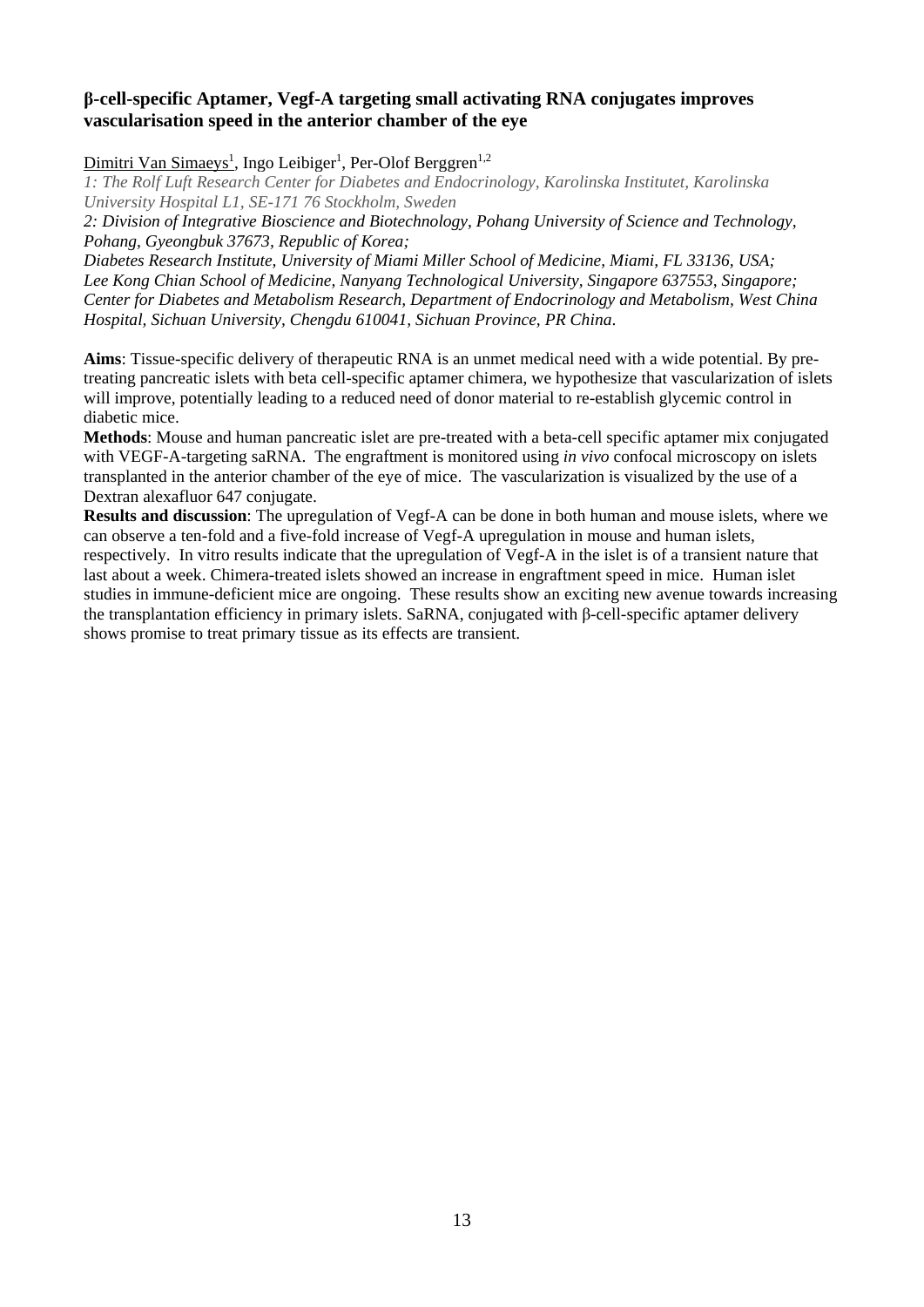#### **Human islet microRNAs and their role in the pathogenesis of type 2 diabetes.**

Prof. Lena Eliasson

*Islet Cell Exocytosis, Lund University Diabetes Centre, Dept of Clinical Sciences Malmö, Lund University, Sweden* 

Insulin released from β-cells within the pancreatic islet of Langerhans is central in the control of blood glucose homeostasis. A combination of environmental and genetic factors can lead to defects in this regulation and lead to type 2 diabetes (T2D). Hyperglycaemia due to reduced glucose uptake in target tissues needs to be compensated by the β-cell through increased insulin secretion. Failure of the β-cells to secrete enough insulin results in T2D. MicroRNAs are small non-coding RNAs post-transcriptionally regulating gene expression. Their ability for rapid regulation of alterations in target gene expression make microRNAs ideal in the β-cell adaptations needed during development of T2D. However, whereas changes in the expression of some microRNAs occur as a compensatory mechanism for insulin resistance others are part of the etiology of T2D. MicroRNAs are also involved in the maintenance of β-cell phenotypic identities via cell-specific, or cellenriched expression, and some microRNAs, such as e.g., miR-29, reduce the expression of beta-cell disallowed genes. One of the most highly abundant microRNAs in the β-cell is miR-375. MiR-375 is highly involved in several cellular processes essential for maintaining the β-cell phenotypic identity. Despite the importance of miR-375, it has not been shown to be differentially expressed in T2D islets. On the contrary, other microRNAs such as miR-200c, miR-130a/b and miR-152 are deregulated in T2D islets. I will discuss human islet miRNAmRNA networks, the involvement of microRNAs in β-cell dysfunction underlying T2D pathogenesis, and introduce how microRNAs can be involved in future treatment.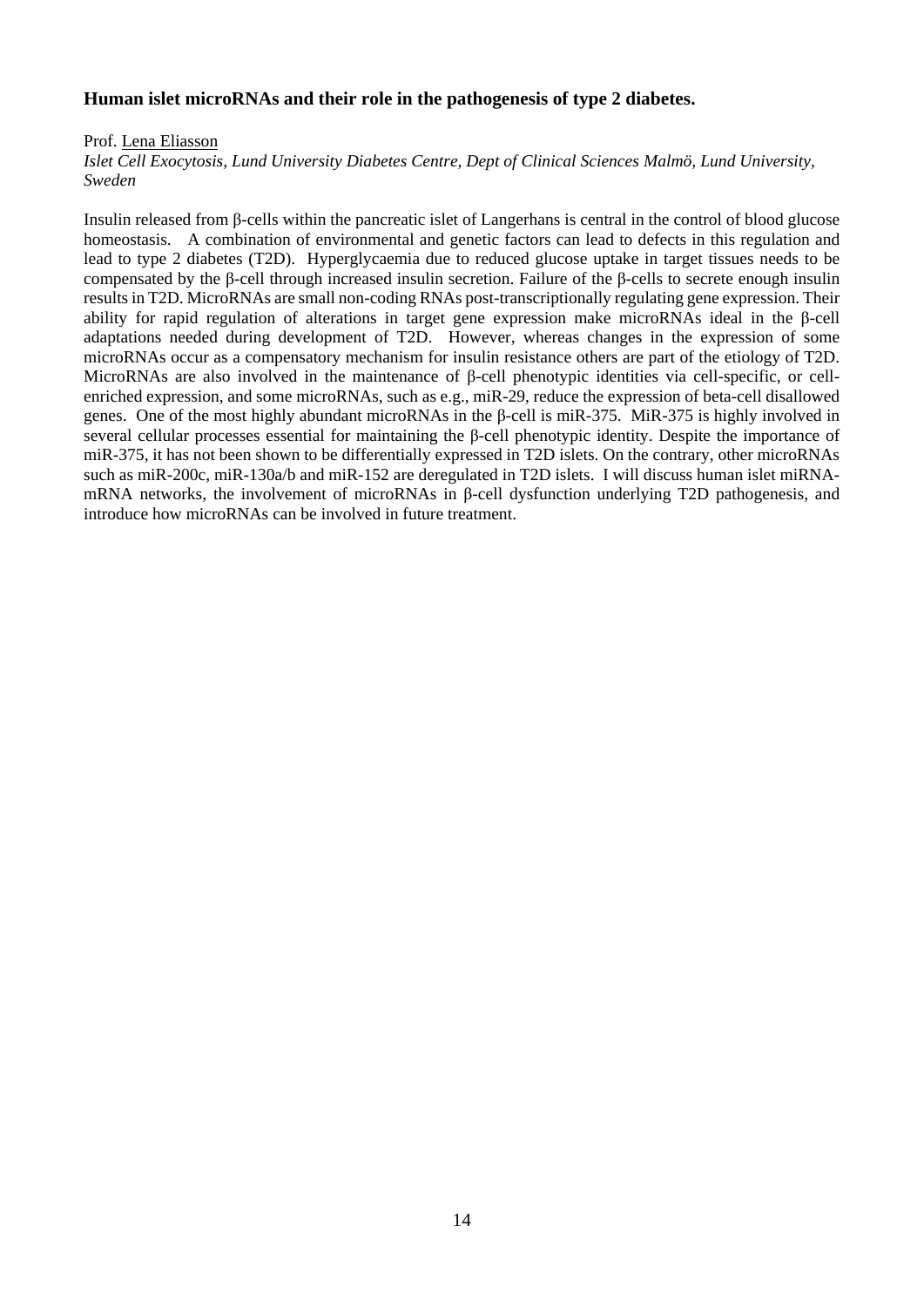## **Session 4: Targeting brain in type 2 diabetes**

#### **Targeting brain circuits to improve obesity and type 2 diabetes**

#### Lora Heisler

*Chair in Human Nutrition Lead, Obesity and Food Choice Lead, Obesity and Food Choice Theme Rowett Institute, University of Aberdeen, Foresterhill Aberdeen* 

The increasing prevalence of type 2 diabetes (T2D) and associated morbidity and mortality emphasizes the need for a more complete understanding of the mechanisms mediating glucose homeostasis to accelerate the identification of new medications. Recent reports indicate that obesity medication, 5-hydroxytryptamine (5- HT, serotonin)2C receptor (5-HT<sub>2C</sub>R) agonist lorcaserin improves glycemic control in association with weight loss in obese patients with T2D. We examined whether lorcaserin has a direct effect on insulin sensitivity and how this effect is achieved. We clarify that lorcaserin dose-dependently improves glycemic control in a mouse model of T2D without altering body weight. Examining the mechanism of this effect, we reveal a necessary and sufficient neurochemical mediator of lorcaserin's glucoregulatory effects, via activation of brain proopiomelanocortin (POMC) peptides. We observed that lorcaserin reduces hepatic glucose production and improves insulin sensitivity. These data suggest that lorcaserin's action within the brain represents a mechanistically novel treatment for T2D: findings of significance to a prevalent global disease.

## **Session 5: Scientific Publishing**

#### **Careers in scientific publishing**

Isabella Samuelson *Associate Editor, Nature Metabolism, Nature Research 2 Crinan St, London N1 9XW, UK* 

A scientific editor gets exposed to cutting-edge research every day. It is our job to filter the many submissions we get, enhance the research quality through review and revision, and give the published work high visibility. As scientific editors, we are at the forefront of scientific research, constantly learning, and have the opportunity to meet and engage with researchers. Simultaneously, a scientific editor is often the bearer of bad news, and our negative decisions can have serious consequences for researchers. I will give an introduction to the scientific editor role at Nature Metabolism, our responsibilities, required skills, and the perks as well as downsides to the job.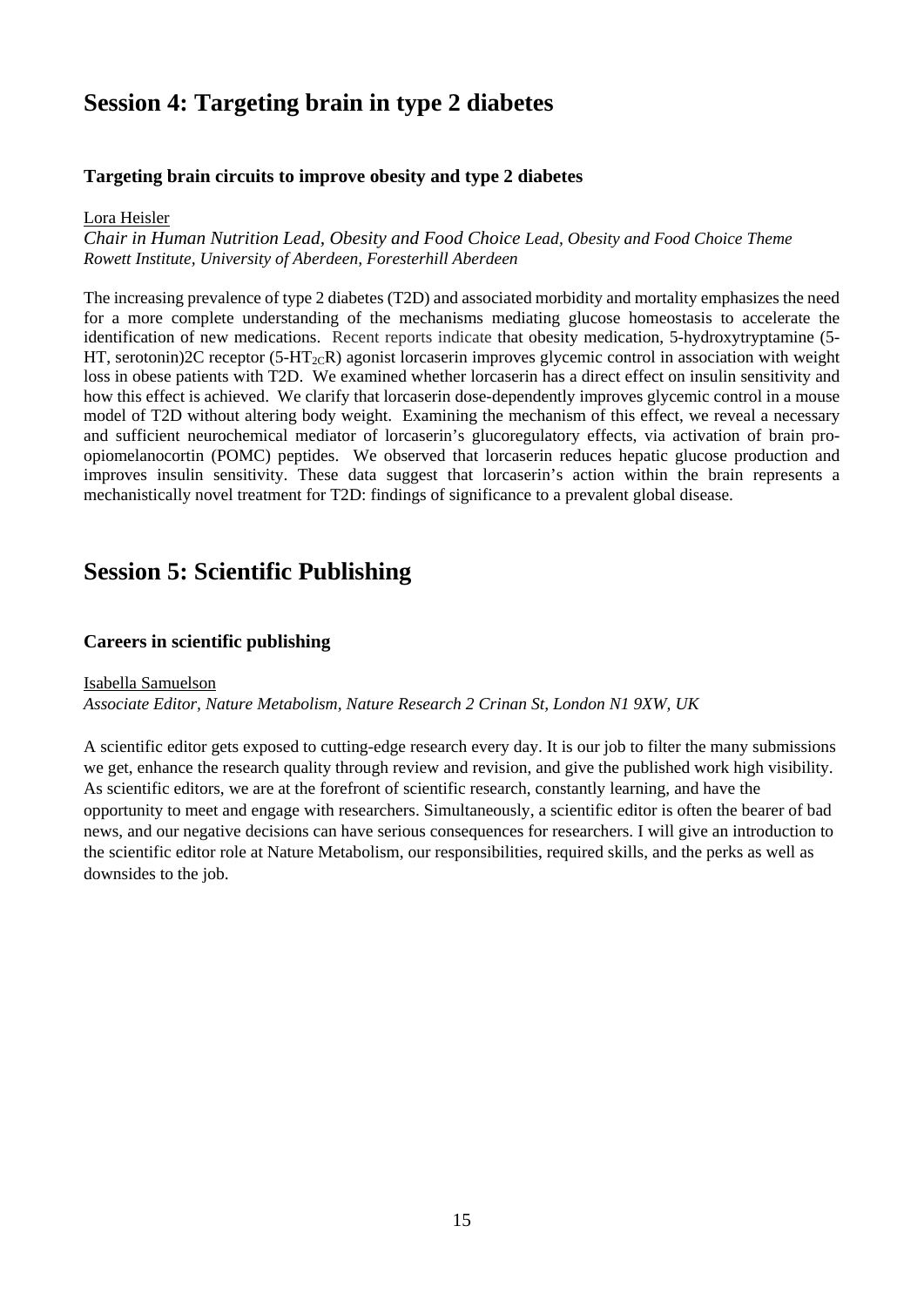## **Session 6: Immune system, metabolic disease, adipose tissue**

#### **An Immune-Metabolic Interface**

Anthony W. Ferrante Jr., Stephen Flaherty III, Ambar Grijlava, Xiaoyuan Xu, Kunheng Cai, Joshua Goodman

*Naomi Berrie Diabetes Center Division of Preventive Medicine & Nutrition Vagelos College of Physicians & Surgeons, Columbia University* 

The immune system senses perturbations to tissues and organs and responds in ways that attempt to restore homeostasis. Classical, stereotypical immune responses that occur in nearly all tissues include the responses to infection and injury. However, the immune system also helps maintain homeostasis through tissue specific function of specialized immune cells. For example, in bone multinucleated osteoclasts (bone macrophages) degrade bone as part of a calcium-phosphate cycle without which bone become either fragile or brittle. The function of the immune system in adipose tissue has been less clear. It has been known for almost twenty years that in adipose tissue changes in metabolic state lead to large changes in the size and character of immune cells in fat. For example, while in the fat of lean individuals and animals  $\sim$  5% of cells are adipose tissue macrophages (ATMs), in the severely obese more than 50% of cells are ATMs. How the immune system senses changes in metabolic state has remained poorly defined. In addition, the adaptive tissue-specific functions of adipose tissue immune cells are just emerging. Recently, our group found that adipocytes release lipid filled extracellular vesicles (AdExos) in a manner that is determined by metabolic state and that these AdExos regulate the migration and phenotype of immune cells in a manner that increases their ability to metabolize neutral lipids. Furthermore, the trafficking of lipid between adipocytes and macrophages appears to establish a local lipid cycle with important implications for normal function of adipose tissue in a manner that is analogous to the mineralize bone cycle. We are continuing to characterize the functions of AdExos in adipose tissue biology and their systemic effects.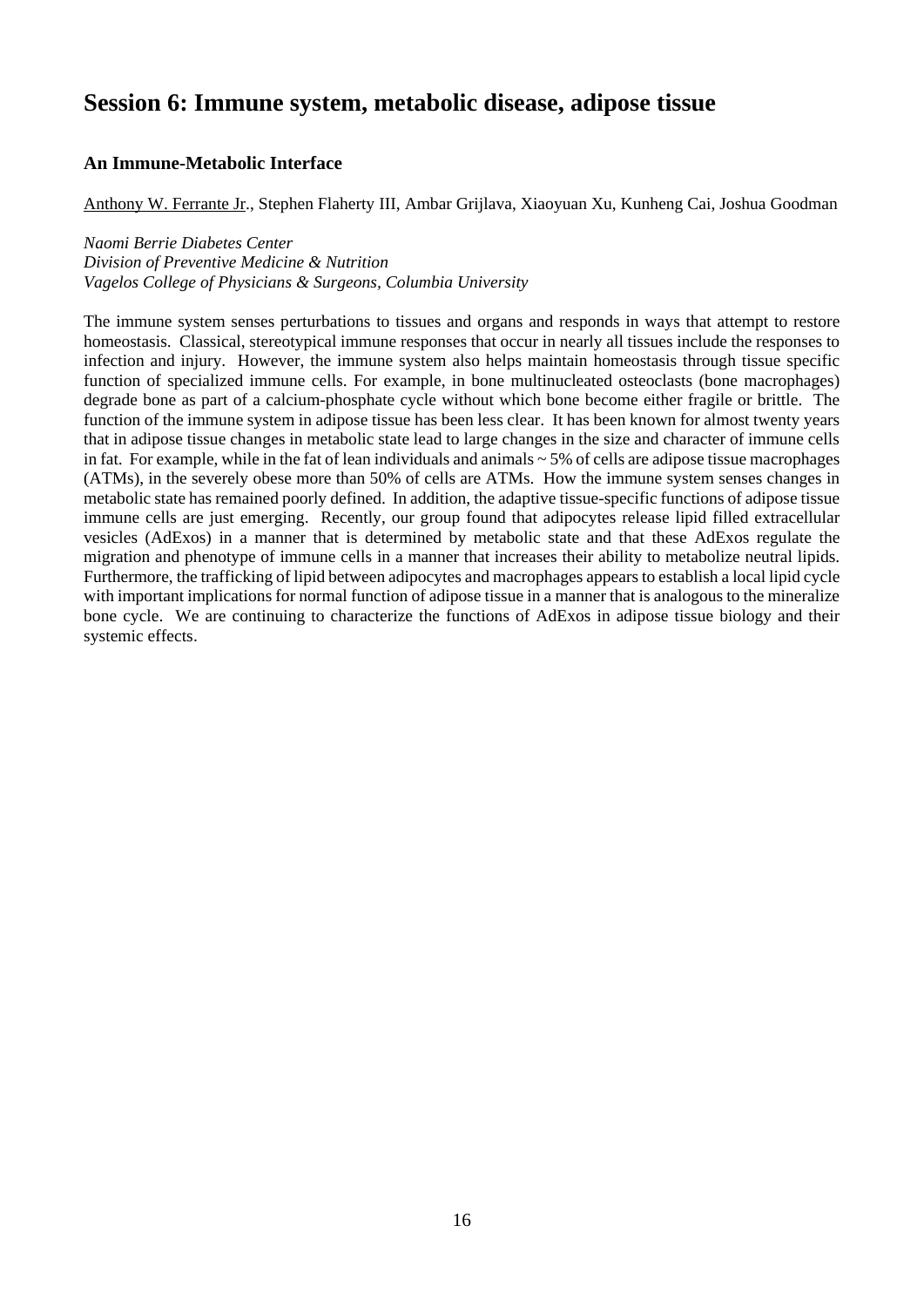#### **The role of B cells in immune cell activation in Polycystic Ovary Syndrome**

Angelo Ascani<sup>1,3</sup>, Sara Torstensson<sup>2,3</sup>, Sanjiv Risal<sup>2</sup>, Haojiang Lu<sup>2</sup>, Gustaw Eriksson<sup>2</sup>, Congru Li<sup>2</sup>, Sabrina Teshl<sup>1</sup>, Joana Menezes<sup>2</sup>, Katalin Sandor<sup>2</sup>, Camilla I Svensson<sup>2</sup>, Martin Helmut Stradner<sup>1</sup>, Barbara Obermayer-Pietsch<sup>1,4</sup>, Elisabet Stener-Victorin<sup>2,4</sup>

- *<sup>1</sup> Department of Internal Medicine Medical University of Graz, Austria*
- *<sup>2</sup> Department of Physiology and Pharmacology, Karolinska Institutet, Stockholm, Sweden*
- *<sup>3</sup> These authors contributed equally.*
- *<sup>4</sup> These authors jointly supervised this work.*

**Objective:** Age-associated double negative (DN) B memory cells lacking surface expression of CD27 and immunoglobulin D (IgD) are associated with proinflammatory characteristics and higher disease activity in autoimmune diseases<sup>1</sup>. Serum levels of B-cell activating factor (BAFF), a known factor to promote survival of autoreactive B cells, are higher in women with polycystic ovary syndrome (PCOS)<sup>2</sup>. We here first characterized B cells phenotypes in women with and without PCOS. Thereafter we took an *in vivo* approach and transferred purified IgG extracted from serum of hyperandrogenic women with PCOS to mice to establish whether selfreactive B cells have a causal effect on the development of a PCOS-like immune profile and a reproductive and metabolic phenotype in mice.

**Methods**: First, we characterized the B cell development by analyzing major lineages and subpopulations based on pan B cell surface marker CD19 in serum of hyperandrogenic women with PCOS and of women without PCOS (controls). Second, we purified IgG from serum of women with PCOS or controls. The IgG was injected intraperitoneally (i.p.) on days 1, 3 and 10 into wild type (WT) female mice. Phenotypic testing started one week after last injection. Reproductive function was tested by measuring anogenital distance and estrous cyclicity. Body weight was recorded weekly and EchoMRI for analyses of body composition, followed by assessment of metabolic functions using metabolic cages and oral glucose tolerance test. 3 weeks after last injection, serum was collected for analysis of sex steroids by liquid chromatography mass spectrometry. Moreover, flow cytometric analyses of cell-surface markers were performed on whole blood, spleen, lymph node, ovary, endometrium, visceral adipose tissue, omentum for main expanded populations of lymphocytes and myeloid cells.

**Results:** Immunophenotypic analyses showed a significant remodeling of B cell repertoire in women with PCOS compared with controls. The frequency of age-associated double DN B memory cells lacking surface expression of CD27 and IgD was significantly higher in PCOS patients (P=0.002), with declined IgD+ B memory cells (P=0.011). There was a strong inverse correlation between IgM prevalence and androgen levels in both women with and without PCOS. Total testosterone was an independent predicting variable for IgM variability (P=0.01). Preliminary results from immune profiling of the transfer of human IgG into female WT mice showed an overall increase of DN B cells, particularly DN2 subsets with a CD21 phenotype, along with increased frequencies of active naïve cells and neutrophils, particularly in the ovaries in mice receiving the IgG from women with PCOS. Unswitched memory cells were reduced both in blood and lymph nodes. The mice injected with PCOS-IgG weigh more than control mice  $(P<0.05)$ . No effect was seen on circulating sex steroids, anogenital distance or estrous cyclicity in PCOS-IgG mice.

**Conclusions:** Women with PCOS display an increased peripheral expansion of DN B cells. Exposing mice with IgG from women with PCOS rapidly induced an altered immune cell profile with an immediate increased body weight. Thus, PCOS appears to be associated with specific antigenic stimuli. The follow-up experiment with transfer of purified B cells from prepubertal hyperandrogenic mouse model into muMt- mice (B cell deficient mice) will define the overall impact of androgen exposure on B cell phenotypes. Altogether, these results indicate that PCOS may represent a state of inflammatory-cell hypersensitivity, leading to persistent antigen stimulation and chronic inflammation, which affect the adaptive immune cells resulting in remodeling of the lymphocytes.

- 1. Jenks SA, Cashman KS, Zumaquero E, Marigorta UM, Patel AV, Wang X,…Sanz I. Distinct effector B cells induced by unregulated toll-like receptor 7 contribute to pathogenic responses in systemic lupus erythematosus. Immunity. 2018;49:725‐739.
- 2. Xiao N, He K, Gong F, Xie Q, Peng J, Su X, Lu Y, Xia X, Lin G, Cheng L. Altered subsets and activities of B lymphocytes in polycystic ovary syndrome. J Allergy Clin Immunol. 2019 May;143(5):1943-1945.e4.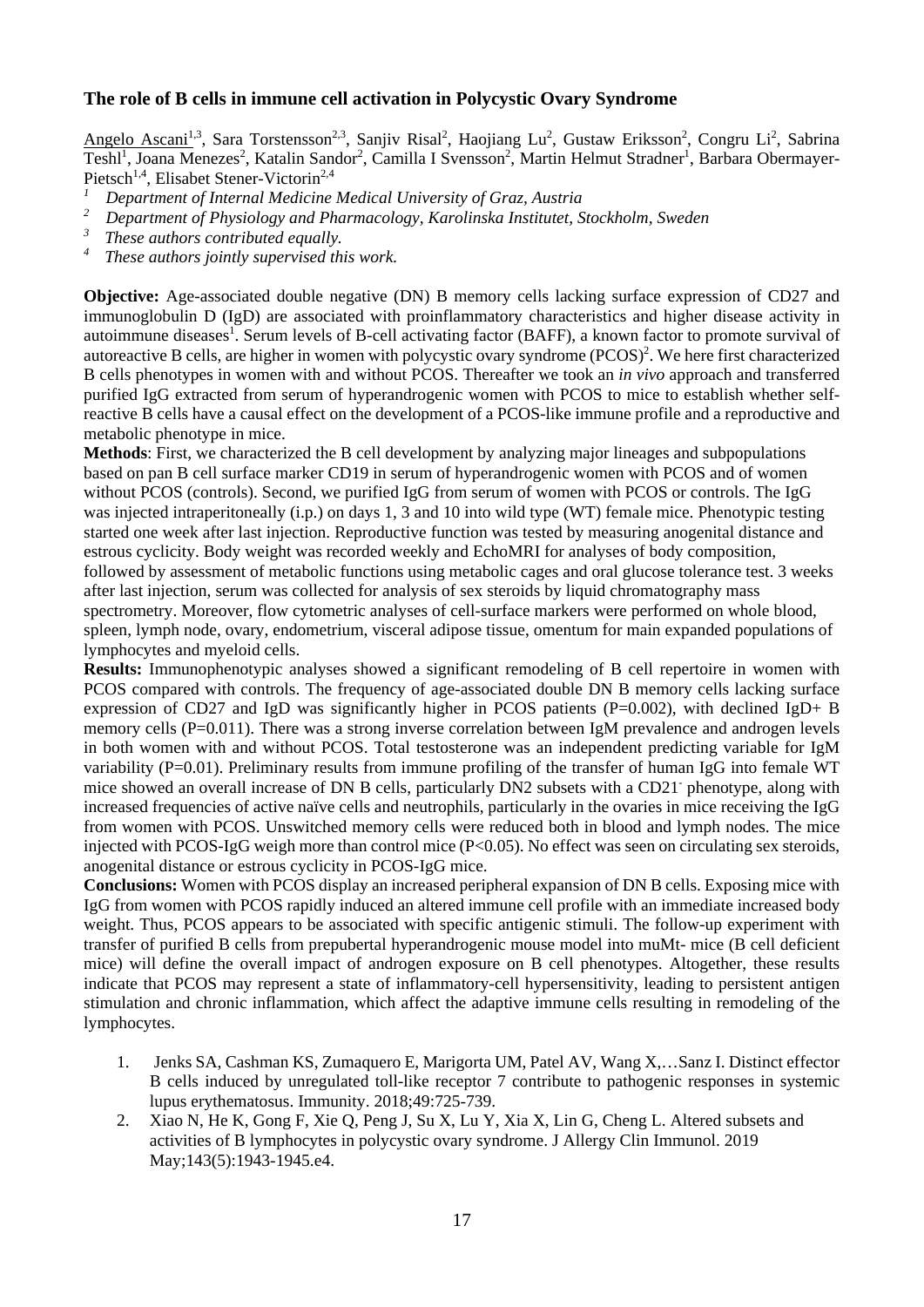#### **Fat cell contribution to metabolic disease in humans**

Li Q<sup>1,\*</sup>, Hagberg CE<sup>2,3,\*</sup>, Silva Cascales H<sup>2</sup>, Lang S<sup>1</sup>, Hyvönen MT<sup>1,4</sup>, Salehzadeh F<sup>2</sup>, Chen P<sup>2,5</sup>, Alexandersson I<sup>6</sup>, Terezaki E<sup>2</sup>, Harms MJ<sup>6</sup>, Kutschke M<sup>2,7</sup>, Arifen N<sup>2</sup>, Krämer N<sup>1</sup>, Aouadi M<sup>2,5</sup>, Knibbe C<sup>8</sup>, Boucher J, <sup>6,9,10</sup> Thorell  $A^{11}$ , Spalding KL<sup>1,2</sup>.

<sup>1</sup>Department of Cell and Molecular Biology, Karolinska Institutet, Stockholm, Sweden. <sup>2</sup>Karolinska *Institutet/AstraZeneca Integrated Cardio Metabolic Centre (KI/AZ ICMC), Department of Medicine Huddinge, Karolinska Institutet, Stockholm, Sweden. 3 Cardiovascular Medicine Division, Department of Medicine, Solna, Karolinska Institutet, Stockholm, Sweden. 4 School of Pharmacy, University of Eastern Finland, Kuopio, Finland. 5 Center for Infectious Medicine, Department of Medicine, Karolinska Institute, Stockolm, Sweden. 6Bioscience Metabolism, Research and Early Development, Cardiovascular, Renal and Metabolism (CVRM), BioPharmaceuticals R&D, AstraZeneca, Gothenburg, Sweden. 7 Department of Molecular Biosciences, The Wenner-Gren Institute, Stockholm University, Stockholm, Sweden. 8 CarMeN Laboratory, Lyon University, INRIA, INSA Lyon, Lyon, France. <sup>9</sup> The Lundberg Laboratory for Diabetes Research, University of Gothenburg, Gothenburg, Sweden. 10Wallenberg Centre for Molecular and Translational Medicine, University of Gothenburg, Gothenburg, Sweden. 11Department of Clinical Science, Danderyds Hospital, Karolinska Institutet and Department of Surgery, Ersta Hospital, Karolinska Institutet, Stockholm, Sweden.* 

*\* These authors contributed equally* 

Many metabolic diseases, including type 2 diabetes, strongly associate with obesity, making obesity one of the major health challenges facing the world today. Obesity is usually accompanied by an increase in fat cell size. As fat cells become enlarged they begin to secrete factors which promote adipose tissue inflammation and dysfunction. The underlying mechanisms connecting increases in fat cell size (hypertrophy) and the secretion of pro-inflammatory factors are not well understood. We show that despite long being considered post-mitotic, mature human fat cells can activate a cell cycle program in association with obesity and hyperinsulinemia, with a concomitant increase in adipocyte cell size, nuclear size and DNA content. Chronic hyperinsulinemia in vitro or in humans, however, is associated with subsequent cell cycle exit, leading to a premature senescent transcriptomic and secretory profile in adipocytes. Premature senescence is rapidly becoming recognized as an important mediator of stress-induced tissue dysfunction. We demonstrate that senescent fat cells secrete factors known to be pro-inflammatory and propose that these factors drive inflammation and pathology in human adipose tissue, impacting whole body health. Using drugs currently on the market for other purposes, we show that manipulating adipocyte cell cycle entry and progression enables one to influence the formation of senescent cells. These studies identify an unappreciated aspect of human adipocyte biology, the activation of a cell cycle program in obesity and hyperinsulinemia, which could pave the way for novel treatment strategies for obesity and associated co-morbidities, such as type 2 diabetes.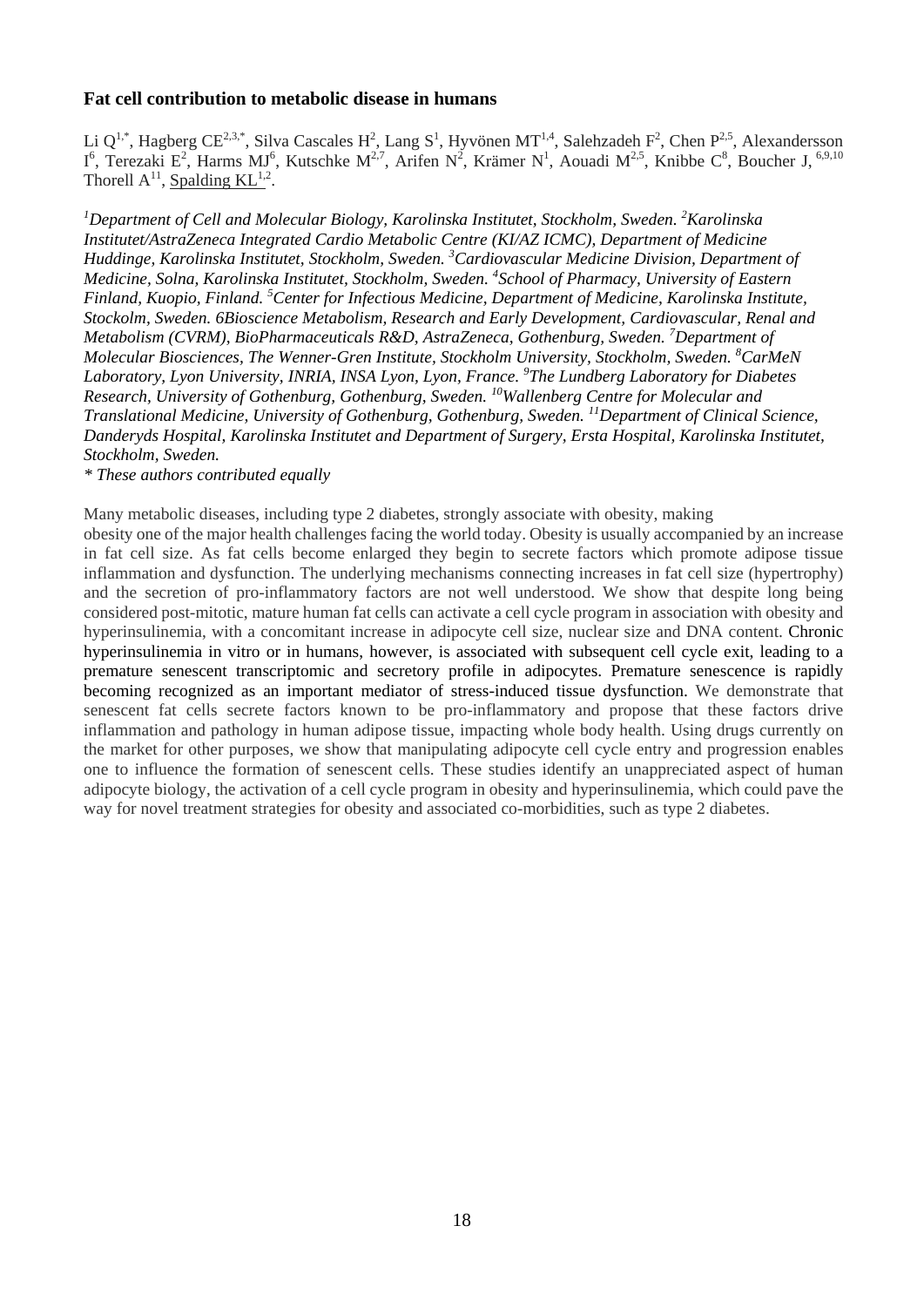#### **Adiponectin drives hyperplastic expansion and beiging of brown and white adipose tissue in mice**

Marco Bauzá-Thorbrügge<sup>1</sup>, Milica Vujičić<sup>1</sup>, Belén Chanclón<sup>1</sup>, Vilborg Palsdottir<sup>2</sup>, Nicolas J. Pillon<sup>3</sup>, Ingrid Wernstedt Asterholm<sup>1#</sup>, Anna Benrick<sup>1, 4#</sup>

*Unit for <sup>1</sup> Metabolic and 2 Endocrine Physiology, Department of Physiology, Institute of Neuroscience and Physiology, The Sahlgrenska Academy at the University of Gothenburg, Gothenburg, Sweden. 3 Department of Physiology and Pharmacology, Karolinska Institute, Stockholm, Sweden 4 School of Health Sciences, University of Skövde, Skövde, Sweden #jointly supervised this work* 

Adiponectin stimulates hyperplastic expansion and browning of white adipose tissue and is associated with reduced type-2 diabetes risk. In contrast, elevated adiponectin levels are associated with whiter brown adipose tissue (BAT). Here, we aimed to determine the effect of adiponectin on BAT functionality and adipose tissue hyperplasia.

Brown and white adipose tissues from adiponectin overexpressing (APNtg) mice and littermate wildtype controls, housed at room and cold temperature, were studied by histological, gene/protein expression and flow cytometry analyses. Metabolic function was studied by radiotracers and Seahorse-based technology.

APNtg BAT displayed increased proliferation prenatally leading to enlarged BAT. Postnatally, APNtg BAT turned whiter than control BAT. Furthermore, elevated adiponectin augmented the sympathetic innervation/activation within adipose tissue. APNtg BAT displayed reduced metabolic activity and reduced mitochondrial oxygen consumption. In contrast, APNtg IWAT displayed enhanced metabolic activity. These metabolic differences between genotypes were apparent also in cultured adipocytes differentiated from BAT and IWAT stroma vascular fraction. Furthermore, mesenchymal stem cell-related genes were upregulated along with an increased number of Lineage Sca1<sup>+</sup>CD34 "beige-like" adipocyte precursor cells in both APNtg BAT and IWAT. We therefore propose that the seemingly opposite effect of adiponectin on BAT and WAT is mediated by a common mechanism; adiponectin stimulates expansion of adipocyte precursor cells that produce adipocytes with intrinsically higher metabolic rate than classical white but lower metabolic rate than classical brown adipocytes. Moreover, adiponectin can modify the adipocytes' metabolic activity by enhancing the sympathetic innervation within a fat depot.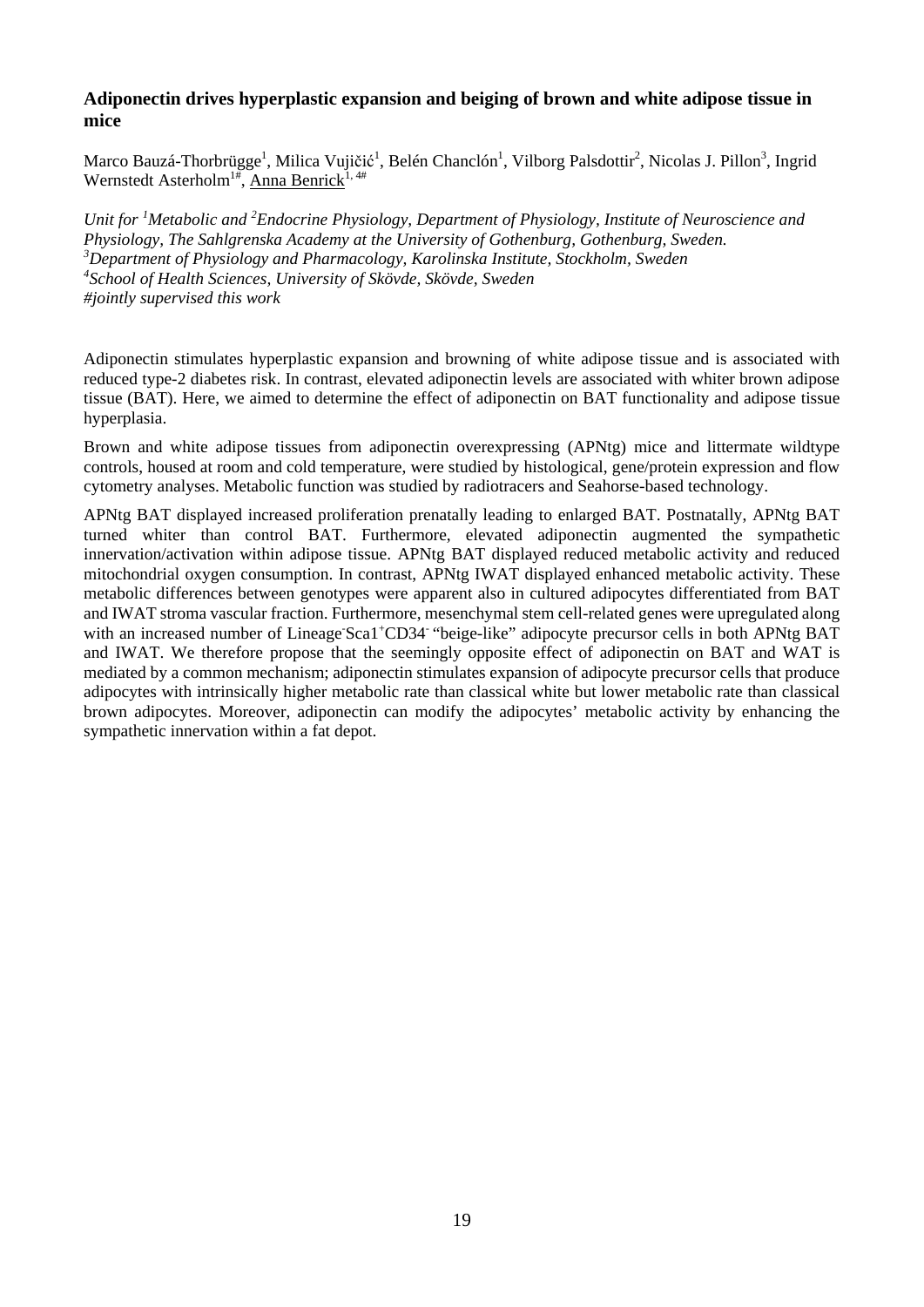## **Session 7: Liver, lipids**

#### **Hepatic miR-144 drives fumarase activity preventing NRF2 activation during obesity**.

Valerio Azzimato<sup>1\*</sup>, Ping Chen<sup>1</sup>, Emelie Barreby<sup>1</sup>, Cecilia Morgantini<sup>1</sup>, Laura Levi<sup>1</sup>, Ana Vankova<sup>1</sup>, Jennifer Jager<sup>2</sup>, André Sulen<sup>1</sup>, Marina Diotallevi<sup>3,4</sup>, Joanne X. Shen<sup>5,11</sup>, Anne Miller<sup>6</sup>, Ewa Ellis<sup>7</sup>, Mikael Rydén<sup>8</sup>, Erik Näslund<sup>9</sup>, Anders Thorell<sup>9,10</sup>, Volker M. Lauschke<sup>5,11</sup>, Keith M. Channon<sup>3,4</sup>, Mark J. Crabtree<sup>3,4</sup>, Arvand Haschemi<sup>6</sup>, Siobhan M. Craige<sup>12</sup>, Mattia Mori<sup>13</sup>, Francesco Spallotta<sup>14</sup> and Myriam Aouadi<sup>1</sup>\*.

*1 Center for Infectious Medicine (CIM), Department of Medicine, Karolinska Institutet, Huddinge, Sweden; 2 Université Côte d'Azur, Inserm, Centre Méditerranéen de Médecine Moléculaire (C3M), Team « Cellular and Molecular Pathophysiology of Obesity and Diabetes », France;3 BHF Centre of Research Excellence, Division of Cardiovascular Medicine, Radcliffe Department of Medicine, John Radcliffe Hospital, University of Oxford, Oxford, OX3 9DU, UK;4 Wellcome Centre for Human Genetics, University of Oxford, Oxford, OX3 7BN, UK; 5 Department of Physiology and Pharmacology, Karolinska Institutet, Solna, Sweden; <sup>6</sup> Department of Laboratory Medicine, Medical University of Vienna, Vienna, Austria; <sup>7</sup> Division of Transplantation Surgery, Department of Clinical Science, Intervention and Technology (CLINTEC), Karolinska Institutet, Stockholm, Sweden; <sup>8</sup> Department of Medicine (H7), Karolinska Institutet,Huddinge, Sweden; <sup>9</sup> Division of Surgery, Department of Clinical Sciences, Danderyd Hospital, Karolinska Institutet, Stockholm, Sweden; 10Department of Surgery, Ersta Hospital, Karolinska Institutet, Stockholm, Sweden;11 Dr Margarete Fischer-Bosch Institute of Clinical Pharmacology, Stuttgart, Germany; 12Human Nutrition, Food, and Exercise Department, Virginia Tech, Blacksburg, VA, USA;13Department of Biotechnology, Chemistry, and Pharmacy, University of Siena, Siena, Italy; 14Institute for Systems Analysis and Computer Science "A. Ruberti", National Research Council (IASI – CNR), Rome, Italy. \*these authors are both corresponding authors* 

BACKGROUND AND AIMS: Oxidative stress is central in the development of obesity-associated metabolic complications, including insulin resistance and non-alcoholic fatty liver disease. We recently discovered that microRNA miR-144 regulates the master mediator of the antioxidant response, NRF2. Upon miR-144 silencing, NRF2 target genes were significantly upregulated, suggesting that miR-144 controls NRF2 protein expression *and* activity. Here we explored a mechanism whereby upon obesity miR-144 inhibited NRF2 activity regulating a tricarboxylic acid (TCA) metabolite, fumarate. METHODS: Transcriptomic analysis in liver macrophages (LMs) of obese mice identified the immuno-responsive gene 1 (*Irg1*) as a target of miR-144. IRG1 catalyzes the production of a TCA derivative, itaconate, which inhibits succinate dehydrogenase (SDH). TCA enzyme activities and kinetics were analyzed after miR-144 silencing in obese mice and human liver organoids using single cell activity assays *in situ* and molecular dynamic simulations. RESULTS: miR-144 upregulation in obesity was associated with reduced expression of *Irg1,* which was restored upon miR-144 silencing *in vitro*  and *in vivo.* Furthermore, miR-144 overexpression reduces *Irg1* expression and the production of itaconate *in vitro*. In alignment with the reduction in *IRG1* and itaconate levels, SDH activity was upregulated during obesity. Surprisingly, also fumarate hydratase (FH) activity was upregulated in obese livers, leading to fumarate depletion. miR-144 silencing selectively reduced the activities of both SDH and FH resulting in the accumulation of their related substrates succinate and fumarate. Moreover, molecular dynamics analyses revealed the potential role of itaconate as a competitive inhibitor of not only SDH but also FH. Combined, these results demonstrate that miR-144 inhibits the *activity* of NRF2 through decreased fumarate production in obesity. CONCLUSIONS: miR-144 triggers hyperactivation of FH in the TCA cycle and consumption of its substrate fumarate, eventually inhibiting NRF2 activity. Therefore, herein we unraveled miR-144 immunometabolic role in obesity in the regulation of endogenous antioxidant response.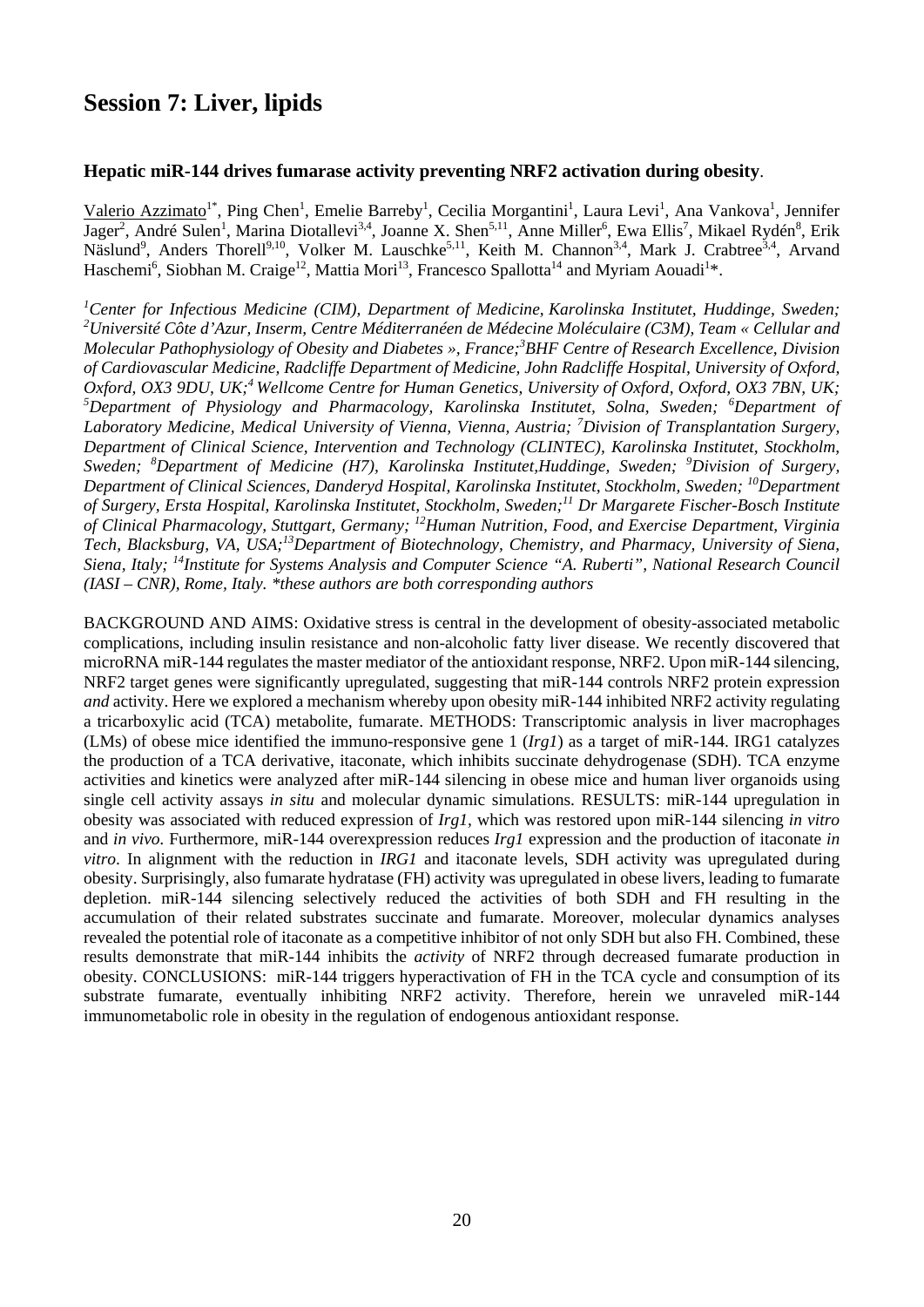#### **Improvement of the metabolic syndrome by lowering apolipoprotein CIII with siRNAs**

P. Recio-López<sup>1</sup>, I. Valladolid-Acebes<sup>1</sup>, P.-O. Berggren<sup>1</sup>, L. Juntti-Berggren<sup>1</sup>. *1 The Rolf Luft Research Center for Diabetes and Endocrinology, Karolinska Institutet, Karolinska University Hospital L1, SE-171 76 Stockholm, Sweden.* 

**Background and Aims:** Apolipoprotein CIII (apoCIII) is increased in obesity-induced insulin resistance and type-2 diabetes. Emerging evidence support the advantages of small interfering RNAs (siRNAs) to target disease-causing genes. We aimed to develop a new RNA-based platform for *in vivo* silencing of apoCIII and investigate its protective effects against the metabolic syndrome.

**Material and Methods:** We used 12-week-old male and female *ob/ob* mice. Before start of treatment body weight (BW) and blood glucose (BG) were determined to randomize and assign the mice to two different groups: i) apoCIII-siRNA; and ii) control-siRNA treatment. The siRNAS were given intravenously (i.v.), at a dose of 0.008 mg/kg, for three consecutive days every 15 days for eight weeks. Plasma apoCIII, BW and BG were monitored during the study. After the last treatment plasma lipoprotein lipase (LPL) activity was determined and intraperitoneal glucose tolerance test (IPGTT) and glucose-stimulated insulin secretion (GSIS) were performed. At the end of the study samples for lipid profiles, apoCIII gene expression and protein levels and off-target effects were taken.

**Results:** Our results show that circulating apoCIII was progressively lowered upon administration of apoCIIIsiRNA. Plasma LPL activity was higher in mice with reduced apoCIII levels and this resulted in lower levels of triglycerides. Decreasing apoCIII induced a progressive reduction in weight gain and non-fasting BG levels, as well as improved IPGTT and GSIS. At the end of the study, it was confirmed that apoCIII gene and protein levels were reduced in liver from apoCIII-siRNA treated mice. To test the specificity of the siRNA the expression of apoCIII was analyzed in duodenum, the second largest source of the apolipoprotein, and the levels were unaffected. Furthermore, since the apoCIII gene is located within a gene cluster with apoAI, apoAIV and apoAV we confirmed that there were no off-target effects of the siRNA on these apolipoproteins. **Conclusion:** Our data demonstrate that obese, insulin resistant and hyperglycemic mice, treated with siRNA targeting the apoCIII gene, cease in gaining weight, improve their insulin sensitivity, lipid- and glucose homeostasis without any observed side effects. Therefore, our siRNA strategy to decrease apoCIII might become a new tool in the fight against the metabolic syndrome.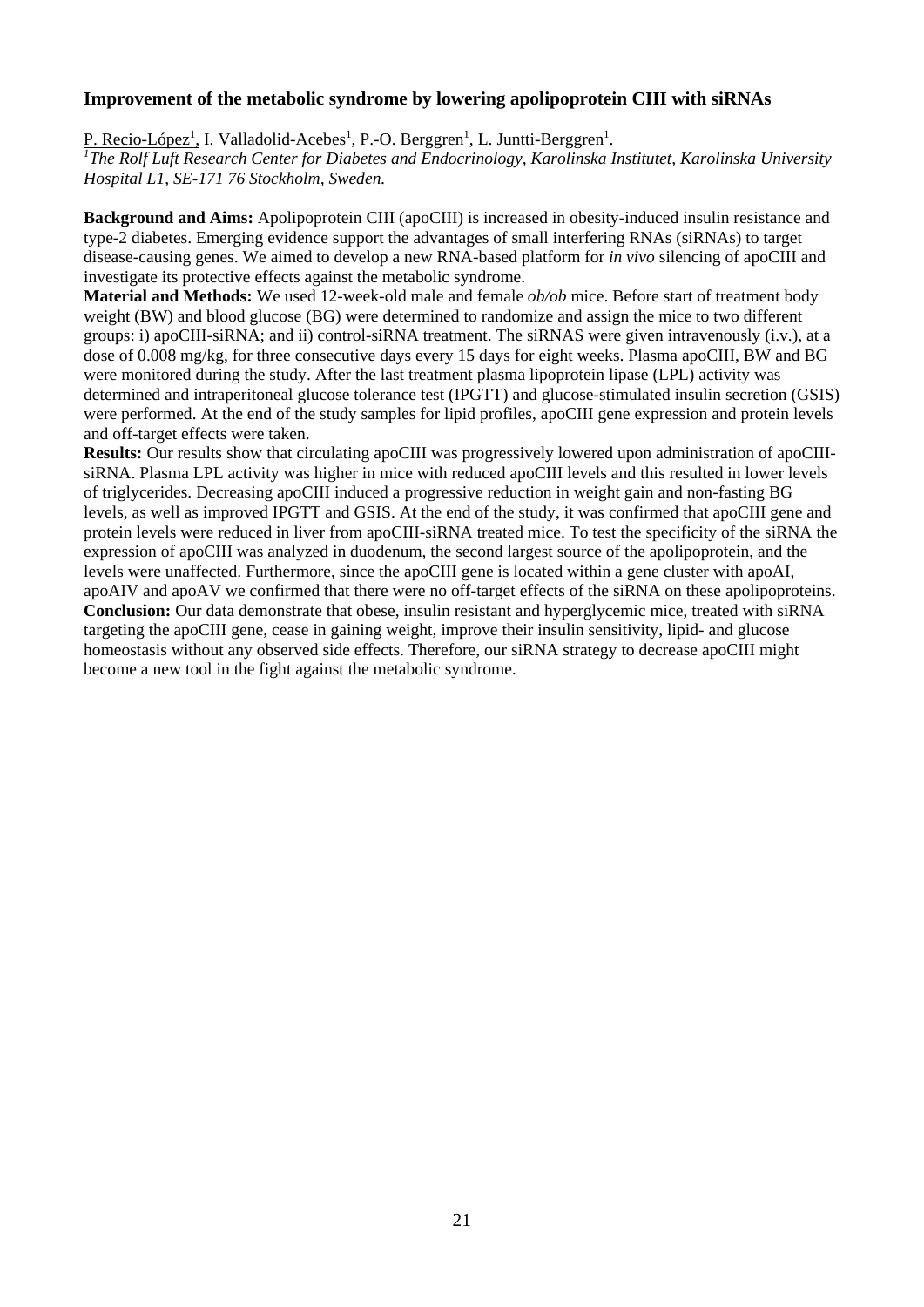#### **Liver-specific deletion of the corepressor GPS2 alleviates atherosclerosis and dyslipidemia**

Oihane Garcia-Irigoyen<sup>1</sup>, Astradeni Efthymiadou<sup>1</sup>, Ning Liang<sup>1</sup>, Matteo Pedrelli<sup>2</sup>, Paolo Parini<sup>2,3</sup>, Rongrong Fan<sup>1</sup>, and Eckardt Treuter<sup>1</sup>

*1 Department of Bioscience and Nutrition, Karolinska Institutet, Sweden* 

*2 Department of Laboratory Medicine, Karolinska Institutet, Sweden* 

*3 Department of Medicine, Karolinska Institutet, Sweden* 

Atherosclerosis is a chronic inflammatory disease and a major cause of cardiovascular disease (CVD). The chronic inflammation resulting from the interaction between modified lipoproteins, monocyte-derived macrophages, T cells, and the normal cellular elements of the arterial wall lead to the development of atherosclerotic lesions that protrude into the arterial lumen. Atherosclerosis is a dynamic disorder and it is not possible to consider the disease as an independent process, unaffected by other systems in the body. Several tasks performed by the liver, including lipid metabolism, and inflammatory liver disorders have been implicated in the pathogenesis of atherosclerosis. Non-alcoholic fatty liver disease (NAFLD) has been linked with insulin resistance, obesity, and metabolic syndrome, conditions known to be associated with CVD and subclinical atherosclerosis. Our previous work showed that hepatocyte-specific GPS2 knock out in mice alleviates the development of diet-induced steatosis and fibrosis and causes activation of lipid catabolic genes by the derepression of PPARα. Taking all this into account, we generated and characterized liver-specific GPS2 KO mice in the ApoE KO background (ApoE-LKO) to analyse how liver GPS2 pathways affect atherogenesis. After 12 weeks on an atherogenic diet, ApoE-LKO mice showed smaller atherosclerotic lesion areas in the aortic root. Their body and epididymal fat pad weights were lower and exhibited better serum lipid profile (lower cholesterol and triglycerides levels) compare to their ApoEKO littermates. Liver total cholesterol content was significantly reduced in ApoE-LKO mice and the expression of sterol regulatory element-binding protein 2 (Srebp2), a key mediator of cholesterol biosynthesis, was also lower. In addition, the expression of inflammatory genes was reduced in the liver, while the expression of fibroblast growth factor 21 (FGF21), a target of PPARα, was significantly increased, along with the circulating FGF21 levels. In animal studies, FGF21 has been shown to prevent atherosclerosis by suppression of Srebp2 and induction of adiponectin. Furthermore, recent clinical trials demonstrated that the treatment with an FGF21 analog improved the cardiometabolic profile in obese patients with type 2 diabetes. Collectively, our study reveals that the absence in the liver of the corepressor GPS2 improves atherosclerosis development and alleviates dyslipidemia, probably in part by the induction of FGF21.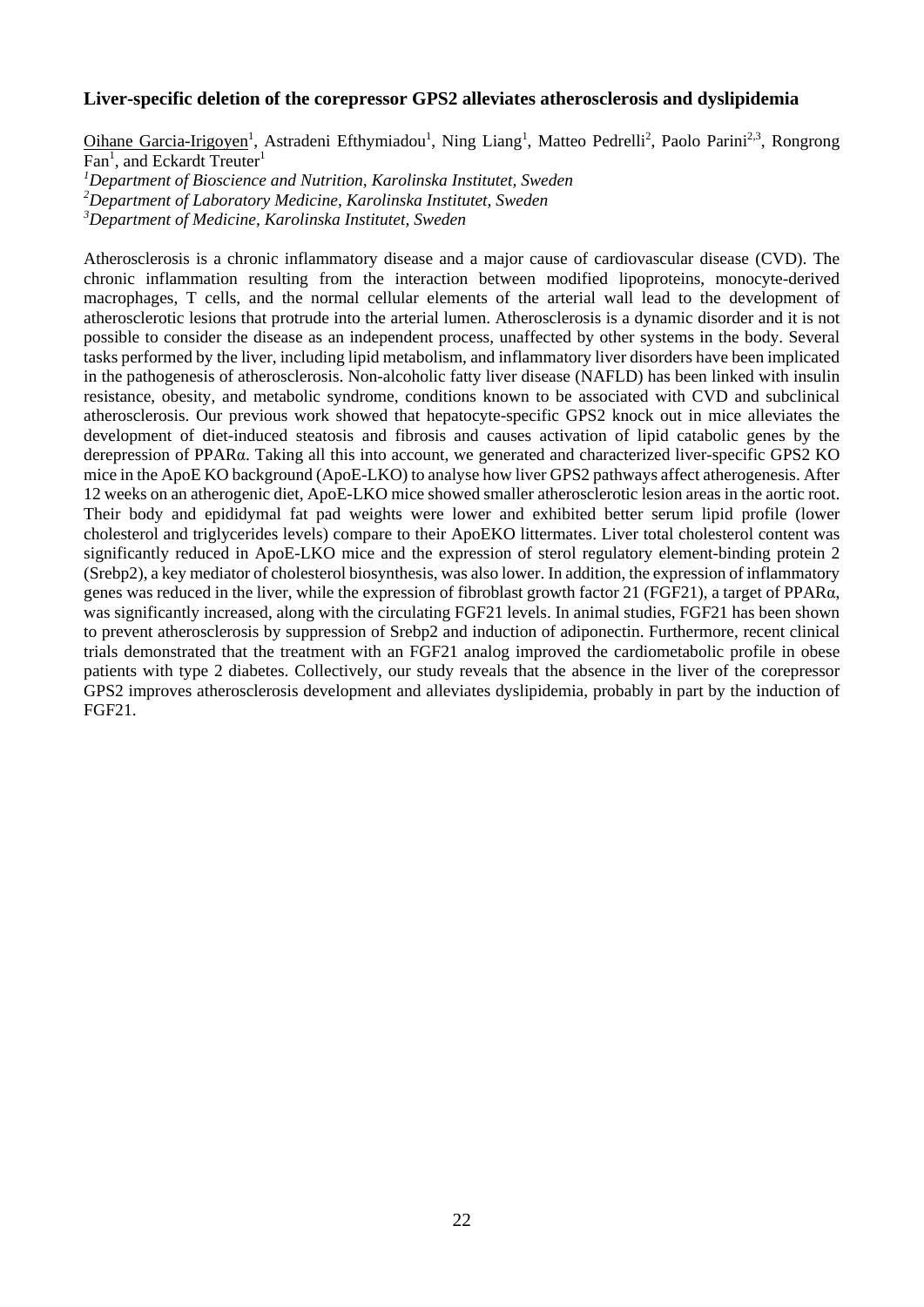## **Session 8: Diabetes complications**

#### **Normalisation of glucose metabolism by Exendin-4 in the chronic phase after stroke promotes functional recovery in male diabetic mice**

Ingrid Lovise Augestad<sup>1</sup>, Doortje Dekens<sup>1</sup>, Dimitra Karampatsi<sup>1</sup>, Osama Elabi<sup>2</sup>, Alexander Zabala<sup>1</sup>, Hiranya Pintana<sup>1</sup>, Martin Larsson<sup>1</sup>, Thomas Nyström<sup>1</sup>, Gesine Paul<sup>2</sup>, Vladimer Darsalia<sup>1</sup>, Cesare Patrone<sup>1</sup> <sup>1</sup>NeuroCardioMetabol Group, Department of Clinical Science and Education, Södersjukhuset, Internal *Medicine, Karolinska Institutet, 118 83 Stockholm, Sweden 2 Translational Neurology Group, Department of Clinical Sciences, Wallenberg Neuroscience Center, Wallenberg Center for Molecular Medicine, Lund University, 221 84 Lund, Sweden* 

#### **Background and Purpose**

Glucagon-like peptide-1 receptor (GLP-1R) activation decreases stroke risk in people with type 2 diabetes (T2D) while animal studies have shown the efficacy of this strategy to counteract stroke-induced acute brain damage. However, whether GLP-1R activation also improves stroke recovery in the chronic phase after stroke is unknown. We investigated whether post-acute, chronic administration of the GLP-1R agonist Exendin-4 improves post-stroke recovery and examined possible underlying mechanisms in T2D and non-T2D mice.

#### **Experimental Approach**

We induced stroke via transient middle cerebral artery occlusion (tMCAO) in T2D/obese mice (8 months of high-fat diet) and age-matched controls. Exendin-4 was administered for 8 weeks from day 3 post-tMCAO. We assessed functional recovery by weekly upper-limb grip strength tests. Insulin sensitivity and glycaemia were evaluated at 4 and 8 weeks post-tMCAO. Neuronal survival, stroke-induced neurogenesis, neuroinflammation, atrophy of GABAergic parvalbumin+ interneurons, poststroke vascular remodeling and fibrotic scar formation were investigated by immunohistochemistry.

#### **Key Results**

Exendin-4 entirely normalised T2D-induced impairment of forepaw grip strength recovery in correlation with normalised glycaemia and insulin sensitivity. Moreover Exendin-4 counteracted T2D-induced atrophy of parvalbumin+ interneurons and decreased microglia activation. Finally, Exendin-4 normalised density and pericyte coverage of micro-vessels and restored fibrotic scar formation in T2D mice. In non-T2D mice, the Exendin-4-mediated recovery was minor.

#### **Conclusion and Implications**

Chronic GLP-1R activation mediates post-stroke functional recovery in T2D mice by normalising glucose metabolism and improving neuroplasticity and vascular remodeling in the recovery phase. The results promote launching clinical trials investigating whether GLP-1R agonists improve rehabilitation after stroke in T2D.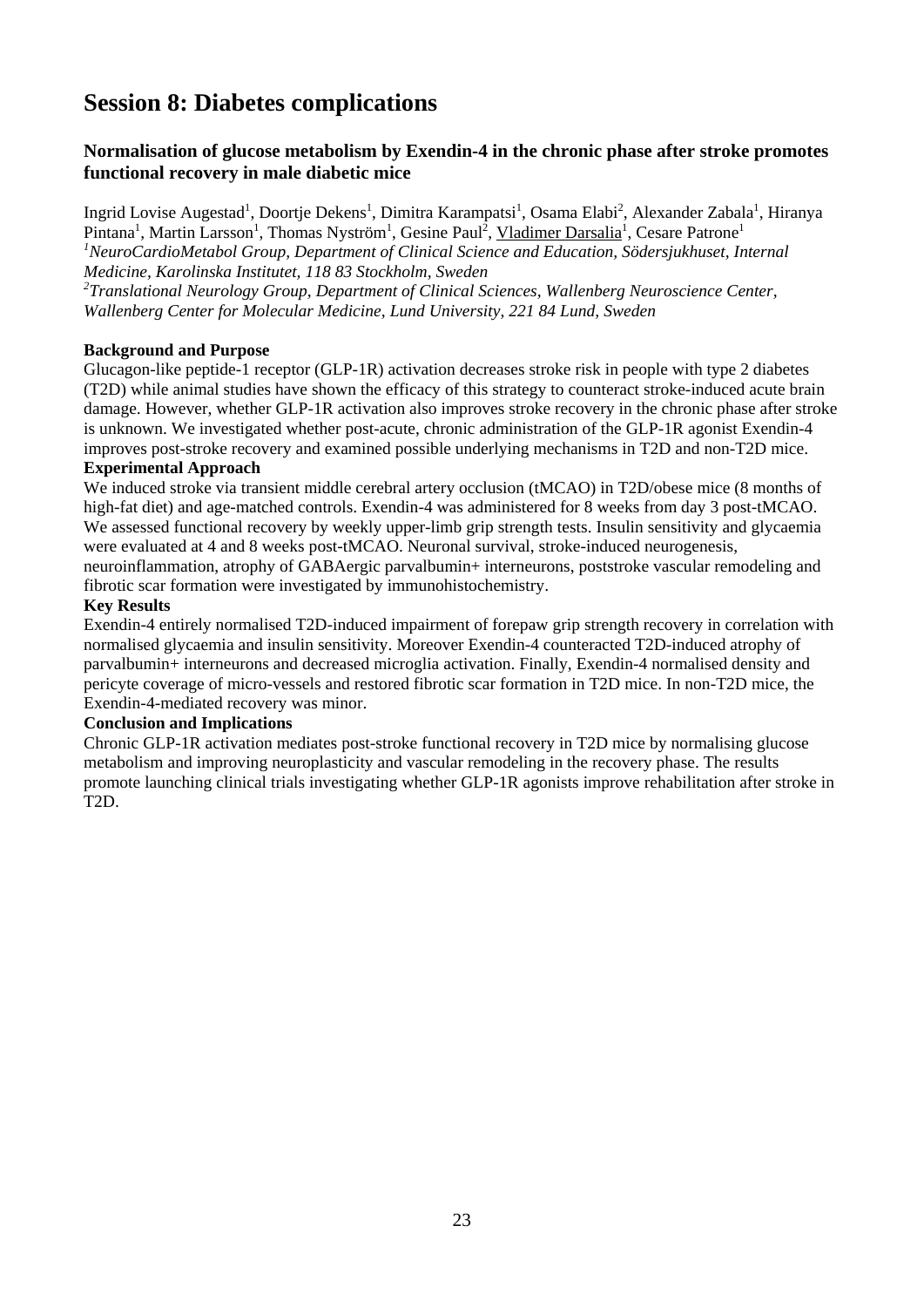#### **Targeting histone methyltransferase EZH2 attenuates hyperglycaemia-induced oxidative stress and inflammation in human endothelium**

Julia Sánchez-Ceinos<sup>1</sup>, Shafaat Hussain<sup>1</sup>, Abdul Waheed Khan<sup>1,2</sup>, Liang Zhang<sup>1</sup>, John Pernow<sup>1</sup>, Francesco  $Cosentino<sup>1</sup>$ 

*1 Cardiology Unit, Department of Medicine Solna, Karolinska Institutet, Karolinska University Hospital; Stockholm, Sweden. 2 Department of Diabetes, Central Clinical School, Monash University; Melbourne, Australia.* 

Histone post-translational modifications play a critical role in diabetes-associated endothelial dysfunction. Particularly, histone methyltransferase EZH2 catalyses trimethylation of lysine 27 on histone 3 (H3K27me3), a modification linked to gene repression. However, the role of EZH2-H3K27me3 on hyperglycaemia-induced oxidative stress and inflammation in endothelial cells remains unexplored. Likewise, whether targeting EZH2 may represents a valuable strategy to improve endothelial function in this setting has not been proven yet.

Therefore, we analysed EZH2-H3K27me3 in human aortic endothelial cells (HAECs) exposed to high glucose and in endothelial cells from diabetic individuals (D-HAECs). Moreover, we investigated the effect of EZH2 modulation on hyperglycaemia-mediated activation of pro-oxidative and inflammatory genes in these cells.

Increased EZH2-H3K27me3 levels were found in HAECs exposed to high glucose and D-HAECs. ChIP assays revealed increased H3K27me3 levels on the promoters of important antioxidant genes (SOD1 and SOD2) and the transcriptional factor JunD. Further experiments confirmed the repression of these genes, whereas NOX4, a major source of oxidative stress, was upregulated. Along with an increase in reactive oxygen species (ROS), HAECs exposed to high glucose, as well as D-HAECs, exhibited molecular features indicative of inflammation and endothelial impairment. Interestingly, treatment with EZH2 selective inhibitor GSK126 or EZH2 silencing effectively promote a favourable transcriptional program and rescue endothelial function.

Our data provide experimental evidence suggesting that hyperglycaemia/diabetes enhance adverse epigenetic signatures, namely EZH2-H3K27me3, contributing to oxidative stress and inflammation in endothelial cells. Targeting EZH2 blunts H3K27me3 histone modification and preserves endothelial homeostasis, representing a promising pharmacological option to ensure cardiovascular health in diabetes.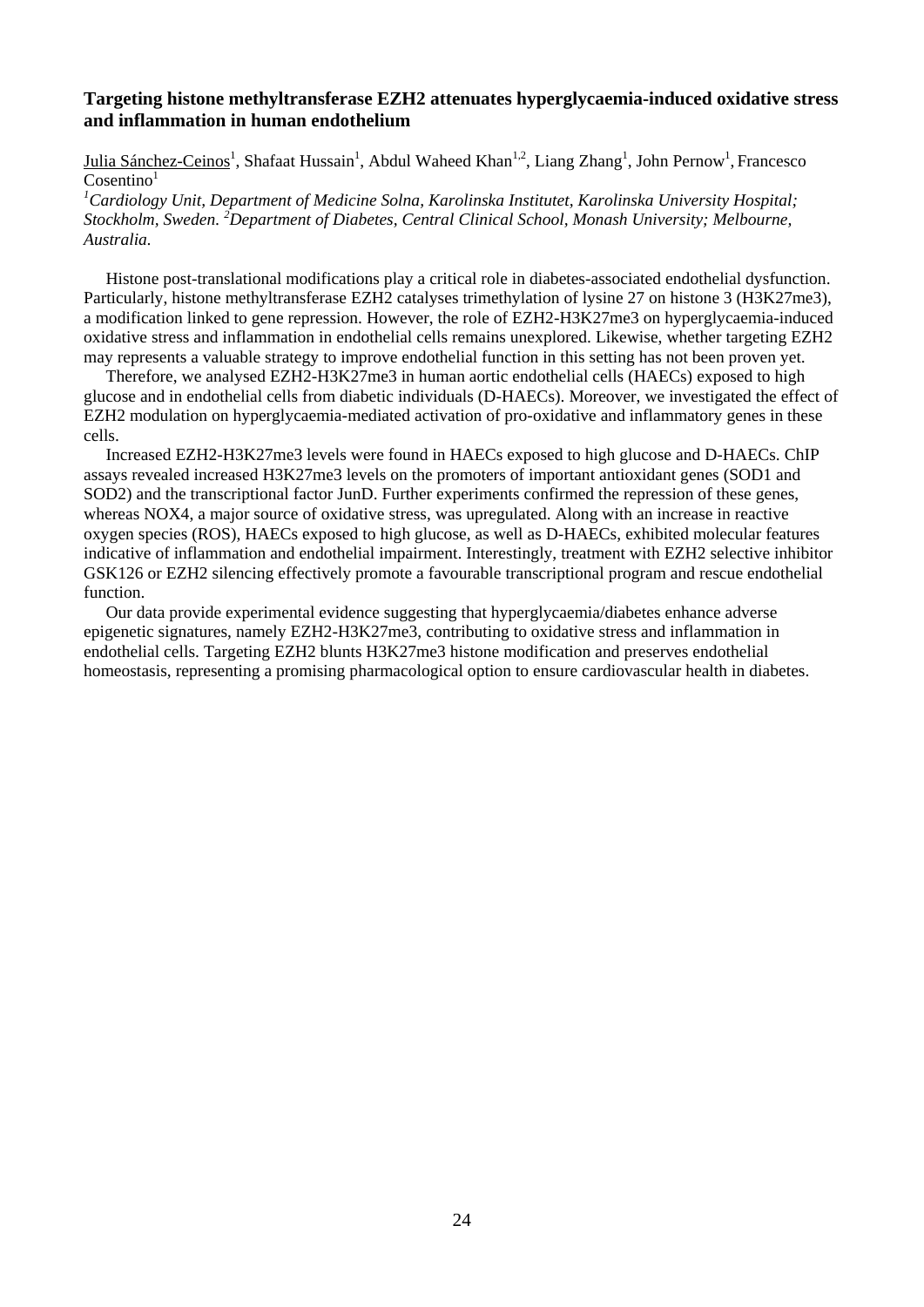#### **Repression of Hypoxia-Inducible Factor-1 Contributes to Increased Mitochondrial Reactive Oxygen Species Production in Diabetes**

Xiaowei Zheng1,#, Sampath Narayanan1,#, Cheng Xu1,#, Sofie Eliasson Angelstig1, Jacob Grünler1, Allan Zhao1, Alessandro Di Toro2, Luciano Bernardi3, Massimiliano Mazzone4, Peter Carmeliet5, Marianna Del Sole1, Giancarlo Solaini6, Elisabete A Forsberg1, Ao Zhang1,7, Kerstin Brismar1, Tomas A. Schiffer8, Neda Rajamand Ekberg1,9,10, Ileana Ruxandra Botusan1,9,10, Fredrik Palm8†, Sergiu-Bogdan Catrina1,9,10† *1Department of Molecular Medicine and Surgery, Karolinska Institutet. 2Centre for Inherited Cardiovascular Diseases, IRCCS Foundation University Hospital Policlinico San Matteo. 3Folkhälsan Research Center, Folkhälsan Institute of Genetics, University of Helsinki. 4Laboratory of Tumor Inflammation and Angiogenesis, Center for Cancer Biology, Vlaams Instituut voor Biotechnologie (VIB); Laboratory of Tumor Inflammation and Angiogenesis, Center for Cancer Biology, Department of Oncology, Katholieke Universiteit (KU) Leuven. 5Laboratory of Angiogenesis and Vascular Metabolism, Department of Oncology, Katholieke Universiteit (KU) Leuven; Laboratory of Angiogenesis and Vascular Metabolism, Vesalius Research Center, Vlaams Instituut voor Biotechnologie (VIB). 6Dipartimento di Biochimica, Università di Bologna. 7Department of Nephrology, GuangDong Second Traditional Chinese Medicine Hospital. 8Department of Medical Cell Biology, Uppsala University. 9Department of Endocrinology and Diabetes, Karolinska University. 10Center for Diabetes, Academic Specialist Centrum.* 

*#, † These authors contributed equally to this work.* 

Excessive production of mitochondrial reactive oxygen species (ROS) is a central mechanism for the development of diabetes complications. Recently, hypoxia has been identified to play an additional pathogenic role in diabetes. In this study, we hypothesized that the ROS overproduction in diabetes was secondary to the impaired responses to hypoxia due to the inhibition of hypoxia-inducible factor-1 (HIF-1) by hyperglycemia. We found that exposure to hypoxia increased circulating ROS in subjects with diabetes, but not in subjects without diabetes. High glucose concentrations repressed HIF-1 both in hypoxic cells and in kidneys of mouse models of diabetes, through HIF prolyl-hydroxylase (PHD)-dependent mechanism. Impaired HIF-1 signaling contributed to excess production of mitochondrial ROS through increased mitochondrial respiration that was mediated by downregulated Pyruvate dehydrogenase kinase 1 (PDK1) and was followed by cellular injury with functional consequences. The restoration of HIF-1 function attenuated ROS overproduction despite persistent hyperglycemia, and conferred protection against apoptosis and renal injury in diabetes. We conclude that the repression of HIF-1 plays a critical role in mitochondrial ROS overproduction in diabetes and is a potential therapeutic target for diabetic complications. These findings are highly relevant since the first PHD inhibitor has been newly approved for clinical use.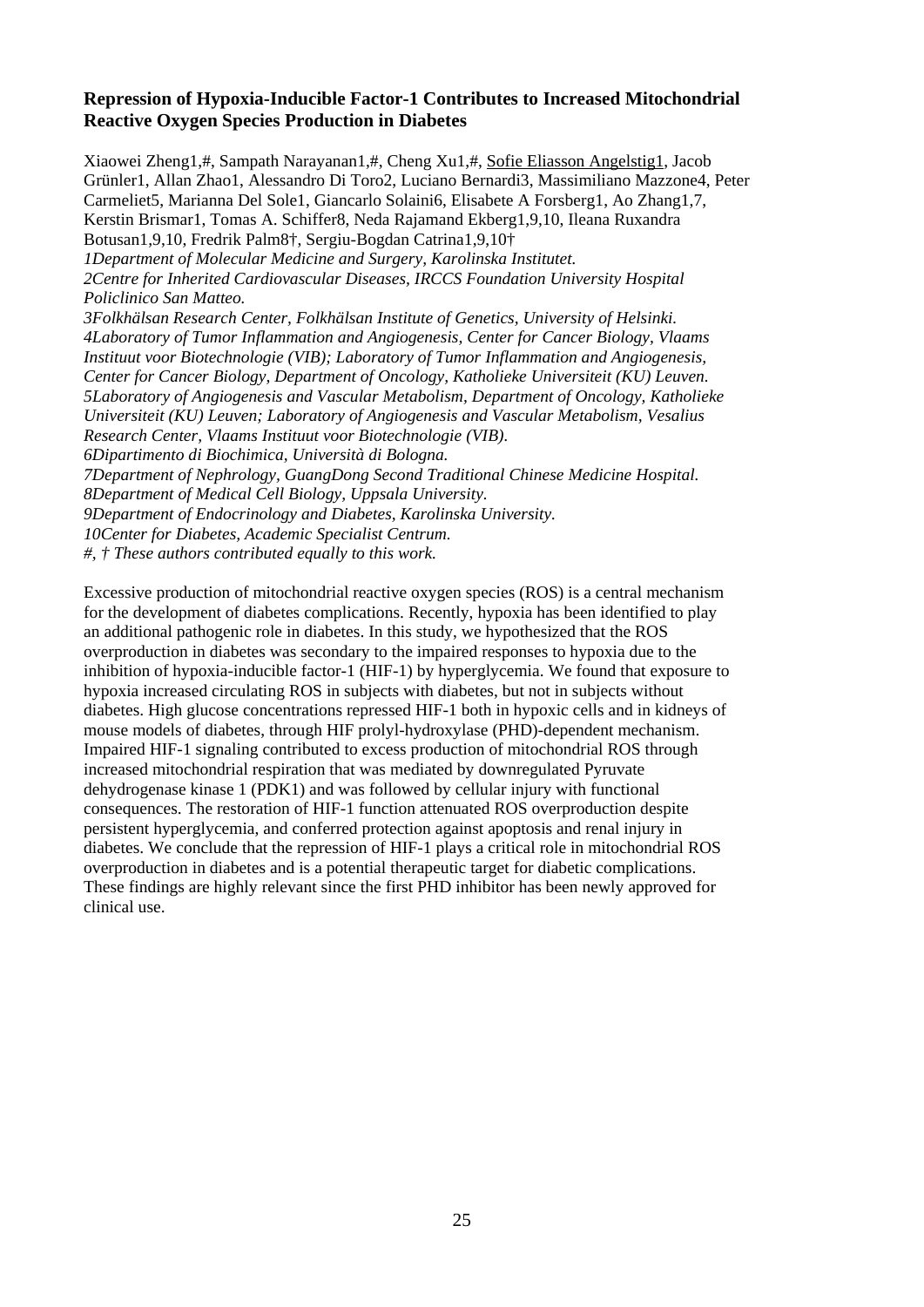## Posters

There are 46 posters, where some posters have several presenters. The posters are ordered somewhat according to research theme. See also page 3 about the poster session.

| Last name, First name | <b>Poster</b><br>number | Last name, First name      | <b>Poster</b><br>number |
|-----------------------|-------------------------|----------------------------|-------------------------|
| Abdelmoez, Ahmed      | P16                     | Karampatsi, Dimitra        | P40                     |
| Azzolini, Michele     | P17                     | Kemas, Aurino              | P <sub>1</sub>          |
| Baghana, Fabiana      | P43                     | Korkut, Gizem              | P41                     |
| Barreby, Emelie       | <b>P4</b>               | Kumagai, Makiko            | P <sub>26</sub>         |
| Caria, Elena          | P <sub>19</sub>         | Lang, Shuai                | P <sub>8</sub>          |
| Charrin, Emmanuelle   | P34                     | Lazzeri-Barcelo, Francesca | P2                      |
| Chen, Ping            | P <sub>29</sub>         | Littmann, Karin            | P42                     |
| Chorell, Elin         | P <sub>25</sub>         | Lu, Haojiang               | P15                     |
| Collado, Aida         | P35                     | Mader, Theresa             | P <sub>23</sub>         |
| Dadvar, Shamim        | P <sub>5</sub>          | Mosqueda, Andrea           | P <sub>6</sub>          |
| de Azambuja, Graciana | P18                     | Nilsson, Roland            | P31                     |
| de Paula Souza, Joyce | P <sub>9</sub>          | Nock, Sebastian            | P32                     |
| Dedic, Benjamin       | P <sub>6</sub>          | Östenson, Claes-Göran      | P46                     |
| Ducommun, Serge       | P <sub>20</sub>         | Pendergrast, Logan         | P10                     |
| Dumont, Kyle          | P18                     | Ren, Lipeng                | P27                     |
| Eriksson, Gustaw      | P14                     | Savva, Christina           | P11                     |
| Fardellas, Achilleas  | P30                     | Schipper, Ruby             | P43                     |
| Ferreira, Duarte      | P <sub>21</sub>         | Subramanian, Narmadha      | P <sub>12</sub>         |
| Hobson, Sam           | P37                     | Tramontana, Flavia         | P <sub>24</sub>         |
| Hofwimmer, Kaisa      | P7                      | Tseng, Ben Tzu Pin         | P13                     |
| Huang, Zhiqiang       | P <sub>3</sub>          | Vercalsteren, Ellen        | P <sub>40</sub>         |
| Jannig, Paulo Roberto | P22                     | Voznesenskaya, Anna        | P <sub>28</sub>         |
| Jiao, Tong            | P36                     | Westerberg, Leo            | P <sub>6</sub>          |
| Jude, Baptiste        | P <sub>23</sub>         | Youhanna, Sonia            | P33                     |
| Kaewin, Suchada       | P38                     | Zhang, Xiaomeng            | P45                     |
| Kang, Xiaoying        | P39                     | Zhang, Liang               | P44                     |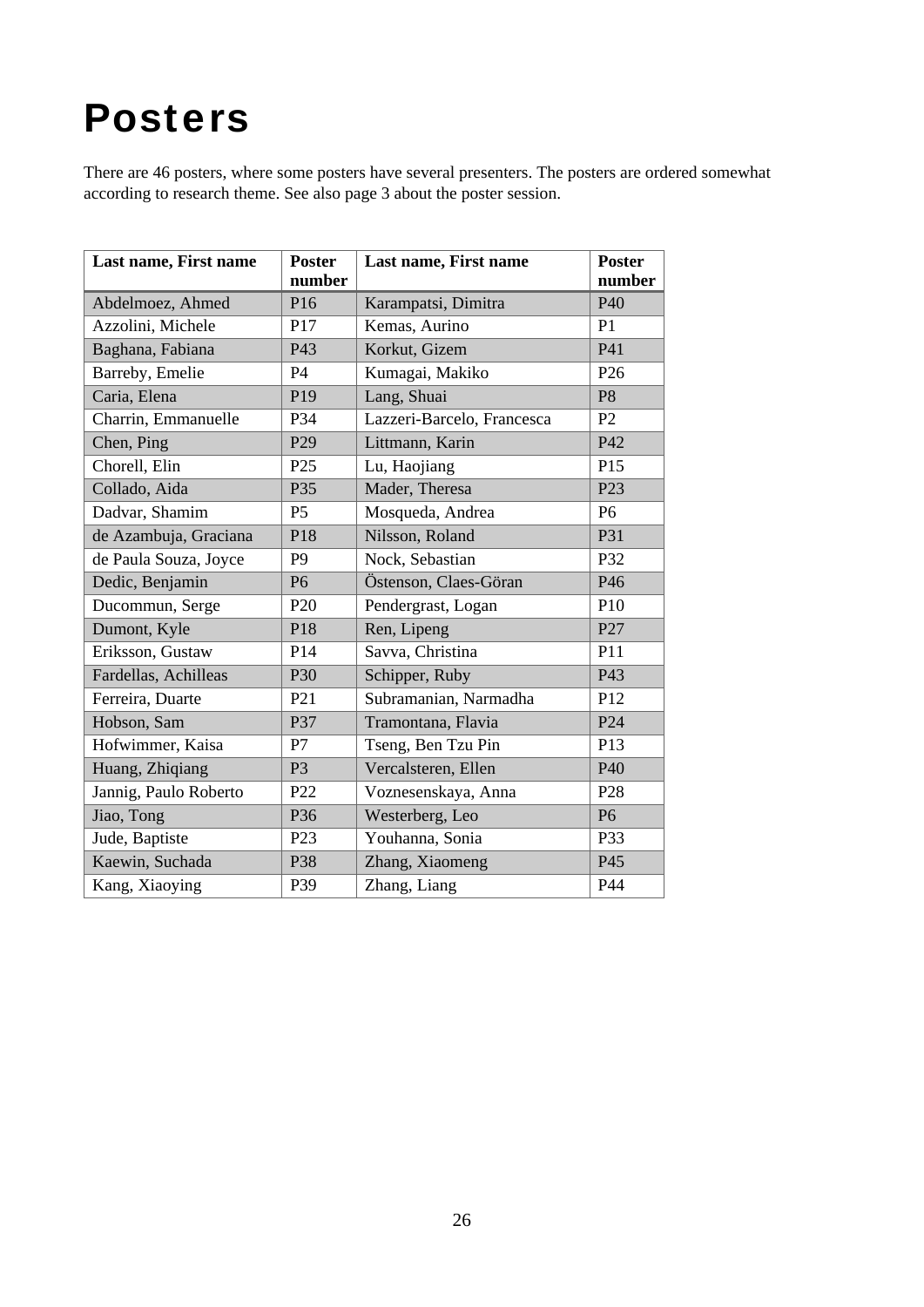## Poster Abstracts

## **P1**

#### **Longitudinal monitoring of glucose consumption dynamics in organotypic primary human tissue cultures using a novel glucose sensor with nanoliter input volumes**

Aurino M. Kemas<sup>1</sup>, Sonia Youhanna<sup>1</sup>, Joanne Shen<sup>1</sup>, Reza Zandi Shafagh<sup>1,2</sup>, Volker M. Lauschke<sup>1,3\*</sup>

*1 Department of Physiology and Pharmacology, Karolinska Institutet, Stockholm, Sweden* 

<sup>2</sup> Division of Micro- and Nanosystems, KTH Royal Institute of Technology, Stockholm, Sweden

*3 Dr. Margarete Fischer-Bosch Institute of Clinical Pharmacology, Stuttgart, Germany* 

Disturbance of glucose homeostasis in metabolically active tissues constitutes a key feature of metabolic syndrome. However, glucose consumption dynamics of human tissues are difficult to study *in vivo*. To overcome these limitations, we developed a highly sensitive and selective glucose sensor and integrated it with 3D primary human liver and adipose tissue culture platforms to monitor glucose consumption over multiple days. First, the bi-enzymatic colorimetric sensor based on Saifer-Gerstenfeld method was benchmarked to perform accurately within the physiological glucose concentration range even with nanoliter input volume. Using this system, we then demonstrated that glucose uptake of 3D human liver cultures closely resembles human hepatic glucose uptake *in vivo* as measured with positron emission tomography during a euglycemichyperinsulinemic clamp. By comparing isogenic insulin-resistant and insulin-sensitive liver cultures, we showed that insulin and extracellular glucose levels account for 55% and 45% of hepatic glucose consumption, respectively. Similarly, we showed that adipocyte hypertrophy reduced glucose consumption in 3D human adipose microtissues. By utilizing click-chemistry based on thiol-Michael additions, we covalently conjugated the sensor to custom-build culture devices made from a novel polymer with low drug absorption, enabling its integration into microphysiological system. In summary, combination of human organotypic *in vitro* models with benchmarked glucose sensor will facilitate studies into the biology and pathobiology of glycemic control, as well as antidiabetic drug screening.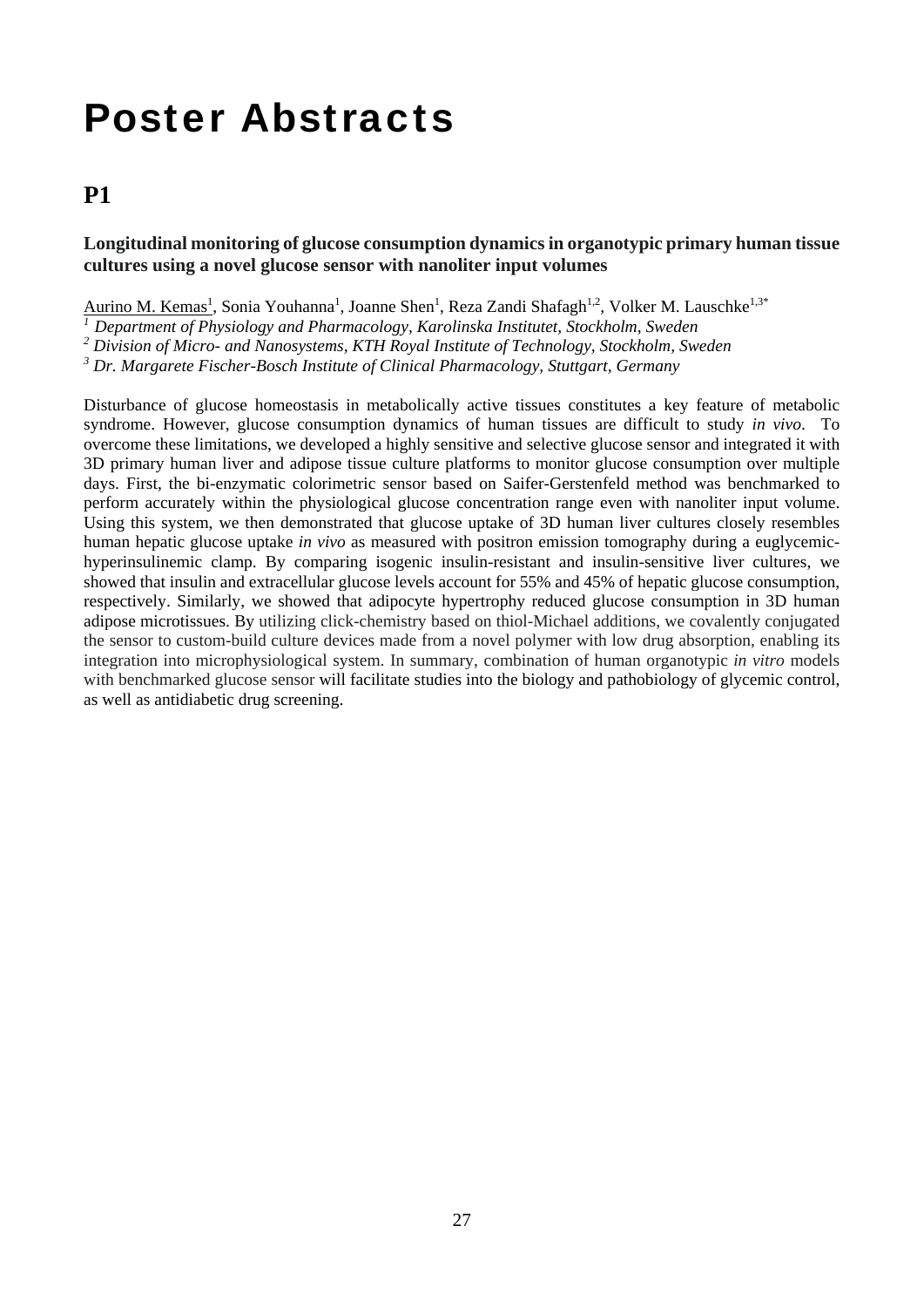#### **Identification of insulin receptor isoform-selective interaction partners**

Francesca Lazzeri-Barcelo<sup>1</sup>, Noah Moruzzi<sup>1</sup>, Ingo Leibiger<sup>1</sup>, Per-Olof Berggren<sup>1</sup> and Barbara Leibiger<sup>1</sup>.

<sup>1</sup>The Rolf Luft Research Center for Diabetes and Endocrinology, Department of Molecular Medicine and *Surgery, Karolinska Institute, Karolinska University Hospital L1, SE-171 76 Stockholm, Sweden.*

The insulin receptor (IR) signalling pathway regulates diverse cell functions, from glucose and lipid metabolism to mitogenic pathways. Disturbance in insulin signalling plays a key role in the development of obesity, insulin resistance and type 2 diabetes mellitus. In mammals, insulin acts through two IR isoforms, IR-A and IR-B, which differ structurally and functionally. The activation of these receptor isoforms may involve the recruitment of specific binding proteins and activation of different pathways depending on the cell type. To uncover the IR isoform-specific interactomes in different cell types and in conditions mimicking type 2 diabetes, such as hyperglycemia, hyperinsulinemia or hyperlipidemia, we will use the BioID proximity-dependent labelling technique. This method uses expression of IR isoform fusion proteins that have the capacity to permanently biotinylate proteins that come close enough to interact with the receptor. The biotinylated proteins can be isolated and may subsequently be identified by mass spectrometry. The candidate binding partners identified via this approach will be further validated by co-immunoprecipitation techniques and their role in insulin signalling and cell function will be investigated via gene knockdown and overexpression approaches. The IR-A-BioID and IR-B-BioID fusion proteins we have generated maintain their membrane localization and native signalling activity and show biotinylation capacity. We have identified potential novel IR interactors and have performed preliminary validations. Understanding the molecular basis of IR signal transduction will aid the development of specific protein-targeting therapies to rescue or modulate insulin signalling.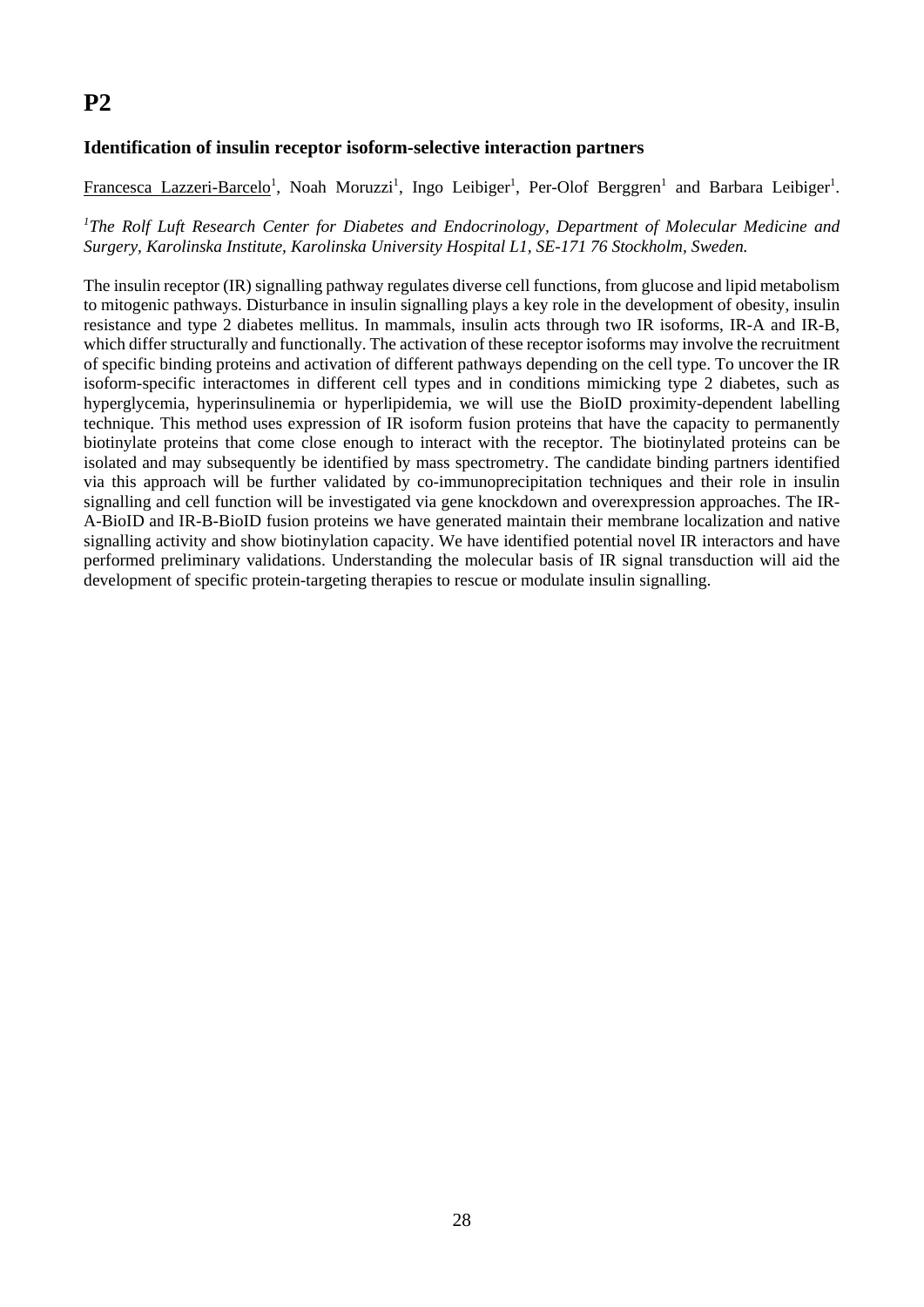#### **GPS2 antagonism of KDM1A governs M2 macrophage activation**

#### Zhiqiang Huang, Jinghua Wu, Rongrong Fan and Eckardt Treuter *Department of Biosciences and Nutrition, Karolinska Institutet, 14157 Huddinge, Sweden*

Macrophage-derived inflammation plays a major role in obesity-induced metabolic dysregulation. Our previous studies have revealed that G protein pathway suppressor 2 (GPS2), a subunit of the NCOR/SMRT/HDAC3 corepressor complex, acts as an anti-inflammatory chromatin modifying coregulator in classically activated (M1) macrophages (*Fan et al. Nat Med 2016, Huang et al Mol Cell 2021*). Here we investigate the role of GPS2 in alternatively activated M2 macrophages through transcriptomic, cistromic, epigenomic, and DNA topology analysis. We find that GPS2 depletion sensitizes the activation of IL4 target genes including *Ptgs1*, *Mrc1*, *Mgl2, Ccl24, Flt1, Clec7a*. Depletion of GPS2 or NCOR triggers comparable changes of the H3K27ac epigenome (enhancer activity), suggesting GPS2 to act via the corepressor complex. Detailed analysis at the *Ptgs1* locus reveals that this regulation requires the IL4-regulated transcription factor STAT6. Further, we demonstrate that GPS2 depletion alters DNA accessibility at the *Ptgs1* locus and promotes enhancer-promoter interaction to trigger gene transcription. Intriguingly, GPS2 depletion triggers chromatin recruitment of the histone demethylase KDM1A (LSD1), which specifically demethylates the H3K9me2/3 at IL4 target loci without disturbing H3K4me1/2. Overall, our findings suggest that functional antagonisms between GPS2 and KDM1A is critical for the epigenetic regulation of M2 macrophage activation and indicate a role of these coregulators in tissue homeostasis and wound healing during Th2-mediated immune responses.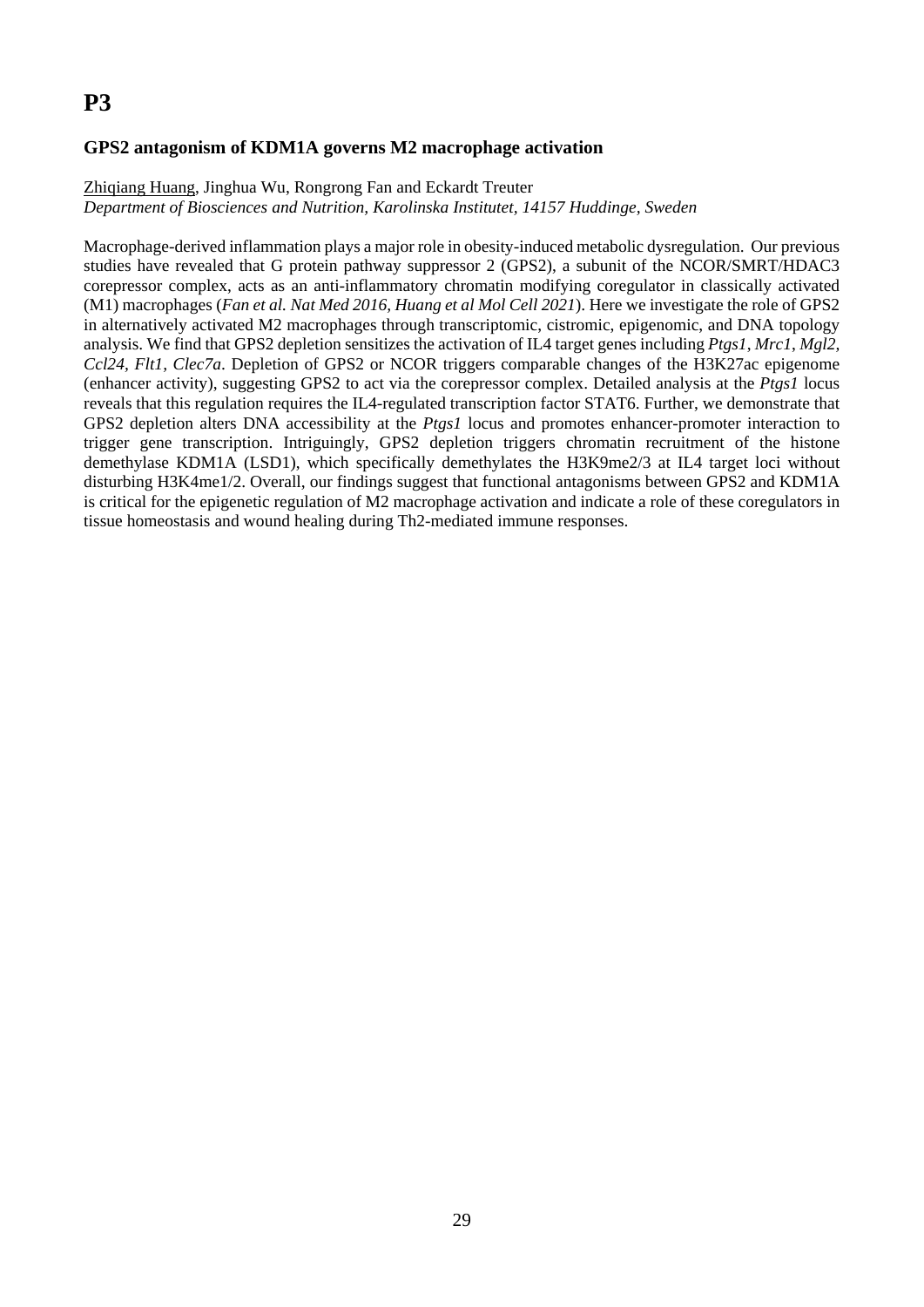#### **CD200R signaling regulates the response of adipose tissue macrophages in obesity-induced metabolic disease**

André Sulen<sup>1,2\*</sup>, Emelie Barreby<sup>1\*</sup>, Valerio Azzimato<sup>1</sup>, Connie Xu<sup>1,3</sup>, Madara Brice<sup>1</sup>, Achilleas Fardellas<sup>1</sup>, Anna Vancova<sup>1</sup>, Cecilia Morgantini<sup>1</sup>, Laura Levi<sup>1</sup>, Camille Bleriot<sup>4</sup>, Inês Mahú<sup>5</sup>, Sinem Ozcan<sup>5</sup>, Jerome Gilleron<sup>6</sup>, Mireille Cormont<sup>6</sup>, April S. Caravaca<sup>7</sup>, Qian Li<sup>8</sup>, Erik Näslund<sup>9</sup>, Niklas Mejhert<sup>10</sup>, Jurga Laurencikiene<sup>10</sup>, Kirsty L. Spalding<sup>8</sup>, Florent Ginhoux<sup>4</sup>, Ana Domingos<sup>11</sup>, Peder S. Olofsson<sup>7</sup>, Mikael Rydén<sup>10</sup>, Ping Chen<sup>1</sup> and Myriam Aouadi<sup>1\*\*</sup>.

*1 CIM, Karolinska Institutet, Sweden; 2Current address: KG Jebsen Center for autoimmune disease, University of Bergen, Norway; <sup>3</sup> Current address: CareDx, Inc., Sweden ;4 Singapore Immunology Network, Agency for Science, Technology and Rsearch, Singapore; 5 Obesity Laboratory, Instituto Gulbenkian de Ciência,*  Portugal; <sup>6</sup> Centre Méditerranéen de Médecine Moléculaire, Université Côte d'Azur, France; <sup>7</sup> Center for *Bioelectronic Medicine, Karolinska Institutet, Sweden; 8Department of Cell and Molecular Biology, Karolinska Institutet, Sweden; 9 Division of Surgery, Danderyd Hospital, Karolinska Institutet, Sweden; 10Unit of Endocrinology, Karolinska Institutet, Sweden; 11Department of Physiology, Anatomy & Genetics, University of Oxford, UK. \*Contributed equally \*\*Corresponding Author* 

Obesity is characterized by an accumulation of macrophages in the adipose tissue. These macrophages contribute to the development of metabolic disease including insulin resistance and type 2 diabetes. However, while multiple macrophage populations have been described in the adipose tissue, little is known about their functional role in response to metabolic changes associated with obesity. Herein we characterized adipose tissue macrophages during the development of insulin resistance and metabolic disease. Adipose tissue biopsies from lean and obese mice and humans undergoing bariatric surgery were characterized by single cell RNA sequencing and flow cytometry. Here, we identified a distinct population of adipose tissue macrophages in mice and humans that expressed high levels of the inhibitory receptor CD200R in response to obesity. Moreover, signalling via CD200R in primary macrophages treated with high levels of lipids and insulin to mimic the condition of obesity, shaped their response in obesity and prevented their immune activation. Together, these results provide evidence for a protective role of CD200R signalling in triggering the reprogramming of inflammatory adipose tissue macrophages in obesity. Targeting specific adipose tissue macrophage populations could thus represent a promising therapeutic strategy for obesity-induced metabolic disease.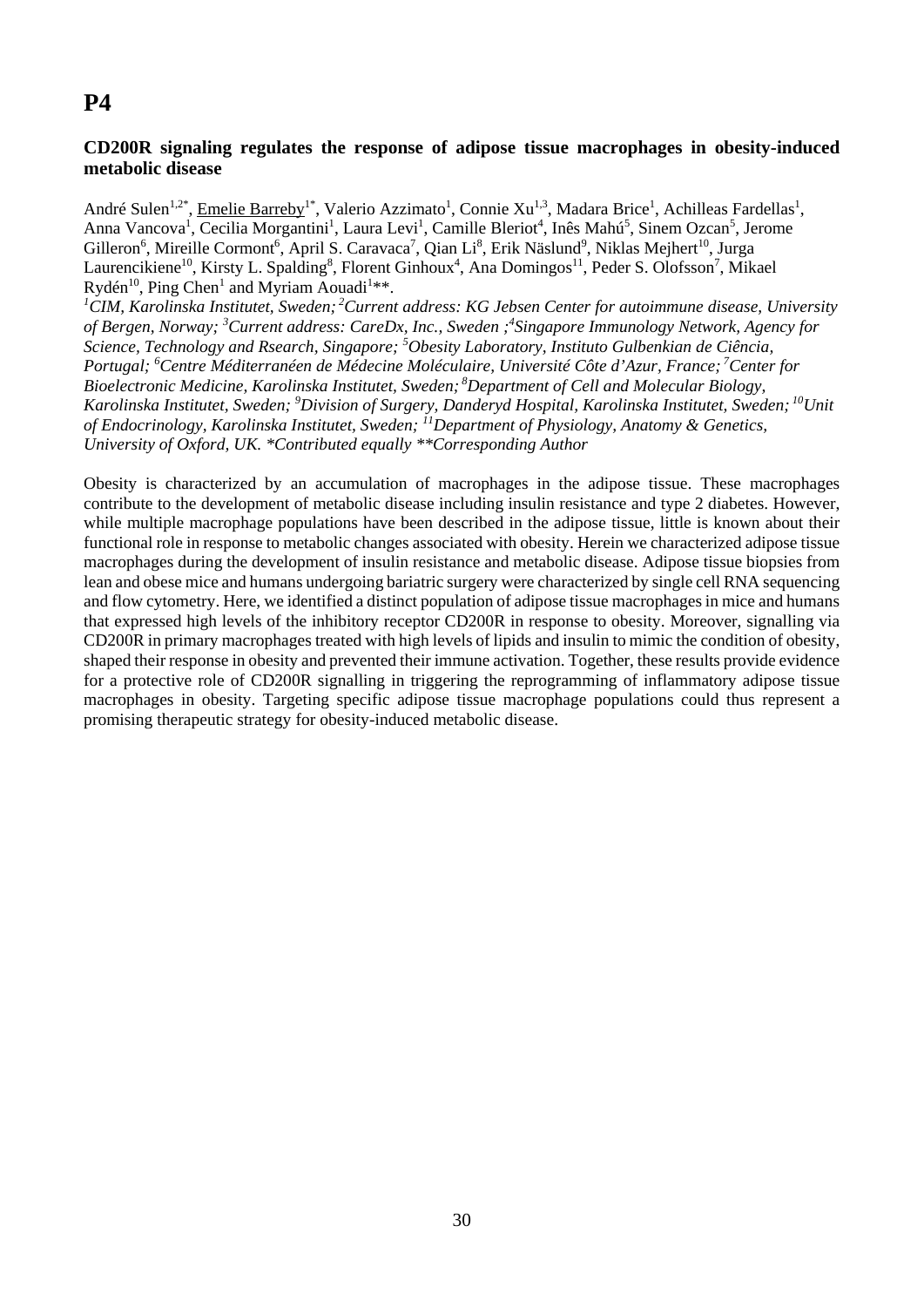#### **Loss of Immune Cell Gpr35 Induces Insulin Resistance**

Shamim Dadvar<sup>1</sup>, Duarte M.S. Ferreira<sup>1</sup>, Margareta Porsmyr-Palmertz<sup>1</sup>, Igor Cervenka<sup>1</sup>, Oscar E. Diaz<sup>2,3</sup>, Gustavo Monasterio<sup>2,3</sup>, Francisca Castillo<sup>2,3</sup>, Eduardo Villablanca<sup>2,3</sup>, Jorge L. Ruas<sup>1</sup>.

<sup>1</sup> Department of Physiology and Pharmacology, Molecular and Cellular Exercise Physiology, Karolinska *Institutet, Biomedicum C5, 171 77, Stockholm, Sweden* 

*2 Division of Immunology and Allergy, Department of Medicine, Solna, Karolinska Institutet and University Hospital, 171 76 Stockholm, Sweden* 

*3 Center for Molecular Medicine (CMM), 171 76 Stockholm, Sweden* 

Immune cells are increasingly recognized as modulators of metabolic tissue homeostasis. Gpr35 is a receptor with high levels of expression in metabolically active tissues as well as in a variety of immune cells. We have previously shown that Gpr35 and kynurenine metabolites are involved in regulating systemic energy balance1,2. Activation of Gpr35 by kynurenic acid increases energy expenditure by inducing "browning" of adipocytes, while at the same time promoting an anti-inflammatory immune cell microenvironment in adipose tissue. Analysis of RNA expression data from adipose tissue indicates that the majority of Gpr35 expression in adipose tissue is found in certain resident immune cell populations. To elucidate the role of immune cell Gpr35 in the context of obesity and metabolic disease, we generated an immune cell Gpr35 knockout mouse model (VavGpr35KO). Under control conditions, we didn't observe any difference between VavGpr35KO mice and littermate controls in terms of weight, fasting glucose, glucose tolerance, or adipose tissue immune cell numbers. In addition, VavGpr35KO mice fed a high fat diet (HFD) showed no significant difference in weight gain or fasting glucose compared to controls. However, VavGpr35KO mice show significantly higher plasma insulin levels upon a bolus of glucose. At 8 weeks on HFD, VavGpr35KO mice were more glucose intolerant than controls despite having higher levels of insulin. These mice also exhibited altered macrophage profiles in their visceral adipose tissue. Preliminary RNA-sequencing data analysis suggests a disruption in genes involved in energy metabolism in both skeletal muscle and inguinal white adipose tissue of these mice. Collectively, our data suggests that immune cell Gpr35 is a regulator of systemic energy metabolism. The absence of Gpr35 in immune cells induces insulin resistance through a yet unknown mechanism of action.

1. Agudelo LZ, Ferreira DMS, Cervenka I, Bryzgalova G, Dadvar S, Jannig PR, Pettersson-Klein AT, Lakshmikanth T, Sustarsic EG, Porsmyr-Palmertz M, Correia JC, Izadi M, Martínez-Redondo V, Ueland PM, Midttun Ø, Gerhart-Hines Z, Brodin P, Pereira T, Berggren PO, Ruas JL. Kynurenic Acid and Gpr35 Regulate Adipose Tissue Energy Homeostasis and Inflammation. Cell Metab. 2018 Feb 6;27(2):378-392.e5. doi: 10.1016/j.cmet.2018.01.004. PMID: 29414686.

2. Agudelo LZ\*, Ferreira DMS\*, Dadvar S\*, Cervenka I, Ketscher L, Izadi M, Zhengye L, Furrer R, Handschin C, Venckunas T, Brazaitis M, Kamandulis S, Lanner JT, Ruas JL. Skeletal muscle PGC-1α1 reroutes kynurenine metabolism to increase energy efficiency and fatigue-resistance. Nat Commun. 2019 Jun 24;10(1):2767. doi: 10.1038/s41467-019-10712-0. PMID: 31235694; PMCID: PMC6591322.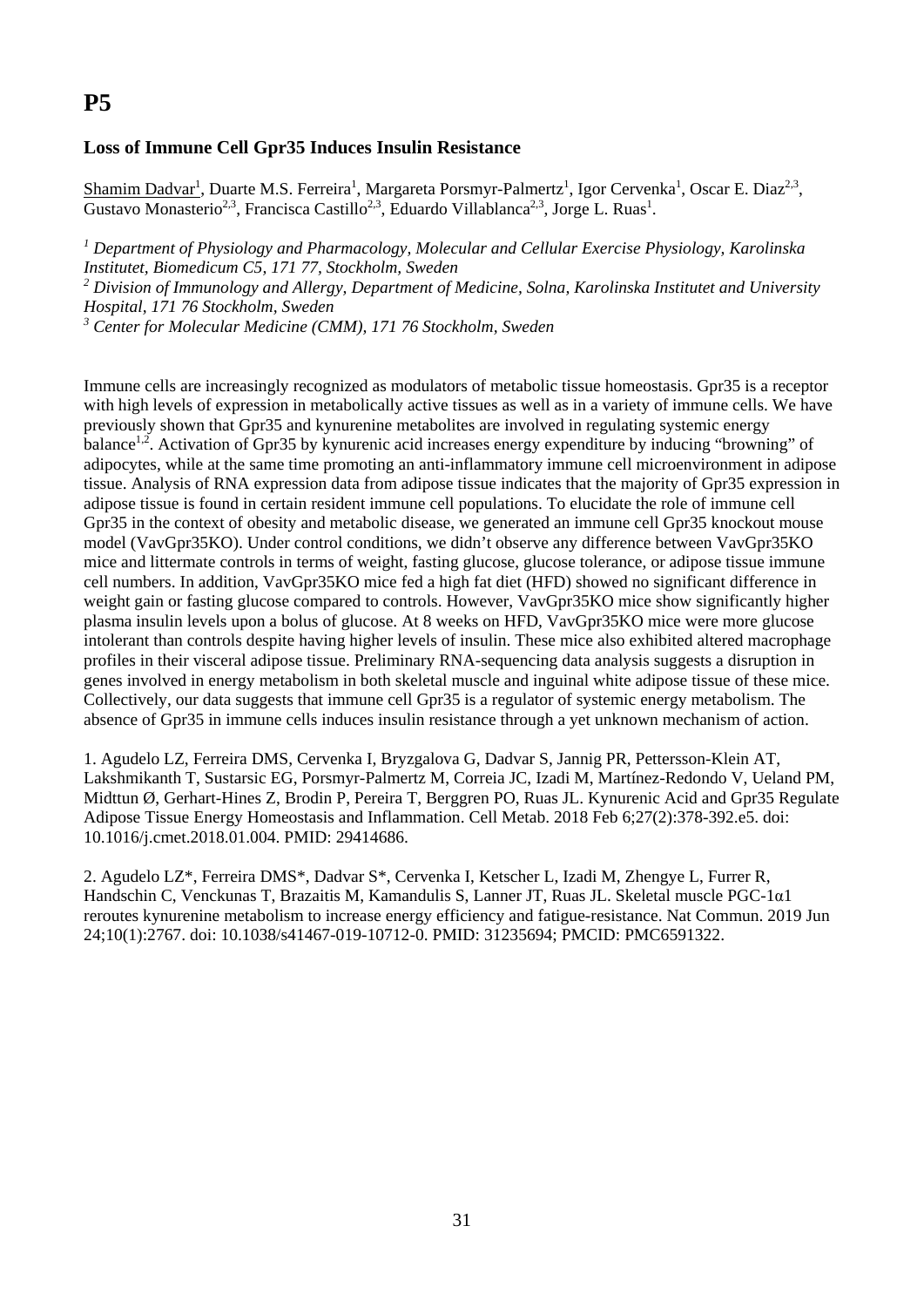#### **Elucidating the Molecular Mechanisms Driving Senescence in Adipocytes**

Benjamin Dedic<sup>1</sup>, Andrea Mosqueda Solis<sup>1</sup>, Leo Westerberg<sup>1</sup>, Lena Appelsved<sup>1</sup>, Maurice Michel<sup>2</sup>, Kumar Sanjiv<sup>2</sup>, Thomas Helleday<sup>2</sup>, Anders Thorell<sup>3</sup> and Kirsty Spalding<sup>1</sup>.

#### <sup>1</sup> Karolinska Institute, Department of Cell and Molecular Biology. <sup>2</sup> Karolinska Institute, Department of *Oncology and Pathology. 3 Karolinska Institute, Ersta Hospital, Department of Surgery.*

Excessive intake of calories results in weight gain through increased fat accumulation. If the calorie surplus is sustained, this can lead to obesity. The prevalence of obesity is increasing globally, and projections are estimating that roughly 4 billion adults will be overweight or obese by year 2025. Many complications arise in conjunction with excessive fat accumulation, such as osteoarthritis, cancer and cardiovascular disease. Many of these obesity-associated complications have been linked to the inadequate lipid storage by the adipose tissue, leading to elevated serum-lipids and lipid storage in non-adipose tissue.

We recently showed that individuals with hyperinsulinemia display a higher proportion of senescent adipocytes. Senescence is characterized by cell cycle arrest, although unlike the name suggests, cells remain metabolically active. We show that senescent adipocytes have an increased pro-inflammatory profile with elevated cytokine production and secretion. Interestingly, we could only detect senescent adipocytes in subcutaneous adipose tissue, with little to no senescence observed in visceral adipocytes. Moreover, we were able to identify positive correlations between clinical parameters and senescent cell number. These correlations were further confirmed by mimicking a disease-state *in vitro* with prolonged insulin treatments. The exact mechanism driving this phenotype, however, remains elusive.

Given the lack of senescence observed in visceral adipocytes, and our limited understanding of the molecular pathways driving this state, we are interested in understanding the mechanisms whereby senescence is induced in adipocytes. DNA damage is frequently described as a strong promoter of senescence, however DNA damage in human adipocytes is not well documented. We will investigate whether adipocyte DNA damage correlates with adipocyte senescence, and if manipulating DNA integrity influences the proportion of senescent adipocytes. Understanding whether intrinsic differences in nuclear DNA damage exists between visceral and subcutaneous adipocytes may help decipher why some adipocytes are protected from senescence, whilst others are not.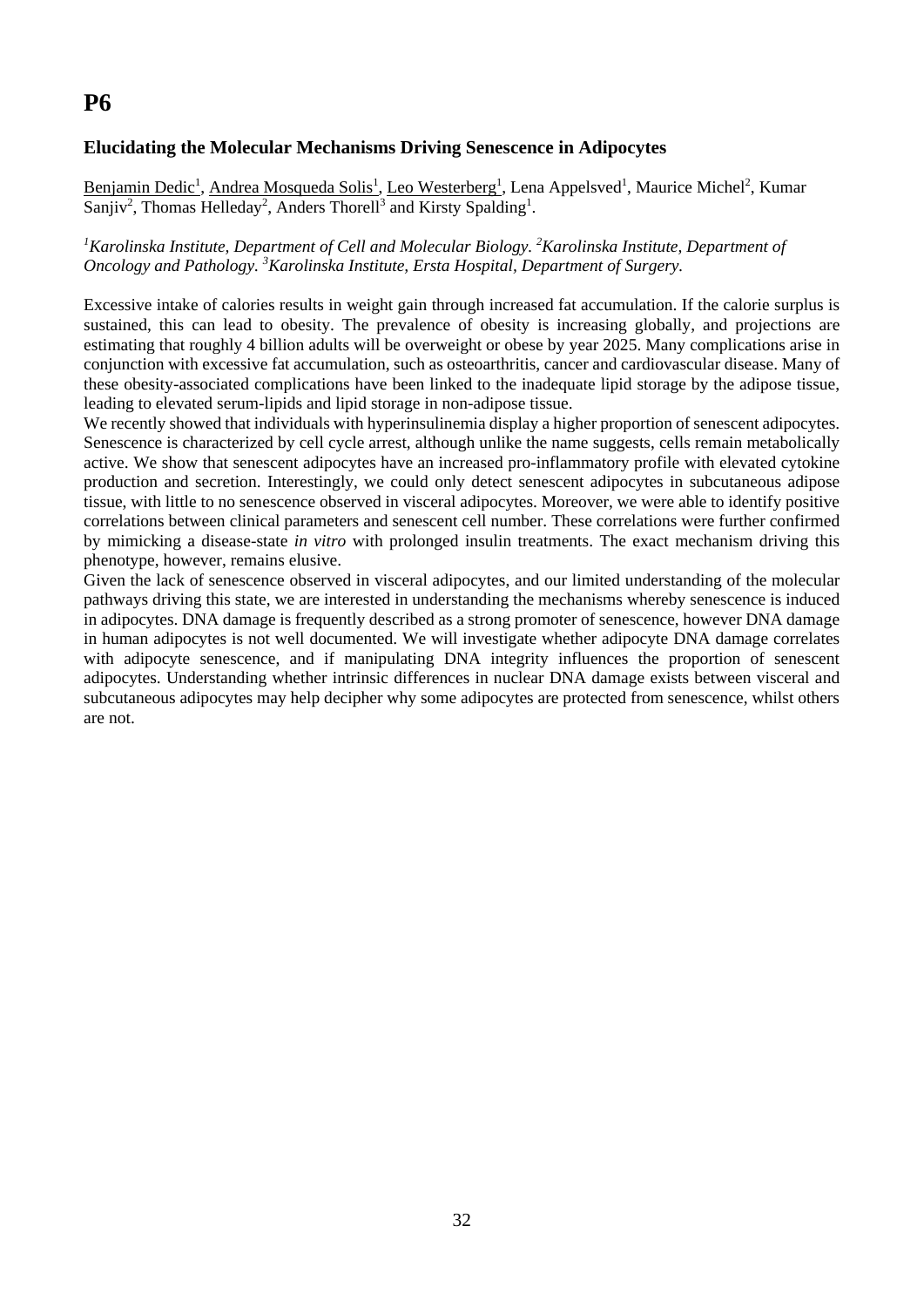#### **Interleukin 1 promotes adipogenesis in human adipose tissue-derived stem cells**

Kaisa Hofwimmer<sup>1</sup>, Narmadha Subramanian<sup>1</sup>, Juan Acosta<sup>1</sup>, Mikael Rydén<sup>1</sup>, Myriam Aouadi<sup>2</sup>, Jurga  $Laurencikiene<sup>1</sup>$ 

#### *1Lipid Laboratory, Department of Medicine, Huddinge, Karolinska Institutet, Stockholm, SE- 14186 Stockholm, Sweden*

#### *2Center for Infectious Medicine (CIM), Department of Medicine, Huddinge, Karolinska Institutet, Stockholm, SE-14186 Stockholm, Sweden*

Obesity-associated metabolic disorders are linked to a decreased capacity of the white adipose tissue (WAT) to safely store excess energy. WAT expansion through adipogenesis (differentiation of progenitors into mature adipocytes) maintains storage capacity and preserves metabolic health. Interestingly, although the obesity-related dysfunctional WAT is characterized by chronic inflammation, healthy WAT expansion requires inflammatory signals. The proinflammatory cytokine interleukin  $1\beta$  (IL-1 $\beta$ ) has been attributed both adverse and beneficial metabolic effects. In the WAT, the expression of its receptor is highest in the progenitor cells. We therefore aimed to investigate the role of  $IL-1\beta$  in adipogenesis.

IL-18 treatment of differentiating human WAT-derived stem cells during the early, but not late adipogenic stage increased lipid droplet accumulation, quantified by high-content fluorescent screening, as well as adipogenic gene expression (RNAseq). The expression of adipogenic regulators CEBP $\delta$  and CEBP $\beta$  were upregulated after 2 hours of treatment. In addition, IL-18 induced EdU-incorporation during the first 24 hours of differentiation, and inhibiting S-phase progression with hydroxyurea blocked its adipogenic effects, as did pharmacological inhibition of the JNK, but not Erk or p38, pathways. Pre-treatment with IL-1 $\beta$  two days before adipogenic induction prevented the pro-adipogenic effects, while exacerbating induction of inflammation, and similar trends were seen for continuous exposure compared to shorter pulses. The adipogenic effects of IL-1 $\beta$ were also observed in murine subcutaneous, but not visceral stroma-vascular fraction.

In conclusion, we have shown that  $IL-1\beta$  induces adipogenesis via pathways dependent on S-phase progression and JNK pathway activation, and that prolonged exposure causes resistance to these effects, while aggravating inflammation. We propose that  $IL-1\beta$  might regulate adipose tissue remodeling by redistributing fat storage from mature fat cells, where it induces insulin resistance, to newly differentiated progenitors, and that this process can be attenuated by chronic inflammation caused by obesity. The studies are continued in murine *in vivo* models.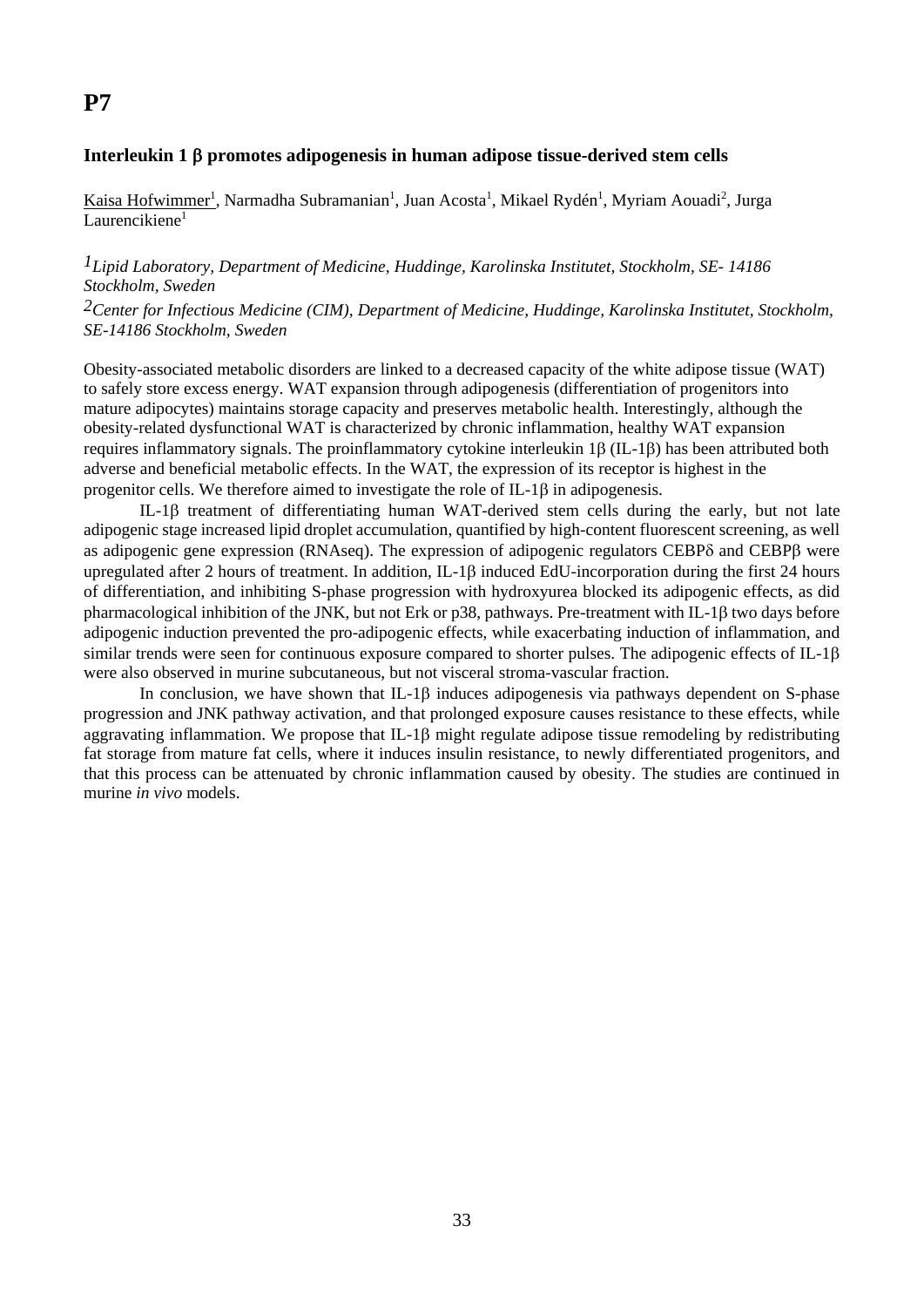#### **Fat cell contribution to metabolic disease in humans**

Li Q<sup>1,\*</sup>, Hagberg CE<sup>2,3,\*</sup>, Silva Cascales H<sup>2</sup>, Lang S<sup>1</sup>, Hyvönen MT<sup>1,4</sup>, Salehzadeh F<sup>2</sup>, Chen P<sup>2,5</sup>, Alexandersson I<sup>6</sup>, Terezaki E<sup>2</sup>, Harms MJ<sup>6</sup>, Kutschke M<sup>2,7</sup>, Arifen N<sup>2</sup>, Krämer N<sup>1</sup>, Aouadi M<sup>2,5</sup>, Knibbe C<sup>8</sup>, Boucher J, <sup>6,9,10</sup> Thorell  $A^{11}$ , Spalding KL<sup>1,2</sup>.

<sup>1</sup>Department of Cell and Molecular Biology, Karolinska Institutet, Stockholm, Sweden. <sup>2</sup>Karolinska *Institutet/AstraZeneca Integrated Cardio Metabolic Centre (KI/AZ ICMC), Department of Medicine Huddinge, Karolinska Institutet, Stockholm, Sweden. 3 Cardiovascular Medicine Division, Department of Medicine, Solna, Karolinska Institutet, Stockholm, Sweden. 4 School of Pharmacy, University of Eastern Finland, Kuopio, Finland. 5 Center for Infectious Medicine, Department of Medicine, Karolinska Institute, Stockolm, Sweden. 6Bioscience Metabolism, Research and Early Development, Cardiovascular, Renal and Metabolism (CVRM), BioPharmaceuticals R&D, AstraZeneca, Gothenburg, Sweden. 7 Department of Molecular Biosciences, The Wenner-Gren Institute, Stockholm University, Stockholm, Sweden. 8 CarMeN Laboratory, Lyon University, INRIA, INSA Lyon, Lyon, France. <sup>9</sup> The Lundberg Laboratory for Diabetes Research, University of Gothenburg, Gothenburg, Sweden. 10Wallenberg Centre for Molecular and Translational Medicine, University of Gothenburg, Gothenburg, Sweden. 11Department of Clinical Science, Danderyds Hospital, Karolinska Institutet and Department of Surgery, Ersta Hospital, Karolinska Institutet, Stockholm, Sweden.* 

*\* These authors contributed equally* 

Many metabolic diseases, including type 2 diabetes, strongly associate with obesity, making obesity one of the major health challenges facing the world today. Obesity is usually accompanied by an increase in fat cell size. As fat cells become enlarged they begin to secrete factors which promote adipose tissue inflammation and dysfunction. The underlying mechanisms connecting increases in fat cell size (hypertrophy) and the secretion of pro-inflammatory factors are not well understood. We show that despite long being considered post-mitotic, mature human fat cells can activate a cell cycle program in association with obesity and hyperinsulinemia, with a concomitant increase in adipocyte cell size, nuclear size and DNA content. Chronic hyperinsulinemia in vitro or in humans, however, is associated with subsequent cell cycle exit, leading to a premature senescent transcriptomic and secretory profile in adipocytes. Premature senescence is rapidly becoming recognized as an important mediator of stress-induced tissue dysfunction. We demonstrate that senescent fat cells secrete factors known to be pro-inflammatory and propose that these factors drive inflammation and pathology in human adipose tissue, impacting whole body health. Using drugs currently on the market for other purposes, we show that manipulating adipocyte cell cycle entry and progression enables one to influence the formation of senescent cells. These studies identify an unappreciated aspect of human adipocyte biology, the activation of a cell cycle program in obesity and hyperinsulinemia, which could pave the way for novel treatment strategies for obesity and associated co-morbidities, such as type 2 diabetes.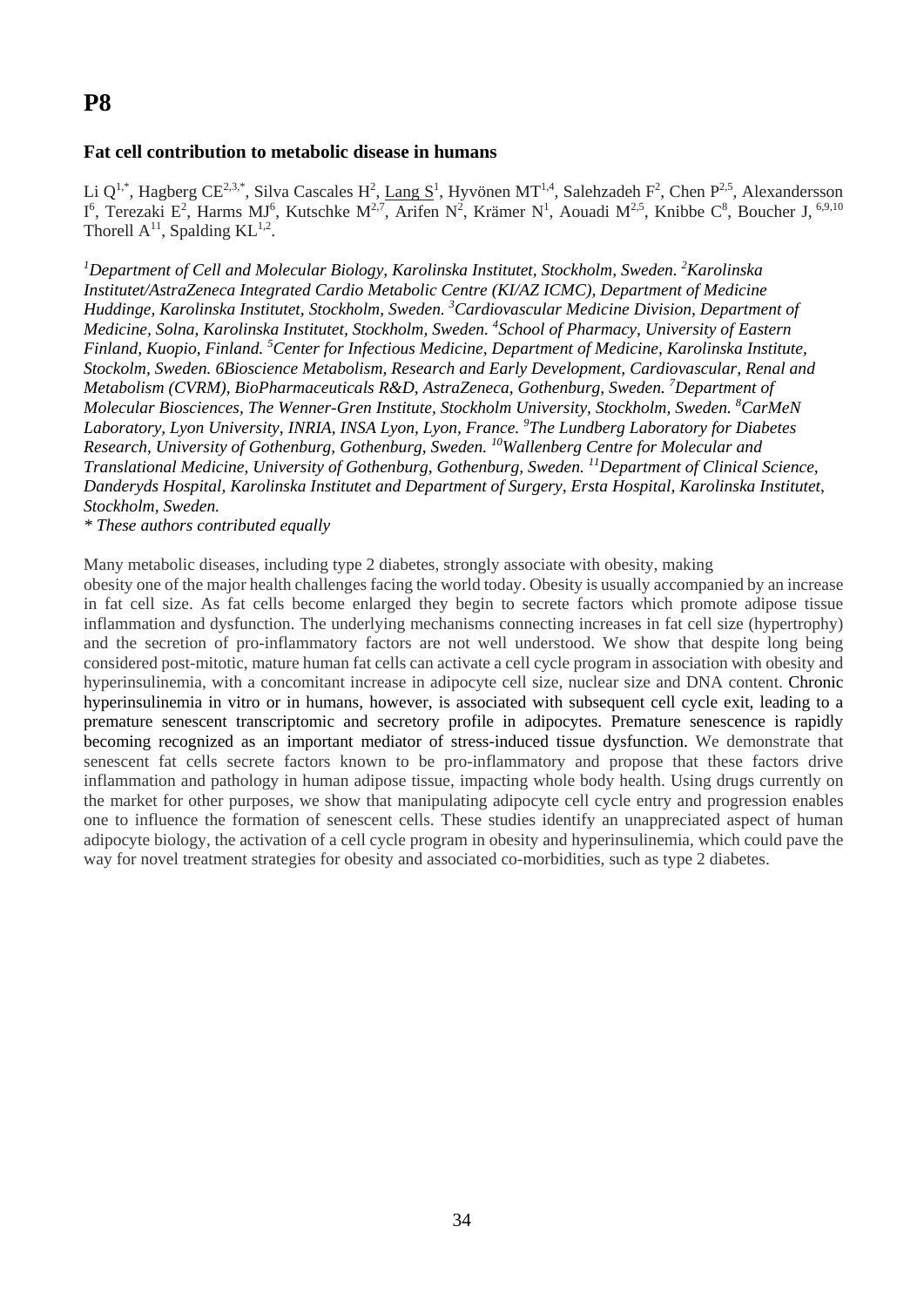#### **Metabolic Consequences of Adipocyte-specific Deletion of IL-1 Receptor 1 in Mice**

Joyce de Paula Souza, Daniel T. Meier, Cheng Zhao, Leila Rachid, Marianne Böni-Schnetzler and Marc Y. Donath

*Department of Biomedicine, University Hospital and University of Basel, Hebelstrasse 20, 4031, Basel, Switzerland.* 

The pro-inflammatory master cytokine interleukin 1beta (IL-1b) is chronically elevated in obesity and type 2 diabetes. Recently, a physiological role for IL-1b in glucose metabolism was described. Feeding induces IL-1b which in turn contributes to insulin secretion. Strikingly, the IL-1 pathway in adipose tissue macrophages was identified as an early sensor of metabolic changes upon food intake. To study the biological role of the adipocyte IL-1 system, we generated a mouse line with genetic ablation of IL-1 receptor 1 (IL-1R1), specifically in adipocytes. With chow diet, Adipo-Cre IL-1R KO (ARILKO) mice showed similar body weight development and glucose tolerance compared to their littermate controls. When challenged with an acute dose of IL-1b prior to the glucose bolus, ARILKO mice and littermate controls showed similar glucose tolerance, indicating that whole body glucose disposal is not dependent on IL-1 signaling in adipocytes. Interestingly, upon acute IL-1b treatment, ARILKO mice showed a trend towards reduced glucose uptake in the epididymal white adipose tissue (eWAT), suggesting that IL-1 signaling plays role in glucose uptake particularly in this fat pad. When fed a high-fat diet (HFD), ARILKO mice initially showed improved insulin sensitivity at 21 weeks of age, transitioning to an impaired metabolic phenotype after 35 weeks of in aging. Western blot analysis of adipose tissue isolated from aged HFD-fed mice suggested decreased insulin signaling in eWAT of ARILKO mice compared to their littermate controls, with reduced AKT phosphorylation upon insulin treatment. Aged HFDfed ARILKO mice showed similar body weight and glucose excursion to their littermate controls, besides a trend towards elevated insulin secretion. Collectively, these results indicate that activation of the IL-1 pathway in adipocytes results in metabolic effects beyond the adipose tissue, affecting whole-body glucose homeostasis.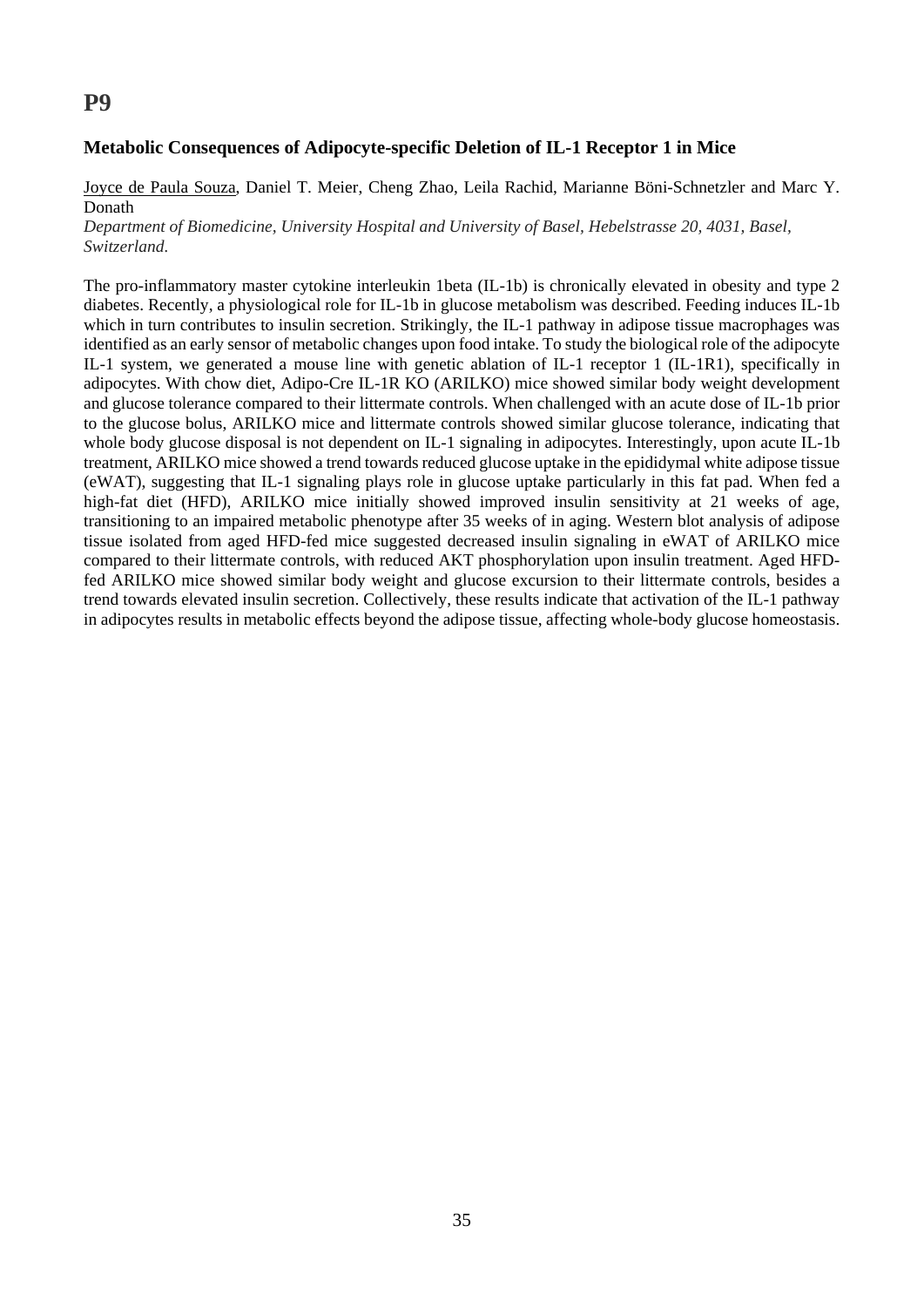#### **Time-of-day influences post-exercise metabolism in mouse adipose tissue**

Logan A. Pendergrast<sup>1</sup>, Lucile Dollet<sup>2,3</sup>, Leonidas S. Lundell<sup>3</sup>, Milena Schönke<sup>1</sup>, Amy M. Ehrlich<sup>3</sup>, Stephen P. Ashcroft<sup>3</sup>, Jonas T. Treebak<sup>3</sup>, Anna Krook<sup>2</sup>, and Juleen R. Zierath<sup>1,2,3</sup>

*1. Department of Molecular Medicine and Surgery, Section for Integrative Physiology, Karolinska Institutet, Stockholm, Sweden* 

*2. Department of Physiology and Pharmacology, Section for Integrative Physiology, Karolinska Institutet, Stockholm, Sweden* 

*3. Novo Nordisk Foundation Center for Basic Metabolic Research, University of Copenhagen, Copenhagen, Denmark* 

**AIMS:** This study aims to determine if time-of-day modulates the exercise response in adipose tissue metabolism and function.

**METHODS:** We exposed mice to a 60-minute exercise bout (or sham) during the early rest ("rest"; day, ZT3) or early active ("active", night, ZT15) phase. Tissue and serum samples were collected at 0, 4, 8, 12, 16, and 20h post-exercise. An additional subset of mice was exercised (or sham) at ZT3 in either an *ad libitum* or 10hfasted state. We measured post-exercise serum parameters and performed RNA-sequencing on inguinal white adipose tissue (iWAT).

**RESULTS:** Exercise had no effect on core clock gene expression in iWAT. Time of day did not significantly affect exercise-mediated serum adrenaline or corticosterone release; nevertheless, serum NEFA and serum TG significantly increased only with active phase exercise. RNAseq data identified increased expression of 179 exercise-responsive genes in the active phase, with no genes altered by exercise in the rest phase samples. To decipher the influence of nutritional status on these time-of-day specific effects, we compared the response to exercise in the rest phase in fed or 10h-fasted mice. Fasted rest phase exercise led to an increase in serum NEFA and a depletion of liver glycogen relative to *ad libitum* fed mice; however, fasted rest phase exercise did not recapitulate expression of genes identified in the active phase response to exercise.

**CONCLUSIONS:** Active phase exercise in mice models modulates adipose tissue gene expression and is associated with a shift in serum lipids, indicating increased lipolysis. While nutritional state may explain the lipolytic response, fasting does not sufficiently recapture the time-of-day effect of exercise on gene expression. Our results provide evidence to suggest that exercise and the circadian clock interact to fine-tune the beneficial effects of exercise.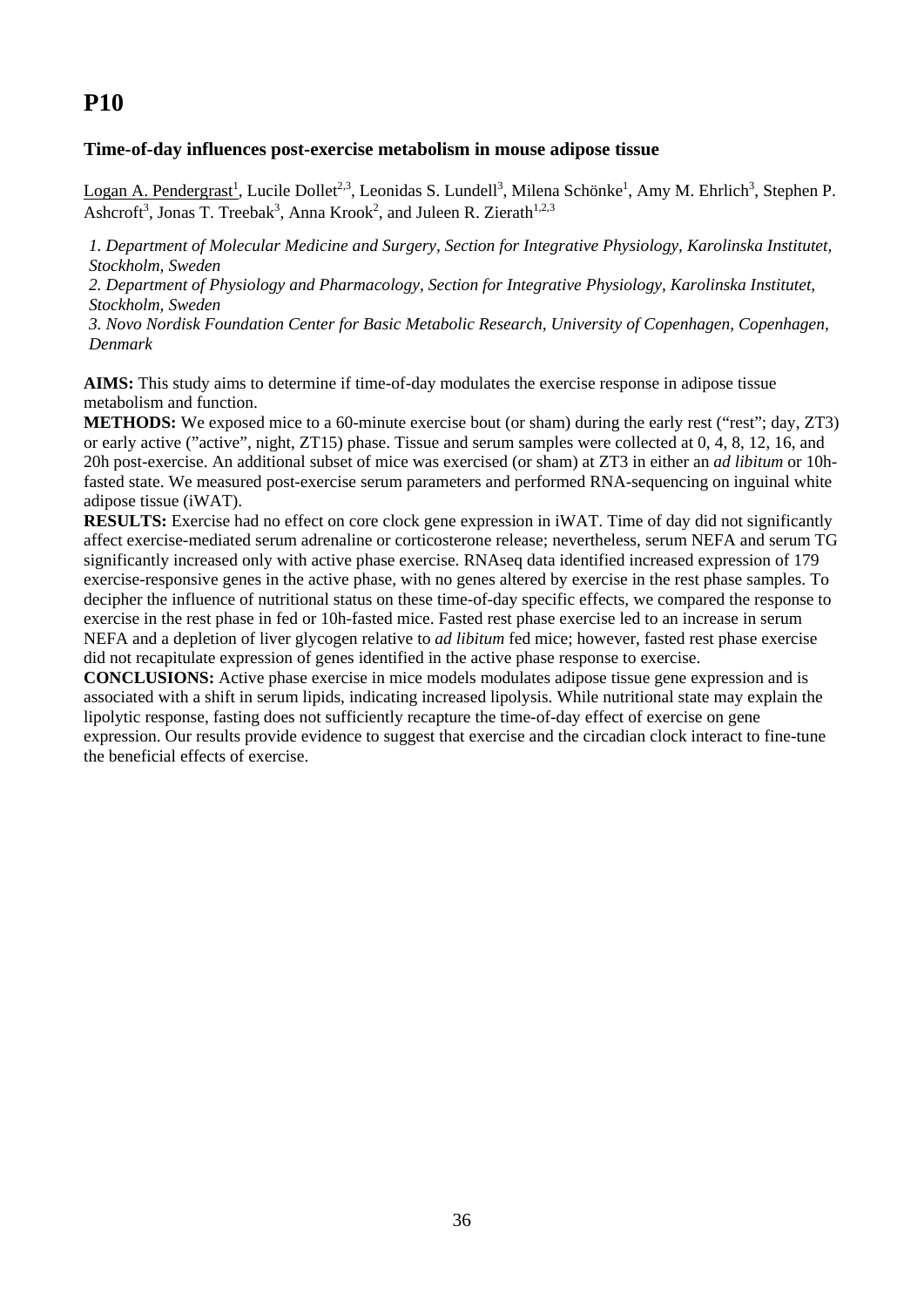### **Maternal obesity alters the brown adipose tissue in murine offspring in a sex-dependent manner**

Christina Savva<sup>1,2</sup>, Jonas Nørskov Søndergaard<sup>3</sup>, Xidan Li<sup>1</sup>, Marcela Gonzalez Granilo<sup>2</sup>, Daniela Couto<sup>4,5</sup>, Tânia Melo<sup>4,5</sup>, Maria Rosário Domingues<sup>4,5</sup>, Claudia Kutter<sup>3</sup>, Marion Korach-André<sup>1,2</sup> *1 Department of Medicine, Metabolism Unit, Karolinska University Hospital Huddinge, Stockholm, Sweden; 2 Clinical Department of Endocrinology, Metabolism and Diabetes, Karolinska University Hospital Huddinge, Stockholm, Sweden* 

*3 Science for Life Laboratory, Department of Microbiology, Tumor and Cell Biology, Karolinska Institutet, Stockholm, Sweden.* 

*4 Mass spectrometry Centre, Department of Chemistry, University of Aveiro, Portugal 5 CESAM, Centre for Environmental and Marine Studies, Department of Chemistry, University of Aveiro, Portugal.* 

**Introduction:** Obesity among women of reproductive age and during pregnancy predisposes fetus to metabolic complications later in life. It has been demonstrated that the susceptibility to metabolic diseases is sex-related. Brown adipose tissue (BAT) is considered as an important target against obesity due to its ability to dissipate energy as heat. Maternal obesity has recently been demonstrated to damage BAT in offspring, but the underlying mechanism is still unidentified.

**Aim:** The aim of our study is to explore the impact of exposure to maternal obesity on offspring metabolism and investigate the sex differences with focus on brown adipose tissue in order to improve our understanding in metabolic disease mechanism and develop better therapeutic methods.

**Methods:** Female C57BL/6J mice were fed a control diet or a high-fat diet before mating and maintained on their respective diet during pregnancy and lactation. Offspring were on control diet after weaning and BAT was collected from both female and male offspring at 6 months of age. To determine the effect of maternal obesity on BAT biology and metabolism we used magnetic resonance imaging and spectroscopy, lipidomic analysis and RNA-seq.

**Results**: Males had larger BAT compared to females but both sexes had increased lipid infusion in BAT (whitening) when coming from obese mothers. Lipidomic analysis showed that male BAT contained more longchain fatty acids compared to females from obese mothers. We observed both sex- and mother-diet effects on the transcriptional regulation in BAT ´s offspring.

**Conclusion**: Exposing mothers to obesogenic diet prior mating, during pregnancy and lactation has a strong sex-dependent impact on the programming of BAT in offspring which may alter metabolic balance in a sex specific manner later in life.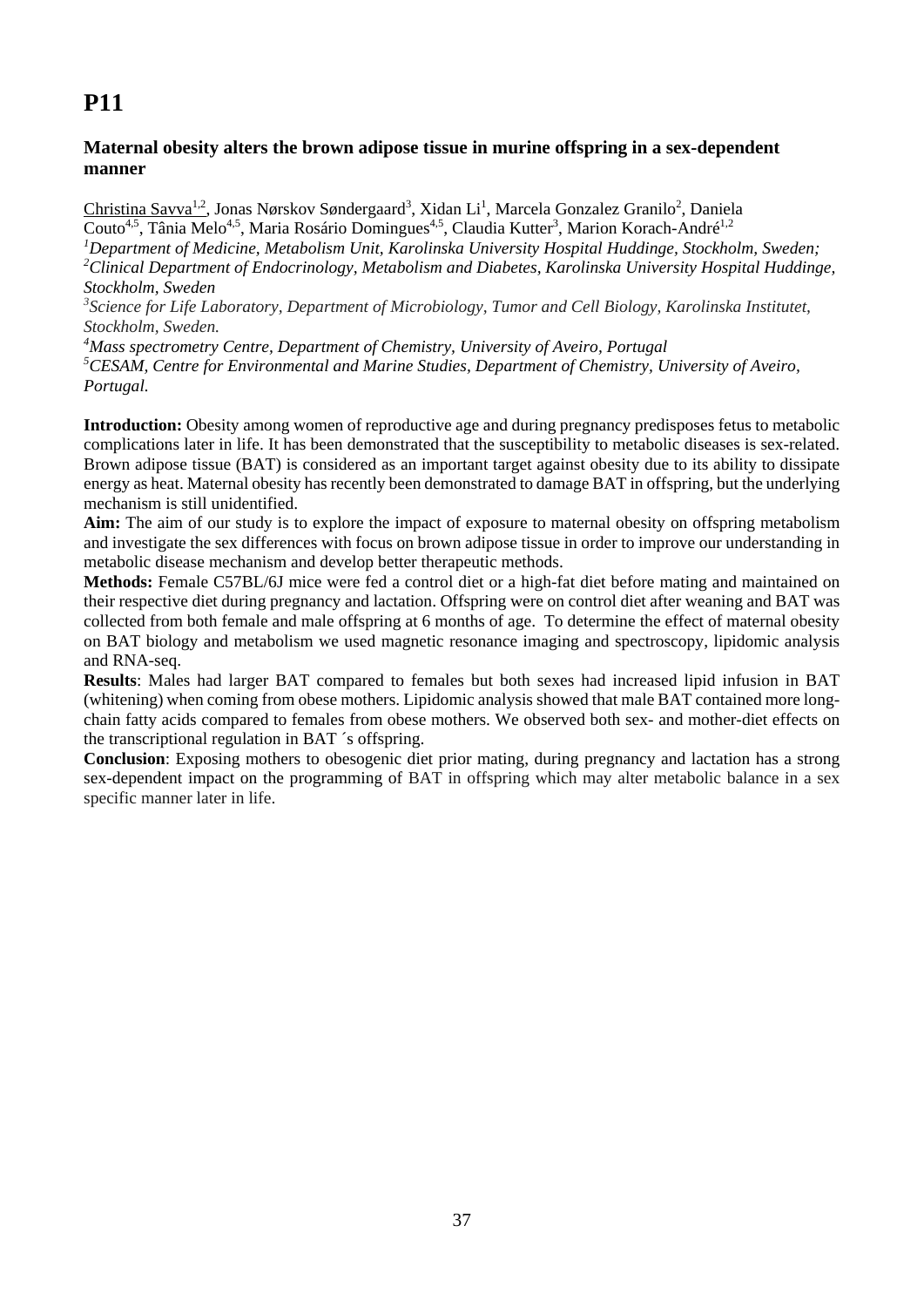### **Sex-specific regulation of IL-10 expression in human adipose tissue in obesity**

Narmadha Subramanian<sup>1</sup>, Beatriz Tavira<sup>1</sup>, Kaisa Hofwimmer<sup>1</sup>, Julie Abildgaard<sup>2</sup>, Anders Juul<sup>2</sup>, Mikael

### Rydén<sup>1</sup>, Peter Arner<sup>1</sup>, Jurga Laurencikiene<sup>1</sup>

*1 Lipid laboratory, Unit of Endocrinology, Dept. Of Medicine, Huddinge, Karolinska Institutet, 141 86 Stockholm, Sweden* 

*<sup>2</sup> Department of Growth and Reproduction, Copenhagen University Hospital-Rigshospitalet, Department of Clinical Medicine, University of Copenhagen, Denmark* 

### Aim:

Sexual dimorphism in obesity and diabetes and the cytokine alteration during these metabolic abnormalities are becoming interestingly striking. We have previously shown that the interleukin-10 (IL-10) from human white adipose tissue (hWAT) is upregulated during obesity and type 2 diabetes (T2D) in women. Clinical studies addressing regulation of hWAT IL-10 secretions in both genders were lacking.

#### Methods:

IL-10 hWAT secretion, mRNA expression and percentage of IL-10-secreting macrophages were analysed in three different groups of individuals: non-obese healthy, non-obese T2D and obese T2D men and women. IL-10 secretion was also determined in a cohort of individuals undergoing sex conversion. To investigate the role of sex hormones, hWAT hormone levels were correlated with IL-10 expression. In addition, in vitro hormone treatments of THP1 monocytes and human stroma vascular fraction (SVF) were performed. Results:

We found increased hWAT IL-10 secretion, mRNA expression and higher numbers of IL-10 secreting macrophages in obese T2D women compared to non-obese healthy and T2D individuals. This difference was not observed in men indicating a sex specific regulation of IL-10 in hWAT. In-addition, IL-10 correlated significantly with estrone (E1) in obese women. However, in vitro treatment of SVF by recombinant E1 did not upregulate IL-10 significantly.

#### Conclusions:

In hWAT, IL-10 expression is upregulated during obesity and T2D in women, but not in men, which could indicate a protective anti-inflammatory mechanism in women that is lacking in men. However, we do not provide evidence that IL-10 might be directly regulated by sex hormones.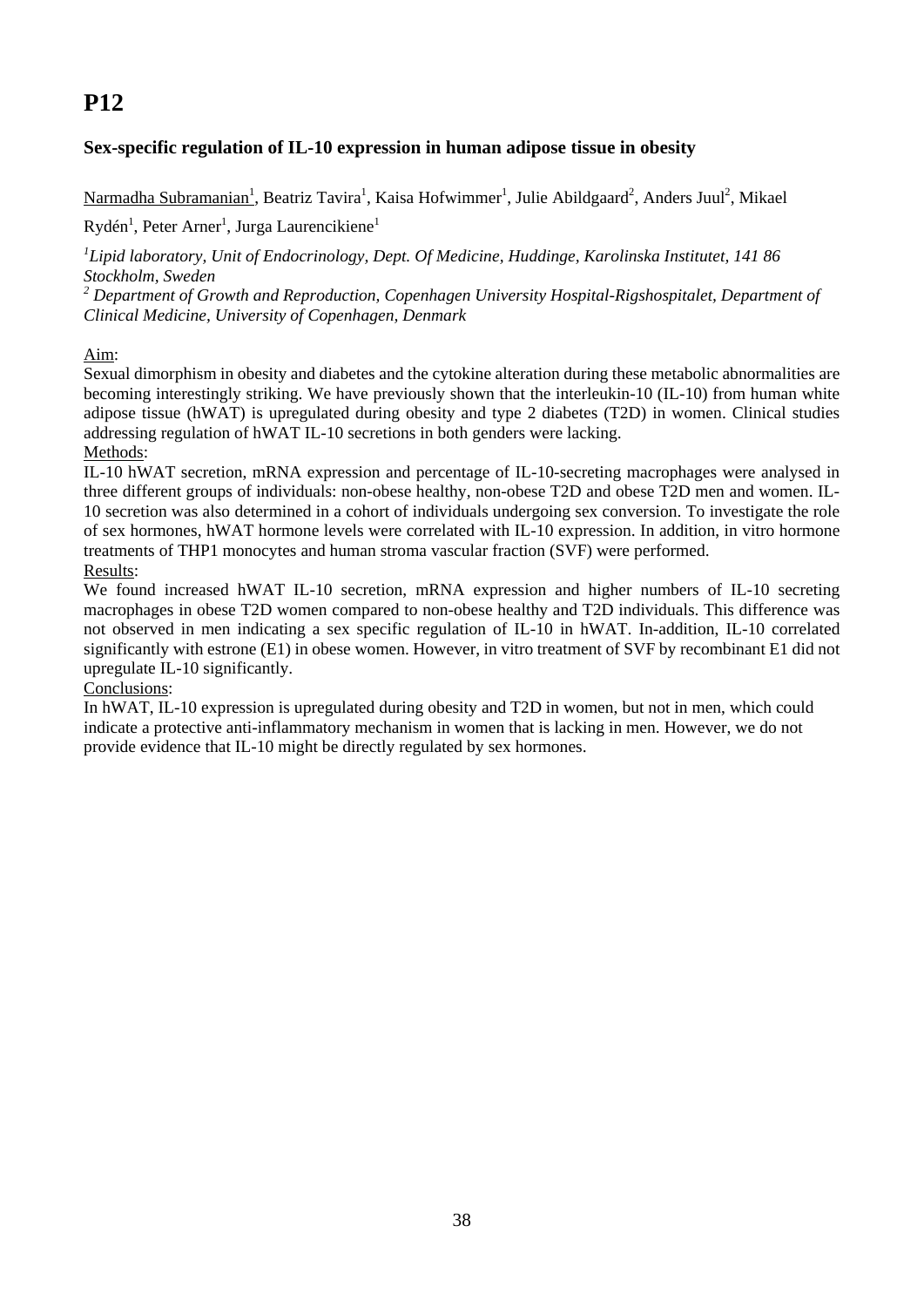### **LONG-TERM IMPROVEMENT OF ADIPOCYTE INSULIN ACTION DURING BODY WEIGHT RELAPSE AFTER BARIATRIC SURGERY: A LONGITUDINAL COHORT STUDY**

#### Daniel P Andersson<sup>1</sup>, Ben T P Tseng<sup>1</sup>, Peter Arner<sup>1</sup>, Ingrid Dahlman<sup>1</sup> <sup>1</sup>Department of Medicine at Karolinska University Hospital, Karolinska Institutet, Stockholm, Sweden.

*Background*: There are few long-term mechanistic studies in adipose tissue that investigate the metabolic effects of bariatric surgery. Changes in lipogenesis may be involved in long-term weight development. *Aim*: To investigate the long-term effect of bariatric surgery on lipogenesis in abdominal fat cells and whether surgical treatment could induce an epigenetic memory that would maintain improved lipogenesis despite body weight relapse.

*Methods*: 22 obese women living in the Stockholm area were examined before, 2, 5 and 10 years after bariatric surgery. Abdominal adipose tissue biopsies were obtained. Fat cells were isolated and spontaneous and insulin stimulated glucose incorporation into lipids were assayed. GpG-methylation profiling was performed on adipocytes using the Infinium EPIC BeadChips**.** 

*Results*: Bariatric surgery was associated with improvement in adipocyte spontaneous and insulin stimulated lipogenesis, which was maintained despite late weight regain. There were 7,729 differentially methylated CpG sites (DMS) at 2 y's that showed no sign of return to baseline at either 5 or 10 years. Merging results with expression profiles identified 1,259 genes with DMS which showed early response or continual change in expression in one direction after surgery. Up-regulated genes with DMS were enriched in gene sets linked to cellular response to insulin stimulus (e.g. *IRS1, IRS2, PDE3B*, and *AKT2)* and regulation of lipid metabolic processes.

*Conclusions*: Bariatric surgery leads to long-term improvement of lipogenesis and insulin responsiveness in subcutaneous adipocytes in women. This may to some extent explain the long-term relapse in fat mass and epigenetic modifications could be involved.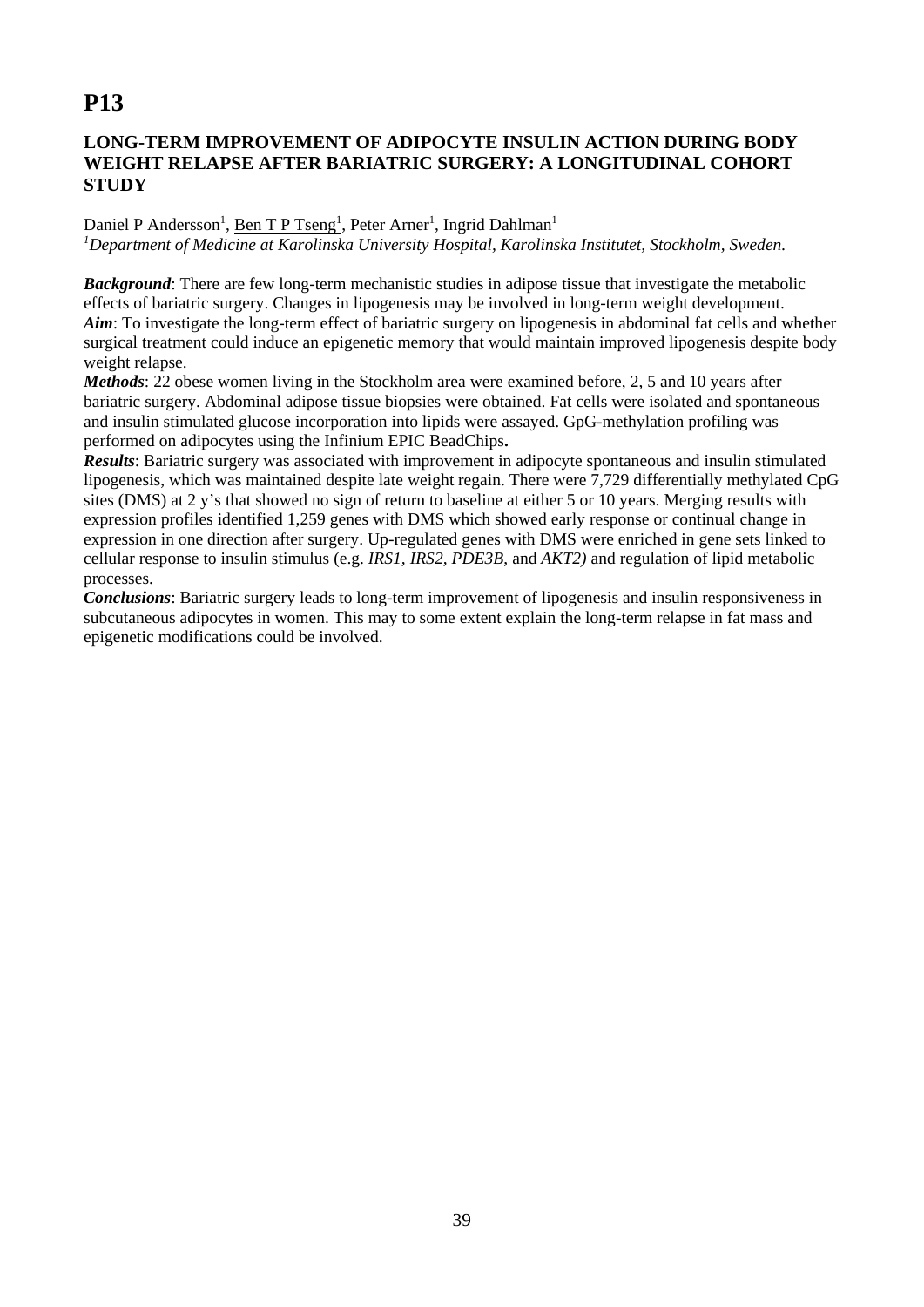### **Endometrial cell-type-specific disease signatures and endometrial epithelial organoids in polycystic ovary syndrome**

Gustaw Eriksson<sup>1,#</sup>, Congru Li<sup>1,2#</sup>, Han-Pin Pui<sup>1</sup>, Sanjiv Risal<sup>1</sup>, Angelica Lindén Hirschberg<sup>3</sup>, Sophie Petropoulos<sup>4,5,6\*</sup>, Qiaolin Deng<sup>1\*</sup>, Elisabet Stener-Victorin<sup>1\*</sup>

<sup>1</sup>Department of Physiology and Pharmacology, Karolinska Institutet; <sup>2</sup>Department of Obstetrics and *Gynecology, Peking University Third Hospital, Beijing, China; 3Department of Women's and Children's Health, Karolinska Institutet; <sup>4</sup> Department of Clinical Science, Karolinska Institutet; 5 Immunopathology axis, Centre de Recherche du Centre hospitalier de l'Université de Montréal (CRCHUM), 6 Department of Medicine, Université de Montréal, Montréal # These authors contributed equally; \* These authors jointly supervised this work.*

#### **Introduction**

Polycystic ovary syndrome (PCOS) is the leading cause of female infertility and is associated with type 2 diabetes and endometrial cancer. Hyperandrogenemia is a hallmark of PCOS and contributes to endometrialrelated dysfunctions, including implantation failure and miscarriage. Whether cellular heterogeneity contributes to the functioning of the endometrium is not previously studied. Therefore, the aim is to reveal cell-type-specific disease signatures in the endometrium in women with PCOS at the single-cell level and to validate the role of molecular targets in endometrial epithelial organoids (EEOs).

#### **Method**

Single nuclei are extracted from frozen endometrial biopsies collected from women with PCOS (n=11) and healthy controls (n=5). The nuclei RNA libraries are prepared following the 10x genomics protocol allowing us to sequence ~10,000 cells per sample. Sequencing data is analyzed using the Seurat package and integrated with public snRNA-seq data for further QC and cell labeling. In parallel, 3D EEOs are established from fresh endometrial biopsies. Following several passages, EEOs are cryopreserved to create a biobank to be used for functional analyses of identified molecular targets.

#### **Results**

In a pilot study, single-nuclei were extracted from two endometrial samples from women with PCOS for 10x snRNA-sequencing. The endometrial tissue of women with PCOS has a distinct single-cell transcriptomic profile, with PCOS-specific cell clusters that differ from the controls. The EEO protocol has been established and two have been cryopreserved. In both cases, the EEOs have been reestablished after thawing. Validation with immunofluorescent staining shows that the 3D EEOs consist of an intact proliferative basolateral epithelial membrane.

#### **Conclusion**

This rigorous mapping of endometrial tissue samples will increase the understanding of the cellular complexity and dysfunction and will be linked to phenotypic features in women with PCOS. By successive formation of PCOS-EEOs, we can further study cellular and molecular mechanisms causing PCOS-specific endometrial dysfunction.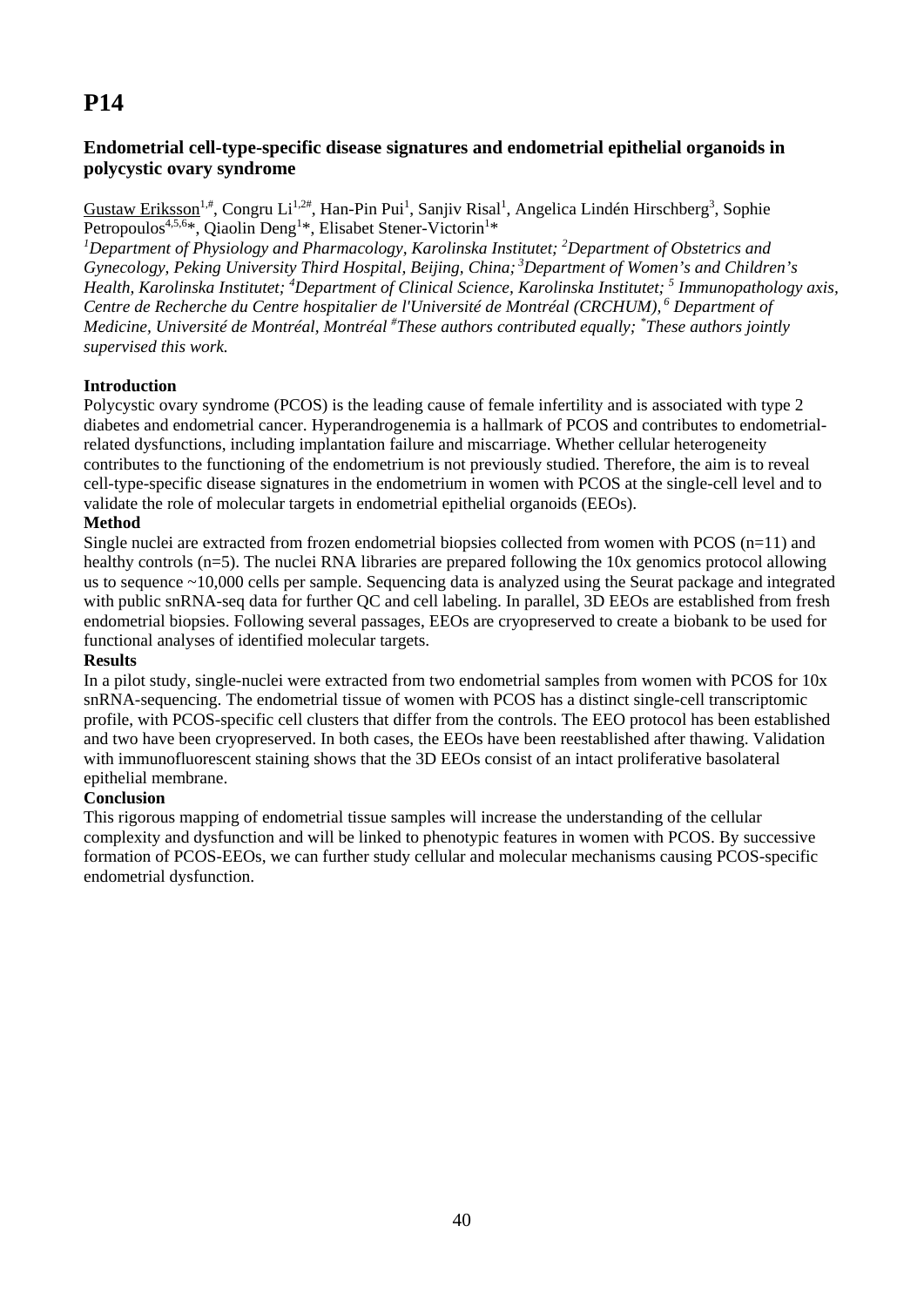### **Developmental programming by maternal androgen excess is mediated by androgen receptor pathways**

Haojiang Lu<sup>1</sup>, Congru Li<sup>1</sup>, Yu Pei<sup>1</sup>, Gustaw Eriksson<sup>1</sup>, Han-Pin Pui<sup>1</sup>, Sanjiv Risal<sup>1</sup>, Sara Torstensson<sup>1</sup>, Angelo Ascani<sup>2</sup>, Eva Lindgren<sup>1</sup>, Claes Ohlsson<sup>3</sup>, Anna Benrick<sup>4,5</sup>, Elisabet Stener-Victorin<sup>1</sup>, Qiaolin  $Deng<sup>1</sup>$ 

- *<sup>5</sup> Department of Physiology and Pharmacology, Karolinska Institutet, Stockholm, Sweden*
- *<sup>6</sup> Medizinische Universität Graz, Austria*
- *<sup>7</sup> Centre for Bone and Arthritis Research, Department of Internal Medicine and Clinical Nutrition, Institute of Medicine, Sahlgrenska Academy, University of Gothenburg, Gothenburg, Sweden*
- *<sup>8</sup> Department of Physiology, Sahlgrenska Academy, University of Gothenburg, Gothenburg, Sweden*
- <sup>9</sup> *School of Health and Education, University of Skövde, Skövde, Sweden*

#### **Introduction**

The hyperandrogenic *in utero* environment in pregnant women with polycystic ovary syndrome (PCOS) can affect embryo development and impair offspring health at adult age. Moreover, PCOS jeopardizes the pregnancy to miscarriage, preterm delivery, and perinatal mortality. The underlying mechanism(s) of pregnancy complications associated with PCOS and the consequence of hyperandrogenic intrauterine environment on the offspring is not well known.

### **Method**

We used a PCOS-like mouse model induced by continuous exposure of dihydrotestosterone from prepuberty that develops obesity, anovulation and dysfunctional ovarian morphology, to study the effects of maternal hyperandrogenism during pregnancy. To explore molecular mechanisms that might contribute to the developmental defects, whole genome bisulfite and RNA sequencing of primordial germ cells and placenta were performed.

#### **Results**

We found a lower pregnancy rate and impaired placenta and embryonic development, which was partially prevented when co-treated with the androgen receptor blocker, flutamide. Moreover, germ cell specification was greatly compromised at embryonic day 10.5 and 13.5. The results of whole genome bisulfite sequencing and RNA sequencing of the primordial germ cells and placentas are currently under analysis.

#### **Conclusion**

Our results so far suggest that hyperandrogenism greatly compromise the PCOS-pregnancy and embryo development due to placenta dysfunction. Such effects are mainly mediated by the androgen receptor pathway as administration of flutamide partially prevented the compromised placenta and fetal development.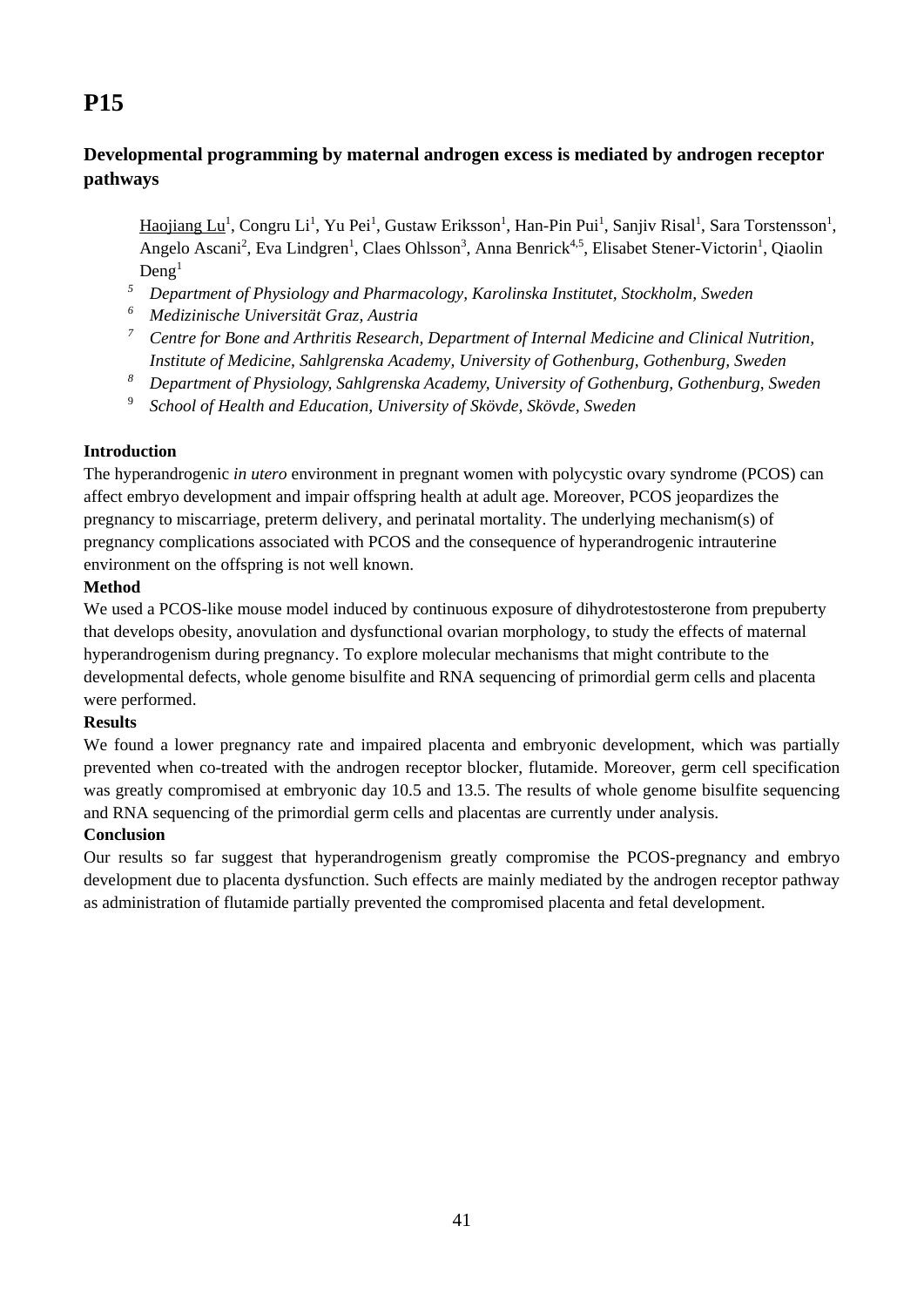### **Thromboxane is elevated in men after exercise and improves skeletal muscle glucose uptake and whole-body glucose homeostasis**

Ahmed M. Abdelmoez<sup>1</sup>, Melissa Borg<sup>2</sup>, Lucile Dollet<sup>2,3</sup>, Jonathon Smith<sup>2</sup>, Alexander Chibalin<sup>1</sup>, Anna Krook<sup>2</sup>, Juleen R. Zierath<sup>1,2,3</sup>, and Nicolas J. Pillon<sup>2</sup>

*1 Department of Molecular Medicine and Surgery, Karolinska Institutet, Stockholm 2 Department of Physiology and Pharmacology, Karolinska Institutet, Stockholm 3 Center for Basic Metabolic Research, University of Copenhagen, Copenhagen* 

**Introduction**: Prostanoids (thromboxane and prostaglandins) are lipid mediators that signal through receptors which are expressed at the surface of multiple cell types, including skeletal muscle. Type 2 diabetes and exercise are associated with increased levels of prostanoids in the circulation and in skeletal muscle tissue in males. We therefore hypothesized that prostanoids play a role in skeletal muscle remodelling and metabolism. **Methods**: The exercise response of genes involved in prostanoids synthesis was assessed using the MetaMEx database. Blood samples were obtained from healthy men and women before and immediately after an acute (30 minutes) aerobic exercise bout. Levels of thromboxane B2 in plasma were measured using ELISA. Primary human myotubes were incubated with the thromboxane receptor agonist I-BOP and levels of glucose uptake and oxidation, and glycogen synthesis were measured using radiolabelled substrates. Western blot was performed to track signalling events. EDL and soleus from mice were incubated ex-vivo with I-BOP, and glucose oxidation was measured using  $\lfloor{}^{14}C\rfloor$ -glucose. Glucose tolerance test in mice was performed after an acute injection with I-BOP.

**Results**: Levels of the thromboxane synthase (*TBXAS1*) mRNA were elevated after exercise in the skeletal muscle of men but not women. Concomitantly, preliminary results indicate that levels of thromboxane B2 in plasma were higher after exercise only in men. Activating the receptor of thromboxane (TP receptor) in skeletal muscle cells resulted in increased glucose uptake  $(+53\% , p=0.0019)$  and oxidation  $(+28\% , p=0.017)$ , and glycogen synthesis  $(+398\%, p<0.001)$ . This was found to coalesce with signalling indicative of active actin cytoskeleton remodelling and GLUT4 translocation to the plasma membrane. Skeletal muscles from male mice that were incubated with the TP receptor agonist increased glucose oxidation  $(+118\% , p<0.001)$ , and male mice acutely injected with the TP receptor agonist exhibited improved glucose tolerance. **Conclusions**: Plasma thromboxane is distinctly regulated between men and women in response to exercise. Activating the thromboxane receptor leads to improved glucose uptake and oxidation, and thus may be a target for improving whole body glucose homeostasis.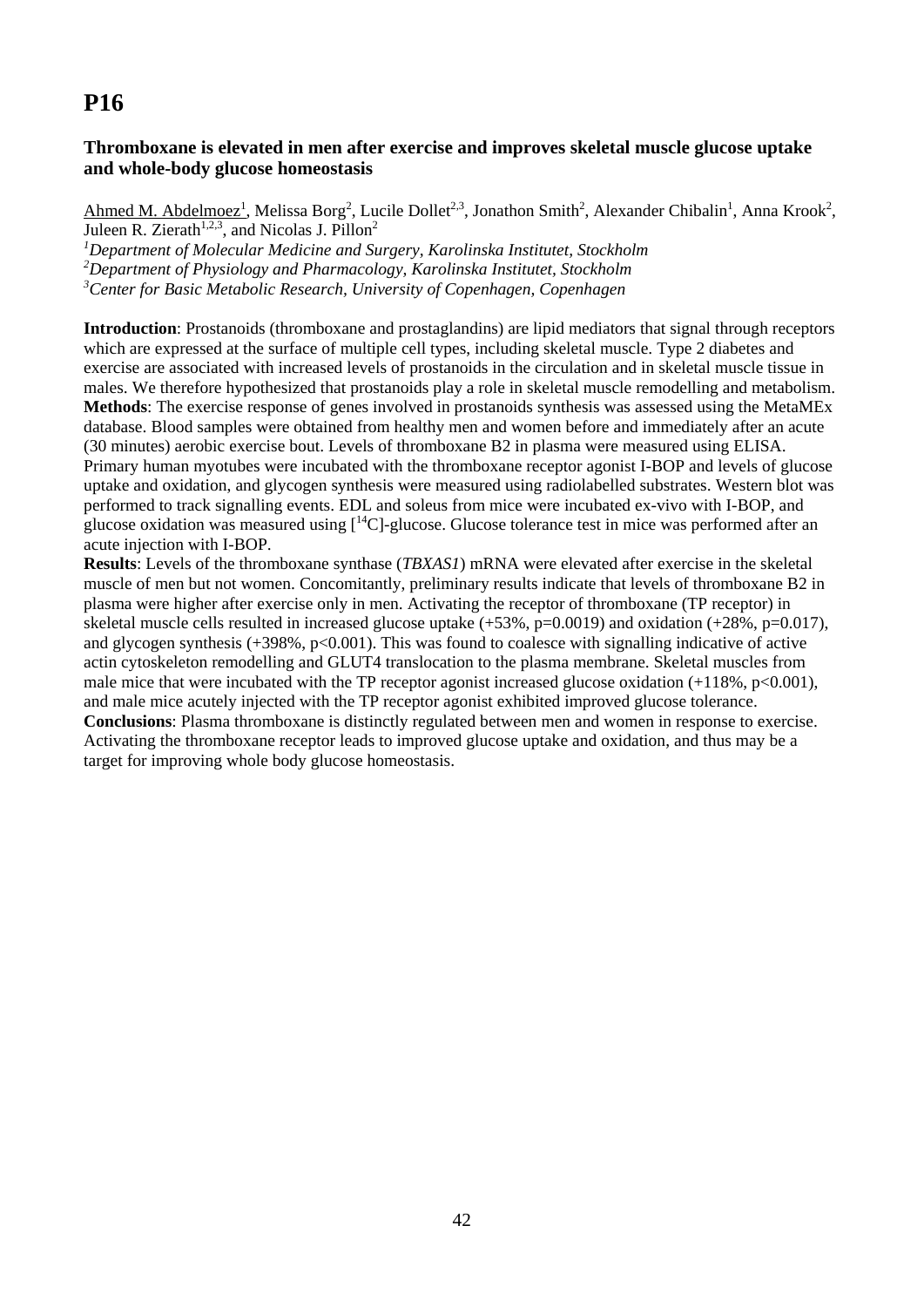### **A nuclear structural node of one-carbon and oxygen metabolism to regulate cellular activity.**

Michele Azzolini<sup>1</sup>, Paulo Jannig<sup>1</sup>, Harini Srinivasan<sup>2</sup>, Tara Teesla<sup>3</sup>, Serge Ducommun<sup>1</sup>, Jorge C. Correia<sup>1</sup>, Igor Cervenka<sup>1</sup>, Margareta Porsmyr-Palmertz<sup>1</sup>, Levon Manukya<sup>4</sup>, Ganna Shevchenko<sup>4</sup>, Christopher Jacobs<sup>2</sup>, Jonas Bergquist<sup>4</sup>, Joshua Rabinowitz<sup>3</sup>, Linus T. Tsai<sup>2</sup>, Evan D. Rosen<sup>2</sup>, Jorge L. Ruas<sup>1</sup>.

- *1. Molecular and Cellular Exercise Physiology laboratory, Department of Physiology and Pharmacology, Karolinska Institutet, Sweden*
- *2. Division of Endocrinology, Diabetes and Metabolism, Beth Israel Deaconess Medical Center, Boston, USA*
- *3. Lewis Sigler Institute for Integrative Genomics and Department of Chemistry, Princeton University, Princeton, USA.*
- *4. Department of Chemistry BMC, Analytical Chemistry, Uppsala University, Sweden.*

A variety of pathological and non-pathological conditions can reduce oxygen supply, either to the whole organism or to specific tissues. To cite some, these could be cancer, intense physical exercise, high altitude breathing, strokes, and lung failure. The cellular responses to low oxygen conditions (hypoxia) are mostly driven by the hypoxia-inducible factor-1alpha (HIF-1a). When activated, HIF-1a drives a coordinated program of gene transcription that promotes glycolysis and cell proliferation.

This project aims to identify and characterize new cofactors that participate in the regulation of HIF-1a activity. Using a biochemical approach, we found that HIF-1a forms a nuclear complex with the one-carbon metabolism enzyme tetrahydrofolate synthase (THFs, encoded by the gene MTHFD1). In a luciferase reporter assay, we have seen that THFs promotes HIF-1a transcriptional activity in a dose-dependent manner which suggests that THFs is recruited by HIF-1a at the DNA level. To verify this hypothesis, we have performed ChIP-seq experiment. Our results show that THFs localizes on the promoter region of HIF-1a target genes only in hypoxic conditions. Unexpectedly, we also found that THFs localizes in chromosomal areas that are enriched in consensus sequences for the RE1-Silencing Transcription factor (REST), which has been shown to repress gene expression during hypoxia.

To further understand the nuclear function of THFs, we are now performing metabolomics and proteomics experiments to a) isolate which one-carbon metabolites are affected by hypoxia, and b) identify the other components of the HIF-1α:THFs nuclear complex.

Concluding, we have identified a new component of the HIF-1a transcriptional machinery. Understanding the physiological regulation of the HIF-1a:THFs complex could open new lines of intervention for situations in which the activity of HIF-1a is crucial, such as cancer and/or immune system metabolism.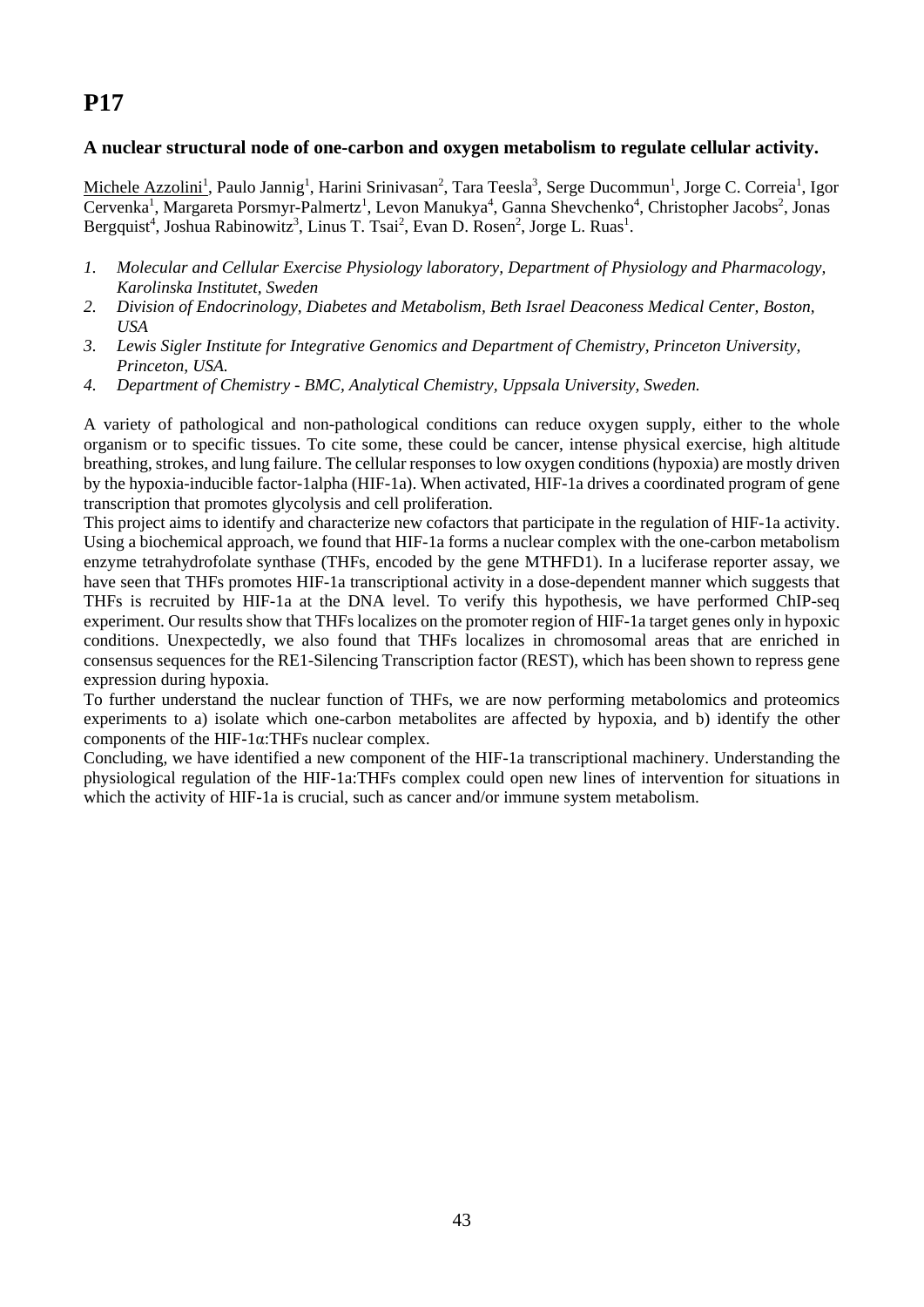### **Exploring the role of sensory neurons in resolving noxious stimuli in skeletal muscle and adipose tissue**

### Graciana de Azambuja<sup>1,2</sup>, <u>Kyle D. Dumont<sup>1</sup>, Jorge L. Ruas<sup>1</sup></u>

*1- Molecular and Cellular Exercise Physiology, Department of Physiology and Pharmacology, Biomedicum, Karolinska Institutet, 17165 Stockholm, Sweden.* 

*2- Laboratory of Pain and Inflammation Research, School of Applied Sciences, University of Campinas, Limeira, Brazil*.

Detection of noxious stimuli in tissue microenvironments is a fundamental property of sensory neurons and is often altered in diseases. Thus, understanding how tissue microenvironments influence communication to their sensory neurons may reveal an underappreciated mode of inter-organ crosstalk. We hypothesize that this could involve the classical afferent function of sensory neurons, but also alterations in the exchange of molecular messengers between neuronal termini and local tissues. This project aims to study how communication between sensory neurons and two metabolically important tissues is affected by the status of the innervated tissue. We will use a microfluidic device that allows for compartmentalized culture of different cell types with microchannels that are only large enough for axonal projections or secreted molecules. C57BL/6-derived primary myoblasts or pre-adipocytes will be plated on one side of the microfluidic device and hESC-derived sensory neurons on the other. The skeletal muscle and adipose compartments will be pre-treated with compounds to mimic a healthy (or less healthy) tissue status (e.g., PGC-1α1 overexpression for skeletal muscle and kynurenine metabolites for adipocytes). We will then evaluate how communication between the tissue is affected by noxious stimuli such as cytokines and/or neurotoxic components of the kynurenine pathway—both common in metabolic diseases. The sensory neuron response will be assessed by immunocytochemistry and/or qRT-PCR to detect changes in morphology and axon recruitment, and expression of sensory-specific ion channels, proteins, neuropeptides, and cell survival genes. Preliminary results suggest an altered cytokine profile in PGC-1α1-overexpressing myotubes, and that sensory neuron-derived peptides influence metabolism. Following the in vitro component, we will generate tissue-specific metabolic alterations in mice and evaluate how the associated sensory neurons respond to stimuli such as muscle injury or high-fat diet. We will use methods from the in vitro component to assess neural health along with CLARITY-based tissue imaging and protein analysis.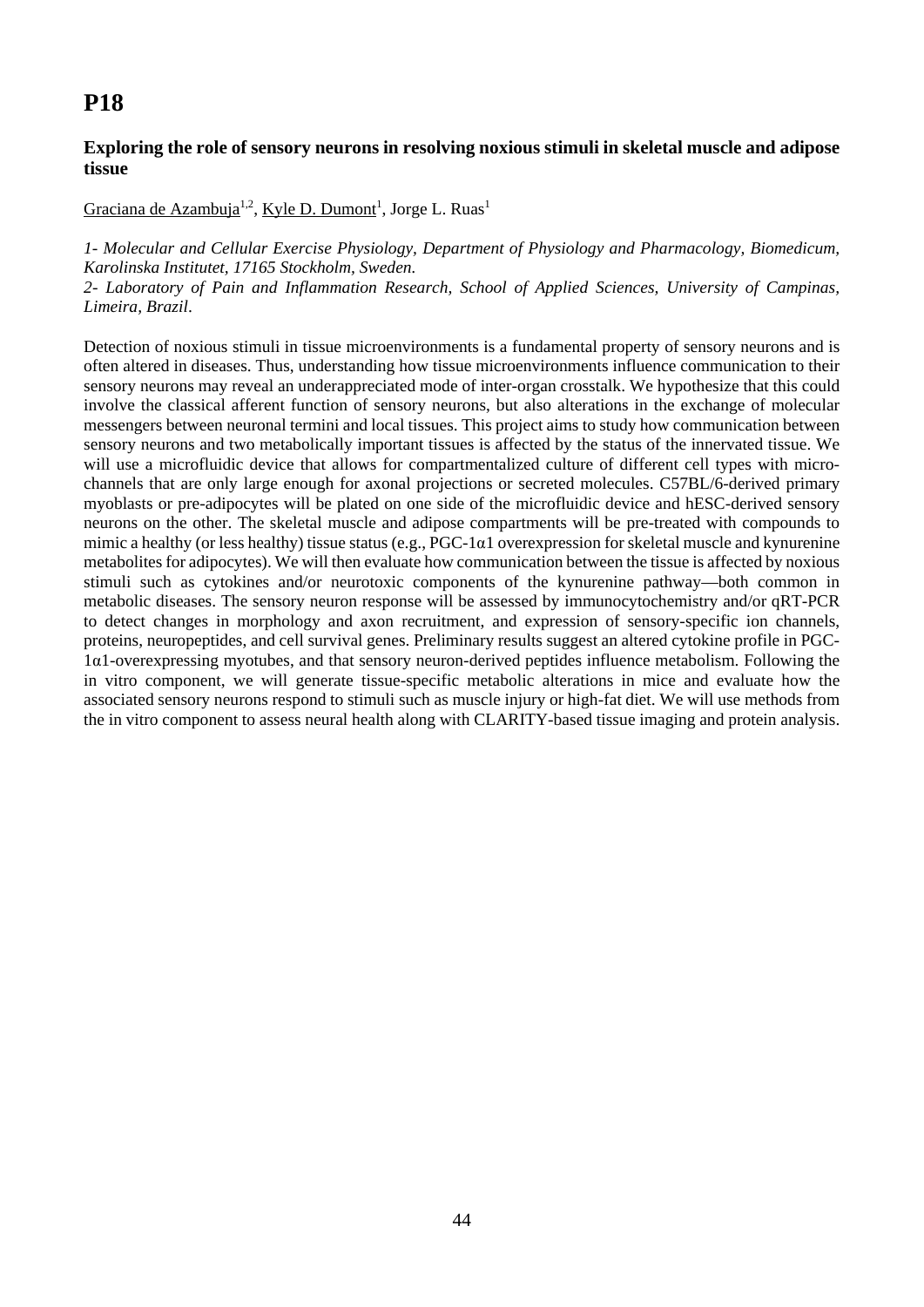### **Exercise-responsive non-coding RNAs in the regulation of skeletal muscle metabolism**

Ilke Sen<sup>1</sup>, <u>Elena Caria<sup>1</sup>,</u> Mutsumi Katayama<sup>1</sup>, Mladen Savikj<sup>2</sup>, Nicolas Pillon<sup>1</sup>, Juleen R Zierath<sup>1,2</sup>, Anna Krook<sup>1</sup> <sup>1</sup>Department of Physiology and Pharmacology, Karolinska Institutet, SE-171 77 Stockholm, Sweden. *2 Department of Molecular Medicine and Surgery, Karolinska Institutet, SE-171 77 Stockholm, Sweden.* 

Exercise triggers profound structural and metabolic adaptations in numerous tissues, including skeletal muscle. While this accounts for the benefits of exercise in type 2 diabetes (T2D), a detailed understanding of the molecular mechanisms involved remains unclear. Non-coding RNAs, such as microRNAs (miRNAs) and long non-coding RNAs (lncRNAs), are important regulators of skeletal muscle physiology, and their expression in skeletal muscle is modulated by different exercise training programs. miRNAs are also incorporated into exosomes and released into the circulation to facilitate tissue crosstalk, and their circulating levels are also affected by exercise. In this study, we investigated differentially expressed miRNAs derived from serum exosomes and skeletal muscle derived lncRNAs from normal glucose tolerant (NGT) and T2D subjects at rest and following an acute exercise bout or upon endurance exercise training. In **Study I**, seventeen individuals with normal glucose tolerance (NGT) and nineteen individuals with T2D underwent an acute bout of cycling exercise and RNA sequencing was performed on vastus lateralis biopsies collected before (basal), immediately after, and 3 hours after (recovery). In **Study II**, a separate cohort of 12 healthy individuals underwent 3 weeks of supervised endurance training exercise and serum was collected before and after. Differentially expressed miRNAs were identified using a miRNA focus PCR panel. Our preliminary analysis reveals that a single bout of exercise altered the skeletal muscle lncRNA profile more profoundly in the T2D group with more than two hundred lncRNAs being differentially expressed compared to the basal state. As a training effect, we found that the levels of exosomal miR-139-5p and miR-136-3p were significantly increased in the serum of healthy individuals after the 3-week training period. This study will provide mechanistic insights into the regulation of skeletal muscle metabolism by exercise, which may lead to the identification of new targets for the treatment of T2D.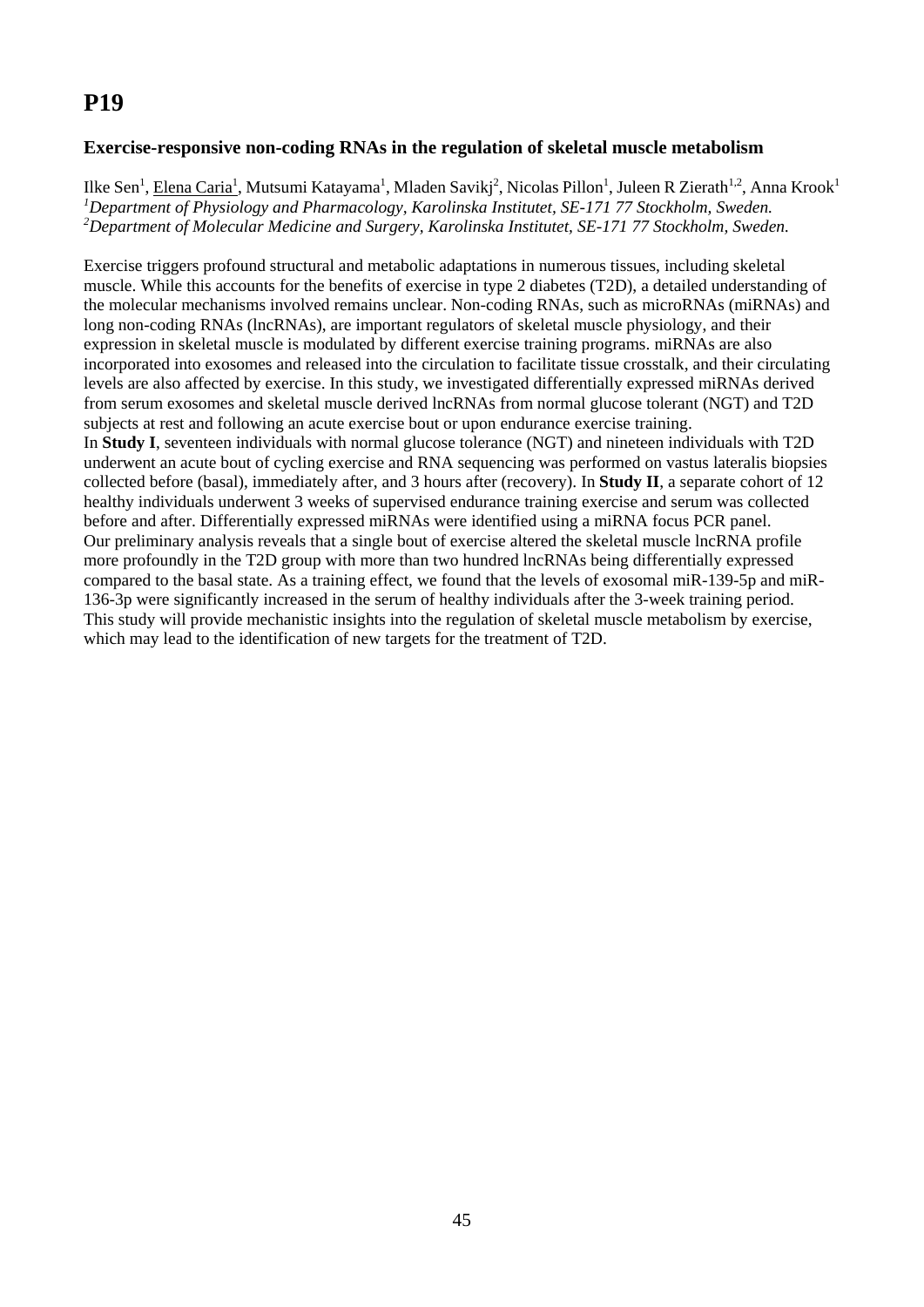### **Role of muscle-secreted Mustn1 in peripheral perfusion and energy homeostasis**

Serge Ducommun, Paulo R. Jannig, Igor Cervenka, Baptiste Jude, Jorge C. Correia, Gabriel Ocana-Santero, Michele Azzolini, Johanna T. Lanner, Jorge L. Ruas

#### *Department of Physiology and Pharmacology, Biomedicum, Karolinska Institutet, 17165 Stockholm, Sweden*

Skeletal muscle is a highly adaptive tissue that changes with many physiological stimuli such as exercise/training, disuse, weightlessness and age. However, deregulation of skeletal muscle physiology can lead to pathologies affecting the whole organism. Using transcriptional analysis of muscle in a mouse model of hindlimb unloading/reloading we aimed to identify genes with novel roles in the regulation of these adaptive processes. One of the most prominent candidates is a gene called *mustn1*, encoding a conserved micropeptide of 82 amino acids. Although *mustn1* expression in muscle is known to be heavily regulated under a myriad of (patho)physiological conditions, the function of Mustn1 is still largely unknown.

Single-cell transcriptomic data places the origin of *mustn1* expression in smooth muscle cells (SMC) and myonuclei of skeletal muscle fibers, and we confirmed Mustn1 protein expression in blood vessels of the muscle. Although Mustn1 has previously been thought of as a nuclear protein, predictions indicate it might be non-classically secreted. Indeed, we found that muscle cells could secrete ectopically expressed Mustn1 into the extracellular milieu. Furthermore, using the LigandTracer system, we found that recombinant Mustn1 (rMustn1) could interact with a (still unknown) receptor expressed on specific target cells. Treating muscle cells with rMustn1 resulted in activation of signaling pathways regulating cellular energy homeostasis, including robust activation of AMP-activated protein kinase. Using a genetic mouse model, we found that whole-body Mustn1 deficiency resulted in a mild phenotype that included reduction in fat mass, increased exercise performance, and reduced weight gain on a high-fat diet.

The next steps in this project include investigating the role of SMC in secreting Mustn1 under conditions such as exercise and muscle injury, and the effects this has on peripheral perfusion and energy homeostasis. The cellular effects of Mustn1 on target cells, including finding its receptor, are further aims of this study.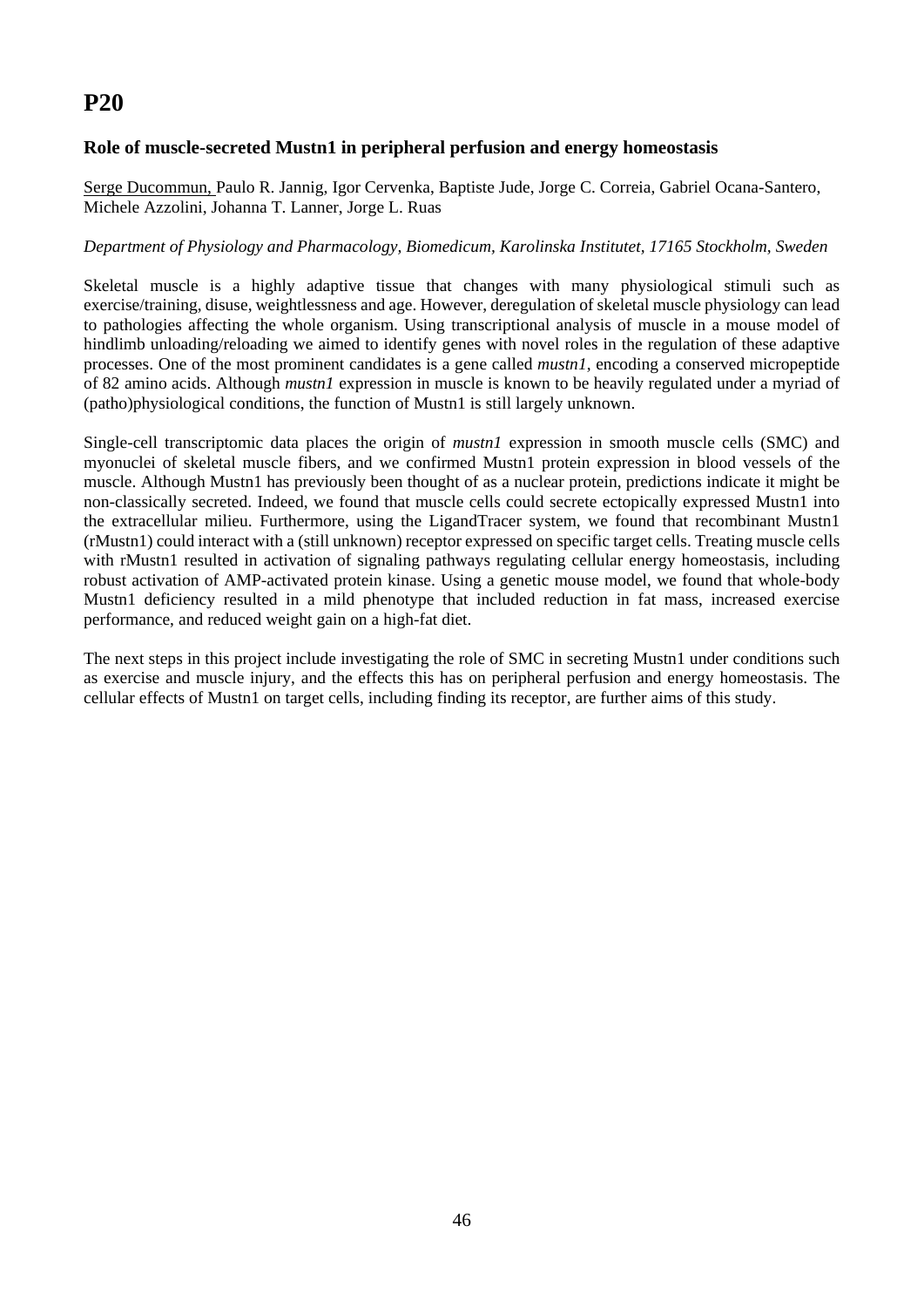### **Exploring muscle-derived extracellular vesicles (EVs) as mediators of inter-organ communication**

Lars Ketscher<sup>1</sup>, <u>Duarte M.S. Ferreira</u><sup>1</sup>, Wenyi Zheng<sup>2</sup> André Görgens<sup>2</sup>, Samir El Andaloussi<sup>2</sup>, Jorge L. Ruas<sup>1</sup> *1 Molecular and Cellular Exercise Physiology Group, Department of Physiology and Pharmacology, Karolinska Institutet, Stockholm, Sweden 2 Division of Biomolecular and Cellular Medicine, Department of Laboratory Medicine, Karolinska Institutet, Stockholm, Sweden Contact: lars.ketscher@ki.se, duarte.ferreira@ki.se, jorge.ruas@ki.se* 

Physical activity is crucial for the prevention or alleviation of type 2 Diabetes mellitus and metabolic diseases. Skeletal muscle secretes contraction-induced factors, with numerous beneficial effects on different tissues and the metabolic state in general. However, the communication between muscle and other organs is still not well understood. Muscle-derived factors comprise several peptides (myokines), nucleic acids and metabolites that can act in autocrine, paracrine or endocrine manner. In addition to their direct secretion into the circulation, these factors can be transported between donor and recipient cells by small extracellular vesicles (EVs).

With this project we aimed to determine if it was possible to identify and characterize skeletal muscle-derived EVs. We established a protocol for the isolation of EVs from primary muscle cells (PMCs) using ultracentrifugation or size-exclusion chromatography. PMC-derived EVs exhibit a homogenous size distribution and a typical nanovesicular shape. Furthermore, we analyzed the muscle-derived EVs proteome and identified potential specific surface proteins for targeted purification or tracking of EVs. One of these proteins was Cacng1 (Calcium channel gamma subunit 1), which showed to be skeletal muscle-specific. Next, we transiently expressed a Cacng1-GFP fusion protein in mouse *gastrocnemius* muscle using a recombinant adenoviral vector. By collecting liver samples, we could determine a muscle-liver crosstalk mediated by musclederived EVs. In humans, muscle-derived EVs with were increased after endurance exercise but the amount of muscle-derived EVs with Cacng1 did not change. We are further exploring the potential of Cacng1 as a skeletal muscle-specific EV marker that could allow us to isolate or track that specific EV population in different situations.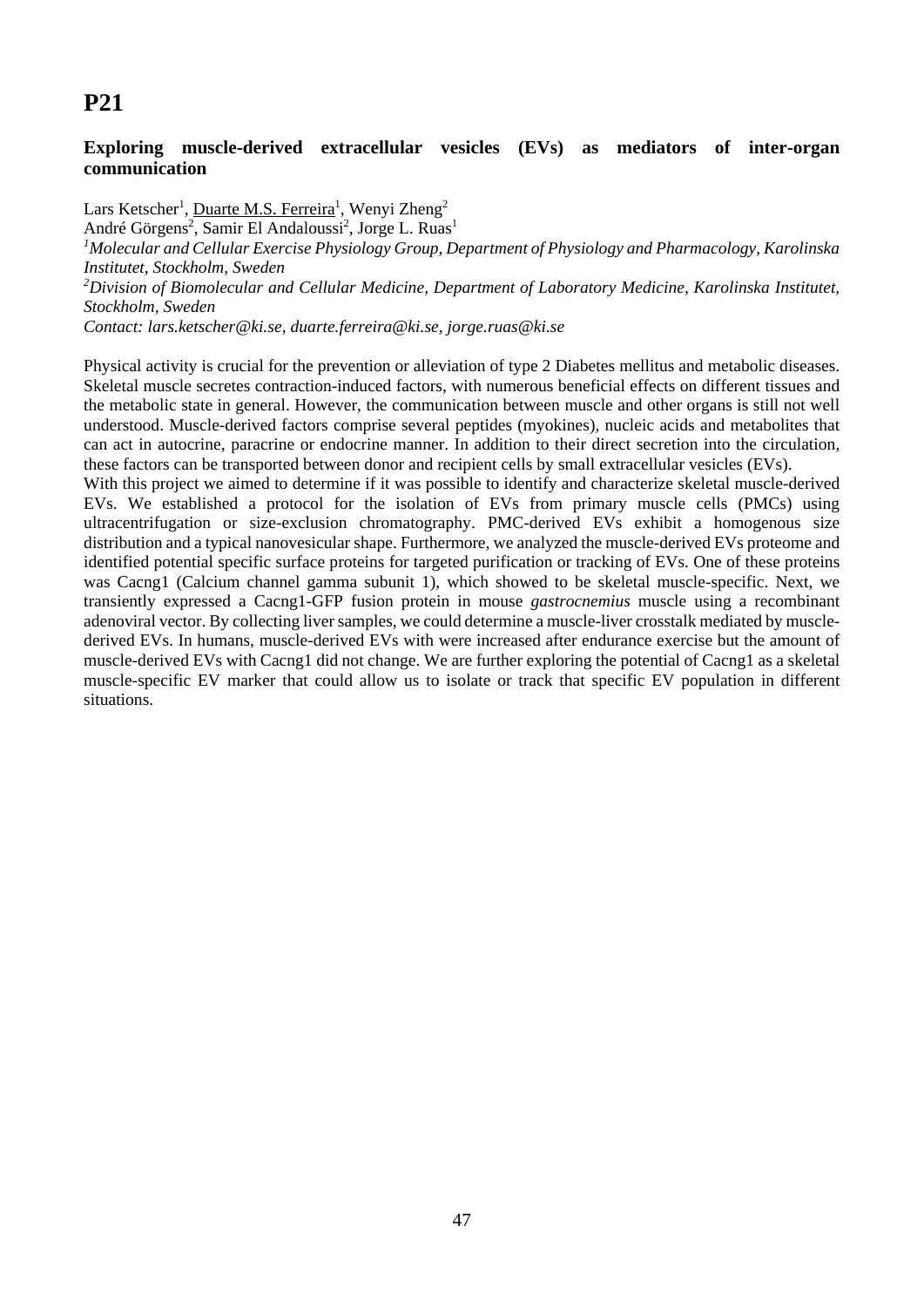#### **Gene regulatory elements controlling PGC-1α expression**

Paulo R. Jannig<sup>1</sup>, Luka Krzic<sup>1</sup>, Tomas Gybel<sup>1</sup>, Graciana de Azambuja<sup>1</sup>, Kyle Dumont<sup>1</sup>, Jorge C. Correia<sup>1</sup>, Jorge  $L.$  Ruas<sup>1</sup>

<sup>1</sup> Molecular and Cellular Exercise Physiology, Department of Physiology and Pharmacology, Biomedicum. *Karolinska Institutet, 17165 Stockholm, Sweden.* 

The peroxisome proliferator-activated receptor γ (PPARγ) co-activator 1α (PGC-1α) has a central role in skeletal muscle homeostasis, connecting external stimuli to the co-activation of gene networks related to oxidative phosphorylation, angiogenesis, fatty acid metabolism, fibre-type switching and muscle hypertrophy. This wide range of action comes from the fact that the PGC-1 $\alpha$  gene can express multiple protein variants by alternative promoter usage and alternative splicing. Although it is known that the proximal/canonical  $PGC-1\alpha$ promoter is constitutively expressed at baseline, while its alternative promoter is highly inducible, the physiological consequences of differential promoter usage is not very well understood. Moreover, distal genomic regulatory elements controlling the activity of each PGC-1α promoter were never described. Thus, our aim is to characterize mice lacking the PGC-1 $\alpha$  isoforms expressed from its alternative promoter and to identify novel genomic regulatory elements controlling the expression of the PGC-1α gene. For that, we generated whole-body and muscle-specific the PGC-1 $\alpha$  alternative promoter knockout mice, and challenged these animals with cold exposure, beta adrenergic stimulation, and acute and chronic exercise interventions. Our preliminary results indicate that some of the gene networks controlled by PGC-1α are disturbed by the absence of the alternative promoter, however these animals show normal physiological response to the challenges applied. This seems be explained by a compensatory activation of the  $PGC-1\alpha$  proximal promoter. In our attempt to understand how each PGC-1 $\alpha$  promoter is controlled, we identified three novel genomic regulatory regions upstream of the PGC-1 $\alpha$  locus. Luciferase reporter assays performed in C2C12 myotubes indicate that these regions work as network of regulatory elements, enhancing and/or silencing each of the PGC-1α promoters. Our next steps involve characterizing the functional role of these novel genomic regulatory regions in mice by using epigenome editing tools.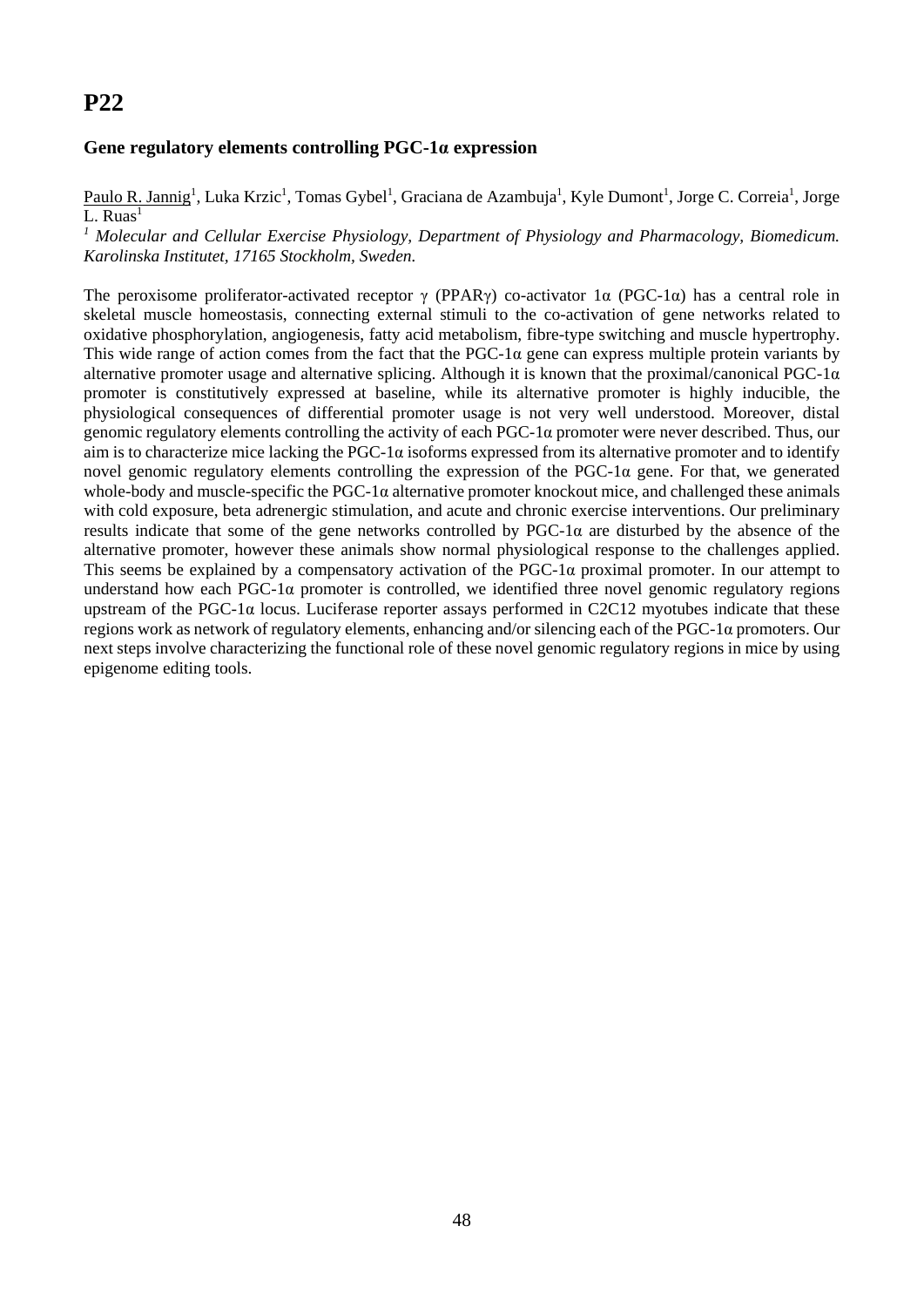### **Abnormal muscle glucose metabolism in chronic inflammation**

Baptiste Jude<sup>1</sup>, Serge Ducommun<sup>1</sup>, Theresa Mader<sup>1</sup>, Estela Santos-Alves<sup>1</sup>, Jorge R Ruas<sup>1</sup>, Alexander V Chibalin<sup>2</sup>, Anna Krook<sup>1</sup>, Juleen R Zierath<sup>1,2</sup>, Johanna T Lanner<sup>1</sup>

<sup>1</sup> Karolinska Institutet, Department of Physiology and Pharmacology, Stockholm, Sweden; <sup>2</sup> Karolinska *Institutet, Department of Molecular Medicine and Surgery, Section of Integrative Physiology, Stockholm, Sweden.* 

Skeletal muscle is essential for our ability to move and the major site for the post-prandial glucose uptake. The polyol pathway is a two-steps process converting glucose to sorbitol by aldose-reductase (AR) and fructose by sorbitol-dehydrogenase (SORD). This pathway, mostly explored in diabetes, is associated with oxidative stress. Rheumatoid arthritis (RA) is a chronic inflammatory disorder with oxidative stress being associated with the pathological processes. We have shown that oxidative stress contributes to muscle weakness in patients with RA. In addition, patients with RA have a two-fold increased risk of developing diabetes. Here we investigated the polyol pathway in chronic inflammation using our mice model of RA.

Arthritis was evoked by an ankle injection with complete Freund's adjuvant (CFA) and muscles were collected 14 days post-injection. Glucose tolerance test and insulin secretion were assessed after an intra-peritoneal glucose injection. Protein expression was assessed by immunoblotting, glycogen content and glutathione by enzymatic assays. Basal blood glucose was lower in mice with CFA, but no difference in the glucose clearance rate or insulin secretion were observed. Protein expression of glucose transporter 4 (GLUT4), responsible for insulin/contraction-mediated glucose uptake, was increased by  $\sim 160\%$  in muscle from the leg with arthritis. However, the expression of enzymes involved in the glycolysis were decreased, including hexokinase (HK2) (- 55%), phosphofructokinase (PFKm) (-38%) and phosphofructokinase-2/fructose-2,6-bisphosphatase (PFKFB3) (-35%). Muscle glycogen synthase (Gys1) was decreased by ~23%. Nevertheless, AR and SORD protein expression were elevated by  $\sim 50\%$  and  $\sim 20\%$  respectively in muscle with CFA. The glycogen content was unchanged. Decreased level of total glutathione, reduced form and the ratio reduced/oxidized was observed in muscle afflicted with CFA, which imply a lower antioxidant capacity. Thus, arthritis is associated with a shift in muscle glucose metabolism, in favor of the polyol pathway, which can contribute to oxidative stress and muscle dysfunction.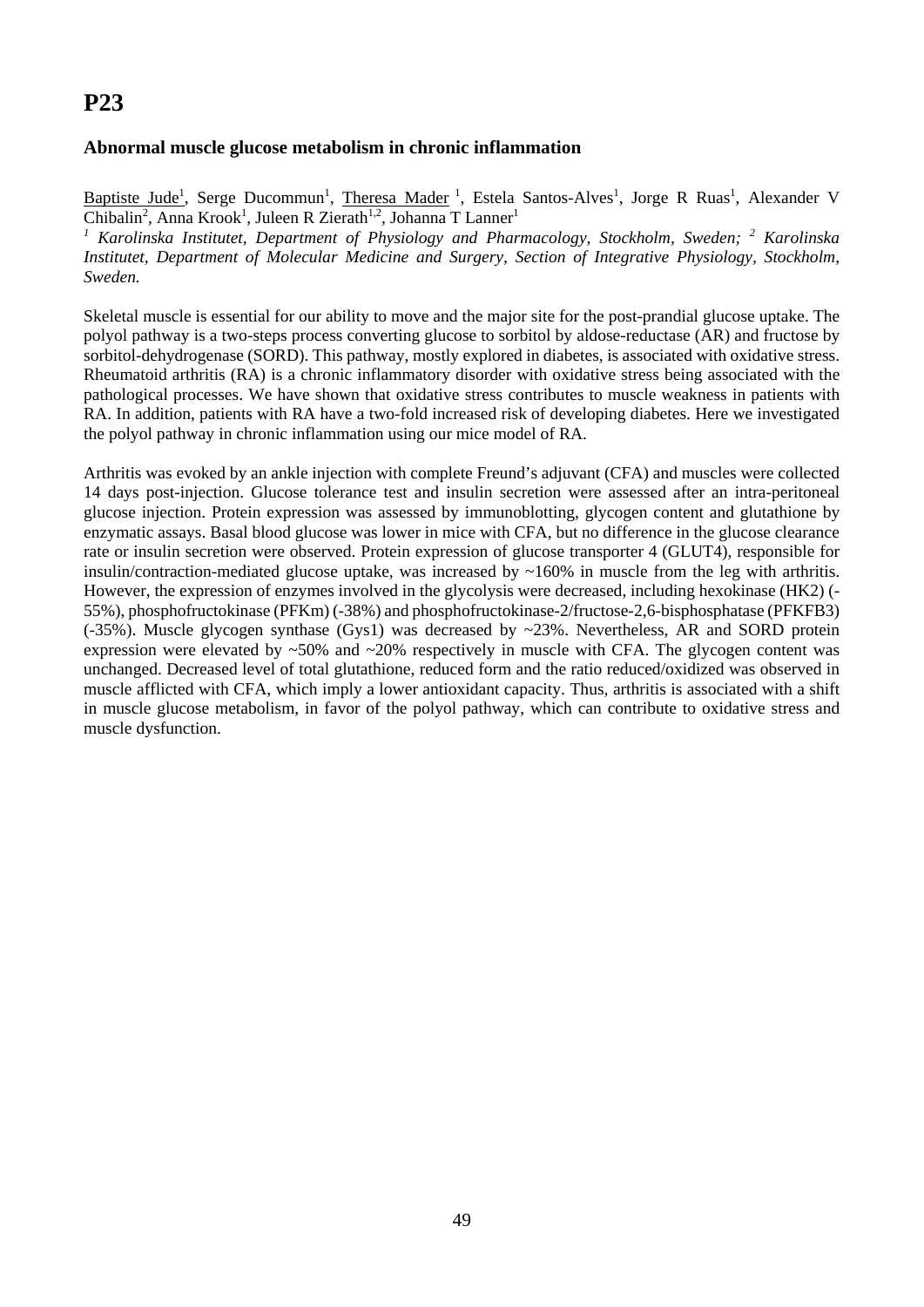### **The role of Diacylglycerol Kinase δ on glucose energy homeostasis in skeletal muscle**

Flavia Tramontana<sup>1</sup>, Michael Kuefner<sup>1</sup>, Juleen Zierath<sup>1</sup>.

*1 Department of Physiology and Pharmacology, Integrative Physiology, Karolinska Institutet, Stockholm, Sweden* 

Insulin resistance in type 2 diabetes (T2D) involves the complex interplay of multiple metabolic pathways over different organs and tissues. Although many hypotheses have been proposed to explain the occurrence the disruption of glucose homeostasis, the molecular mechanisms involved are not entirely understood. Diacylglycerol kinase δ (DGKδ) belongs to a family of enzymes that catalyze the ATP-dependent phosphorylation of diacylglycerol (DAG) to phosphatidic acid. The accumulation of DAG leads to insulin resistance through attenuation of the insulin signaling cascade. Reduced DGKδ protein abundance, which results in increased DAG accumulation, directly contributes to the development of lipid-induced insulin resistance and obesity, leading to dysglycemia and T2D. However, the direct role of DGKδ in the development of insulin resistance in human skeletal muscle cells (HSMCs) is still unknown.

The objective of this project is to determine the mechanism by which DGKδ contributes to peripheral insulin resistance. The hypothesis is that alterations in DGKδ expression lead to perturbances of glucose homeostasis in T2D, ultimately resulting in insulin resistance. To test this hypothesis, we will study insulin signaling and glucose metabolism in response to changes in DGKδ expression in differentiated primary HSMCs from T2D and healthy patients. Western blot, qPCR analysis, lactate measurements and glycogen synthesis assays will be performed to assess glucose homeostasis *in vitro*. Achieving a further understanding of the involvement of DGKδ in skeletal muscle physiology and how this enzyme controls insulin sensitivity may influence future development of pharmacological intervention strategies aimed to improve glucose homeostasis.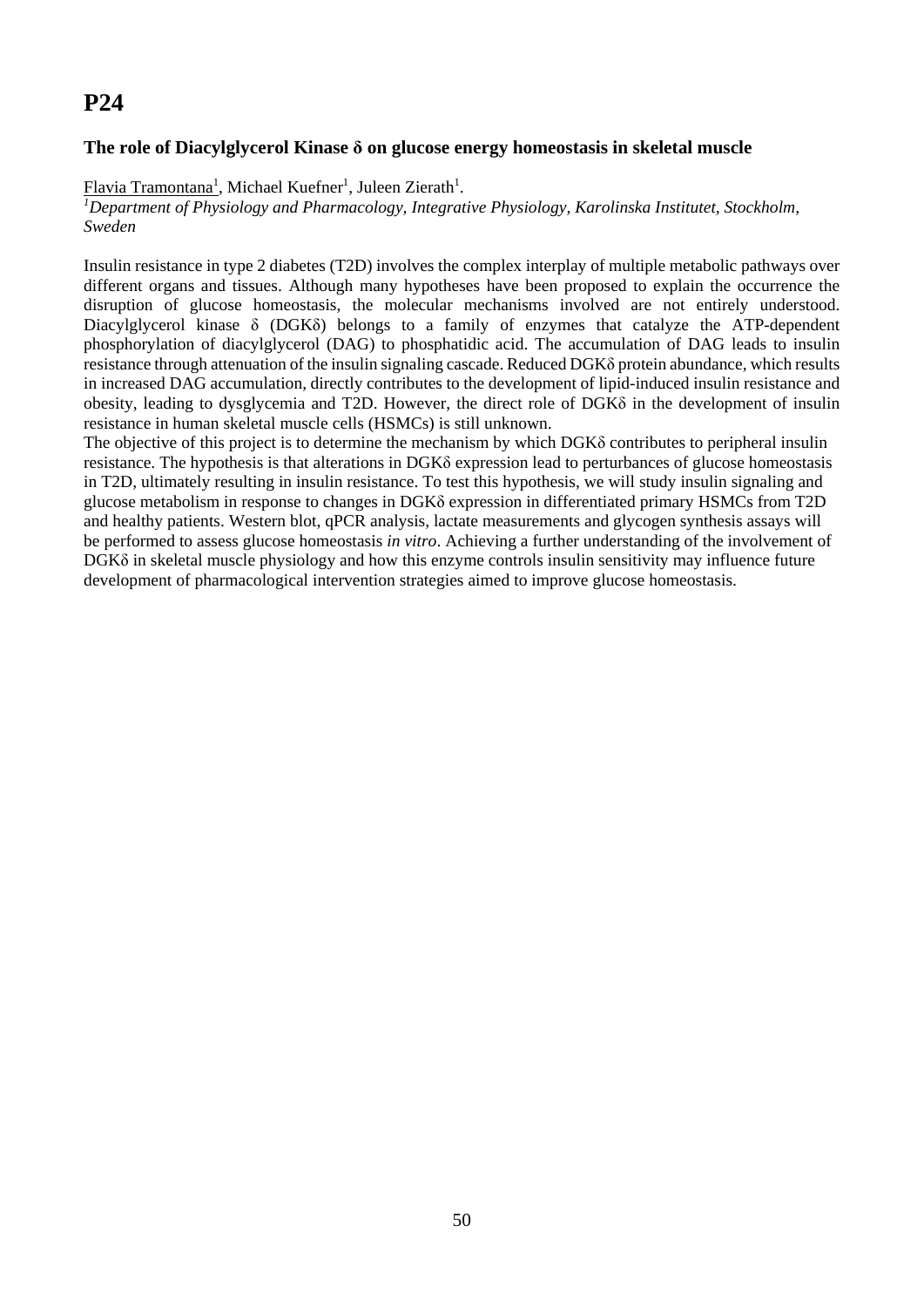### **The role of pancreatic islet phospholipid metabolism in type 2 diabetes**

Sonnie Wessman<sup>1</sup>, Pär Steneberg<sup>2</sup>, Fredrik Backlund<sup>2</sup>, Helena Edlund<sup>2</sup> and Elin Chorell<sup>1</sup>

*1 Public Health and Clinical Medicine, Umeå University; Sweden 2 Umeå Centre for Molecular Medicine, Umeå University; Sweden* 

Type 2 diabetes (T2D) has been considered a permanent disease that deteriorates over time. There is now ample evidence to support that T2D remission is possible and that the success rate is closely linked with the individual's ability to reduce pancreatic lipids. Although the role of lipids is accepted, both in terms of disease progression and remission, molecular mechanisms by which islet lipids mediate T2D development are widely debated. This project aims to investigate specific phospholipid pathways that regulate pancreatic diacylglycerol (DAGs) and ceramides, which are putative mediators of altered pancreatic insulin secretion. To achieve this, a comprehensive approach is outlined where state-of-the-art mass spectrometry analyses will be applied to cover the chemical diversity of bioactive lipids together with measures of organelle-specific proteins that are involved in phospholipid metabolism in human and mice islets of Langerhans during prediabetic and T2D conditions. Preliminary data from our lab show that diminished insulin secretion capacity during T2D, in both mice and humans, was associated with increases in specific ceramides, e.g., C16-ceramides, and lower estimate of sphingomyelin synthase, which converts ceramide to DAG via phospholipids. We hypothesize that sphingomyelin synthase activity in the ER/Golgi network is reduced during T2D development and linked with the accumulation of ER-stress markers, i.e., C16-ceramides, and altered mitochondrial biogenesis, all of which have implications on the insulin secretion machinery. Ongoing work include detailed measures of phospholipid metabolism in human donor islets and mice models with altered insulin secretion: **i)** obesity-induced prediabetic hypersecretion of insulin; and **ii)** islet amyloid plaque induced T2D with diminished insulin secretion. We will also investigate the effects of disease remission via supplementation of an AMPK-activator, which have shown to increase insulin secretion capacity. Results from this research have the possibility to provide novel therapeutic targets that can be of use to control and maintain insulin secretion against β-cell dysfunction in T2D.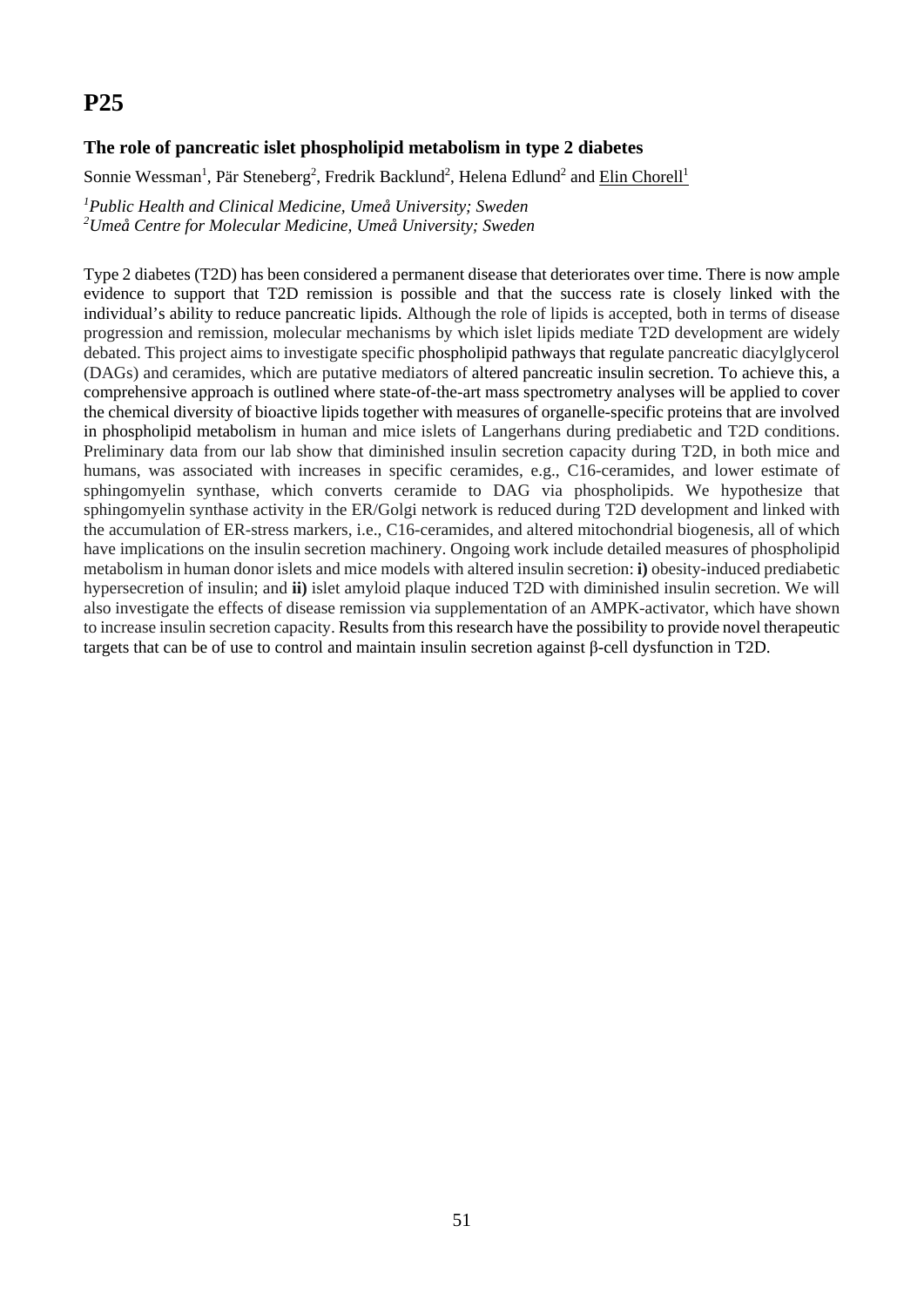### **Phenotyping streptozotocin treated pancreatic islets using monolayer adherent whole islets in vitro; A novel method for detailed characterization of damaged pancreatic islets.**

#### Ming Yao, Makiko Kumagai-Braesch, Anna Domogatskaya *Karolinska Institutet, CLINTEC, Transplantation Surgery*

**Introduction:** The cells within the pancreatic islets are difficult to characterize during injury, due its threedimensional structure and variation of islets size. When isolated pancreatic islets are cultured on laminin-521 coated plastic, they adhere strongly and spread flat. The aim of our study was to establish cell quantification methods using a flat islet model, and to characterize the effect of Streptozotocin (STZ) induced diabetes in flat islets in vitro.

**Methods:** Pancreatic islets were isolated from Balb/c mice by gradient centrifugation, sorted by size by handpicking and cultured on laminin-521 for 7 days to form flat islets in 96 well micro culture plates. Some of flat islets were treated with STZ for 24 hours. Islet function was examined by glucose-stimulated insulin secretion (GSIS) assay using ELISA, immunohistochemistry staining to detect insulin and glucagon secreting cells, 3D spinning-disc imaging and quantitation of the 3D images.

**Results:** Small whole islets, about 90 micrometers in diameter, on laminin-521 can form monolayer flat islets. Monolayer flat islets maintain normal insulin secretion capacity in response to glucose, the amount of insulin released per  $\beta$  cell was higher than 6 pg/ $\beta$  cell/hour during high glucose stimulation. In the STZ treated group, the number total islet cells was reduced, especially,  $\beta$  cell population and  $\alpha$ -to- $\beta$  ratio was increased. The glucose stimulation index was lower in the streptozotocin-treated group compared to the control group. However, amount of insulin produced per  $\beta$  cell was maintained.

**Conclusions**: This novel approach allows equal access of STZ suspended in the culture medium to all the cells within an islet. Our method is user-friendly, affordable, and semi-automated, which could be useful as drug screening method for cells within islets. The method is not limited to STZ-induced diabetes model. It is a versatile platform for a variety of studies aimed to explore islet biology.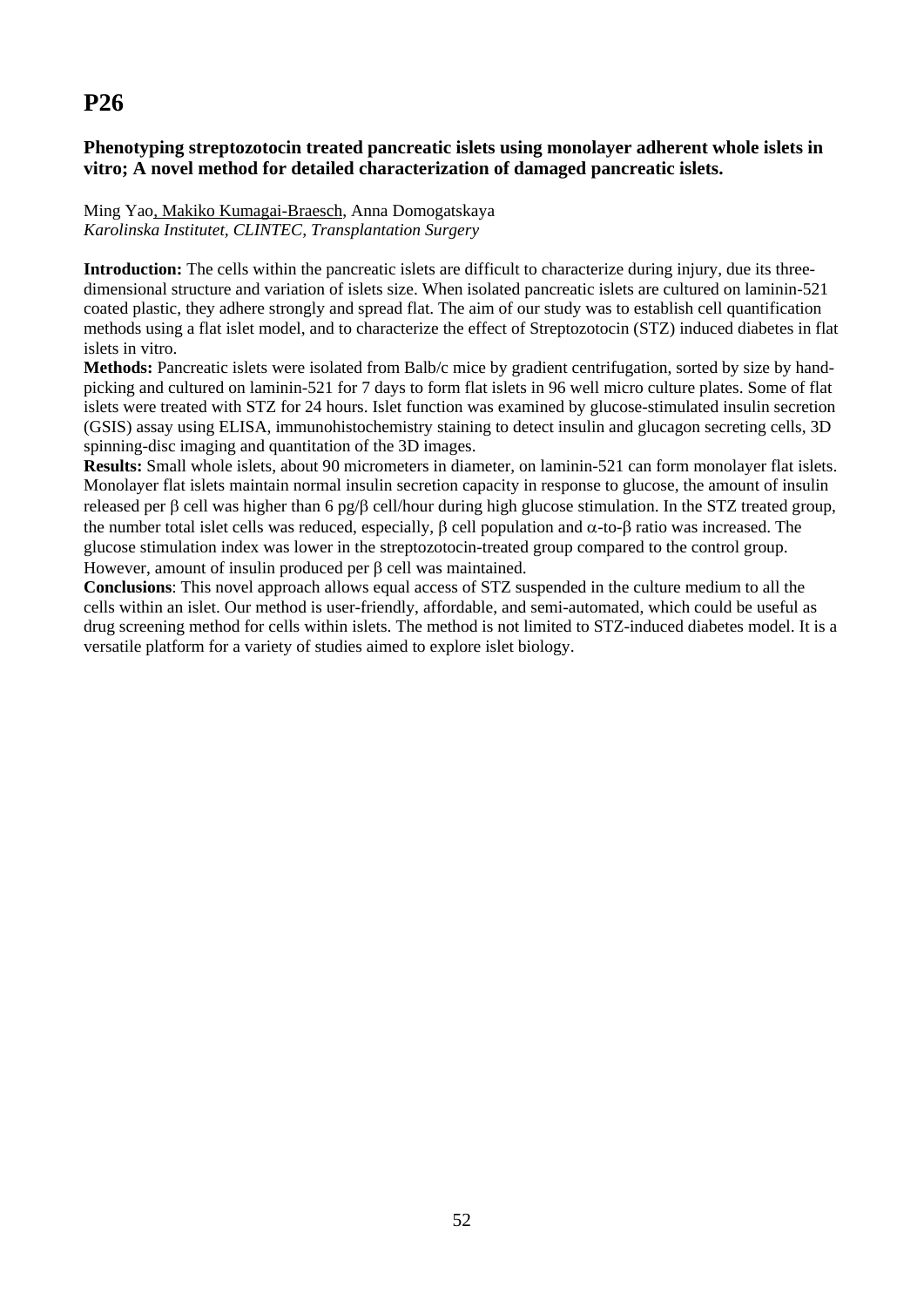### **A small molecule that enhances β-cell maturation and reduces basal insulin secretion**

Lipeng Ren<sup>1</sup>, Jérémie Charbord<sup>1</sup>, Olov Andersson<sup>1,\*</sup>

*1 Department of Cell and Molecular Biology, Karolinska Institutet, Stockholm, Sweden* 

*\* Lead Contact. Email: olov.andersson@ki.se* 

Recovering β-cell function or generating transplantable mature β-cells from stem cells is a promising approach for future diabetes therapies. Here, we identified a small molecule as a stimulator of functional maturation of zebrafish and mouse β-cells. It enhanced *insulin* promoter activity, increased *insulin* expression, and reduced glucose levels in zebrafish, without altering the number of β-cells. Treatment of isolated neonatal mouse islets with the small molecule stimulated *Mafa* expression and reduced their basal insulin secretion. Moreover, its effect on β-cell maturation and the accompanying reduction in basal insulin secretion was independent of thyroid hormone, which is a previously known factor stimulating β-cell maturation. Together, our results suggest that the small molecule increases the glucose threshold for insulin secretion and directs functional maturation of pancreatic β-cells through increasing the expression of *Mafa*, an effect that should be further studied in islets and diabetes.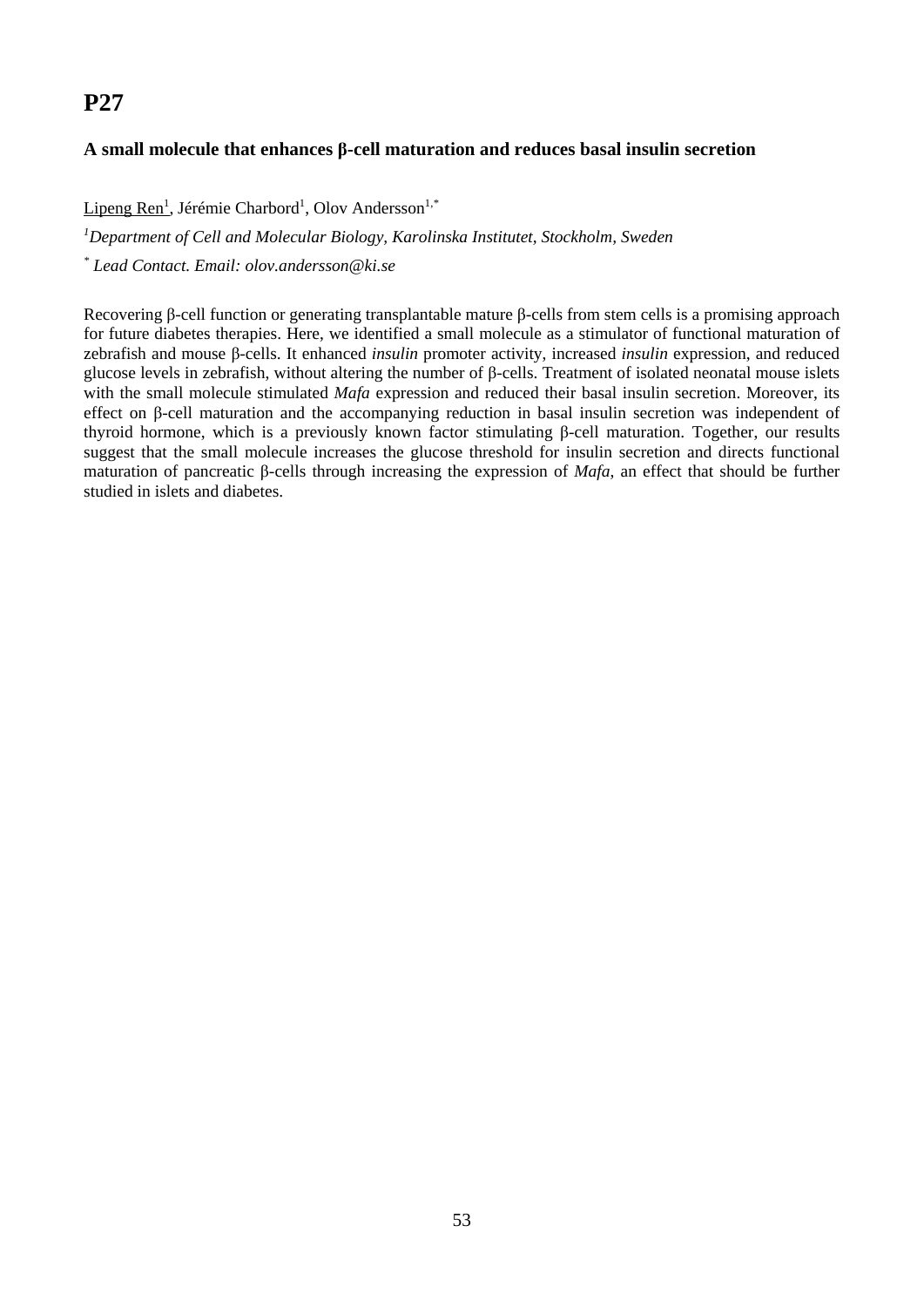### **Transduction of islet organoids using adeno-associated virus vectors**

Anna Voznesenskaya, Per-Olof Berggren and Erwin Ilegems

*The Rolf Luft Research Center for Diabetes and Endocrinology, Karolinska Institutet, Stockholm, Sweden* 

Genetically modified islet organoids assembled *in vitro* prior to transplantation are an emerging alternative to direct *in vivo* genetic manipulations for a number of clinical and research applications. Pseudoislets maintain the physiological functions of native islets while the dispersion step — where single islet cells remain in suspension for hours — allows for efficient transduction with viral vectors.

Adeno-associated viruses (AAVs) are the most widely used vectors in gene therapy development due to their advantageous safety profile characterised by low cytotoxicity and immunogenicity. However, AAV-mediated transduction of islet cells during organoid formation was never examined.

Here we have characterised in detail AAV serotype 8 performance in transduction of dispersed islet cells during pseudoislet formation and compared it to the most commonly used *in vitro* adenoviral vector AdV5. Both AAV8 and AdV5 carried a CMV-TurboRFP construct which allowed us to monitor expression kinetics and cell tropism of both vectors. To follow expression kinetics, we have measured fluorescence intensity development over time and assessed TurboRFP mRNA levels by qRT-PCR at several time-points. To evaluate cell tropism of AAV8 we have stained transduced pseudoislets for major endocrine cell types and determined the proportion of each endocrine cell type among TurboRFP positive cells using flow cytometry and confocal microscopy.

Based on fluorescence intensity, transduction with AAV8 during pseudoislet formation was 2.5 times more efficient than transduction of intact islets. AAV8-driven expression was characterised by slow but sustained kinetics while AdV5-introduced fluorescence was short-lived and started to decline already after 2 weeks post-transduction. Both vectors preferentially targeted insulin-producing cells. We have detected very few TurboRFP positive alpha- and delta-cells with over 90% of TurboRFP-expressing cells being beta-cells. Our data demonstrate that AAV8 can be successfully used to modify insulin-producing cells during pseudoislet formation and will serve well for longitudinal studies and applications potentially including *in vivo* transplantation.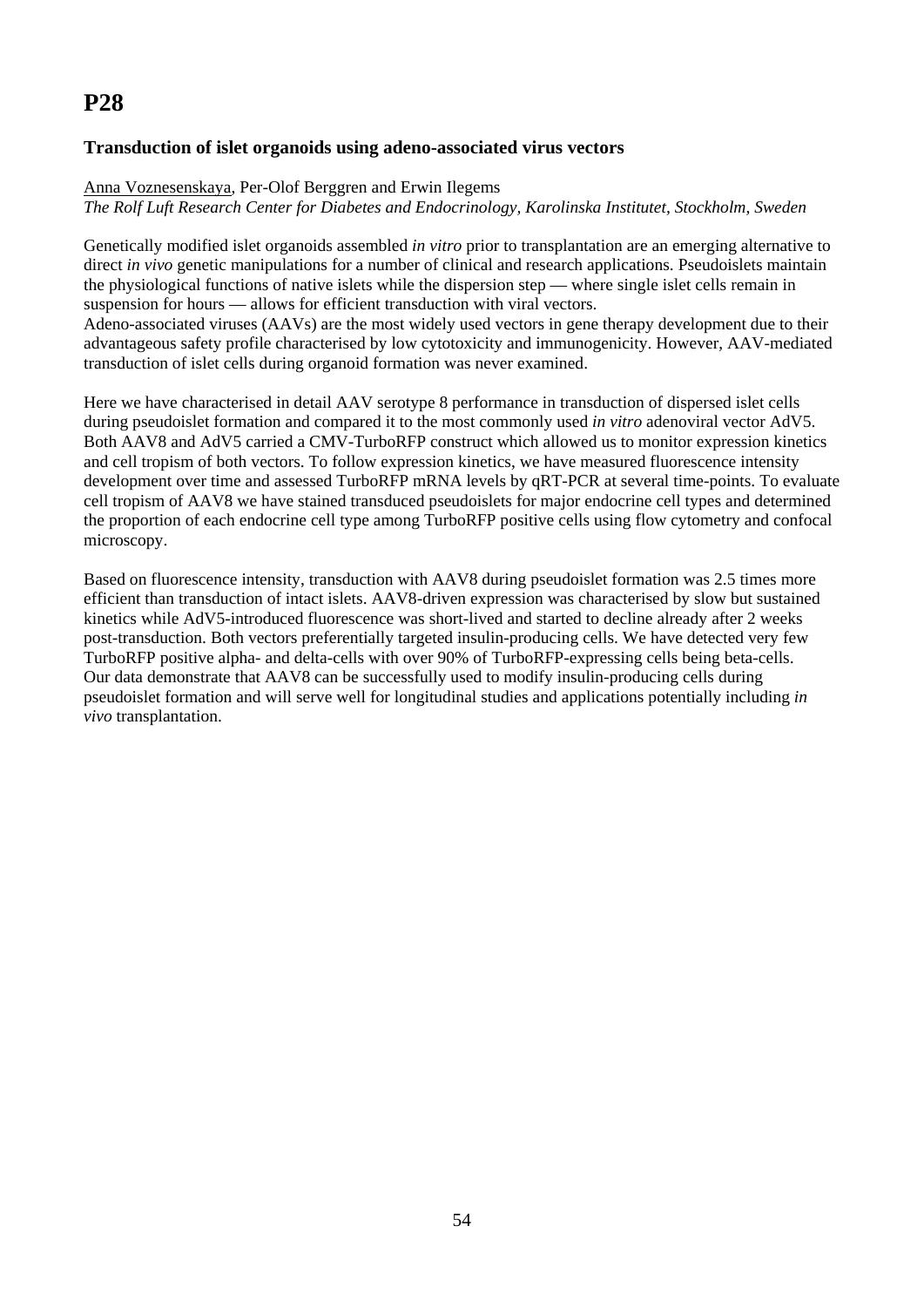### **Developing data-driven strategies to decipher the roles of monocytes in non-alcoholic fatty liver disease progression**

Ping Chen<sup>1</sup>\*, Achilleas Fardellas<sup>1</sup>, Sebastian Nock<sup>1</sup>, Puran Chen<sup>1</sup>, Per Stål<sup>2,3</sup>, Hans-gustaf Ljunggren<sup>1</sup>, Niklas Björkström<sup>1</sup>, Hannes Hagström<sup>3,4,5</sup>, Myriam Aouadi<sup>1</sup>

- *1. Center for Infection Medicine, Department of Medicine, Huddinge, Karolinska Institutet*
- *2. Unit of Hepatology Division of Upper Gastrointestinal Diseases Karolinska University Hospital Stockholm Sweden*
- *3. Department of Medicine Huddinge Karolinska Institutet Stockholm Sweden*
- *4. Division of Hepatology, Department of Upper GI, Karolinska University Hospital, Stockholm, Sweden*
- *5. Clinical Epidemiology Unit, Department of Medicine, Solna, Karolinska Institutet, Stockholm, Sweden*

*\*Correspondence: ping.chen@ki.se* 

Non-alcoholic fatty liver disease (NAFLD) is the most prevalent liver disease particularly in obese individuals and can progress from simple steatosis to nonalcoholic steatohepatitis (NASH), advanced fibrosis, cirrhosis, liver failure and hepatocellular carcinoma. The severity of liver fibrosis can predict the mortality and time of developing severe and irreversible disease stages in NAFLD patients, but the current fibrosis scoring methods based on histological assessment of biopsies are invasive. Non-invasive tools, such as ultrasound systems or algorithms using blood test results, are usually used to justify the collection of biopsies. Both invasive and noninvasive approaches do not allow the accurate scoring of disease stages and cannot rigorously predict disease progression at an early stage. Non-invasive strategies for dynamic scoring of liver fibrosis using blood tests are therefore in urgent need. While such strategies may reveal novel longitudinal patient subgroups, to devise personalized therapeutic strategies requires in-depth understanding of the molecular mechanisms that drive disease progression. In NAFLD, monocyte-derived liver macrophages were found to be detrimental in NASH and liver cirrhosis. However, the contribution of circulating monocytes, a vital immune cell population in the bloodstream that can differentiate into tissue macrophages, to longitudinal NAFLD progression is still unclear. Therefore, in this research, my objective is to develop a data-driven translational research platform that combines biobanks, longitudinal clinical data and population registries, cutting-edge omics technologies and novel computational methods/tools. I will build an innovative prediction model to predict patient current and future disease states from blood test values and stratify patient subgroups based on longitudinal disease states. With comprehensive multi-omics data analysis in combination with functional validation using established preclinical models developed by my collaborators, my goal is to decipher the cellular and molecular mechanisms that drive disease progression and reveal new diagnostic and therapeutic strategies for severe disease prevention.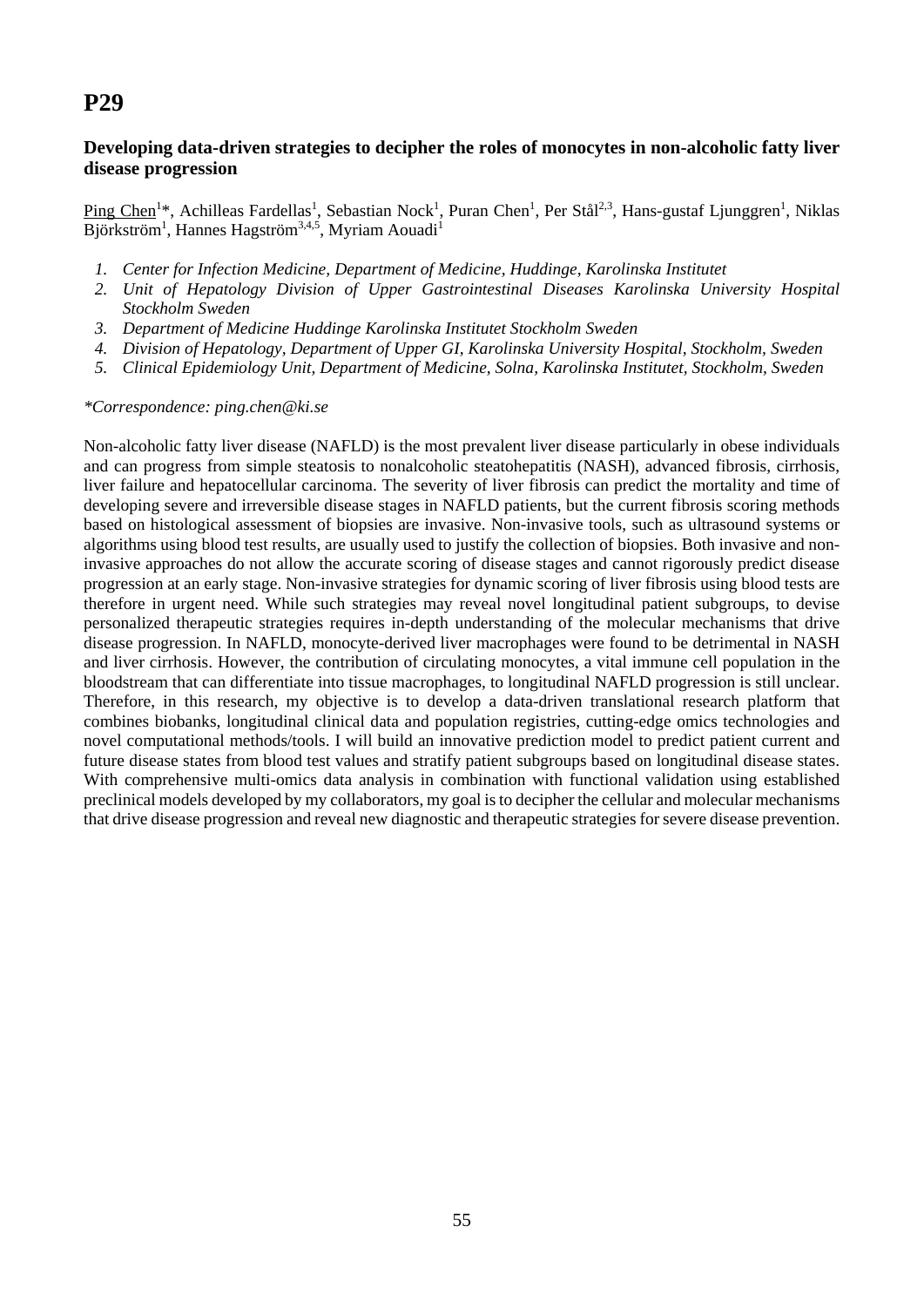### **Dissecting A-to-I RNA editome of liver macrophages in metabolic diseases**

Achilleas Fardellas<sup>\*</sup>, Sebastian Nock<sup>\*</sup>, Cecilia Morgantini<sup>#</sup>, Ping Chen\*, Myriam Aouadi<sup>\*</sup> *\* Center for Infection Medicine, Department of Medicine, Huddinge, Karolinska Institutet # Cardio Metabolic Unit (CMU), Department of Medicine, Huddinge* 

RNA editing is an epitranscriptomic process referring to modifications in the chemical structure of RNA molecules. Adenosine-to-Inosine (A-to-I) editing is the most common RNA editing event catalyzed by a family of enzymes called ADARs (adenosine deaminases acting on RNA). While aberrant RNA editing profiles have been associated with many diseases including neurological disorders and cancers, it has not been previously studied in the setting of non-alcoholic fatty liver disease (NAFLD). We have recently discovered that IGFBP7 transcripts in liver macrophage (LMs) of insulin resistant patients underwent A-to-I RNA editing at a high frequency leading to the production of a variant isoform with a higher capacity to regulate insulin signaling. Consistently, preliminary results from RNAseq analysis of 266 liver biopsy samples from two independent studies indicate that the RNA editing rate of NAFLD patients is considerably higher compared to lean and "healthy" obese. However, analyses of the overall RNA editome of LMs revealed that the RNA editing rate is unexpectedly decreased in obesity. In addition, treatment of LMs with a media mimicking the NAFLD environment increased the expression of ADARB2, a negative regulator of RNA editing. These data suggest that the RNA editome of the liver changes dynamically in the setting of metabolic diseases and interestingly, in a cell-specific manner. Understanding the epitranscriptomic landscape of NAFLD and its role in the disease development may lay the foundation for the development of novel therapeutic strategies and new disease biomarkers.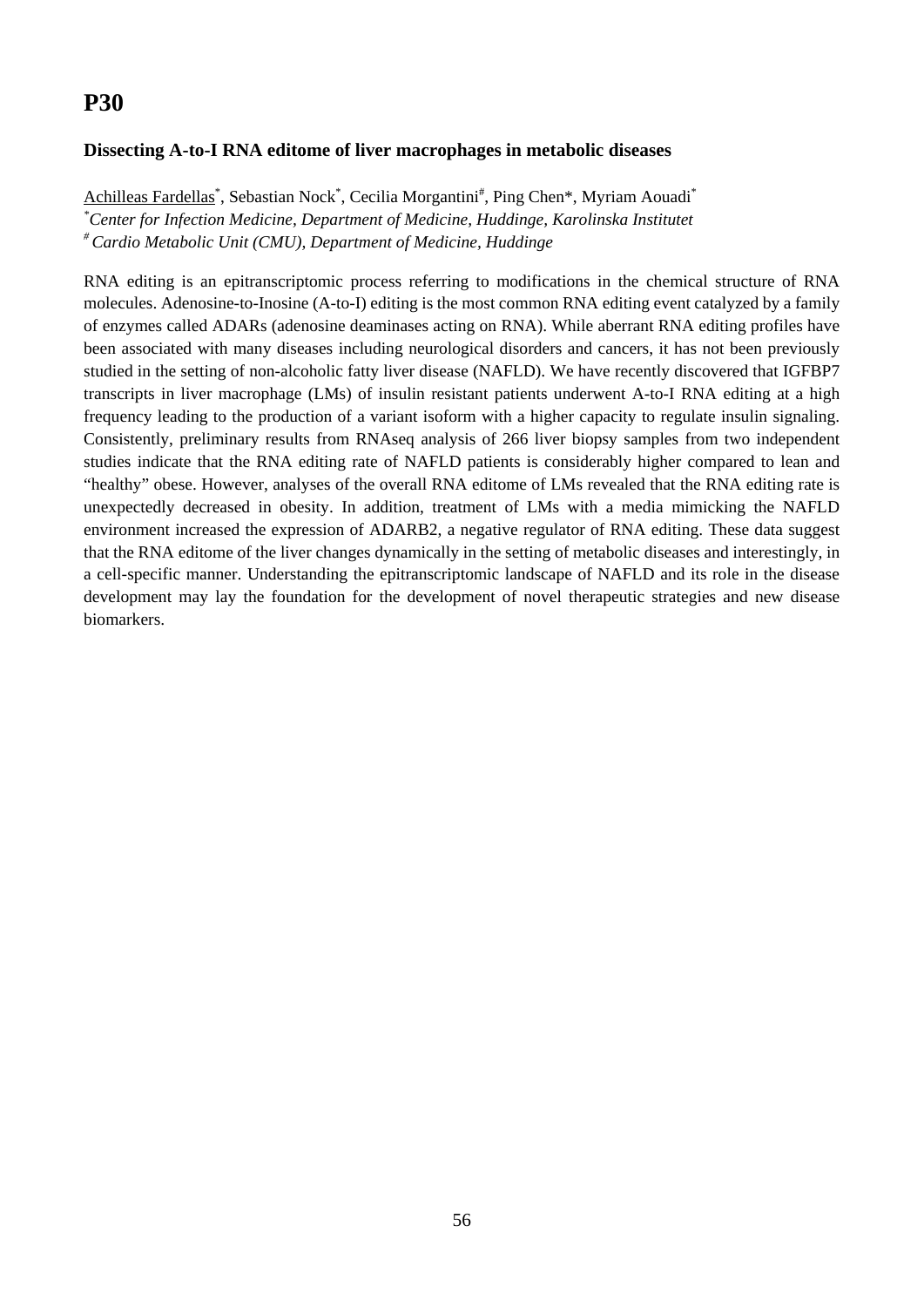### **An experimental system for studying metabolism in intact human liver** *ex vivo*

Nina Grankvist<sup>abc</sup>, Cecilia Jönsson<sup>d</sup>, Arjana Begzati<sup>e</sup>, Gunnar Cedersund<sup>d</sup>, Mohit Jain<sup>e</sup> and Roland Nilsson abc

<sup>a</sup> Cardiovascular Medicine Unit, Department of Medicine (Solna), Karolinska Institutet, Stockholm, Sweden.

<sup>*b*</sup> Division of Cardiovascular Medicine, Karolinska University Hospital, Stockholm, Sweden.<br><sup>c</sup> Cantar for Molegular Medicine, Karolinska Institutet, Stockholm, Sweden.

 *Center for Molecular Medicine, Karolinska Institutet, Stockholm, Sweden.* 

<sup>d</sup> Linköping University. Department of Biomedical engineering, SE–581 83 Linköping, Sweden.

 *Linköping University, Department of Biomedical engineering, SE–581 83 Linköping, Sweden. e University of California, San Diego, Department of Medicine & Pharmacology, 9500 Gilman Avenue, La Jolla, California 92093, United States.* 

The human liver is central for metabolic homeostasis, and derangements in liver metabolism plays a key role in the development of diabetes and other metabolic disorders. While liver metabolism has been extensively studied in animal models, obtaining data on human liver remains difficult. In particular, metabolic tracing is essential to understand flux through metabolic pathways, but is prohibitively expensive in humans *in vivo*. To address this challenge, we are developing an experimental system for stable isotope tracing in intact human liver tissue cultured *ex vivo*. In this system, freshly resected human liver is sliced into 150–250um sections and cultured in a custom-made medium containing selected <sup>13</sup>C nutrients. The resulting <sup>13</sup>C incorporation into tissue metabolites and metabolic products released into the medium is measured by high-resolution mass spectrometry. Metabolic fluxes can then be quantified based on an atom-level network model of liver metabolism.

In preliminary experiments, liver tissue structure was well maintained in culture, and nutrient diffusion through the tissue was satisfactory. Transcriptomics data from liver slices showed relatively stable expression of liverspecific enzymes, but also revealed activation of resident immune cells, presumably due to tissue wounding. We found <sup>13</sup>C incorporation into hundreds of metabolites, and activity in central liver pathways such as the TCA and urea cycles was readily observable. We also noted clear metabolic differences between human and rat liver cultures, suggesting possible species differences.

Due to the small scale of these experiments, the isotope cost is low (about 50 SEK per culture), which makes larger population studies affordable. In addition, a typical liver sample yields dozens of slices, which allows modulating hormone or nutrient levels, or treatments with metabolic inhibitors or other drugs. We therefore hope that this system will prove useful to better understand the spectrum of liver metabolism in human populations, in health and disease.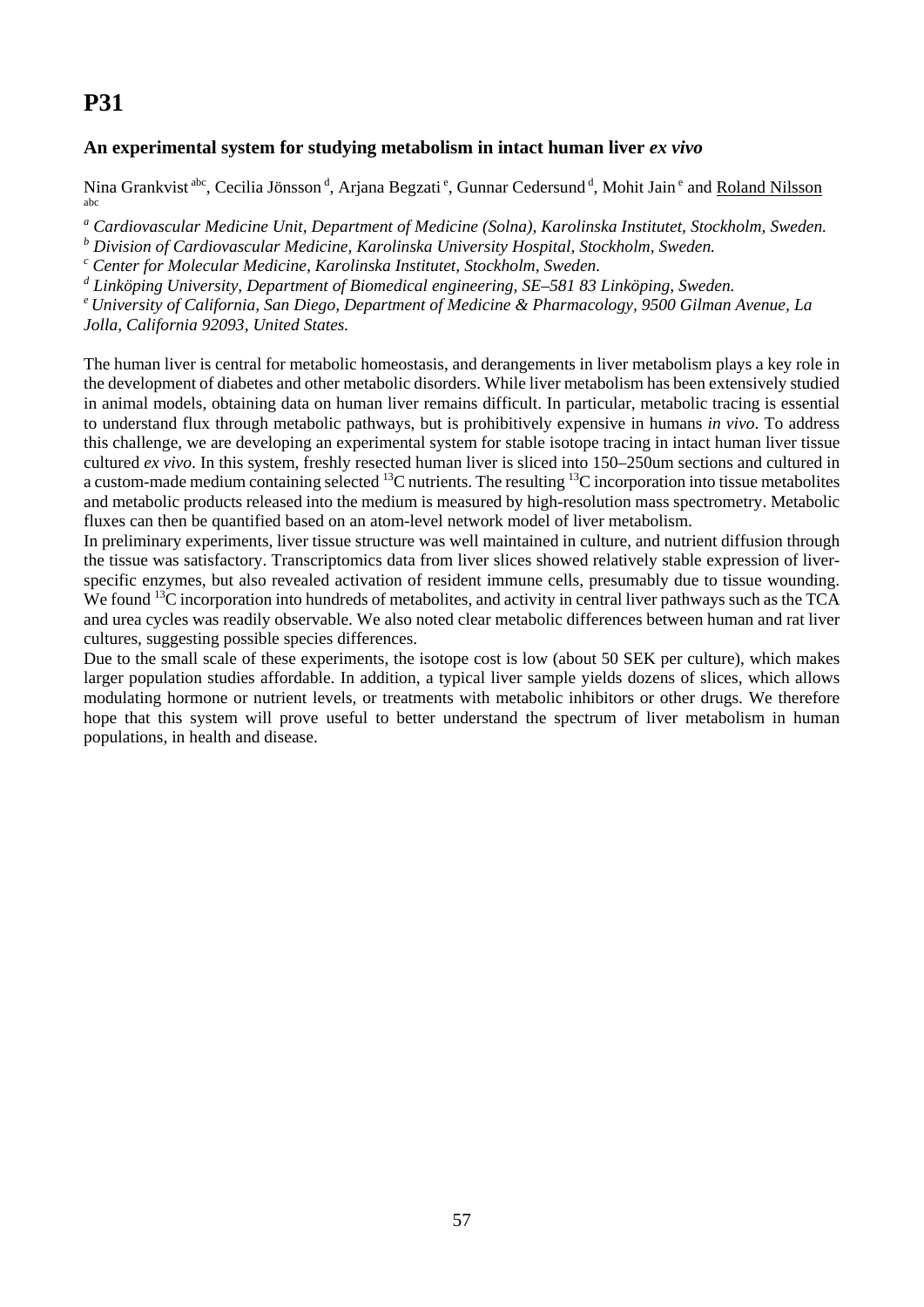#### **Dynamics of the cellular liver landscape across different stages of non-alcoholic steatohepatitis**

Sebastian Nock<sup>1</sup>, Achilleas Fardellas<sup>1</sup>, Emelie Barreby<sup>1</sup>, Madara Brice<sup>1</sup>, Ewa Ellis<sup>3</sup>, Hannes Hagström<sup>2</sup>, Per Stål<sup>2</sup>, Ping Chen<sup>1</sup>, Myriam Aouadi<sup>1</sup>

<sup>1</sup> Center of Infectious Medicine, Department of Medicine Huddinge, Karolinska Institutet

*2 Unit of Liver Diseases, Division of Upper GI, Karolinska Universitetssjukhuset Huddinge* 

*3 Division of Transplantation Surgery, Clinical Science, Intervention and Technology* 

 *(CLINTEC), Karolinska Institutet* 

The prevalence of metabolic dysfunction-associated fatty liver disease (MAFLD) is increasing at an alarming rate worldwide. Early stage MAFLD is characterised by fat deposition (Steatosis) and progresses into a nonalcoholic steatohepatitis (NASH) and fibrosis. This condition, if untreated, can progress to end-stage liver diseases, cirrhosis or hepatocellular carcinoma (HCC), the main cause for liver transplantation.

The increasing number of patients with MAFLD and the lack of appropriate treatments highlight the pressing need for a better understanding of the underlying cellular and molecular processes driving for the progression of MAFLD. We have demonstrated that liver macrophages (LMs) play an important role in the development of metabolic and oxidative stress associated with MAFLD independent of their inflammatory status. Preliminary data indicate an origin-dependent functional diversity of LMs subpopulations in health and MAFLD. Here we aim to characterise the dynamics and function of these LM subpopulations and their interaction with their neighbouring cells in the progression of MAFLD towards NASH and fibrosis.

In this ongoing study, nuclei of 10 cryopreserved unfixed liver biopsies from patients with confirmed mild or advanced NASH together with 5 cryopreserved control samples without NASH were isolated. To investigate the gene expression and epigenomic profile of parenchymal and non-parenchymal cells by single nuclei RNA sequencing (snRNA-seq) and single cell assay for transposase-accessible chromatin using sequencing (scATAC-seq), libraries were prepared by using the 10X Genomics Multiome platform.

The results of this study will be a valuable resource to get a better understanding of the functional diversity of LMs in NASH progression. This will serve as a starting point for subsequent targeted functional analyses and drug development using pre-clinical models, such as human liver spheroids that recapitulate NASH *in vitro*.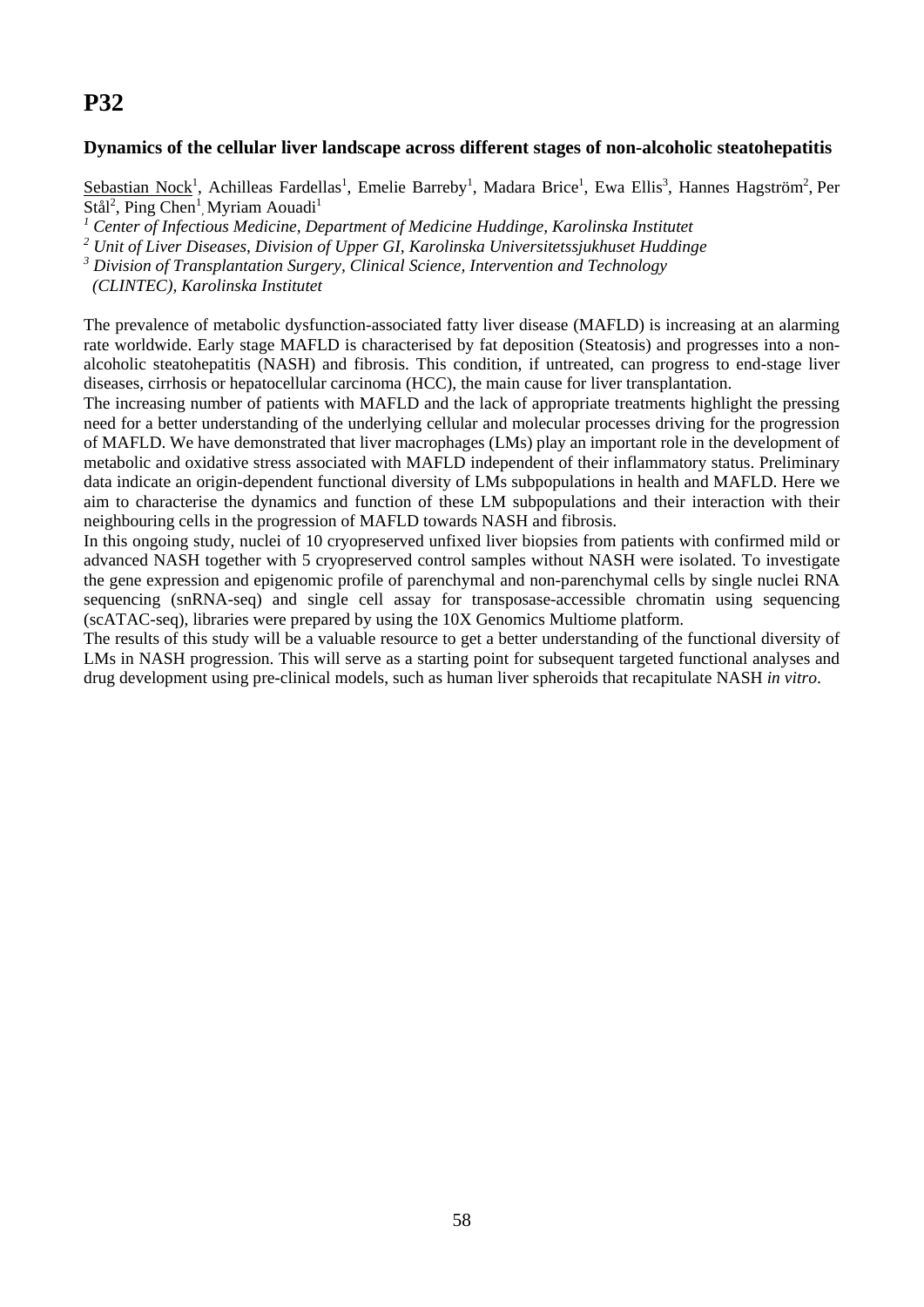### **Involvement of the CYP4F family as a culprit in NAFLD complications**

Youhanna S1, Huelsmeier A2, Lauschke V1,3, Hornemann T2

*1 Karolinska Institutet, Department of Physiology and Pharmacology, Stockholm, Sweden* 

*2 Zurich University, Institute on Clinical Chemistry, Zurich, Switzerland* 

*3 Dr Margarete Fischer-Bosch Institute of Clinical Pharmacology, Stuttgart, Germany* 

Non-alcoholic fatty liver (NAFLD) is among the leading causes for liver cirrhosis with a global prevalence of 25%. Many factors have been associated with the onset of NAFLD and its progression such as obesity, type 2 diabetes and hyperlipidemia. We recently found an association between NAFLD and elevated levels of the cytotoxic deoxy sphingolipids (SL) in subjects with liver steatosis. To elucidate the etiology of the accumulation of these toxic SL in NAFLD, we used a 3D primary human hepatocyte model of NAFLD. Notably, we found that steatosis in this model resulted in a significant increase in deoxy SL, which was paralleled by a reduction of CYP4F expression. Similar effects were observed in control spheroids treated with the CYP4F inhibitor HET0016, corroborating a central role of CYP4Fs in metabolizing deoxy SL. These results were moreover confirmed using supersome assays, which showed that specifically CYP4F2 and CYP4F12 metabolized deoxy SLs. In summary, our results reveal a novel route of deoxy SL metabolism by CYP4F enzymes and demonstrate that altered CYP4F expression contributes to the accumulation of cytotoxic deoxy SL in NAFLD.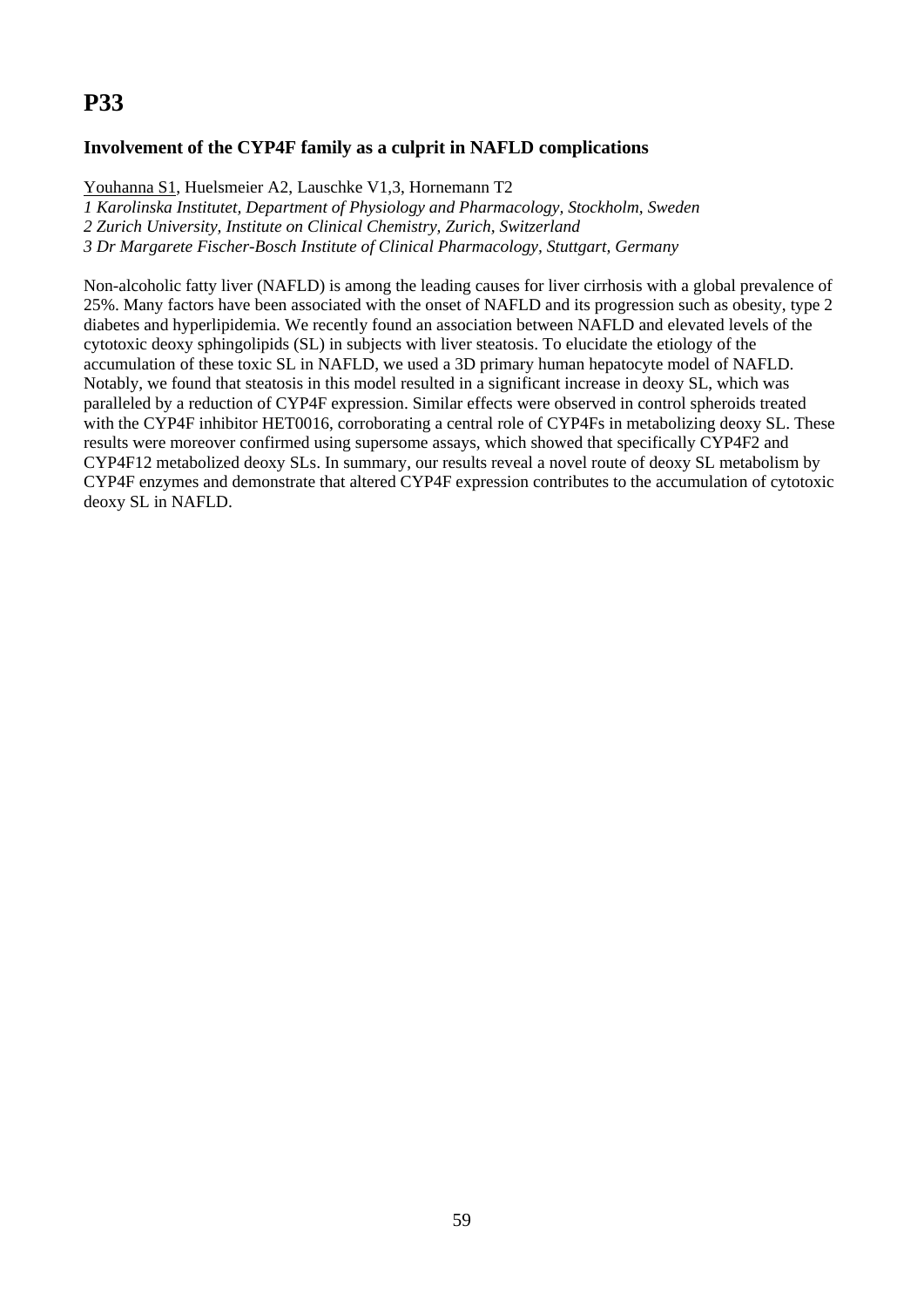### **Renoprotective mechanisms of soluble Klotho in diabetic nephropathy**

Emmanuelle Charrin<sup>1</sup>, Mikhail Burmakin<sup>1,2</sup>, Dina Dabaghie<sup>1</sup>, Hannes Olauson<sup>3\*</sup>, Jaakko Patrakka<sup>1\*</sup> *1 Division of Pathology, Department of Laboratory Medicine, Karolinska Institutet, Huddinge, Sweden 2 Department of Medical Cell biology, Uppsala Universitet, Uppsala, Sweden 3 Division of Renal Medicine, Department of Clinical Science, Intervention and Technology, Karolinska Institutet, Stockholm, Sweden \*Equal contribution*

Podocyte injury is considered a major culprit in the pathogenesis of diabetic nephropathy (DN). In recent years, multiple reports have suggested that soluble Klotho protects against DN by preventing podocyte hypertrophy and apoptosis. In addition to its demonstrated protective actions, Klotho overexpression has also been linked to hyperglycemia and increased resistance to insulin and IGF1, complicating the potential therapeutic use of soluble Klotho in patients with DN. Our hypothesis is that soluble Klotho protects podocyte health and ameliorates DN through systemic regulation of endoplasmic reticulum (ER) stress and unfolded protein response (UPR), despite causing hyperglycemia and reduced insulin sensitivity in non-diabetic subjects. We will pursue three lines of research: 1) To understand how soluble Klotho regulates insulin metabolism in the context of diabetes we will induce DN in transgenic mice overexpressing Klotho in the liver. This mouse line is characterized by high levels of serum Klotho without changes in endogenous renal Klotho expression or urinary Klotho excretion (unpublished data). The effects of Klotho overexpression on insulin sensitivity and glomerular health will be assessed. 2) To study the clinical relevance of soluble Klotho as a potential therapy for DN patients, a novel transgenic mouse line with Tamoxifen-inducible overexpression of Klotho in skeletal muscle will be generated. To mimic as closely as possible a potential future clinical situation, Klotho will be overexpressed in skeletal muscle cells after the induction of DN. The effects of Klotho overexpression on glomerular health, renal function and insulin sensitivity will be assessed. 3) To confirm that the effects of soluble Klotho in DN is conserved in humans, Precision Cut Kidney Slices (PCKS) from tumor free parts of diabetic renal cancer nephrectomies will be used. PCKS will be treated *ex vivo* with soluble Klotho or vehicle control, and effects on ER/UPR, podocyte integrity and fibrosis will be assessed.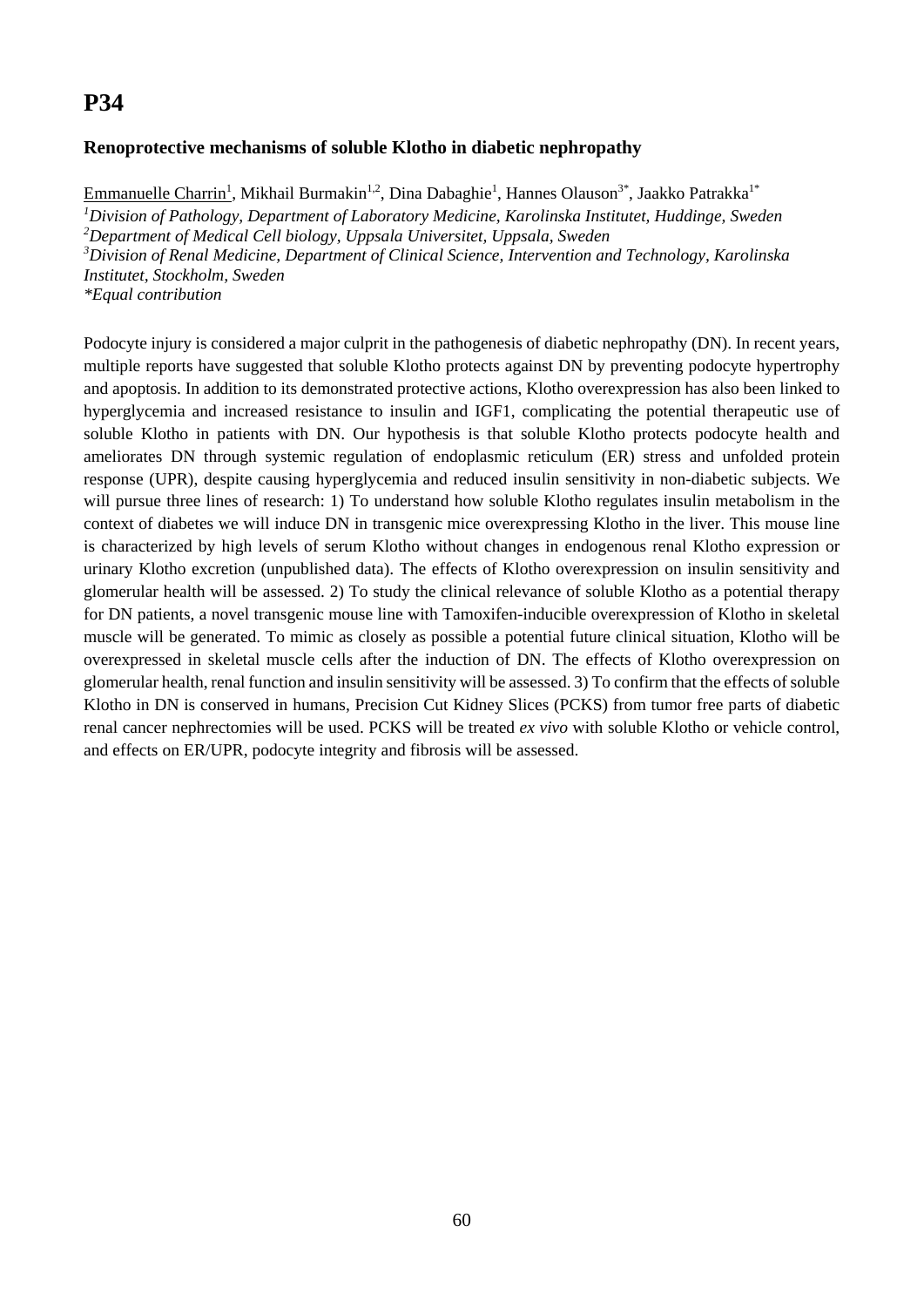### **Downregulation of erythrocyte miR-210 in diabetes induces endothelial dysfunction by targeting vascular PTP1B**

Aida Collado<sup>1</sup>; Zhichao Zhou<sup>1</sup>; Changyan Sun<sup>1</sup>; Yahor Tratsiakovich<sup>1</sup>; Ali Mahdi<sup>1</sup>; Ekaterina Chernogubova<sup>1</sup>; Tong Jiao<sup>1</sup>; Hong Jin<sup>1</sup>; Michael Alvarsson<sup>2</sup>; Xiaowei Zheng<sup>2</sup>; Jiangning Yang<sup>1</sup>; Sergiu-Bogdan Catrina<sup>2</sup>; Lars Maegdefessel<sup>1</sup> and John Pernow<sup>1</sup>

#### *1 Department of Medicine; <sup>2</sup> Department of Molecular Medicine and Surgery, Karolinska Institutet.*

miR-210 has been shown to play a protective role in atherosclerotic cardiovascular disease, and its levels in whole blood are reduced in mice with type 2 diabetes mellitus (T2DM). We recently demonstrated that red blood cells (RBCs) from patients with T2DM induce endothelial dysfunction. This study aimed to determine the functional role of RBC miR-210 for vascular injury associated with T2DM.

Expression levels of miR-210 and its target protein tyrosine phosphatase 1B (PTP1B) were measured in RBCs from patients with T2DM (T2DM-RBCs) and age-matched healthy controls (H-RBCs) as well as in human endothelial cells and mouse aortas following incubation with human and mouse RBCs using qPCR and immunohistochemistry. Endothelial function in isolated aortas was examined using wire myography following incubation with RBCs.

miR-210 levels were lower in T2DM-RBCs in comparison with H-RBCs. T2DM-RBCs induced endothelial dysfunction, which was reversed by miR-210 overexpression in RBCs. In addition, miR-210 inhibition in H-RBCs and RBCs from miR-210 knockout mice impaired endothelial function. T2DM-RBCs increased PTP1B expression in endothelial cells and aortas, while miR-210 overexpression in T2DM-RBCs normalized PTP1B expression in aortas. PTP1B inhibition in aortas attenuated endothelial dysfunction induced by RBCs from miR-210 knockout mice. Administration of miR-210 mimic in T2DM *db/db* mice *in vivo* not only attenuated endothelial dysfunction induced by RBCs but also normalized elevated PTP1B expression in aortas following incubation with RBCs.

These data shed light on a new pathological mechanism underlying T2DM-associated vascular dysfunction through downregulation of RBC miR-210, which may represent a future pharmacological target.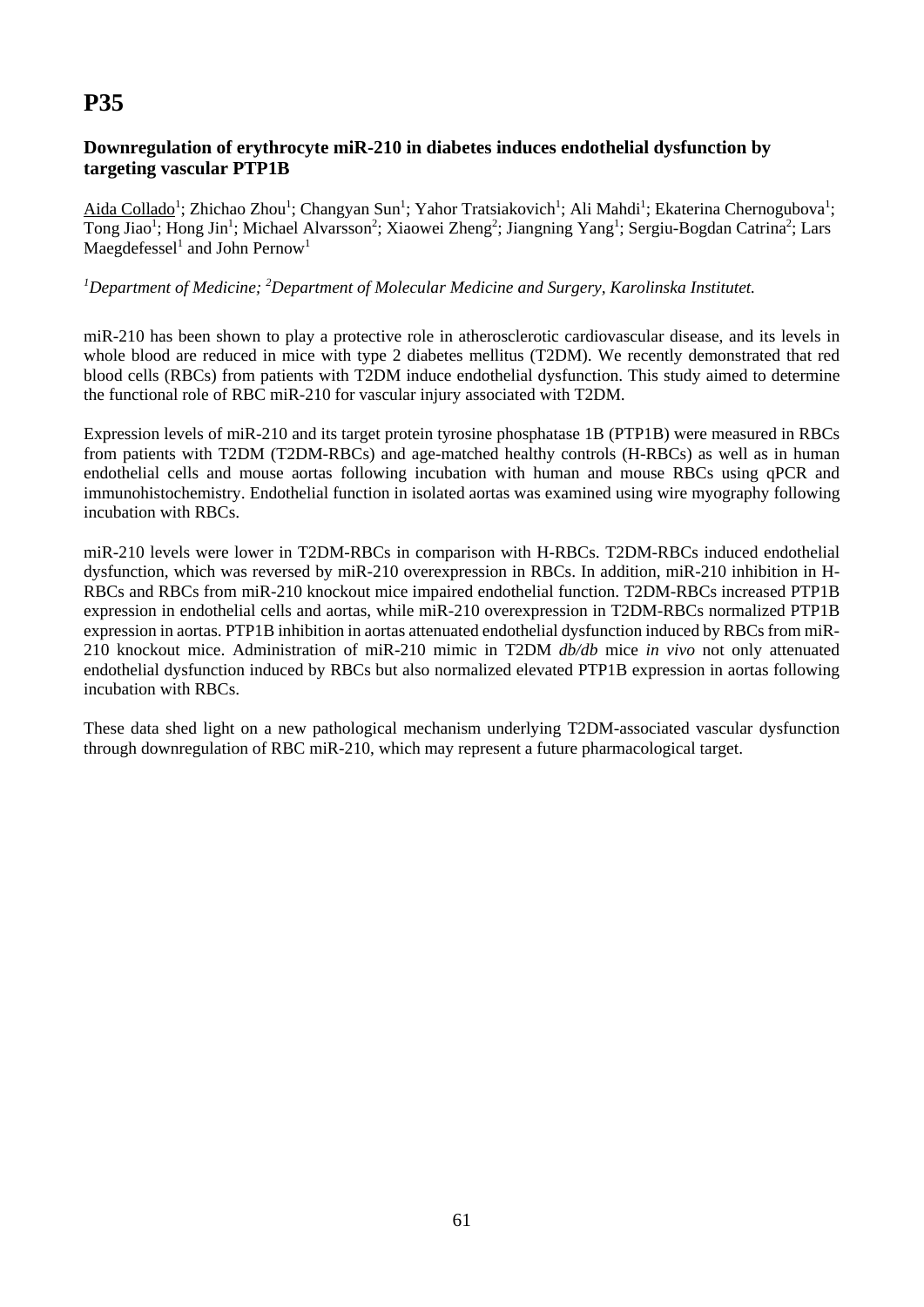### **Attenuated cardiac post-ischemic injury and endothelial dysfunction by stimulation of soluble guanylyl cyclase in red blood cells from patients with type 2 diabetes**

Tong Jiao<sup>1</sup>, Ali Mahdi<sup>1</sup>, Aida Collado<sup>1</sup>, John Tengbom<sup>1</sup>, Zhichao Zhou<sup>1</sup>, Jiangning Yang<sup>1</sup>, John Pernow<sup>1</sup> *1 Division of Cardiology, Department of Medicine, Karolinska Institutet, Stockholm, Sweden* 

**Background**: Reduced bioavailability of nitric oxide (NO) contributes to ischemic heart disease in type 2 diabetes (T2D). Red blood cells (RBCs) are known to produce NO bioactivity and to contain a functional soluble guanylyl cyclase (sGC) that is activated by NO. Recent studies revealed that RBCs from patients with T2D exacerbates ischemia-reperfusion (I/R) injury via a mechanism that is dependent on reduced export of NO bioactivity from RBCs. It remains unknown whether stimulation of sGC in RBCs from patients with T2D protects against myocardial IR injury.

**Purpose:** To test the hypothesis that stimulation of sGC in RBCs from T2D patients protects against myocardial I/R injury.

**Methods**: RBCs collected from T2D patients and healthy subjects were incubated with vehicle or the sGC stimulator CYR715 before being administered to isolated Langendorff-perfused rat hearts subjected to 25 min global ischemia and 60 min reperfusion. Left ventricular developed pressure (LVDP) and infarct size were determined.

**Results**: Administration of RBCs from T2D patients impaired post-ischemic recovery of LVDP in comparison with RBCs from healthy subjects (*p*<0.001). Pre-incubation of RBCs from patients with T2D with CYR715 prior to administration to the isolated heart enhanced the recovery of LVDP and reduced infarct size. CYR715 did not induce cardioprotection in the absence of RBCs. The sGC inhibitor ODQ did not significantly affect cardiac recovery *per se* but totally abolished the protective effect of CYR715.

**Conclusions**: Stimulation of sGC in RBCs from patients with T2D protects against cardiac I/R injury. Stimulation of the NO-sGC pathway in RBCs appears to be an attractive therapeutic strategy to prevent cardiovascular injury in T2D.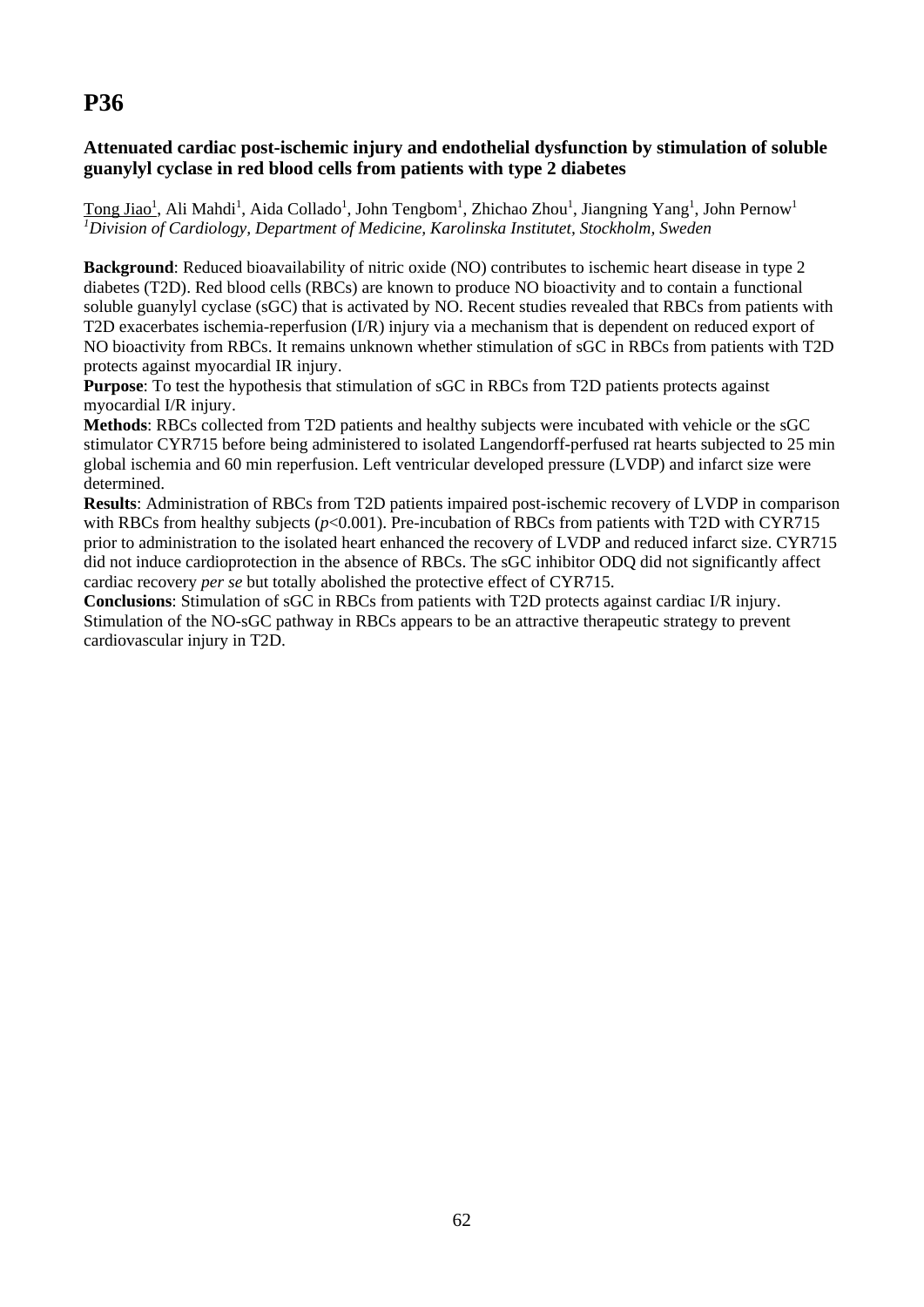### **Lipid profile and uremic toxins in patients with end-stage kidney disease**

 $Sam Hobson<sup>1</sup>$ , Jetty de Loor<sup>2</sup>, Karolina Kublickiene, MD<sup>1</sup>, Pieter Evenepoel, MD<sup>2</sup>, Peter Stenvinkel, MD<sup>1</sup>, and Thomas Ebert,  $MD<sup>1</sup>$ 

- *1: Division of Renal Medicine, Department of Clinical Science, Intervention and Technology, Karolinska Institutet, Stockholm, Sweden*
- *2: Department of Immunology and Microbiology, Laboratory of Nephrology, Katholieke Universiteit Leuven, Leuven, Belgium*

#### **Background and Aims:**

Patients with end-stage kidney disease (ESKD) have an extremely high incidence of cardiovascular (CV) disease, partly driven by insufficient clearance of uremic toxins. To determine if uremic toxins associate with lipid profile in ESKD potentially mediating adverse CV events, we studied a large, trinational cohort using a comprehensive panel of uremic toxins.

#### **Method:**

Total, high density lipoprotein (HDL), non-HDL, low density lipoprotein (LDL), and remnant cholesterol, as well as triglyceride, levels were associated with a panel of 11 uremic toxins in a combined cohort of 611 European, adult patients with ESKD from Leuven, Belgium, Stockholm, Sweden and Leipzig, Germany. In all subjects, the panel of uremic toxins was centrally quantified in a single lab by liquid chromatography – tandem mass spectrometry. Univariate correlations were assessed using non-parametric Spearman's rank correlation method, adjusted for multiple testing using Bonferroni correction. To identify independent associations, multivariate linear regression models were used with adjustment for age, sex, and several clinical covariates.

#### **Results:**

The median age of the entire cohort was 55 years and 69.1% were treated with dialysis therapy. Male patients showed higher levels of the uremic toxins indoxyl sulphate, kynurenine and kynurenic acid compared to female subjects, whereas all other uremic toxins did not depend on sex. Univariate analyses revealed negative correlations of all cholesterols with most of uremic toxins. Multivariate linear regression analyses confirmed independent, negative associations of indole-3 acetic acid and phenylacetylglutamine with total, non-HDL and LDL cholesterol. Furthermore, trimethylamine-N-Oxide (TMAO) was independently and negatively associated with non-HDL cholesterol. In addition, kynurenic acid was also negatively associated with total cholesterol.

#### **Conclusion:**

Significant inverse associations between lipid profile and uremic toxins in ESKD highlight the complexity of the uremic environment in CKD. Our data suggest that not all uremic toxin interactions with conventional CV risk markers may be pathogenic.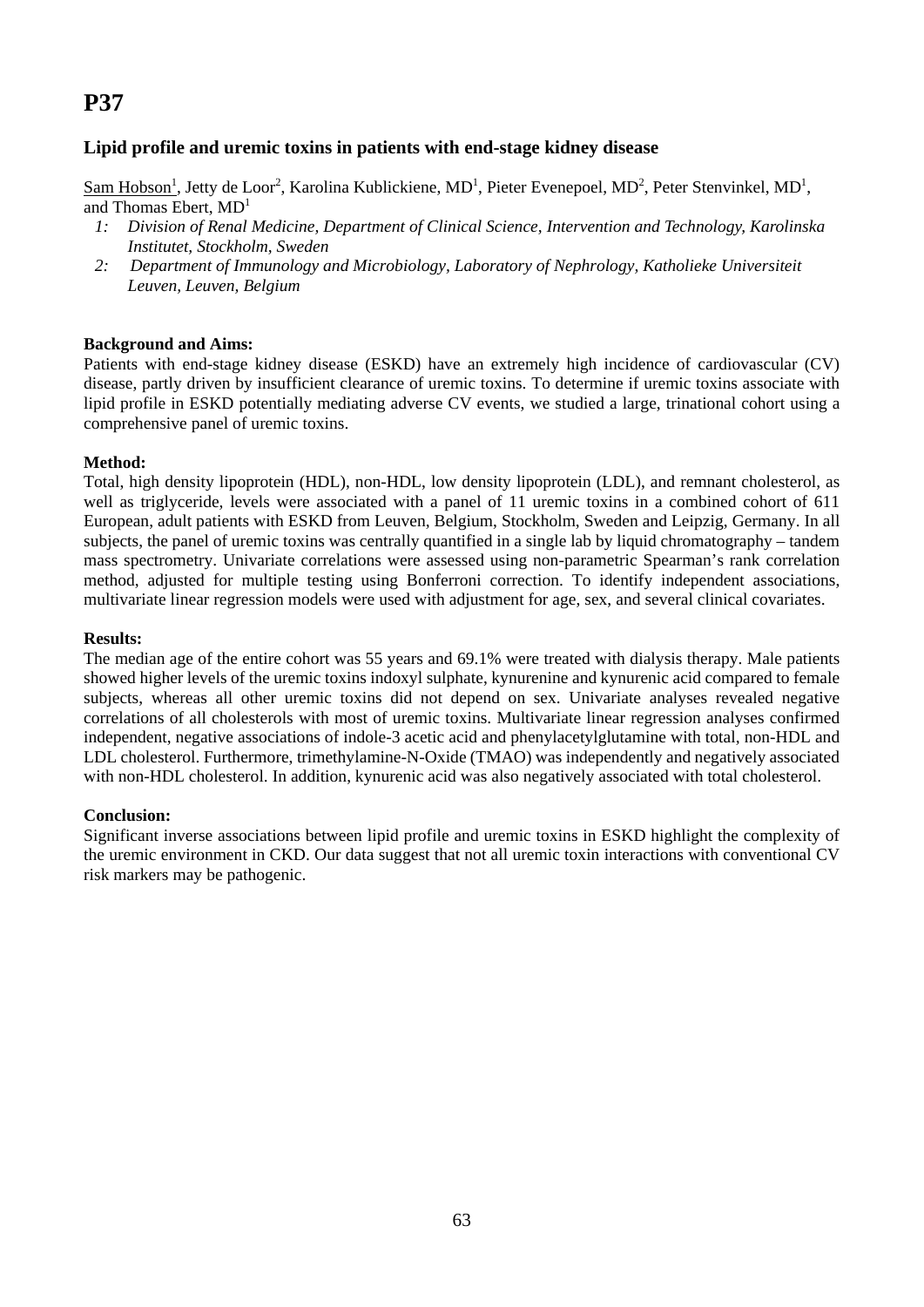**Identification and characterization of new AMPK activators for the treatment of streptozotocin/high fat diet-induced diabetic nephropathy in mice** 

Suchada Kaewin<sup>1,2,5</sup>, Wanangkan Poolsri<sup>2</sup>, Duy Vu Nguyen<sup>3</sup>, Warinthorn Chavasiri<sup>3</sup>, Titiwat Sungkaworn<sup>2</sup>, Jaakko Patrakka<sup>4,5</sup>, Chatchai Muanprasat<sup>2\*</sup>

*1 Department of Physiology, Faculty of Science, Mahidol University, Rama VI Road, Ratchathewi, Bangkok, 10400, Thailand* 

*2 Chakri Naruebodindra Medical Institute, Faculty of Medicine Ramathibodi Hospital, Mahidol University, Bang Phli, SamutPrakarn 10540, Thailand* 

*3 Department of Chemistry, Faculty of Science, Chulalongkorn University, Pathumwan, Bangkok 10330, Thailand* 

*4 Karolinska Institute/AstraZeneca Integrated Cardio Metabolic Center (ICMC), Huddinge, Sweden* 

*5 Division of Pathology, Department of Laboratory Medicine, Karolinska University Hospital Huddinge, Huddinge, Sweden* 

*\* Corresponding author* 

*E-mail address.: chatchai.mua@mahidol.ac.th*

Diabetic nephropathy (DN) is one of the main complications of diabetes mellitus (DM). DN affects 20-40% of diabetic patients. However, the efficacy of current DN treatment is largely insufficient. Therefore, there is an urgent need to identify novel therapeutic agents that target underlying mechanisms of DN pathogenesis in order to improve renal outcomes of DN patients. DN is associated with insulin resistance in podocyte which result in podocyte dysfunction or loss of podocyte number. Their dysfunction and loss lead to albuminuria. Interestingly, stimulation of AMP-activated protein kinase (AMPK) is known to ameliorate insulin resistance in podocyte and improve renal outcomes *in vivo* models. Therefore, AMPK activators hold promise in the treatment of DN. This study aimed to identify novel AMPK activators in podocytes by screening in-house synthetic compound library and to evaluate their mechanism of action. From the screening of 133 compounds, as analyzed by western blot analysis, AMPK<sub>act</sub>-01 was identified as the most potent AMPK activator in podocyte. Western blot analysis and Fluo-8 calcium flux assay indicate that  $AMPK_{act}$ -01 activates  $AMPK$  via calcium/calmodulin-dependent protein kinase kinase β (CaMKKβ) dependent pathway without alteration in intracellular calcium. Furthermore, therapeutic potential of AMPK  $_{act}$ -01 for DN treatment was investigated in a DN mouse model, in which C57BL6 mice were exposed to multiple low dose injection of streptozotocin (STZ, 40 mg/kg, i.p.) for 5 consecutive days. Then, mice were fed with high fat diet (HFD) with or without IP004 (20 mg/kg/day/i.p.) for 12 weeks. Interestingly, AMPK<sub>act</sub>-01 treatment significantly decreased fasting blood glucose level and improved glucose tolerance in the STZ/HFD-induced DN mice. Moreover, AMPK<sub>act</sub>-01 treatment ameliorated renal impairment as indicated by reduction of albuminuria. The present study reveals that AMPK<sub>act</sub>-01 may have a potential to be a therapeutic candidate for treatment of DN.

**Keywords:** Diabetic nephropathy, AMPK activator, AMPK, Streptozotocin, High fat diet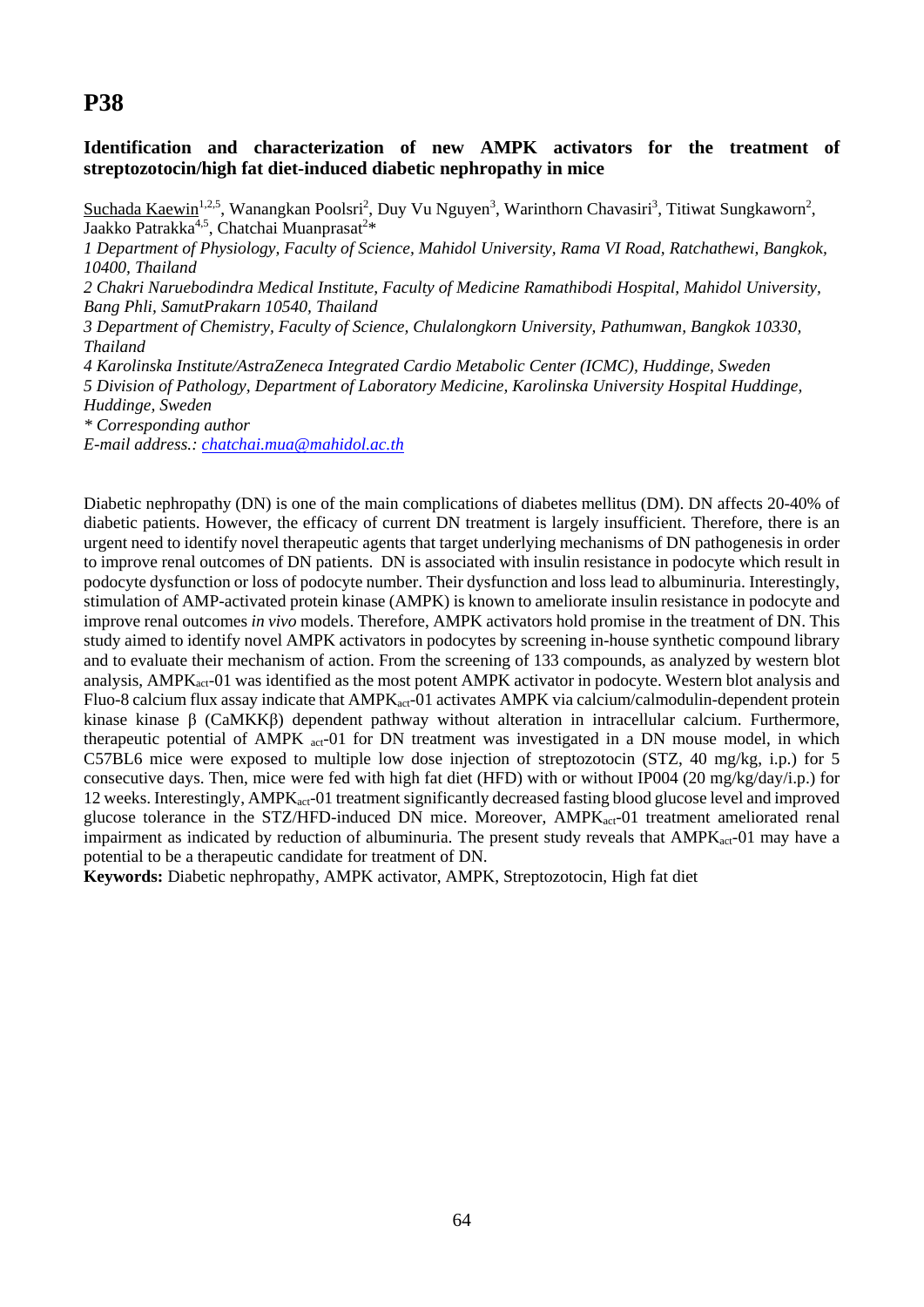### **Mendelian Randomization Study on the Causal Effects of Tumor Necrosis Factor Inhibition on Coronary Artery Disease and Ischemic Stroke**

Tong Jiao<sup>1</sup>, Xiaoying Kang<sup>2</sup>, Haiyang Wang<sup>3</sup>, John Pernow<sup>1</sup>, Karin Wirdefeldt<sup>2,4</sup>

 *Unit of Cardiology, Department of Medicine, Karolinska Institutet, Sweden Department of Medical Epidemiology and Biostatistics, Karolinska Institutet, Sweden Department of Vascular Surgery, The First Affiliated Hospital of Guangzhou Medical University, China Department of Clinical Neuroscience, Karolinska Institutet, Sweden* 

**Aim** Tumor necrosis factor (TNF) is a potent inflammatory cytokine that has been causally associated with coronary artery disease (CAD) and any ischemic stroke (AIS). We aim to assess whether TNF inhibition may reduce the risk of developing CAD and/or AIS.

**Methods** Leveraging summary statistics of several genome-wide association studies (GWAS), we assessed the repurposing potential of TNF inhibitors for CAD and AIS using Mendelian randomization (MR) design. Pharmacologic blockade of the pro-inflammatory TNF signaling mediated by TNF receptor 1 (TNFR1) was instrumented by four validated variants. Causal effects of  $TNF/TNFR1$  blockade on CAD ( $N_{case/control}$  upto 122,733/424,528) and AIS (Ncase/control upto 60,341/454,450) were then estimated via various MR estimators using circulating C-reactive protein (CRP;  $N_{\text{GWAS}}$ =204,402) as downstream effector to reflect treatment effect. Associations of a functional variant, rs1800693, with CRP, CAD and AIS were also examined. **Results** No protective effect of TNF/TNFR1 inhibition on CAD or AIS was observed. For every 10% decrease of circulating CRP achieved by TNF/TNFR1 blockade, odds ratio was 0.98 (95% confidence interval [CI]: 0.60-1.60) for CAD and 0.77 (95% CI: 0.36-1.63) for AIS. Findings remained null in all supplement analyses.

**Conclusions** Our findings do not support TNFR1 as a promising target for CAD or AIS prevention among the general population. Future research are warranted to investigate whether the detrimental effect of circulating TNF on CAD and AIS might be counteracted by modulating other relevant drug targets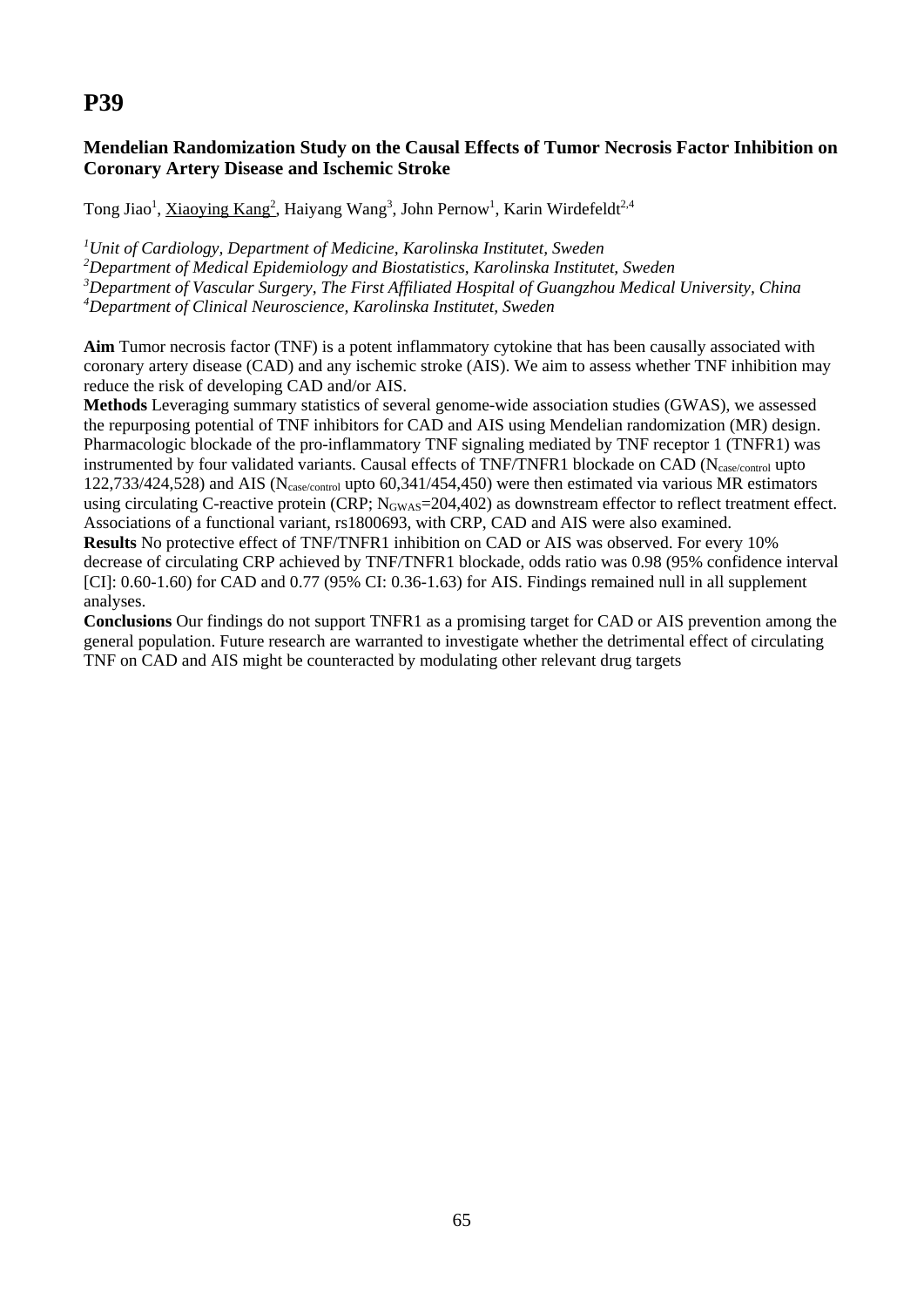### **Diet-induced weight loss in obese/diabetic mice promotes functional recovery after stroke**

#### Dimitra Karampatsi, Ellen Vercalsteren, Thomas Nyström, Vladimer Darsalia, Cesare Patrone

#### *NeuroCardioMetabol Group, Department of Clinical Science and Education, Södersjukhuset, Internal Medicine, Karolinska Institutet, 118 83 Stockholm, Sweden*

Post-stroke functional recovery is severely impaired by type 2 diabetes (T2D). This is an important clinical problem since no cure to enhance rehabilitation in T2D stroke patients is available. Because weight loss-based strategies have been shown to decrease stroke risk in people with T2D, we aimed to investigate whether dietinduced weight loss can also improve post-stroke functional recovery and identify some of the underlying mechanisms. T2D/obesity was induced by 6 months of high-fat diet (HFD) feeding in the mouse. Weight loss was achieved by a short- or long-term dietary change replacing HFD with standard diet for 2 or 4 months, respectively. Stroke was induced by middle cerebral artery occlusion and post-stroke recovery was assessed by sensorimotor tests. Both short- and long-term dietary change led to similar weight loss. However, only the latter enhanced functional recovery after stroke. This effect was associated with pre-stroke normalization of fasting glucose and insulin resistance. The global diabetes epidemic will dramatically increase the number of people in need of post-stroke treatment and care. Our unpublished results suggest that diet-induced weight loss leading to pre-stroke normalization of glucose metabolism may have great potential to improve poststroke rehabilitation in the diabetic population.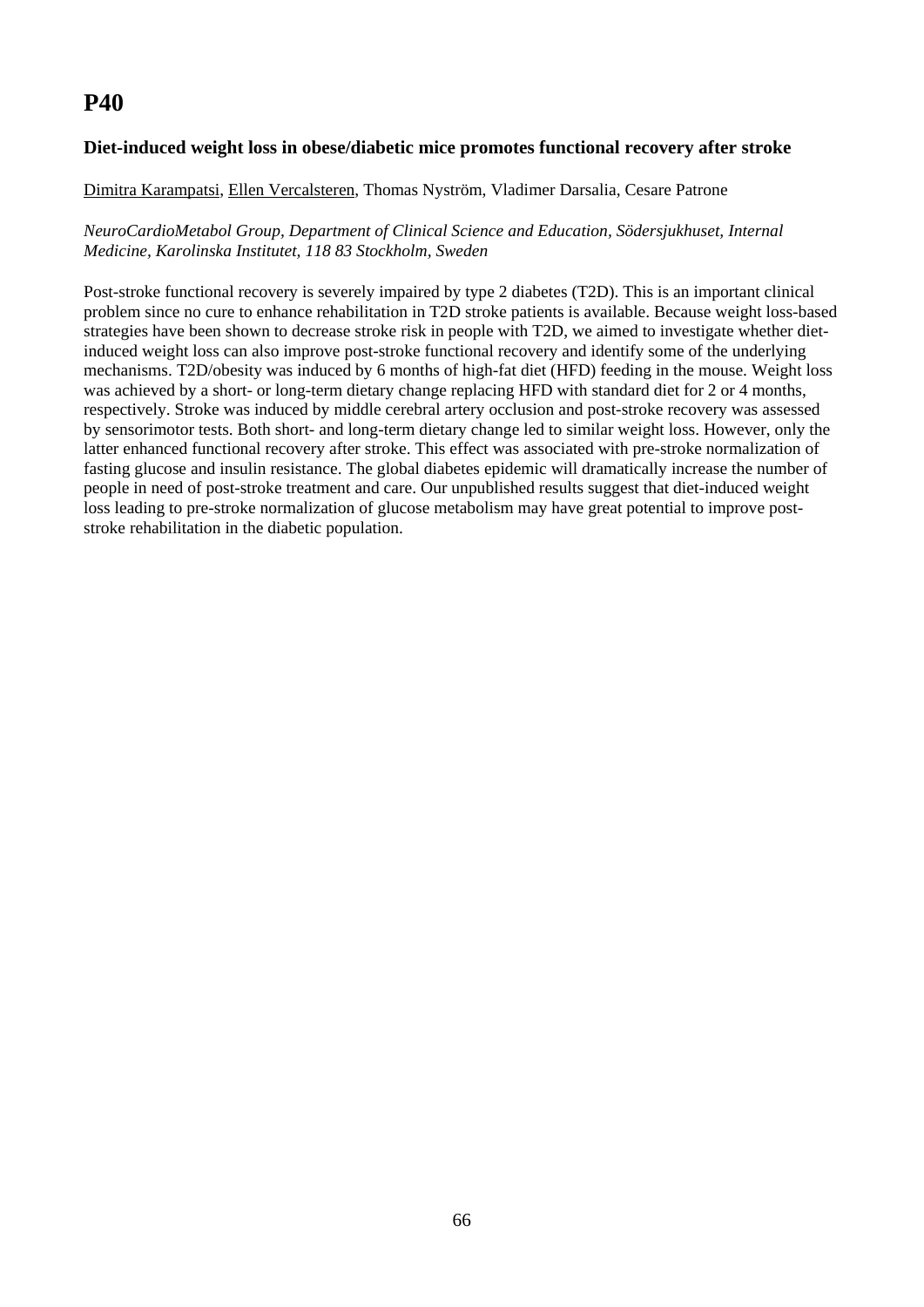### **Identification of reno-protective molecular signatures in diabetic nephropathy using single cell transcriptomics**

#### Gül Gizem Korkut, Jaakko Patrakka

*Division of Pathology, Department of Laboratory Medicine, Karolinska Institutet Huddinge, Sweden.*

Diabetic nephropathy (DN) affects 20-40% of patients with diabetes. Current therapeutical options for DN are unspecific and often ineffective. Angiotensin convertin enzyme inhibitors (ACEi) are a standard of care for DN today, whereas sodium-glucose cotransporter 2 inhibitors (SGLT2i) have recently proven to be reno-protective and are being introduced to the clinical practice. However, why SGLT2i preserve kidney function is unclear. In this project, investigate the molecular effects of ACEi and SGLT2i in DN. We analyze molecular changes induced by ACEi- and SGLT2i-therapy using single cell transcriptomics in a mouse model of DN, in renal biopsies collected from patients with DN and in a human kidney organoid model treated with ACEi/SGLT2i. Molecular fingerprints from mouse, human and kidney organoids will be integrated to one comprehensive database. We aim to identify common, species- and drug-specific molecular mechanisms activated by SGLT2i/ACEi. Key mechanisms identified will be studied further in transgenic mouse lines in which target genes are activated/inactivated in a cell-specific fashion. Our study can pinpoint biomarkers for drug responses as well as unravel novel therapeutical targets for DN.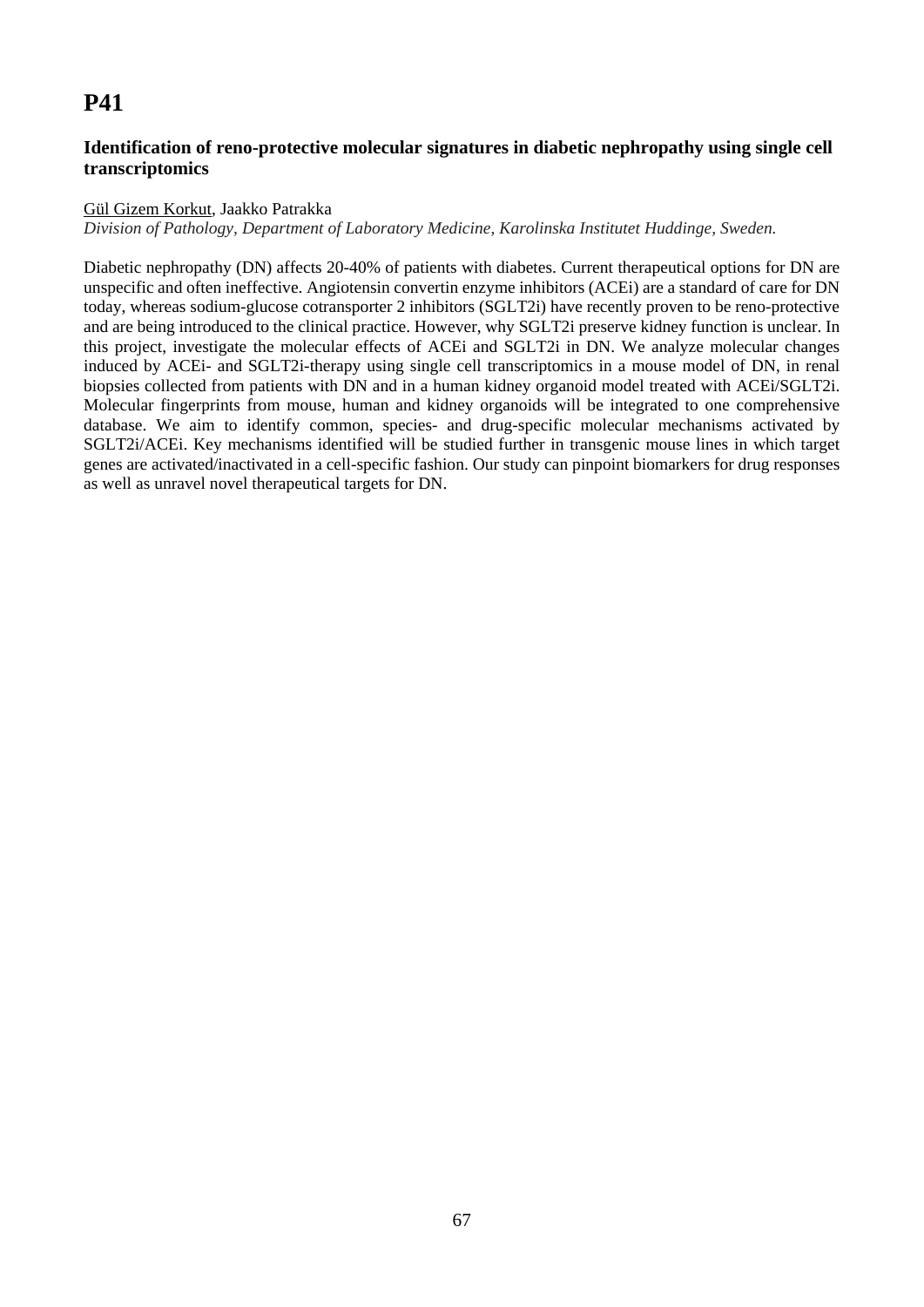### **HEREDITARY HYPERCHOLESTEROLEMIA AND ITS IMPACT ON ATHEROSCLEROTIC CARDIOVASCULAR DISEASE IN THE SWEDISH TYPE 1 DIABETES COHORT ASSESSED BY INNOVATIVE DIGIPHYSICAL SCREENING**

Karin Littmann<sup>1,2</sup>, Sophia Rössner<sup>1,2</sup>, Gustav Kindborg, Kristina Duvefeldt<sup>3</sup>, Jonatan Nåtman<sup>4</sup>, David Nathanson<sup>1,2</sup>, Katarina Eeg-Olofsson<sup>4</sup>, Jonas Brinck<sup>1,2</sup>

*1.Department of Medicine Huddinge (MedH), Karolinska Institutet; 2.Unit of Endocrinology, Karolinska University Hospital; 3.Department of Bioscience and Nutrition, Karolinska Institute; 4.Registercentrum Västra Götaland, Gothenburg university* 

#### **Aim**

The inherited dyslipidemias Familial Hypercholesterolemia (FH) and elevated Lipoprotein (a) [Lp(a)] cause premature cardiovascular disease (CVD). Similarly, patients with type 1 diabetes (T1D) have increased CVD risk. However, the knowledge about the impact of combined diabetes and dyslipidemia traits is limited. We aim to:

- diagnose FH in patients with T1D with an innovative open-entry digiphysical screening program.

- investigate the impact of FH, high Lp(a) and, hypercholesterolemia on CVD in patients with T1D. **Methods** 

In this cross-sectional study, all Swedish patients with T1D (n=48000) will be invited to an open-entry digiphysical prescreening program which combines data from the National Diabetic register (NDR) and patient-reported information through a secure web-based platform. Individuals will be categorized into non-FH or probable-FH (≥6 points) according to a registry-applied version of the Dutch Lipid Clinic Network criteria. Genetical testing for FH will be performed in individuals with probable-FH (approx. N=300). In addition, Lp(a) will be measured in 2000 randomly selected individuals. The screening results will be communicated through the web-based platform. Patients diagnosed with FH will be invited to a digital meeting with a physician.

Based on screening results the impact of FH, high Lp(a), and hypercholesterolemia on CVD will be investigated.

#### **Preliminary results:**

We performed a registered based cohort study of patients with T1D enlisted in NDR 2002-2018 (N=42,429). Patients with probable-FH (N=137) had increased hazard ratios (95%CI) for all-cause mortality 3.9 (3.0-5.1) and CVD 4.2 (3.2-5.5), and higher mean (95%CI) LDL-cholesterol (5.59 (5.41-5.77)) compared to non-FH (2.65 (2.64-2.65)) despite higher statin usage.

#### **Conclusions:**

This innovative study will offer high-throughput screening and diagnosis of FH in the Swedish T1D cohort by combining patient self-reported data with national quality registry data. The study will increase knowledge about the impact of FH, high Lp(a), and hypercholesterolemia on CVD in T1D patients.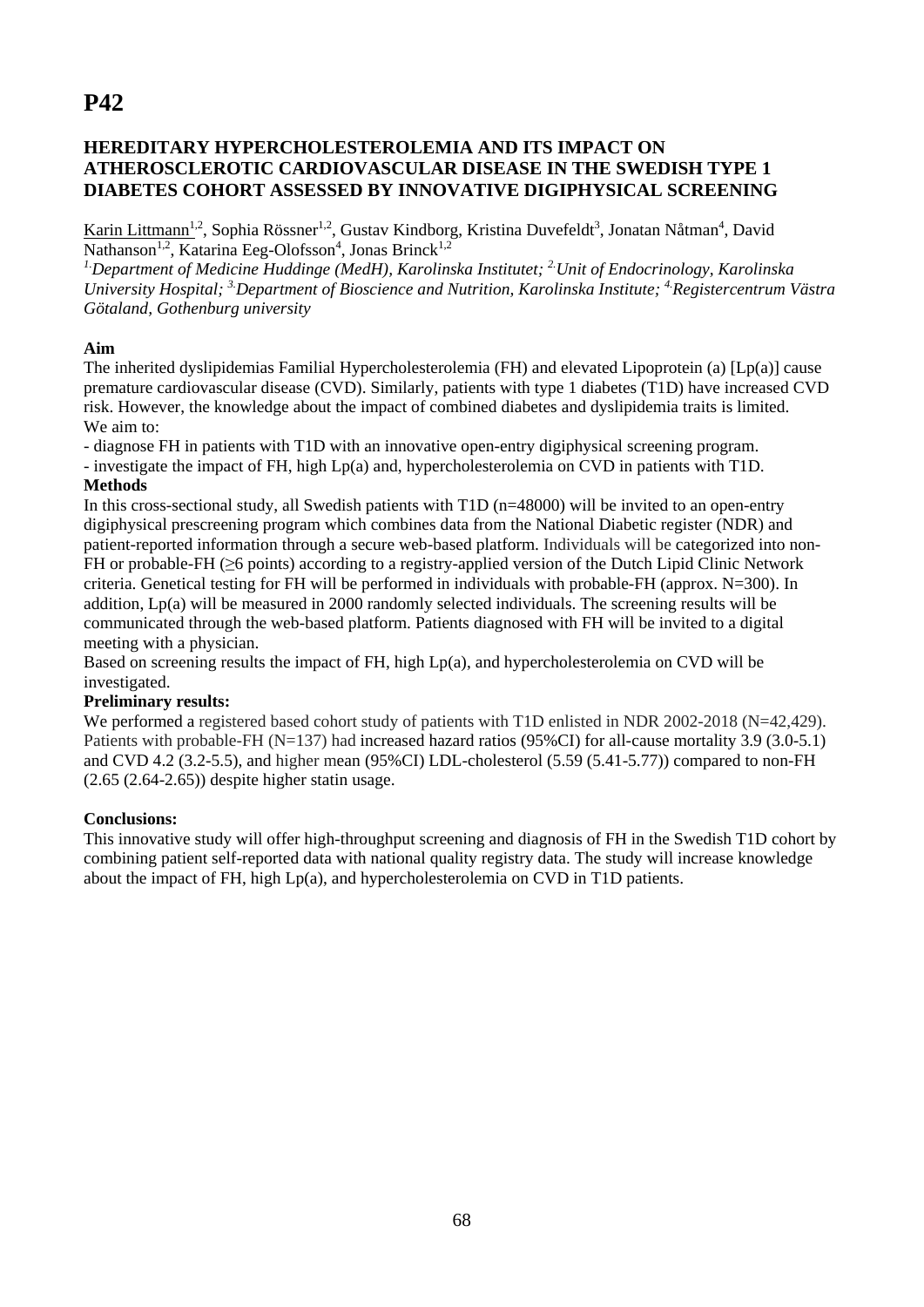### **Is adipose tissue dysfunction driving the development of pro-atherogenic dyslipidemia?**

Ruby Schipper\*, Fabiana Baganha\*, Yuyang Zhang, Anneli Olsen, Rachel Fisher, Stephen Malin, Carolina Hagberg. \*Equal contribution *Division of Cardiovascular Medicine at the Department of Medicine Solna, and the Center for Molecular Medicine (CMM), Karolinska Institute, Stockholm, Sweden.* 

**Obesity** and **dyslipidemia** are major risk factors for the development of cardiovascular diseases (CVD), but their interconnectivity remains poorly understood. While **white adipose tissue (WAT) is the largest reservoir of cholesterol in our body**, the consequences of increased cholesterol uptake and storage on human adipocyte function (and dysfunction) require further research.

The **purpose** of this projects is to elucidate: 1) cellular mechanisms regulating adipocyte uptake of cholesterol in obesity; 2) the effects of cholesterol loading on adipocyte function; and 3) how WAT impacts systemic levels of circulating lipoproteins, driving dyslipidemia and subsequent CVD.

Our **preliminary data** of mRNA sequenced isolated human adipocytes shows that obese patients with dysfunctional WAT are associated with higher expression of cholesterol-uptake genes (*LDLR* and *SR-B1*) and lower expression of triglyceride-uptake genes (*VLDL* and *LPL*), which could initiate the development of dyslipidemia. Currently, we are expanding our cohort and validating these findings on protein level. By using our Human Unilocular Vascularized Adipocyte Spheroid model (HUVAS, Ioannidou et al, 2021), we are studying how cholesterol supplementation impacts adipocyte dysfunction in lean (control) and obese (fattened) adipocyte cultures. In fact, supplementation with micellar cholesterol leads to significantly enlarged lipid droplets and higher leptin secretion. We will now access adipocyte function by quantifying insulin signaling by capillary western blot, and proinflammatory adipokine secretion levels. Moreover, we are developing a new tamoxifen-inducible mouse model for adipocyte-specific LDLR overexpression to tests to what extent adipose tissue cholesterol loading induces dyslipidemia *in vivo*.

Together these experiments will prove if adipose tissue cholesterol can drive the development of dyslipidemia during obesity and constitutes an interesting target in **CVD prevention**.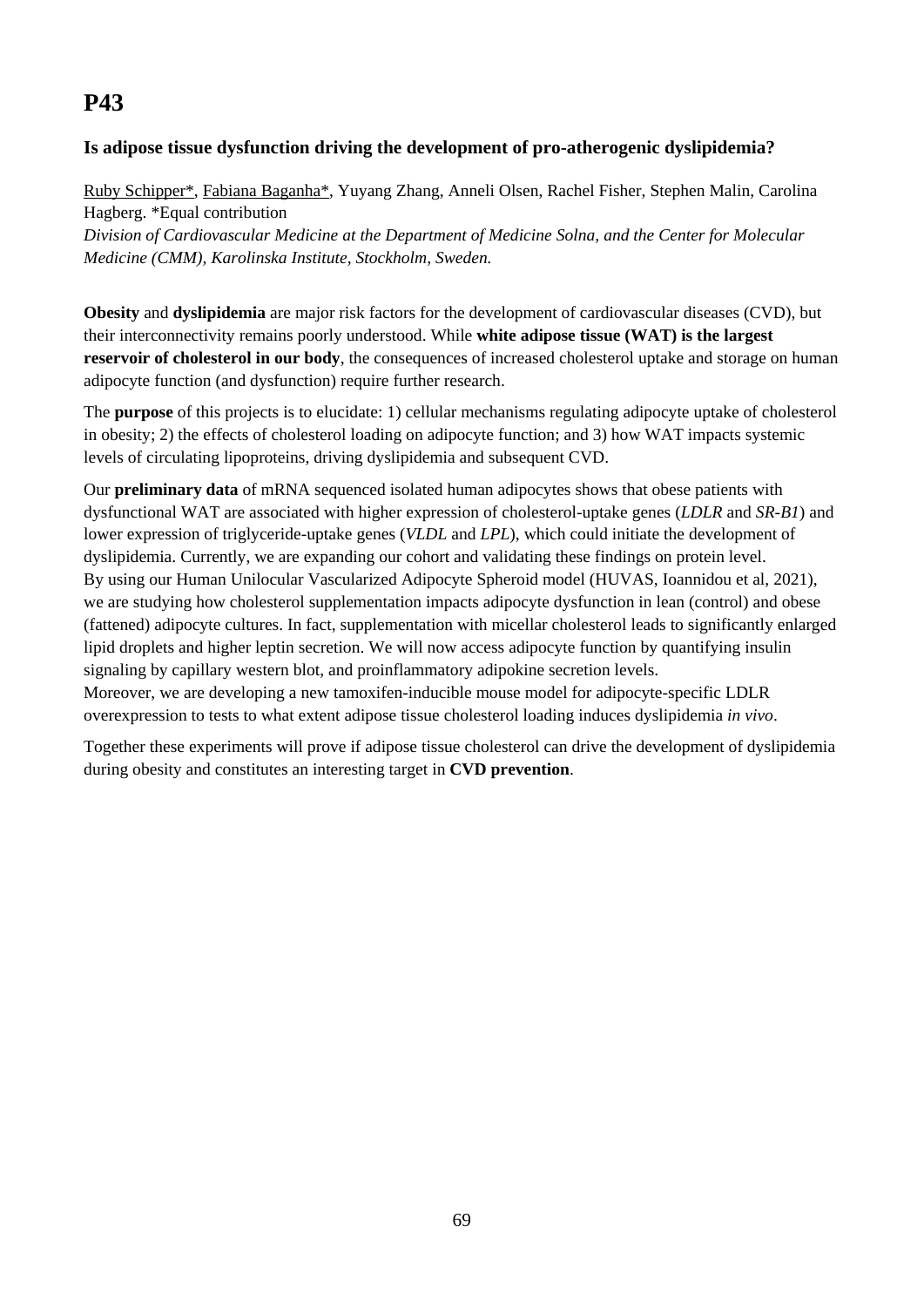### **Silencing of methyltransferase Set7 rescues obesity-induced endothelial dysfunction**

#### Liang Zhang<sup>1</sup>, Amin Al-Awar<sup>1</sup>, Rosa Suades<sup>1</sup>, Julia Sánchez-Ceinos<sup>1</sup>, Francesco Cosentino<sup>1</sup>

#### *1 Cardiology Unit, Department of Medicine Solna, Karolinska Institutet, Karolinska University Hospital; Stockholm, Sweden.*

It is recently emerging that epigenetic changes play an important role in the development of cardiovascular disease. Metabolic diseases such as obesity and type 2 diabetes (T2D) can increase cardiovascular risk and are alarmingly increasing worldwide. We demonstrated that methyltransferase Set7 is upregulated in peripheral blood mononuclear cells isolated from T2D patients as compared to healthy controls. Set7-induced transcription of NF-kB p65 promoter leads to increased expression of inflammatory and oxidant genes triggering endothelial dysfunction and inflammation in this setting. The current study was designed to investigate whether endothelium-specific Set-7 knock-out mice are protected against obesity-induced endothelial dysfunction.

In this study, we used both endothelium-specific conditional knock-out of Set7 (E-*Set7-/-*) and wild-type (WT) mice. Both groups were fed with normal (ND) or high fat diet (HFD;45 kcal% fat) for 12 weeks to induce obesity. The aortas from different experimental groups were harvested and cut into aortic rings to assess endothelium-dependent relaxations to acetylcholine as well as reactive oxygen species (ROS) generation by ESR spectroscopy. Metabolic parameters e.g. blood glucose, triglyceride and cholesterol levels, were also measured.

Our preliminary data shows that HFD-induced obesity alters endothelium-dependent relaxation to acetylcholine only in WT mice. Interestingly enough, E-*Set7-/-* mice are protected from obesity-induced endothelial dysfunction and increased ROS production. Our findings provide insights for the role of Set7 induced epigenetic changes in obesity-induced ROS-dependent endothelial dysfunction.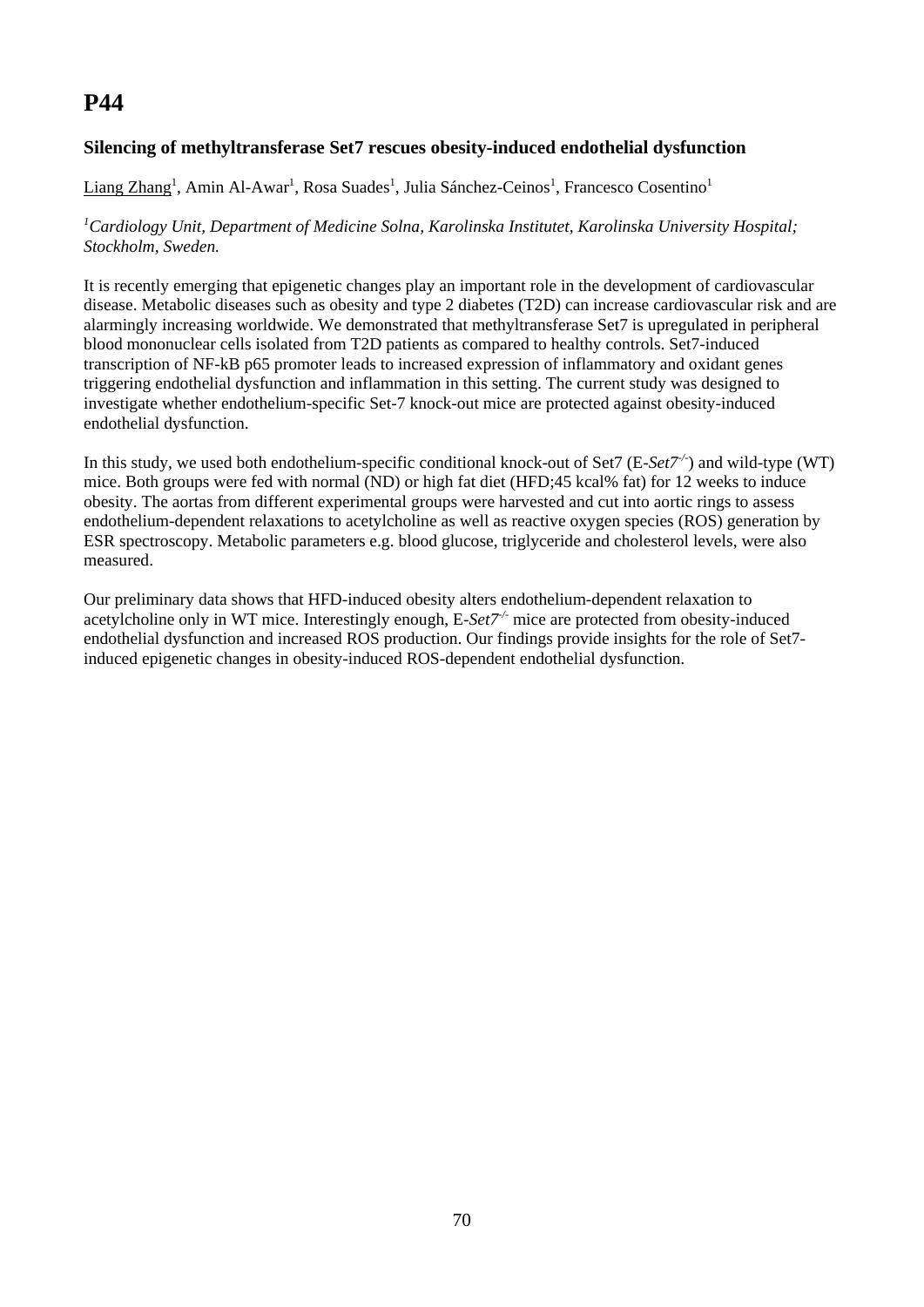### **Plasma purification treatment relieves the damage of hyperlipidemia to PBMCs**

Xiao Meng Zhang<sup>1</sup>, Yan Hong Gu<sup>1</sup>, Hao Deng<sup>1</sup>, Zheng Quan Xu<sup>2</sup>, Ze Yuan Zhong<sup>3</sup>, Xia Jie Lyu<sup>4</sup>, Hui Min Jin<sup>1</sup>, Xiu Hong Yang<sup>1</sup>

*1. Division of Nephrology, Shanghai Pudong Hospital, Fudan University, Pudong Medical Center, 2800 Gong Wei Road, Shanghai, China*

*2. The First Affiliated Hospital of Medical School of Zhejiang University* 

*3. Division of Orthopedic, Shanghai Pudong Hospital, Fudan University, Pudong Medical Center, 2800 Gong Wei Road, Shanghai, China* 

*4. Weifang medical university, No. 7166, Bao Tong West Street, Weifang, Shandong, China* 

#### **Background**

Hyperlipidaemia [hypercholesterolemia (cholesterol>5.18 mmol/L) or hypertriglyceridemia (triglycerides>2.3 mmol/L), mixed hyperlipidaemia (cholesterol>5.18 mmol/L and triglycerides>2.3 mmol/L), and high lowdensity lipoproteinemia (low-density lipoprotein>3.4 mmol/L)] is a strong risk factor for arteriosclerosis and cardiovascular disease (CVD). Therapy with lipid-lowering drugs often results in many side effects. Our study aimed to investigate the potential effects of non-drug therapy with double-filtration plasmapheresis (DFPP) on lipid metabolism-, endoplasmic reticulum (ER) stress- and apoptosis-related proteins in peripheral blood mononuclear cells (PBMCs) before and after lipid clearance in patients with hyperlipidaemia. **Methods** 

Thirty-five hyperlipidaemia patients were selected. Proteins related to lipid metabolism [CD36, proprotein convertase subtilisin/kexin type 9 (PCSK9) and LDL receptor], ER stress [glucose-regulated protein 78 (Grp78), C/EBP homoiogousprotein (CHOP), Activating Transcription Factor 4 (ATF4), eukaryotic initiation factor2α (EIF2α)], and apoptosis [B-cell lymphoma-2 (Bcl-2), BAX, and cysteinyl aspartate specific proteinase-3 (Caspase-3)]were assayed by western blot, reactive oxygen species (ROS) were measured by flow cytometry (FCM), and ELISA detected serum inflammatory (IL-1 $\beta$  IL-6, TNF- $\alpha$ ) factors. **Results** 

Compared with their pre-DFPP values, the values of most lipid metabolic parameters, such as cholesterol, triglycerides, LDL, lipoprotein a [Lp(a)] and small dense LDL cholesterol (sdLDL), were reduced after DFPP. DFPP was associated with the downregulation of proteins related to lipid metabolism, ER stress and apoptosis, resulting in decreased ROS and serum inflammatory factor release.

#### **Conclusion**

DFPP has lipid-lowering activity and can also regulate lipid metabolism-, ER stress- and apoptosis-related proteins in PBMCs and reduce the levels of inflammatory factors in patients with hyperlipidaemia (ClinicalTrials.gov number: NCT03491956).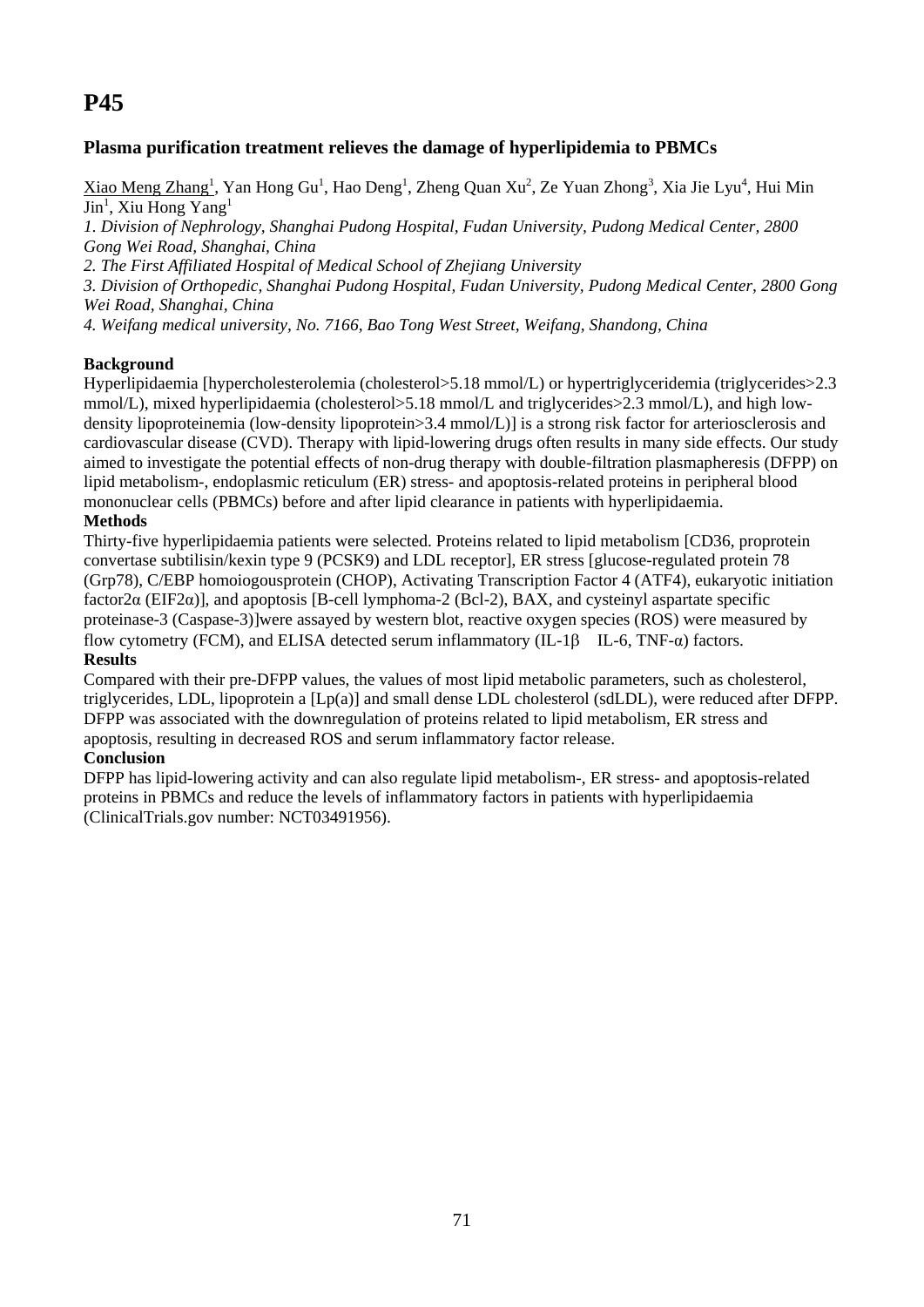### **Impact of inflammation in diabetic late complications**

 $Östenson C-G<sup>1</sup>$ , Brines M<sup>2</sup>, and Cerami A<sup>2</sup> <sup>1</sup>Dept of Molecular Medicine & Surgery, KI; and <sup>2</sup>University of Leiden, The Netherlands, and Araim *Pharmaceuticals, Tarrytown, NY, U.S.A* 

This study aims to

- I. demonstrate if diabetic complications, e.g. in eyes (retinopathy) and in nerves (neuropathy) are associated with signs of inflammation; and
- II. evaluate if anti-inflammatory intervention is of therapeutic value in patients with neuropathy.

Methods: The inflammatory parameter high-sensitive C-reactive protein (CRP) was determined in patient serum. Anti-inflammatory intervention in patients with neuropathy was performed with cibenetide, a novel TNFalpha antagonist, with evaluation of neuropathic pain and HbA1c levels.

Results: CRP levels were 4 times higher in patients with known complications (retino- or neuropathy, n=24) as in those without known complications (n=11). Patient groups had similar age and diabetes duration. Anti-inflammatory treatment for 8 weeks with cibinetide significantly reduced the neuropathic pain and also improved glycemic control, i.e. decreased HbA1c levels.

Conclusions: Low-intensive inflammation may be a part of the mechanism behind diabetic late complications. Hence, anti-inflammatory therapy can be valuable to complement regular treatment or prevention of these complications.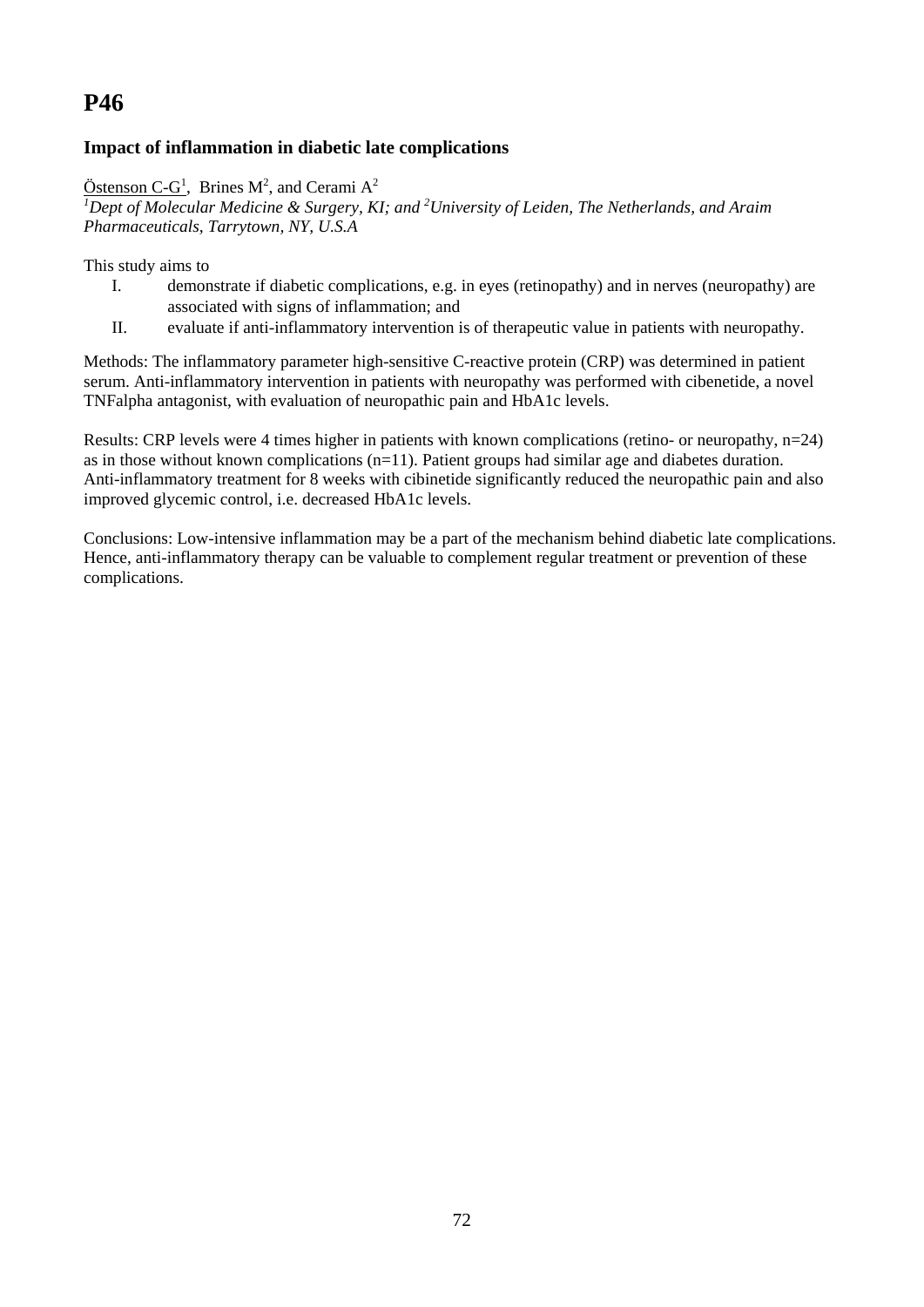## List of Participants

| Last name, first name            | <b>Email</b>                      |
|----------------------------------|-----------------------------------|
| <b>Abdelmoez, Ahmed</b>          | ahmed.abdelmoez@ki.se             |
| <b>Andersson, Daniel</b>         | Daniel.p.andersson@ki.se          |
| <b>Andersson, Olov</b>           | olov.andersson@ki.se              |
| Angelin, Bo                      | bo.angelin@ki.se                  |
| Aouadi, Myriam                   | Myriam.aouadi@ki.se               |
| <b>Arner, Peter</b>              | peter.arner@ki.se                 |
| Ascani, Angelo                   | angelo.ascani@ki.se               |
| Azzimato, Valerio                | valerio.azzimato@ki.se            |
| <b>Azzolini, Michele</b>         | michele.azzolini@ki.se            |
| Baganha, Fabiana                 | fabiana.baganha@ki.se             |
| <b>Barreby, Emelie</b>           | emelie.barreby@ki.se              |
| <b>Benrick</b> , Anna            | anna.benrick@gu.se                |
| Björnholm, Marie                 | marie.bjornholm@ki.se             |
| <b>Blomquist, Patrik</b>         | patrik.blomquist@kiinnovations.se |
| <b>Brice, Madara</b>             | madara.brice@ki.se                |
| <b>Brismar, Kerstin</b>          | kerstin.brismar@ki.se             |
| Caria, Elena                     | elena.caria@ki.se                 |
| Catrina, Sergiu                  | sergiu.catrina@ki.se              |
| Cervenka, Igor                   | igor.cervenka@ki.se               |
| <b>Charrin, Emmanuelle</b>       | emmanuelle.charrin@ki.se          |
| <b>Chen</b> , Ping               | ping.chen@ki.se                   |
| <b>Chibalin, Alexander</b>       | alexander.chibalin@ki.se          |
| <b>Chorell, Elin</b>             | elin.chorell@umu.se               |
| Collado, Aida                    | aida.collado.sanchez@ki.se        |
| Correia, Jorge                   | jorge.correia@ki.se               |
| <b>Couchet, Morgane</b>          | morgane.couchet@ki.se             |
| <b>Crisby, Milita</b>            | milita.crisby@regionstockholm.se  |
| Dadvar, Shamim                   | shamim.dadvar@ki.se               |
| <b>Dallner</b> , Gustav          | gustav.dallner@gmail.com          |
| Darsalia, Vladimer               | vladimer.darsalia@ki.se           |
| Daub, Carsten                    | carsten.daub@ki.se                |
| de Azambuja, Graciana            | graciana.de.azambuja@ki.se        |
| de Paula Souza, Joyce            | j.depaulasouza@unibas.ch          |
| Dedic, Benjamin                  | benjamin.dedic@ki.se              |
| Ducommun, Serge                  | serge.ducommun@ki.se              |
| Dumont, Kyle                     | kyle.dumont@ki.se                 |
| <b>Edlund</b> , Helena           | helena.edlund@umu.se              |
| Efthymiadou, Astradeni           | astradeni.efthymiadou@ki.se       |
| <b>Ehrenborg, Ewa</b>            | ewa.ehrenborg@ki.se               |
| Eliasson, Lena                   | lena.eliasson@med.lu.se           |
| <b>Eliasson Angelstig, Sofie</b> | sofie.eliasson.angelstig@ki.se    |
| Eriksson, Gustaw                 | gustaw.eriksson@ki.se             |
| Fan, Rongrong                    | rongrong.fan@ki.se                |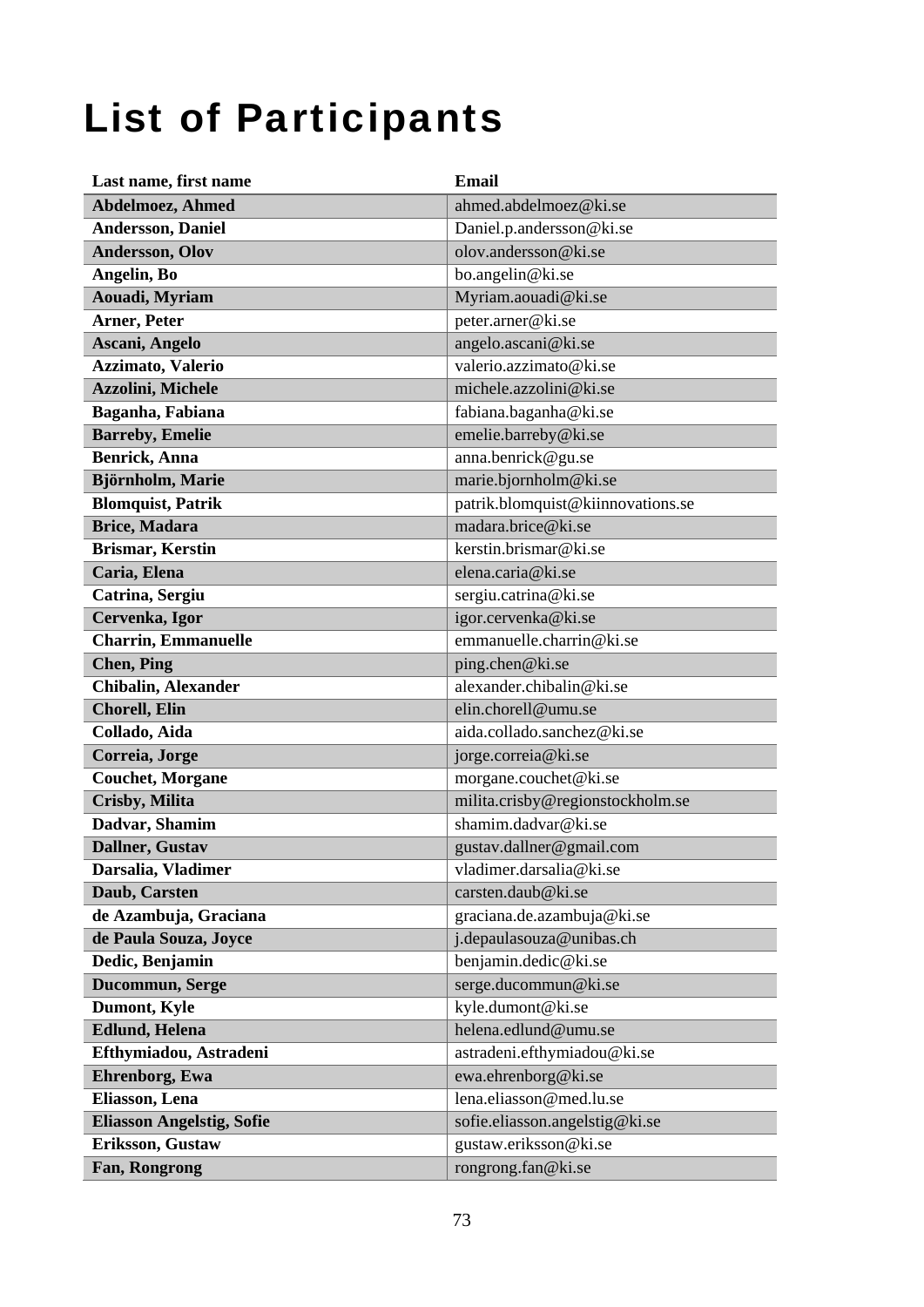| <b>Fardellas, Achilleas</b>  | achilleas.fardellas@ki.se       |
|------------------------------|---------------------------------|
| <b>Ferrante, Anthony</b>     | awf7@cumc.columbia.edu          |
| <b>Ferreira</b> , Duarte     | duarte.ferreira@ki.se           |
| <b>Fisher, Rachel</b>        | rachel.fisher@ki.se             |
| Flodström Tullberg, Malin    | Malin.flodstrom-tullberg@ki.se  |
| Frendo-Cumbo, Scott          | scott.frendocumbo@ki.se         |
| Gao, Hui                     | hui.gao@ki.se                   |
| Garcia-Irigoyen, Oihane      | oihane.garcia-irigoyen@ki.se    |
| Gardovic, Teodora            | Teodora.gardovic@stud.ki.se     |
| <b>Grankvist</b> , Nina      | nina.grankvist@ki.se            |
| <b>Grünler</b> , Jacob       | jacob.grunler@ki.se             |
| Hagberg, Carolina            | carolina.hagberg@ki.se          |
| Haug, Marianne               | marianne.haug123@gmail.com      |
| Hobson, Sam                  | sam.hobson@ki.se                |
| Hofwimmer, Kaisa             | kaisa.hofwimmer@ki.se           |
| Huang, Zhiqiang              | zhiqiang.huang@ki.se            |
| Jalkanen, Jutta              | jutta.jalkanen@ki.se            |
| <b>Jannig, Paulo Roberto</b> | paulo.jannig@ki.se              |
| Jiao, Tong                   | tong.jiao@ki.se                 |
| Johansson, Alexandra         | Alexandra.johansson@ki.se       |
| <b>Jude</b> , Baptiste       | baptiste.jude@ki.se             |
| Kaewin, Suchada              | suchada.kaewin@gmail.com        |
| <b>Kang, Xiaoying</b>        | xiaoying.kang@ki.se             |
| Kants, Arja                  | arja.kants@ki.se                |
| Karampatsi, Dimitra          | dimitra.karampatsi@ki.se        |
| Karlsson, Håkan              | hakan.karlsson.1@ki.se          |
| Katayama, Mutsumi            | mutsumi.katayama@ki.se          |
| <b>Kemas, Aurino</b>         | aurino.kemas@ki.se              |
| Kirwan, John                 | John.Kirwan@pbrc.edu            |
| Knip, Mikael                 | mikael.knip@helsinki.fi         |
| Korkut, Gizem                | gizem.korkut@ki.se              |
| Krook, Anna                  | anna.krook@ki.se                |
| Kumagai, Makiko              | makiko.kumagai-braesch@ki.se    |
| Lang, Shuai                  | shuai.lang@ki.se                |
| Lanner, Johanna              | johanna.lanner@ki.se            |
| Laurencikiene, Jurga         | Jurga.Laurencikiene@ki.se       |
| Lazzeri-Barcelo, Francesca   | francesca.lazzeri.barcelo@ki.se |
| Levi, Laura                  | laura.levi@ki.se                |
| Lindgren, Eva                | eva.lindgren@ki.se              |
| Littmann, Karin              | karin.littmann@ki.se            |
| Liu, Ka-Cheuk                | ka-cheuk.liu@ki.se              |
| Liu, Zhengye                 | liu.zhengye@ki.se               |
| Lu, Haojiang                 | haojiang.lu@ki.se               |
| <b>Mader, Theresa</b>        | theresa.mader@ki.se             |
| <b>Mejhert, Niklas</b>       | niklas.mejhert@ki.se            |
| Morgantini, Cecilia          | Cecilia.morgantini@ki.se        |
| Mosqueda, Andrea             | andrea.mosqueda.solis@ki.se     |
| Näslund, Erik                | Erik.Naslund@ki.se              |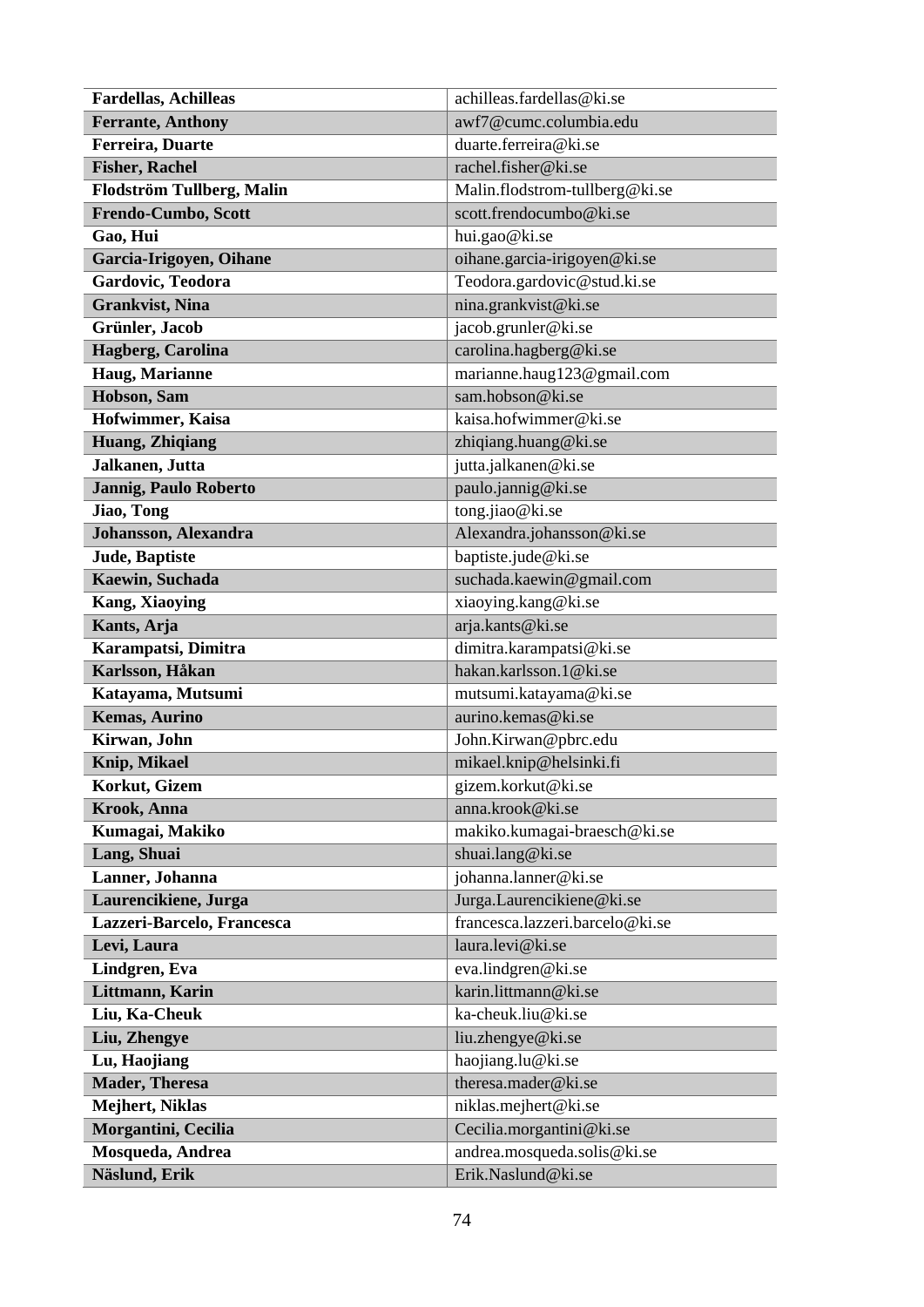| Naudet, Léa                      | lea.naudet@ki.se                 |
|----------------------------------|----------------------------------|
| <b>Nilsson, Roland</b>           | roland.nilsson@ki.se             |
| Niu, Guanglin                    | guanglin.niu@ki.se               |
| <b>Nobel, Stefan</b>             | stefan.nobel@ki.se               |
| <b>Nock, Sebastian</b>           | sebastian.nock@ki.se             |
| Östenson, Claes-Göran            | claes-goran.ostenson@ki.se       |
| <b>Patrone, Cesare</b>           | cesare.patrone@ki.se             |
| <b>Pendergrast, Logan</b>        | logan.pendergrast@ki.se          |
| Pereira, Teresa                  | teresa.pereira@ki.se             |
| <b>Pillon, Nicolas</b>           | nicolas.pillon@ki.se             |
| Porsmyr Palmertz, Margareta      | margareta.porsmyr.palmertz@ki.se |
| <b>Præstholm, Stine Marie</b>    | praestholm.stine@gmail.com       |
| Recio-López, Patricia            | patricia.recio.lopez@ki.se       |
| Refai, Essam                     | essam.refai@ki.se                |
| <b>Ren, Lipeng</b>               | lipeng.ren@ki.se                 |
| Renzi, Gianluca                  | gianluca.renzi@ki.se             |
| Risal, Sanjiv                    | sanjiv.risal@ki.se               |
| <b>Ruas, Jorge</b>               | jorge.ruas@ki.se                 |
| <b>Rudling, Mats</b>             | mats.rudling@ki.se               |
| Rydén, Mikael                    | mikael.ryden@ki.se               |
| Samuelson, Isabella              | isabella.samuelson@nature.com    |
| <b>Sánchez Ceinos, Julia</b>     | julia.sanchez.ceinos@ki.se       |
| Savikj, Mladen                   | mladen.savikj@ki.se              |
| Savva, Christina                 | christina.savva@ki.se            |
| <b>Schipper, Ruby</b>            | ruby.schipper@ki.se              |
| <b>Schwarz, Angelina</b>         | angelina.schwarz@ki.se           |
| Sen, Ilke                        | ilke.sen@ki.se                   |
| <b>Smith, Jonathon</b>           | jonathon.smith@ki.se             |
| <b>Spalding, Kirsty</b>          | kirsty.spalding@ki.se            |
| <b>Stener-Victorin, Elisabet</b> | elisabet.stener-victorin@ki.se   |
| Straniero, Sara                  | sara.straniero@ki.se             |
| Subramanian, Narmadha            | narmadha.subramanian@ki.se       |
| Sukhanava, Sviatlana             | sviatlana.sukhanava@ki.se        |
| <b>Torstensson, Sara</b>         | sara.torstensson@ki.se           |
| Tramontana, Flavia               | flavia.tramontana@ki.se          |
| <b>Treuter, Eckardt</b>          | eckardt.treuter@ki.se            |
| <b>Tseng, Ben Tzu Pin</b>        | ben.tzupin.tseng@ki.se           |
| Van Simaeys, Dimitri             | dimitri.simaeys@ki.se            |
| Vankova, Ana                     | ana.vankova@ki.se                |
| Vercalsteren, Ellen              | ellen.vercalsteren@ki.se         |
| <b>Vinhas, Beatriz</b>           | beatriz.sa.vinhas@gmail.com      |
| Voznesenskaya, Anna              | anna.voznesenskaya@ki.se         |
| <b>Wallberg, Harriet</b>         | harriet.wallberg@ki.se           |
| <b>Westerberg, Leo</b>           | westerberg.leo@hotmail.com       |
| Widegren, Ulrika                 | ulrika.widegren@ki.se            |
| Wu, Jinghua                      | jinghuawu123@gmail.com           |
| Youhanna, Sonia                  | sonia.youhanna@ki.se             |
| <b>Zhang, Xiaomeng</b>           | xiaomeng.zhang@ki.se             |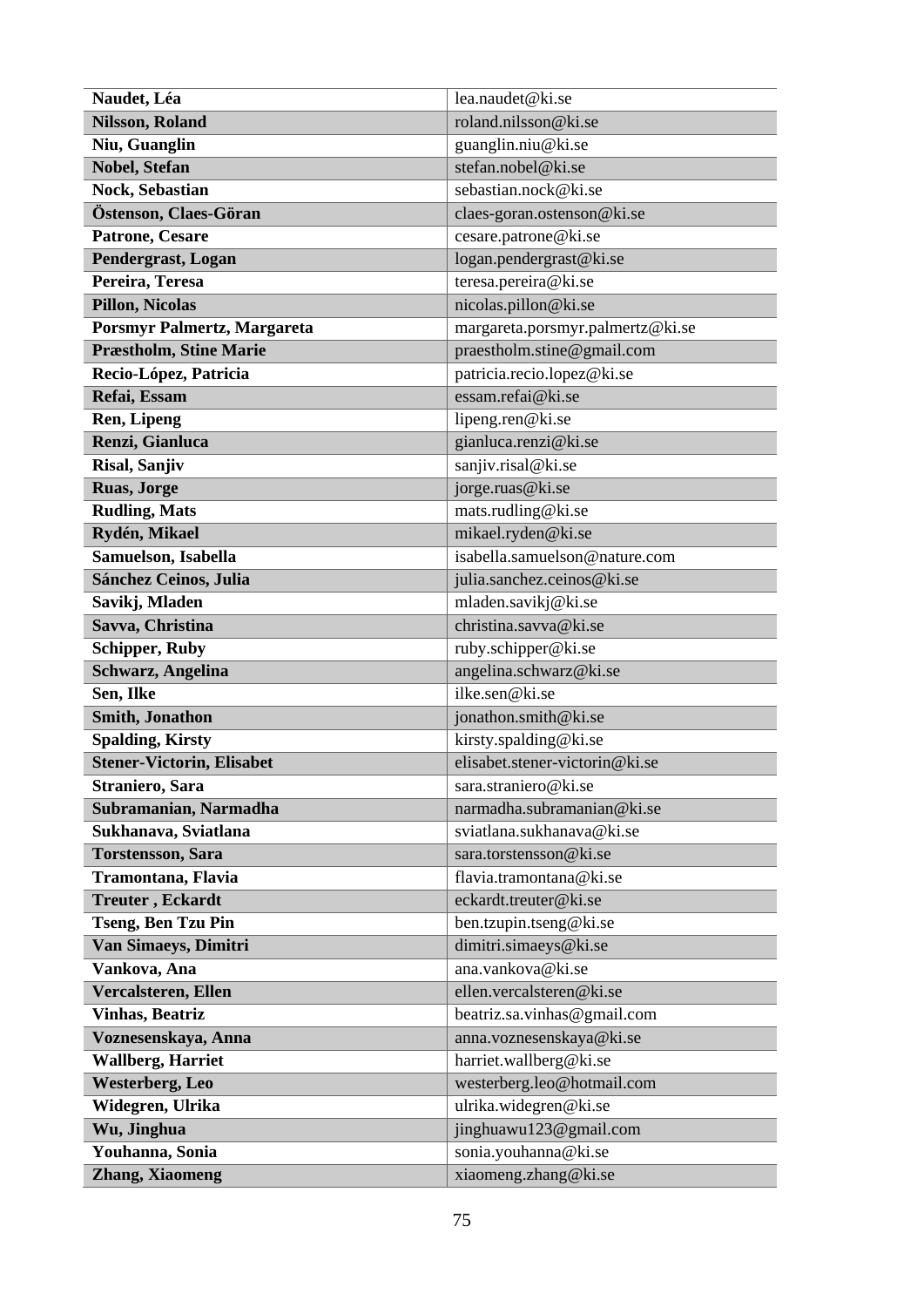| <b>Zhang, Liang</b> | $\lim_{\alpha}$ zhang@ki.se |
|---------------------|-----------------------------|
| Zheng, Xiaowei      | xiaowei,zheng@ki.se         |
| Zhou, Zhichao       | zhichao.zhou@ki.se          |
| Zierath, Juleen     | juleen.zierath@ki.se        |